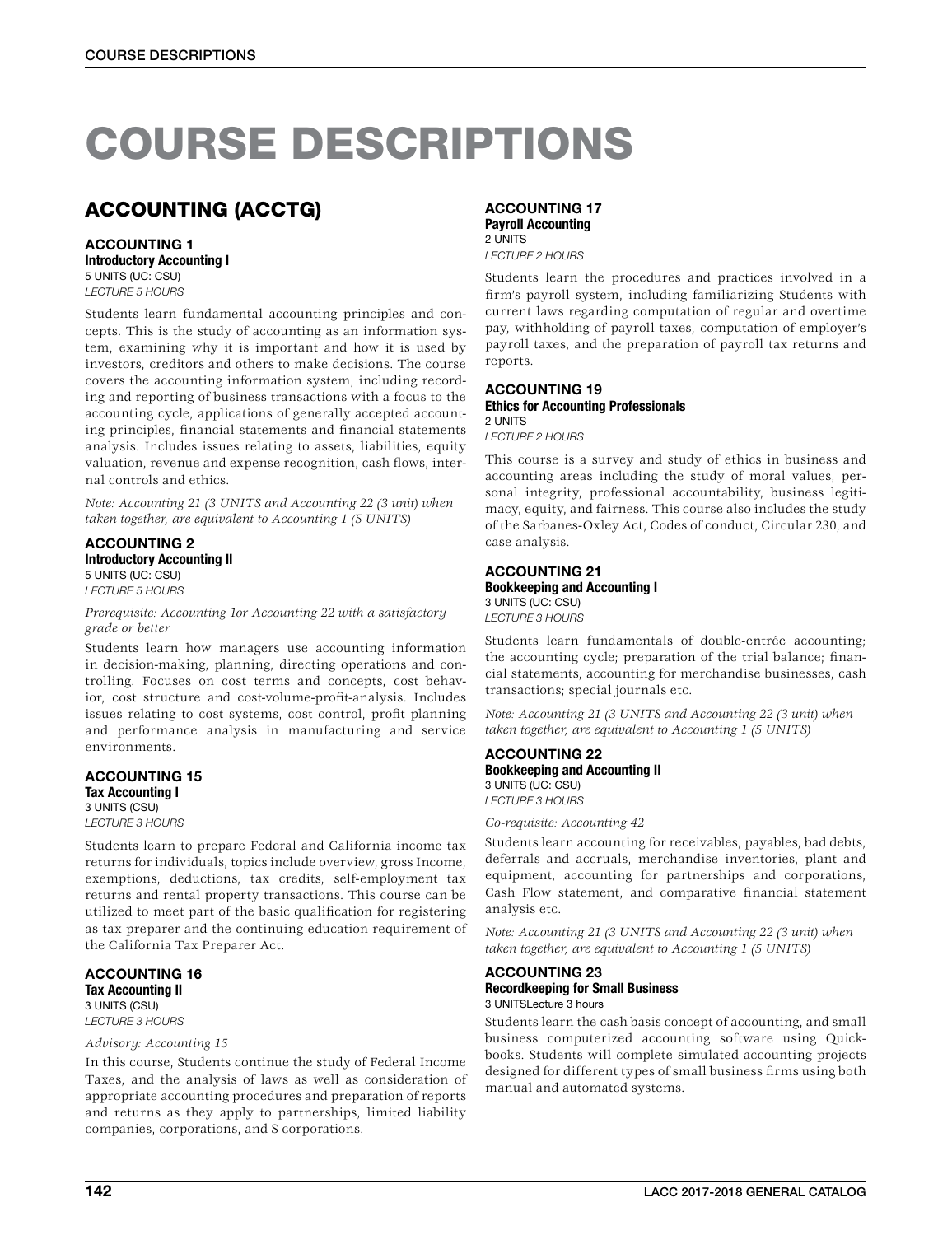#### ACCOUNTING 27 Automated Accounting Methods and Procedures II 3 UNITS

*LECTURE 2 HOURS. LABORATORY 2 HOURS*

*Prerequisites: Accounting 1, 21, 41 or 51.*

Students use computer applications in the preparation of special journals, payroll register, bank reconciliation, aging accounts receivable, inventory costing and depreciation, analysis of financial statements.

#### ACCOUNTING 31 Mathematics of Accounting 3 UNITS (CSU)

*LECTURE 3 HOURS*

Students learn the mathematical fundamentals, bank reconciliation, payroll computations, depreciation and allocation of overhead, trade and cash discounts and other accounting-related math subjects.

### ACCOUNTING 55

### Accounting Computer Laboratory

1 UNITS (CSU) *LABORATORY 2 HOURS*

Students learn to use the spreadsheet software 'Microsoft Excel' for solving accounting problems and concepts being studied in other accounting classes.

## ADMINISTRATION OF JUSTICE (ADM JUS)

#### ADMINISTRATION OF JUSTICE 1 Introduction to Administration of Justice

3 UNITS (UC: CSU) *LECTURE 3 HOURS*

The Student will be introduced to the characteristics of the criminal justice system in the United States. Focus is placed on examining crime measurement, theoretical explanations of crime, responses to crime, components of the system, and current challenges to the system. The course examines the evolution of the principles and approaches utilized by the justice system and the evolving forces which have shaped those principals and approaches. Although justice structure and process is examined in a cross cultural context, emphasis is placed on the US justice system, particularly the structure and function of US police, courts, and corrections. Students are introduced to the origins and development of criminal law, legal process, and sentencing and incarceration policies.

### ADMINISTRATION OF JUSTICE 2 Concepts of Criminal Law 3 UNITS (UC: CSU)

*LECTURE 3 HOURS*

The Student will learn the doctrines of criminal liability in the United States and the classification of crimes against persons, property, morals, and public welfare. Special emphasis is placed on the classification of crime, the general elements of crime, the definitions of common and statutory law, and the nature of acceptable evidence. This course utilizes case law and case studies to introduce Students to criminal law. The completion of This course offers a foundation upon which upper-division criminal justice course will build. The course

will also include some limited discussion of prosecution and defense decision making, criminal culpability, and defenses to crimes.

### ADMINISTRATION OF JUSTICE 3

Legal Aspects of Evidence 3 UNITS (CSU) *LECTURE 3 HOURS*

The Student learns the categories of evidence and legal rules governing its admission and exclusion in the criminal process.

## ADMINISTRATION OF JUSTICE 4

Principles and Procedures of the Justice System 3 UNITS (CSU)

*LECTURE 3 HOURS*

Students learn, through examination and analysis, due process in criminal proceedings from pre-arrest through trial and appeal utilizing statutory law and state and constitutional law precedents.

#### ADMINISTRATION OF JUSTICE 5 Criminal Investigation 3 UNITS (CSU)

*LECTURE 3 HOURS*

Students learn the techniques, procedures, and ethical issues in the investigation of crime, including organization of the investigative process, crime scene searches, interviewing and interrogating, surveillance, source of information, utility of evidence, scientific analysis of evidence and the role of the investigator in the trial process.

#### ADMINISTRATION OF JUSTICE 6 Patrol Procedures 3 UNITS (CSU)

*LECTURE 3 HOURS*

Students learn the history and development of patrol philosophy and preparing for field activities. Topics covered include, but are not limited to, Ethics in Law Enforcement; Preparing for Duty; Basic Concepts of Patrol; Handling Calls for Service; Arrests; and Investigations and Reports.

#### ADMINISTRATION OF JUSTICE 8 Juvenile Procedures 3 UNITS (CSU) *LECTURE 3 HOURS*

Students learn about the origin, development, and organization of the Juvenile Justice System as it evolved in the American Justice System. The course explores the theories that focus on Juvenile Law, courts and processes, and the constitutional protections extended to juveniles administered in the American Justice System.

### ADMINISTRATION OF JUSTICE 14 Report Writing for Peace Officers 3 UNITS(CSU)

*LECTURE 3 HOURS*

Students learn to complete written reports as used by Law enforcement agencies and present factual material with clarity, definiteness, and conciseness emphasized.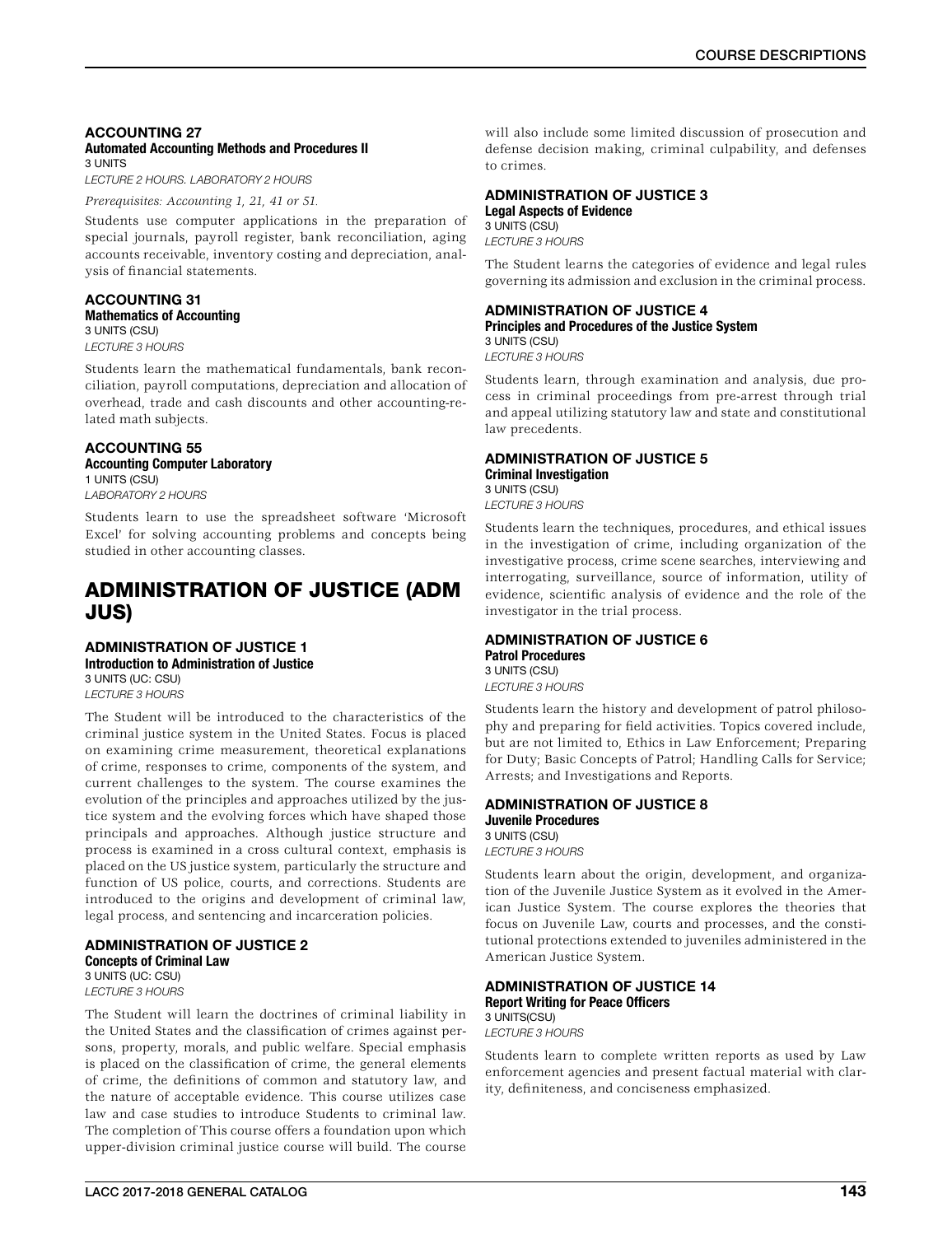#### ADMINISTRATION OF JUSTICE 16 Recruitment Selection Process 3 UNITS (CSU) *LECTURE 3 HOURS*

Students learn of the selection process for employment with an agency in the criminal justice system. Topics will include a review of the minimum qualifications for employment as a peace officer as determined by the Commission on Peace Officer Standards & Training (POST) and/or Standards and Training for Corrections (STC). Specific topics will include the application, written examination, oral interview, background investigation, psychology exam, medical exam, polygraph exam, and physical fitness testing. Employment opportunities will be presented.

#### ADMINISTRATION OF JUSTICE 53 Forensic Fingerprint Evidence 3 UNITS

*LECTURE 3 HOURS.*

Students learn the history of fingerprinting; fingerprint pattern types and classification; the searching and referencing of fingerprints; techniques for taking good fingerprints; the problems in taking inked fingerprints; the proper procedure for taking major case prints; and the preparation of fingerprint charts for court testimony.

### ADMINISTRATION OF JUSTICE 60 Arrest, Search and Seizure 3 UNITS (CSU)

*LECTURE 3 HOURS*

Students learn the laws of search and seizure. Students learn the interpretations of these laws by the U.S. Supreme Court. Topics include, but are not limited to, exceptions to warrant requirements; reasonable expectation of privacy; and probable cause.

### ADMINISTRATION OF JUSTICE 62 Fingerprint Classification 3 UNITS (CSU)

*LECTURE 3 HOURS*

A practical course designed to cover the technical aspects of fi ngerprinting. Topics will include pattern interpretation,classifi cation, taking and lifting of prints, and searching and filing procedures. Times will be devoted to Laboratory work in the classroom.

#### ADMINISTRATION OF JUSTICE 67 Community Relations I

3 UNITS (UC:CSU) *LECTURE 3 HOURS*

Students will learn the complex, dynamic relationship between communities and the justice system in addressing crime and conflict with an emphasis on the challenges and prospects of administering justice within a diverse multicultural population. Topics may include the consensus and conflicting values in Cultural, Religion, and Law.

### ADMINISTRATION OF JUSTICE 160 Police Organization and Administration

3 UNITS (CSU) *LECTURE 3 HOURS*

Students learn to analyze the concept of police organizations and management styles; addressing the roles and responsibilities of law enforcement agencies.

#### ADMINISTRATION OF JUSTICE 180 Introduction to Forensics

3 UNITS (CSU)

*LECTURE 3 HOURS*

Students will learn the role of forensics in criminal investigations. It examines the methods utilized in the forensic analysis of crime scenes, pattern evidence, instruments, firearms, questioned documents, and controlled substances.

## ADMINISTRATION OF JUSTICE 379

Advanced Criminalistics - Forensics I 3 UNITS

*LECTURE 3 HOURS*

*Advisory: Administration of Justice 180.*

Students concentrate on three areas of forensics: Serology (blood/DNA), blood spatter analysis and trace evidence. Students use a "hands-on" approach to identify and collect this type of evidence and learn the techniques, used by crime-Laboratory criminalists, to analyze evidence.

### ADMINISTRATION OF JUSTICE 381 Law Enforcement Internship

3 UNITS *LECTURE 1 HOUR. LABORATORY 8 HOURS*

The Students provide voluntary service to a law enforcement agency of their choice to determine whether police work will be a career goal.

## ADMINISTRATION OF JUSTICE 390

Forensic Autopsy 3 UNITS *LECTURE 3 HOURS*

### ADMINISTRATION OF JUSTICE 391 Firearms Evidence Analysis 3 UNITS *LECTURE 3 HOURS*

Students learn forensic firearms evidence through the study of topics including, but not limited to, firearms; ammunition; ballistics; forensic firearms examination; gunshot residue examination; and gun-handling tests.

#### ADMINISTRATION OF JUSTICE 396 Traffic Collision Investigation 3 UNITS

*LECTURE 3 HOURS*

*Advisories: English 28 and 67.*

Students concentrate on investigating traffic collisions by identifying and interpreting forensic evidence as well as diagramming and measuring scenes. Students also learn how to understand vehicle and pedestrian dynamics (behaviors) normally associated after a collision.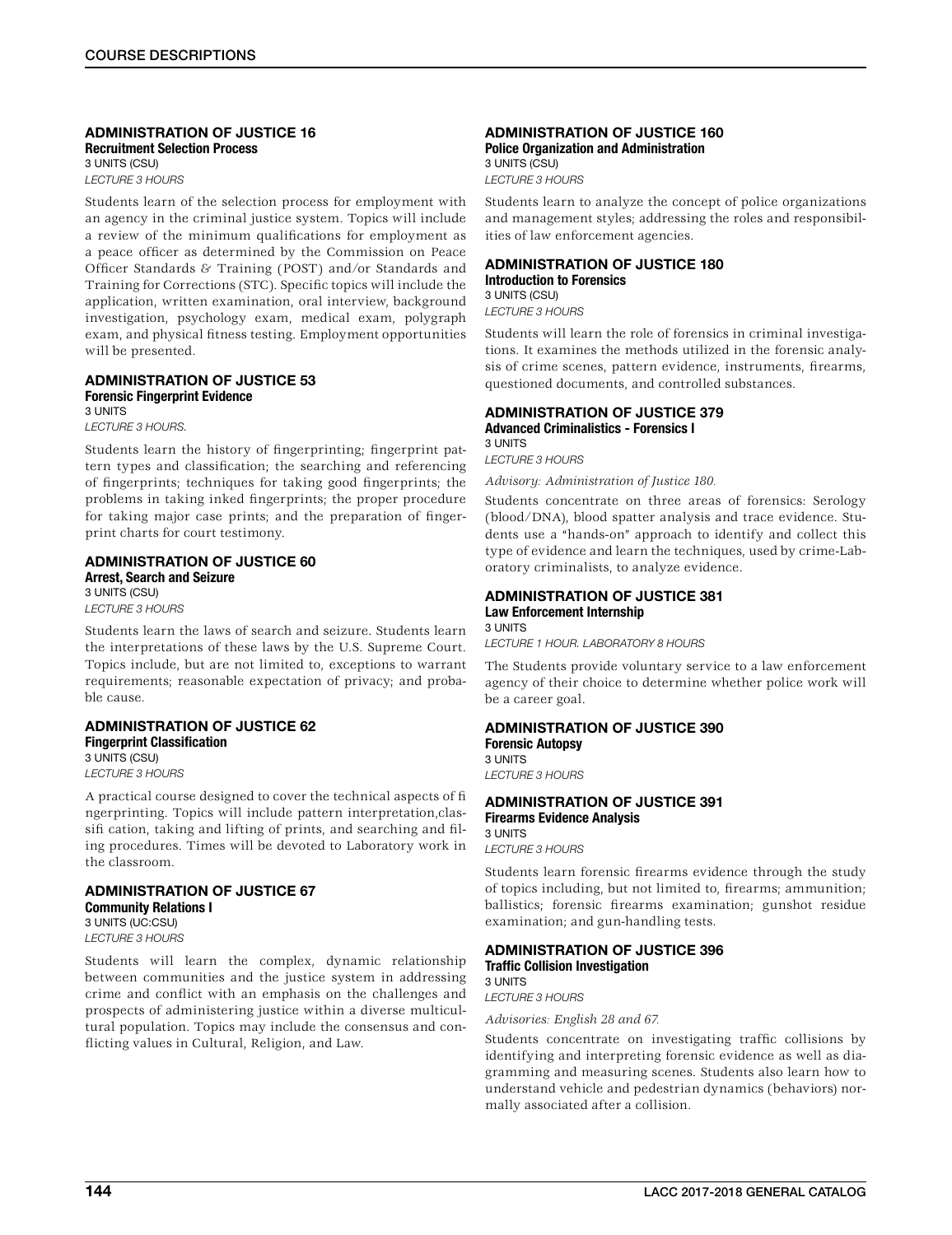### ADMINISTRATION OF JUSTICE 413 Financial Crimes Investigations 3 UNITS

*LECTURE 3 HOURS*

*Advisories: English 28 and 67.*

Students concentrate on the criminal and civil investigation techniques in dealing with the highly technical field of financial crimes. Students analyze the following crimes: forgery, credit card fraud, financial scams, fake identification fraud, computer fraud, internet crimes and identification fraud (Social Security Number).

## AFRICAN AMERICAN STUDIES (AFRO AM)

### AFRICAN-AMERICAN STUDIES 4 The African-American In the History of the United States I 3 UNITS (UC: CSU)

*LECTURE 3 HOURS*

### *Advisory: English 28 and 67.*

*Note: Meets the Associate in Arts degree requirements in U.S. History, U.S. Constitution, and California State and Local Government.*

Students analyze historiographical issues in African American history and how black Americans were active agents in creating their own history. Emphasis on the African background of African Americans, the institution of slavery, the development of the African American community institutions, and African American participation in and impact on the Civil War and Reconstruction.

### AFRICAN-AMERICAN STUDIES 5 The African-American In the History of the United States II 3 UNITS (UC: CSU)

*LECTURE 3 HOURS*

### *Advisory: English 28 and 67*

*Note: Meets the Associate in Arts degree requirements in U.S. History, U.S. Constitution, and California State and Local Government. Transfer Limit UC. Maximum credit one course from African Am Studies 5, Chicano Studies 8, and History 12 or 13.*

Students analyze historiographical issues in African American history and how black Americans were active agents in creating their own history. Emphasis on ideas of black social thought, political protest and efforts to create social change from Reconstruction to the present.

#### AFRICAN-AMERICAN STUDIES 7 African-Americans and the Political System 3 UNITS (UC: CSU)

*LECTURE 3 HOURS*

*Advisory: English 28 and 67*

Students analyze the relationship of minority groups to American Politics with emphasis on African Americans in the poltical system.

#### AFRICAN-AMERICAN STUDIES 20 African-American Literature I

3 UNITS (UC: CSU) *LECTURE 3 HOURS*

*Advisory: English 28 and 67*

Students survey African American writers, covering all types of literatures (slave narrative, poetry, novels, etc.) to develop a positive attitude towards reading and understanding the progression of American culture as interpreted by African American writers.

### AFRICAN-AMERICAN STUDIES 60

African-American Music 3 UNITS (UC: CSU) *LECTURE 3 HOURS*

A study of African-American Music and their influences on folk spirituals, gospels, concert music, opera, ballet, blues and jazz underscoring styles, characteristics, origin and contributions by African-American Artists. Credit allowed Credit allowed for only one of African America 60 and Music 135.

## AMERICAN SIGN LANGUAGE ( A S L)

### AMERICAN SIGN LANGUAGE 1 American Sign Language I

4 UNITS (UC: CSU)

*LECTURE 4 HOURS*

In This course Students develop basic grammar and lexical proficiency in American Sign Language. Emphasis is placed on comprehension skills. Overview of topics include pronouns, colors, interrogatives, negations, schools, people, family relationships, work, life events, daily activities. transportations, time/calendar, fingerspelling. Functional/notional discourse behavior are developed including conversational openers, greetings, identifying, introducing, asking/requesting, responding, comparing /contrasting. This course also incorporates vital aspects of the Deaf culture and community.

### AMERICAN SIGN LANGUAGE 2

American Sign Language II 4 UNITS (UC: CSU) *LECTURE 4 HOURS*

*Prerequisite: American Sign Language 1 with a satisfactory grade or better.*

In This course Students complete the study of elementary vocabulary and grammar begun in ASL 1. Emphasis is placed on the development of inflectional and non-manual behavior patterns. Students continue to examine selected aspects of Deaf culture and community within receptive and expressive conversations. An overview of topics includes: grammatical features, such as, syntax, pronominalization, verb aspect/ modulation, tense, number incorporation, adverbials, adjectival, topicalization, spatialization; interactive behaviors, such as, requests, turn-taking, making suggestions, giving feedback, interrupting; and cultural topics, such as, myths, social and political organizations, signaling devices, and technology within the Deaf community.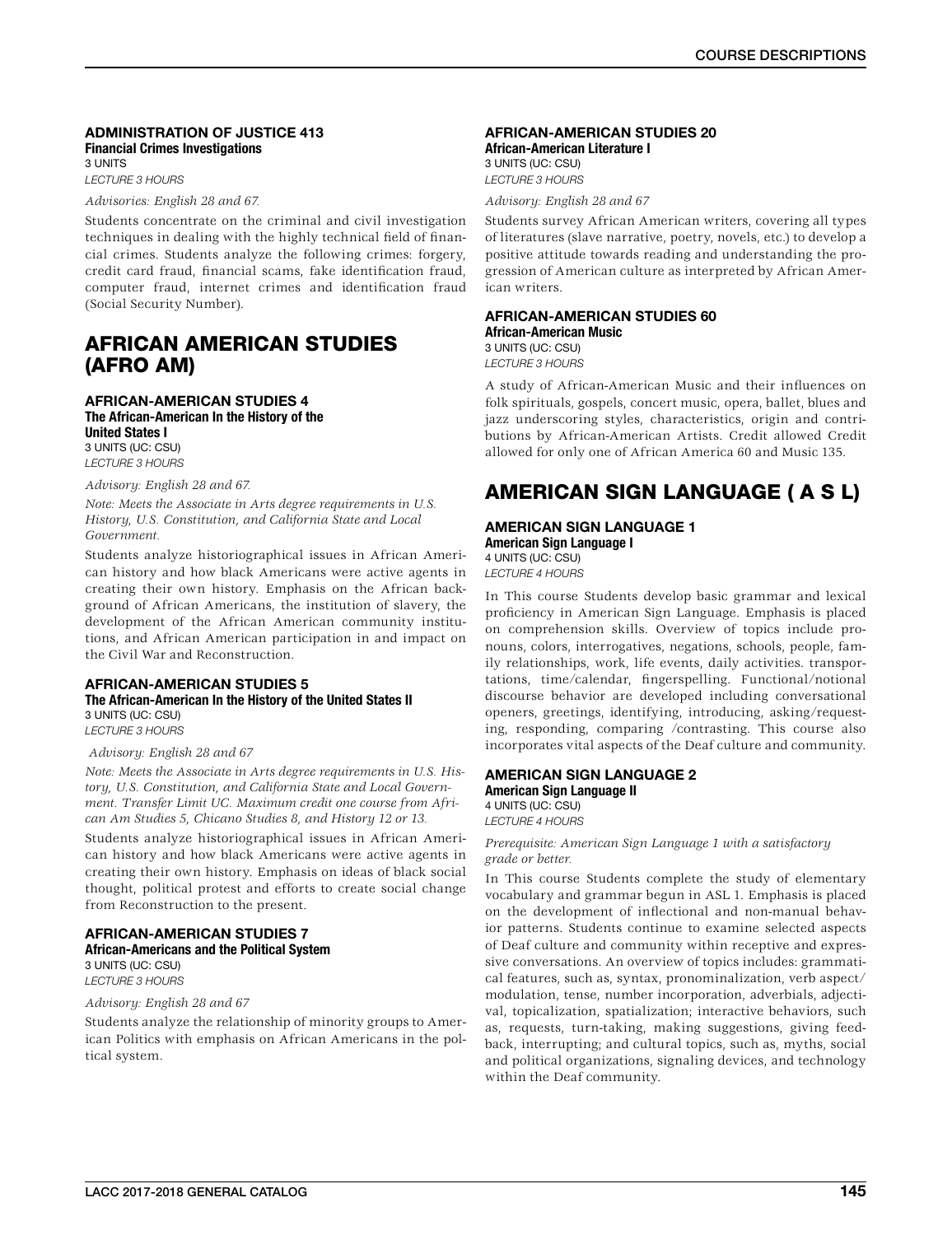### AMERICAN SIGN LANGUAGE 3

American Sign Language Ill 4 UNITS (UC: CSU) *LECTURE 4 HOURS*

*Prerequisite: American Sign Language with a satisfactory grade.*

Students continue the development of proficiency in American Sign Language grammar with special emphasis on idiomatic constructions. Conversational techniques with a focus on expressive skills is further developed. Students continue to expand the study of Deaf cultural issues.

### AMERICAN SIGN LANGUAGE 25 Conversational American Sign Language

2 UNIT (CSU) *LECTURE 2 HOURS.*

*Prerequisite: A S L 002 with a satisfactory grade or better.*

Provides opportunities for practical conversation on everyday topics, cultural material, and expansion of vocabulary according to Student interest or need.

### AMERICAN SIGN LANGUAGE 30 Finger Spelling I

1 UNIT (CSU) *LECTURE 2 HOURS.*

*Prerequisite: A S L 001 with a satisfactory grade or better.*

Develops skills in expressive and receptive use of the Manual Alphabet. Deals with specific individual problems and techniques for corrections. [Overview of topics include: hand positioning (location and angle), handshapes, rhythm, fluency, spelling, and numbers; reception of fingerspelled handshapes, patterns and pauses/transitions.

### AMERICAN SIGN LANGUAGE 40 Introduction to Deaf Culture

3 UNITS (CSU) *LECTURE 3 HOURS.*

### *Advisory: English 28 and 67.*

Open to all Students. Focuses on the cultural, historical, philosophical, educational, psychological and social aspects of the deaf and hard of hearing. No knowledge of American Sign Language is required. Satisfies Humanities requirement for graduation.

## ANATOMY (ANATOMY)

ANATOMY 1 Introduction to Human Anatomy 4 UNITS (UC: CSU) *LECTURE 3 HOURS. LABORATORY 3 HOURS*

### *Advisory: English 101 and Biology 3.*

Structural organization of the human body: gross and microscopic structure of the integumentary, skeletal, muscular, nervous, sensory, endocrine, cardiovascular, lymphatic, respiratory, digestive, excretory, and reproductive systems, from cellular to organ system levels of organization.

## ANTHROPOLOGY (ANTHRO)

### ANTHROPOLOGY 101 Human Biological Evolution 3 UNITS (UC: CSU)

*LECTURE 3 HOURS*

*Advisory: English 28 and 67 or equivalent.*

Students will examine evolutionary theory, human genetics, primate ecology and behavior, the hominid fossil record and modern human variation. Students will be able to underline the historical path to natural selection, describe the five factors of the evolutionary process, identify biological characteristics of primates, discuss features of primate behavior, diagram the origin of mankind through comparing skulls from the hominid fossil record, and interpret modern human variation.

### ANTHROPOLOGY 102

Human Ways of life: Cultural 3 UNITS (UC: CSU) *LECTURE 3 HOURS*

*Advisory: English 28 and 67 or equivalent.*

Students are introduced to the field of socio-cultural anthropology and will examine the diversity of human life around the world. Topics covered include the "culture" concept, ethnography, language, kinship, gender, religion, political and economic organization, globalization and culture change. The objectives of This course are (1) to employ a relative perspective in the appreciation of the world's cultural diversity, and (2) to apply case studies to describe this variation.

### ANTHROPOLOGY 103 Archaeology: Reconstructing the Human Past

3UNITS (UC: CSU)

*LECTURE 3 HOURS*

*Prerequisite: ASL 2 with a satisfactory grade or better.*

Students continue the development of proficiency in American Sign Language grammar with special emphasis on idiomatic constructions. Conversational techniques with a focus on expressive skills is further developed. Students continue to expand the study of Deaf cultural issues.

### ANTHROPOLOGY 121 Anthropology of Religion, Magic and Witchcraft 3 UNITS (UC: CSU)

*LECTURE 3 HOURS*

*Advisory: English 28 and 67 or equivalent.*

Students learn about the origins and varieties of religious beliefs and practices cross-culturally. Topics include mythology, symbolism, shamanism, traditional healing, altered states of consciousness, magic, divination, witchcraft, and the question of cults.

### ANTHROPOLOGY 151

### Visual Anthropology: Exploring Culture Through Film Mixed Media 3 UNITS (UC: CSU)

Students survey and analyze the use of film and video in anthropological research, teaching, theory and methodology. Films are studied for their anthropological content and as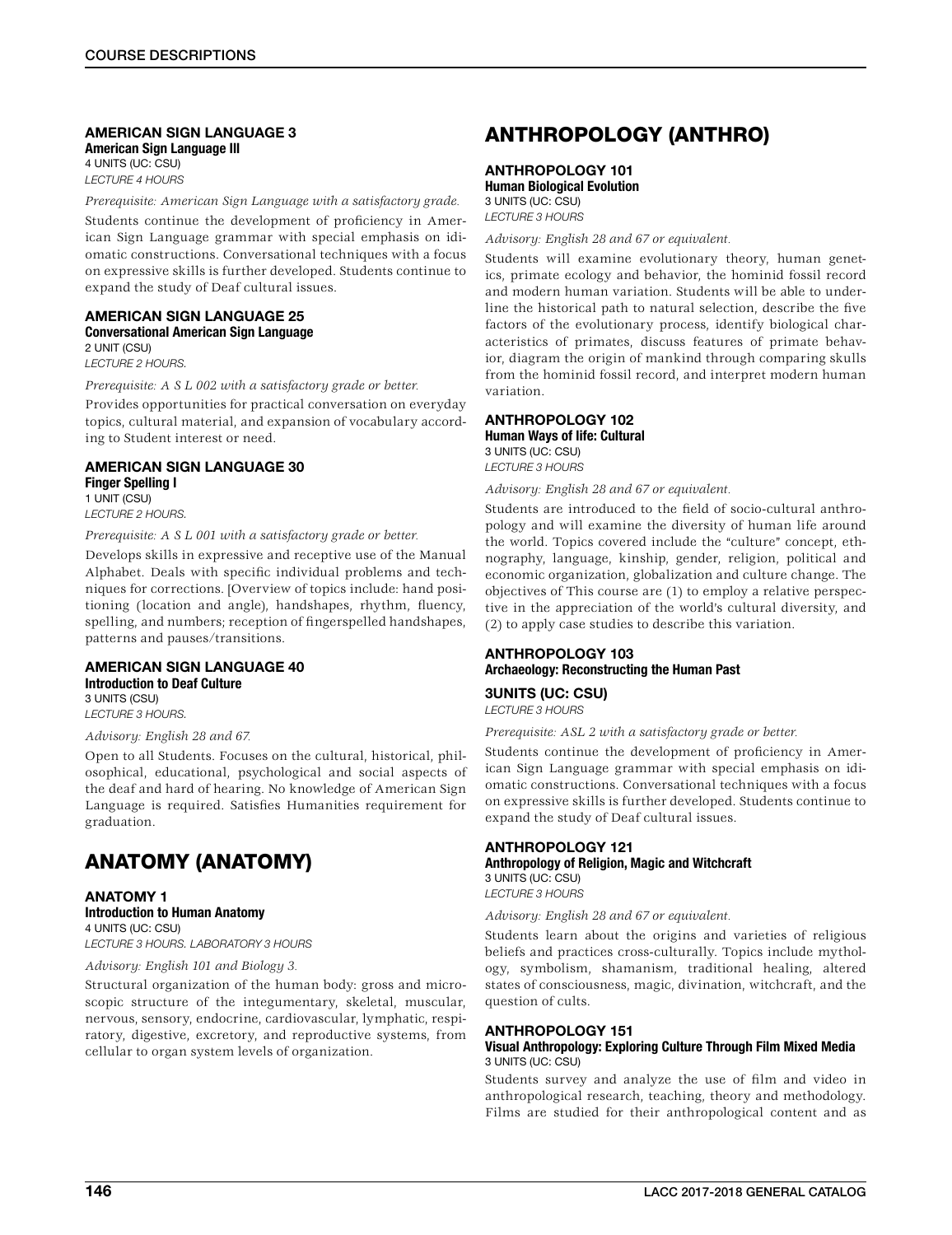artifacts of western culture, which reveal significant aspects of that culture. Students learn techniques in video and audio production in the creation of a final visual product.

ANTHROPOLOGY 385 DIRECTED STUDY **Anthropology** 3 UNITS (CSU) *LECTURE 3 HOURS*

Students pursue directed study in Anthropology on a contract basis under the direction of a supervising instructor.

## ARABIC (ARABIC)

ARABIC 1 Elementary Arabic I 5 UNITS (UC: CSU) *LECTURE 5 HOURS*

### *Advisory: English 28 and 67*

Student learns the fundamentals of the Arabic pronunciation and grammar structure. The Student receives practical material for simple conversation based on everyday experiences and basic facts on the geography, customs and culture of the Arabic speaking world.

#### ARABIC 2 Elementary Arabic II 5 UNITS (UC: CSU) *LECTURE 5 HOURS*

*Prerequisite: Arabic 1 with a satisfactory grade or equivalent.*

Students complete learning elementary Arabic grammar and begin reading and writing relatively more advanced elementary texts. They continue with the study of the cultures of countries that speak Arabic.

## ARMENIAN (ARMEN)

#### ARMENIAN 1 Elementary Armenian I 5 UNITS (UC: CSU)

*LECTURE 5 HOURS. LABORATORY 1 HOUR*

*Advisory: English 28 and 67.*

The Student completes the fundamentals of pronunciation and elementary grammar, practical vocabulary and useful phrases to understand, read and write simple Armenian.

ARMENIAN 2 Elementary Armenian II 5 UNITS (UC: CSU) *LECTURE 5 HOURS. LABORATORY 1 HOUR*

*Prerequisite: Armenian 1 with a satisfactory grade or equivalent.*

The Students learn the elementary grammar, reading and comprehension of simple text, with emphasis on oral expression. It also includes an introductory study of Armenian culture to complement comprehension of language.

## ART (ART)

ART 185 DIRECTED STUDY Art Honors 1 UNIT (CSU) *LECTURE 1 HOUR.*

Students pursue on their own an in depth study of a subject of special interest to them in studio art. Students work independently but consult with the instructor on a weekly basis to critique their work.

## ART 201

Drawing I 3 UNITS (UC: CSU) *LECTURE 2 HOURS. LABORATORY 2 HOURS*

Students apply elements and principles of design to the practice of drawing, employing a wide range of subject matter, drawing techniques and media. They develop observation based and technical drawing skills and hone their creative responses to materials and subject matter.

### ART 202

Drawing II 3 UNITS (UC: CSU)

*LECTURE 2 HOURS. LABORATORY 2 HOURS*

*Prerequisite: Art 201*

Students explore artistic concepts, styles and creative expression related to intermediate drawing, focusing on complex subject matter and concepts using a variety of drawing media, techniques and methodologies. Students further develop technical and observational skills introduced in Drawing I, while arriving at personalized approaches to content and materials in exercises covering multiple historical and contemporary approaches to drawing.

### ART 204

Life Drawing I 3 UNITS (UC: CSU)

*LECTURE 2 HOURS. LABORATORY 2 HOURS.*

*Prerequisite: Art 201 with a satisfactory grade.*

*Co-requisite: Art 501.*

Drawing from the live model in various mediums, solving problems related to structure, anatomy, composition and expressive design.

### ART 205 Life Drawing II

3 UNITS (UC: CSU) *LECTURE 2 HOURS. LABORATORY 2 HOURS*

*Prerequisite: Art 204 with a satisfactory grade.*

Students draw the live model in various drawing media, employing foundational drawing principles and methods. They develop observation-based and technical drawing skills and hone their creative responses by drawing the human figure at the intermediate level.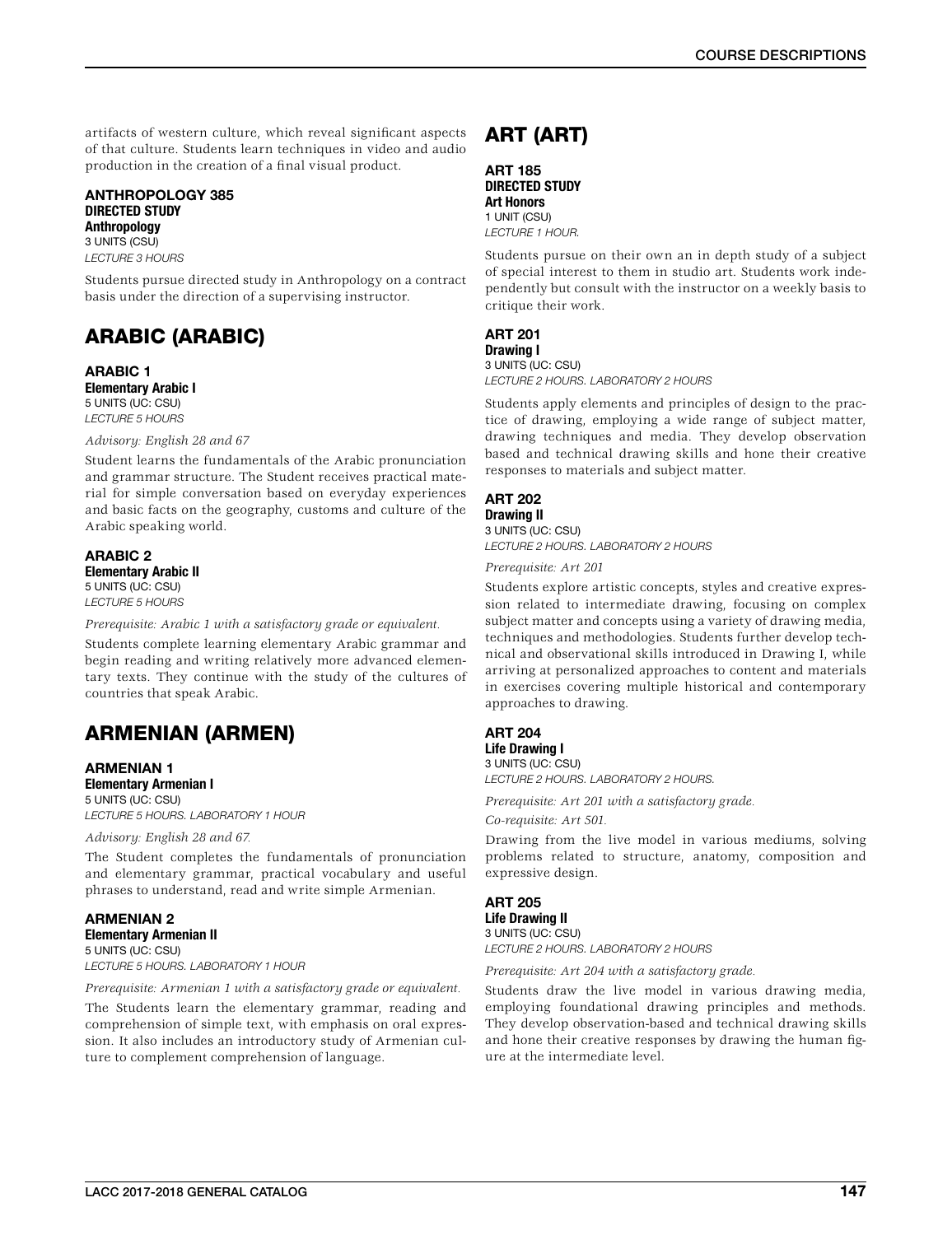ART 206 Life Drawing III 3 UNITS (UC: CSU) *LECTURE 2 HOURS. LABORATORY 2 HOURS*

*Prerequisite: Art 205 with a satisfactory grade.*

Students draw the live model in various drawing media at an advanced level, building upon techniques from Art 205. Different media, methods, and subject matter are employed to hone creativity and support the development of personal style.

### ART 209 Perspective Drawing I

3 UNITS (UC: CSU) *LECTURE 2 HOUR. LABORATORY 2 HOURS*

*Prerequisite: Art 201 with a satisfactory grade.*

Students learn to draw three-dimensional objects in space using measured vanishing point systems along with direct observation and freehand drawing. They explore methods of drawing cast shadows and mirror reflections in perspective.

### ART 250 Introduction to Digital Art 3 UNITS (UC:CSU)

*LECTURE 1 HOUR. LABORATORY 5 HOURS.*

*Advisory: Art 501 with a satisfactory grade.*

Students are introduced to fundamental concepts, practices, and theories of digital art production. Topics include integration of traditional design, color, and compositional principles with contemporary digital tools.

### ART 285

Directed Study - Art Honors

2 UNITS (CSU) *LECTURE 2 HOURS*

Students pursue on their own an in depth study of a subject of special interest to them in studio art. Students create art works of special interest to them under guidance of the instructor.

### ART 300 Introduction to Painting

3 UNITS (UC: CSU) *LECTURE 2 HOURS. LABORATORY 2 HOURS*

*Prerequisite: Art 201 and 501 with a satisfactory grade.*

Students learn the principles, elements, and practices of painting. The course focuses on exploration of painting materials, perceptual skills and color theory, paint mixing and technique, as well as creative responses to materials and subject matter.

#### ART 301 Watercolor Painting I 3 UNITS (UC: CSU)

*LECTURE 2 HOURS. LABORATORY 2 HOURS.*

### *Prerequisite: Art 300 with a satisfactory grade.*

Students expand their knowledge of painting, focusing on composition and color techniques in watercolor media while continuing to explore art concepts, content, and imagery as applied to personal expression.

### ART 302

Watercolor Painting II 3 UNITS (UC: CSU) *LECTURE 2 HOURS. LABORATORY 2 HOURS.*

*Prerequisite: Art 300 with a satisfactory grade.*

Students apply advanced techniques and explore concepts in color, composition, and surfaces.

### ART 304

Acrylic Painting I 3 UNITS (UC: CSU) *LECTURE 1 HOUR. LABORATORY 5 HOURS*

*Prerequisite: Art 201 and 501 with a satisfactory grade.*

Students learn a variety of techniques employing acrylic paints and related grounds and tools. A variety of subject matter is used to introduce a series of stylistic approaches.

## ART 305

#### Acrylic Painting II 3 UNITS (UC: CSU)

*LECTURE 1 HOUR. LABORATORY 5 HOURS*

*Prerequisite: Art 304 with a satisfactory grade.*

Students learn to employ acrylic paints and related grounds and tools at an intermediate level, building upon techniques from Art 304. A variety of subject matter is used to support the development of stylistic approaches.

### ART 306 Acrylic Painting Ill

3 UNITS (UC: CSU) *LECTURE 2 HOURS. LABORATORY 2 HOURS*

*Prerequisite: Art 305 with a satisfactory grade.*

Students learn to employ acrylic paints and related grounds and tools at an advanced level, building upon techniques from Art 305. A variety of subject matter is used to support the development of personal style.

### ART 307 Oil Painting I 3 UNITS (UC: CSU) *LECTURE 1 HOUR. LABORATORY 5 HOURS*

*Prerequisite: Art 201 and Art 501 with satisfactory grades or better Students learn methods and techniques of painting using the medium of oil paint with its related grounds and tools. Different subjects are used to introduce a variety of stylistic approaches.*

### ART 308 Oil Painting II 3 UNITS (UC: CSU) *LECTURE 1 HOUR. LABORATORY 5 HOURS*

*Prerequisite: Art 307 with a satisfactory grade.*

Students learn methods and techniques of painting using the medium of oil paint with its related grounds and tools at an intermediate level, building upon techniques from Art 307. Different subjects are used to support the development of stylistic approaches.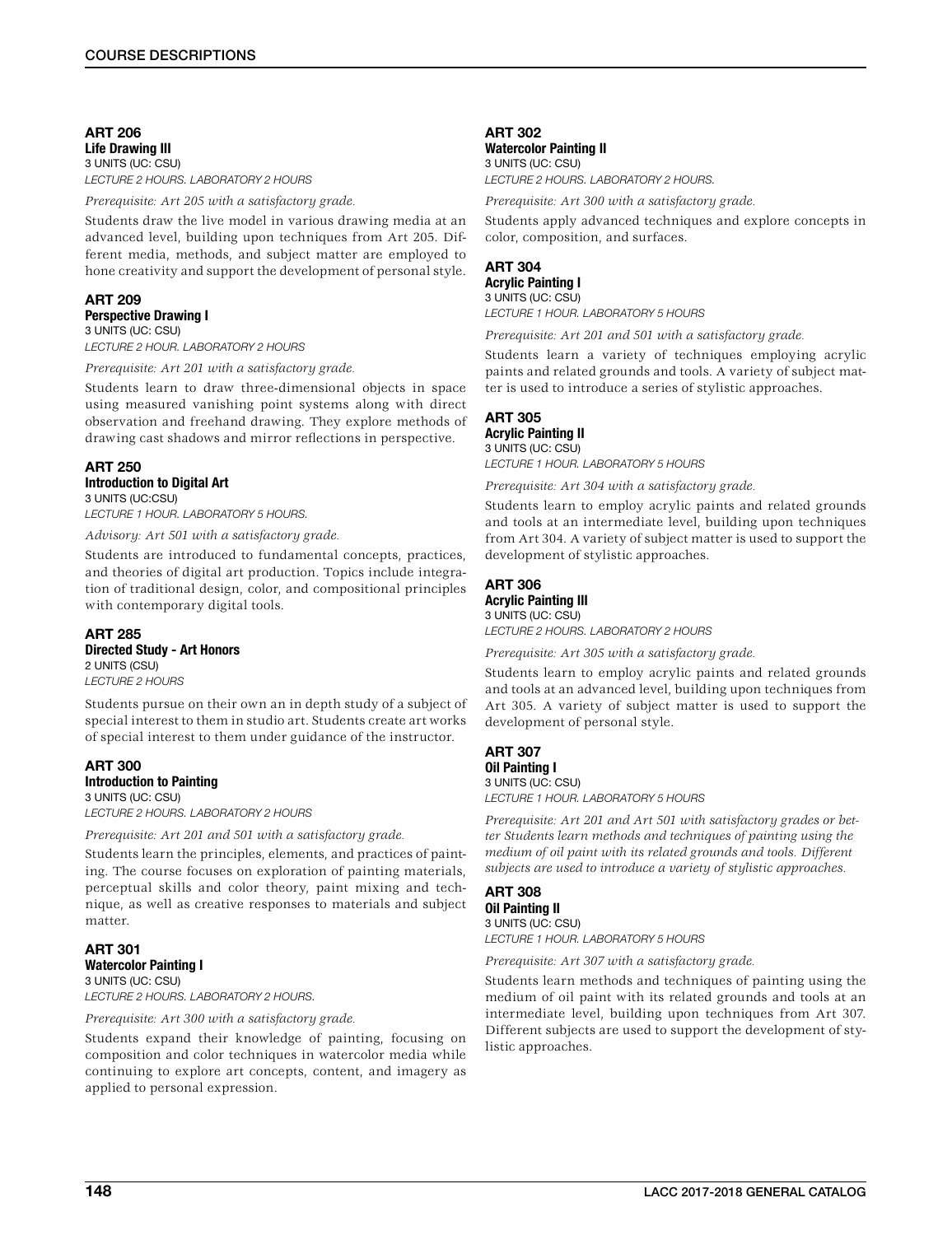### ART 309 Oil Painting Ill 3 UNITS (UC: CSU) *LECTURE 1 HOUR. LABORATORY 5 HOURS*

*Prerequisite: Art 308 with a satisfactory grade.*

Students learn methods and techniques of painting using the medium of oil paint with its related grounds and tools at an advanced level, building upon techniques from Art 308. Different subjects are used to support the development of personal style.

### ART 385 Directed Study - Art 3 UNITS (CSU) *LECTURE 3 HOURS*

Students pursue directed study in studio art on a contract basis under the direction of a supervising instructor.

### ART 400 Introduction to Printmaking

3 UNITS (UC: CSU) *LECTURE 1 HOUR. LABORATORY 5 HOURS*

*Prerequisite: Art 201 and 501 with satisfactory grades or better*

Students practice various forms of platemaking and printing. Emphasis will be placed on the development of visual ideas and printmaking techniques.

### ART 401 Etching I

3 UNITS (UC: CSU) *LECTURE 1 HOUR. LABORATORY 5 HOURS*

*Prerequisite: Art 400 with a satisfactory grade.*

Students practice various forms of etching and printing. Emphasis will be placed on the development of visual ideas and etching techniques.

### ART 402 Etching II

3 UNITS (UC: CSU) *LECTURE 1 HOUR. LABORATORY 5 HOURS*

*Prerequisite: Art 401 with a satisfactory grade.*

Students practice various forms of etching and printing. Emphasis will be placed on the development of visual ideas and advanced etching techniques.

### ART 407

Relief Printmaking I 3 UNITS (UC: CSU) *LECTURE 1 HOUR. LABORATORY 5 HOURS*

*Prerequisite: Art 402 with a satisfactory grade.*

Students practice various forms of platemaking and printing in the relief process. Emphasis will be placed on the development of visual ideas and relief printing techniques.

### ART 501 Beginning Two-Dimensional Design 3 UNITS (UC: CSU)

*LECTURE 2 HOURS. LABORATORY 2 HOURS*

Students learn concepts, applications, and historical references related to the creation of two-dimensional art and design, utilizing the basic visual elements and design principles in studio

art projects, developing a visual vocabulary for analysis and creative expression. The course includes problem-solving studio projects, lectures, presentations, and written assignments. This course is a Prerequisite for many courses in studio art and graphic design.

### ART 502

#### Beginning Three-Dimensional Design 3 UNITS (UC: CSU)

*LECTURE 2 HOURS. LABORATORY 2 HOURS*

*Advisory: Art 501 and Art 201.*

Students study concepts of three dimensional form with experimental problems in a variety of materials using various spatial constructions.

### ART 604 Graphic Design I 3 UNITS (CSU)

*LECTURE 2 HOURS. LABORATORY 2 HOURS*

*Prerequisite: Art 250 and Art 501 with satisfactory grades.*

Students learn the fundamentals of graphic design—the field: its terminology, tools, and working methods. Emphasis is placed on computer layout skills and their application to creative visual communication, with strong emphasis on typographical technical and historical elements.

#### ART 605 Graphic Design II 3 UNITS (CSU)

*LECTURE 2 HOURS. LABORATORY 2 HOURS*

*Prerequisite: Art 604 or Art 250with satisfactory grades.*

*Co-requisite: Art 639.*

Students continue their study of graphic communication with projects that introduce the interaction between designer, client and audience. Continued emphasis on the computer as a tool with focus on integration of In Design, Illustrator and Photoshop.

#### ART 606 Graphic Design Ill 3 UNITS (CSU)

*LECTURE 2 HOURS. LABORATORY 2 HOURS*

*Prerequisite: Art 605 and Art 639 or 250 with satisfactory grades.* Students apply more advanced graphic design principles using computer graphics. Emphasis is placed on the creation of a graphic design branding campaign. Students will create and refine industry standard branding elements and use them throughout the semester in various formats intended for print and social media.

## ART 620

#### Illustration 1 3 UNITS (CSU)

*LECTURE 2 HOURS. LABORATORY 2 HOURS*

*Prerequisite: Art 201 with a satisfactory grade.*

*Co-requisite: Art 501.*

Students apply drawing, rendering and media techniques and composition skills to problems in commercial illustration, pictorial art for publications and advertising.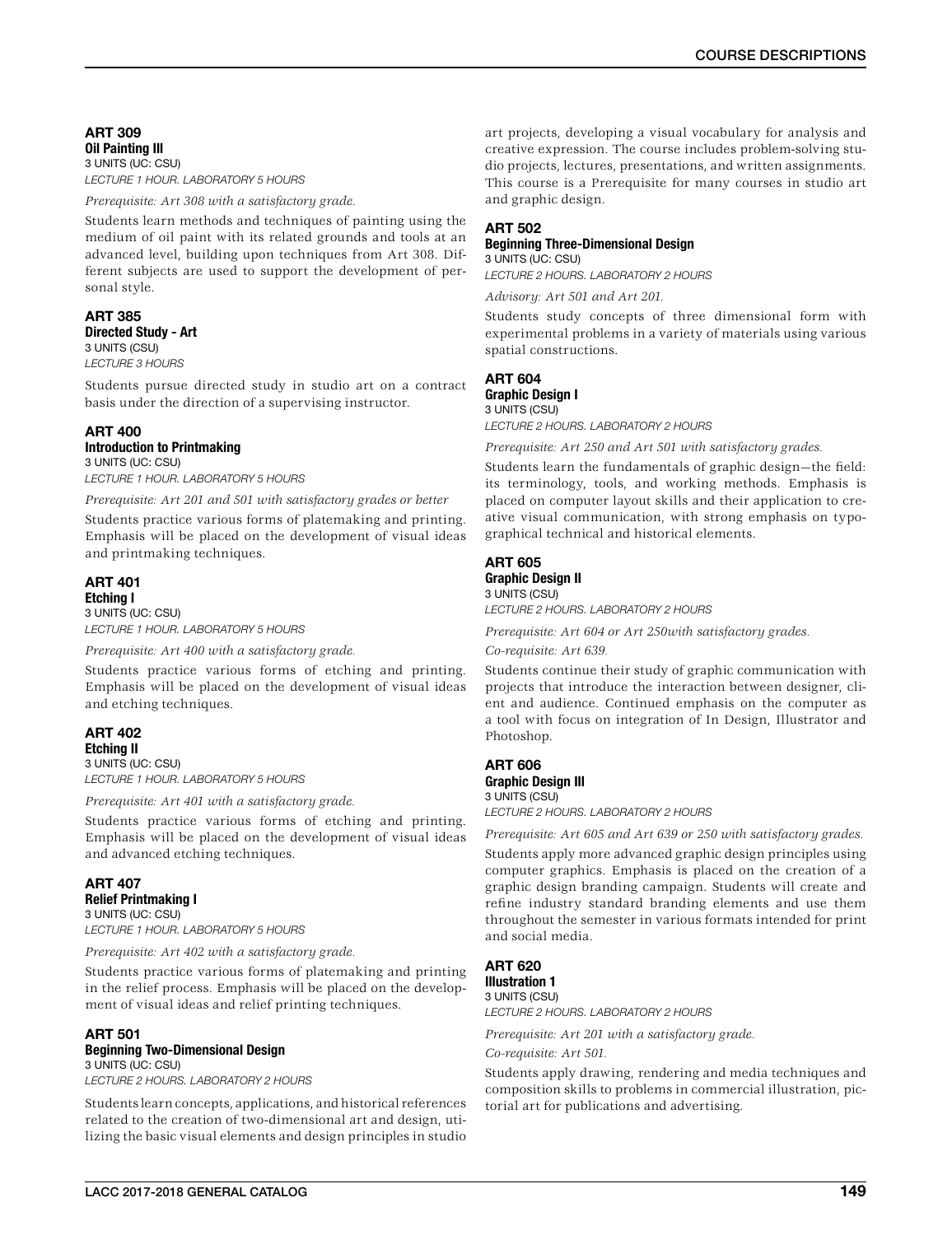#### ART 634 Computer Graphics 1: 3D Computer Graphics 3 UNITS (CSU)

*LECTURE 2 HOURS. LABORATORY 2 HOURS*

*Prerequisite: Art 250 and Art 501 with a satisfactory grade.*

Students explore three-dimensional digital design techniques, concepts and applications employed as tools in graphic design. Students focus on three-dimensional modeling and rendering techniques in the creation of objects and environments for graphics and multimedia.

#### ART 645 Introduction to Web Site Design 3 UNITS (CSU)

*LECTURE 2 HOURS. LABORATORY 2 HOURS*

*Prerequisite: Art 201 and 501 with satisfactory grades or better*

Students learn the basic concepts and techniques used in designing web sites employing the principles of design, color theory, typography, and composition. Software includes, but is not limited to the current versions of Adobe Dreamweaver and Photoshop.

### ART 648 Digital Imaging 3 UNITS (CSU) *LECTURE 2 HOURS. LABORATORY 2 HOURS*

*Prerequisite: Art 250 with a satisfactory grade.*

This is an intermediate level course dealing with motion graphics for animation using digital imaging and animation software, with an emphasis on programs such as Photoshop and After Effects, including layers, masks, filters, animation techniques and output to video, via demonstrations, practicums, and exercises.

### ART 649 **Storyboard**

3 UNITS (CSU) *LECTURE 2 HOURS. LABORATORY 2 HOURS*

*Prerequisite: Art 250 with a satisfactory grade.*

This course focuses on applying industry-standard storyboarding and scripting techniques to animation. Contents to be covered include the various purposes and formats of storyboards, the basic terminology and concepts used in storyboarding, working with scripts, animation techniques in Storyboard Pro and Adobe Character Animator. Research and previz are used to create a character, story and animated video – an Animatic

#### ART 700 Introduction to Sculpture 3 UNITS (UC: CSU)

*LECTURE 1 HOURS. LABORATORY 5 HOURS*

*Prerequisite: Art 501 and 502 with a satisfactory grade.*

*Advisory: Art 201.*

Students practice three-dimensional sculptural principles, techniques and concepts utilizing a wide range of materials and practices. Various sculpting methods are practiced with attention to creative self-expression and historical context.

### ART 701

Sculpture I 3 UNITS (UC: CSU) *LECTURE 1 HOUR. LABORATORY 5 HOURS*

*Prerequisite: Art 700 with a satisfactory grade.*

Students practice various forms of sculpture including the armature. Emphasis will be placed on the development of visual ideas and sculptural techniques.

### ART 702 Sculpture II

3 UNITS (UC: CSU) *LECTURE 1 HOUR. LABORATORY 5 HOURS*

*Prerequisite: Art 701 with a satisfactory grade.*

Students will be challenged with advanced problems in sculpture. Students will be encouraged to explore individual creativity, materials and processes.

### ART 708 Introduction to Ceramics 3 UNITS (UC: CSU)

*LECTURE 1 HOUR. LABORATORY 5 HOURS*

Students learn the different kinds of ceramic materials, concepts, and processes including basic design principles, creative development, hand-building, throwing, glaze techniques, firing and ceramic terminology. Students explore the aesthetics and creative development of clay objects examining historical, contemporary, and personal modes of expression across cultures.

### ART 709

Ceramics I 3 UNITS (UC: CSU) *LECTURE 1 HOUR. LABORATORY 5 HOURS*

*Prerequisite: Art 501 and 708 with a satisfactory grade.*

*Advisory: Art 502*

The Student continues the study of ceramic processes,of the physical and chemical characteristics of clay, with an emphasis placed on ceramic design and glaze chemistry.

### ART 710 Ceramics II

### 3 UNITS (UC: CSU)

*LECTURE 1 HOUR. LABORATORY 5 HOURS*

*Prerequisite: Art 709 with a satisfactory grade.*

Students master technical and design skills through hand building, clay decoration, glazing and the potter's wheel, making ceramic molds, and slip casting.

## ART HISTORY (ARTHIST)

ART HISTORY 103 Art Appreciation 3 UNITS (UC: CSU) *LECTURE 3 HOURS*

*Advisory: English 101.*

This introductory and integrative course in the arts offers a thematic approach to art appreciation through art examples from Western and non-Western cultures. The Student learns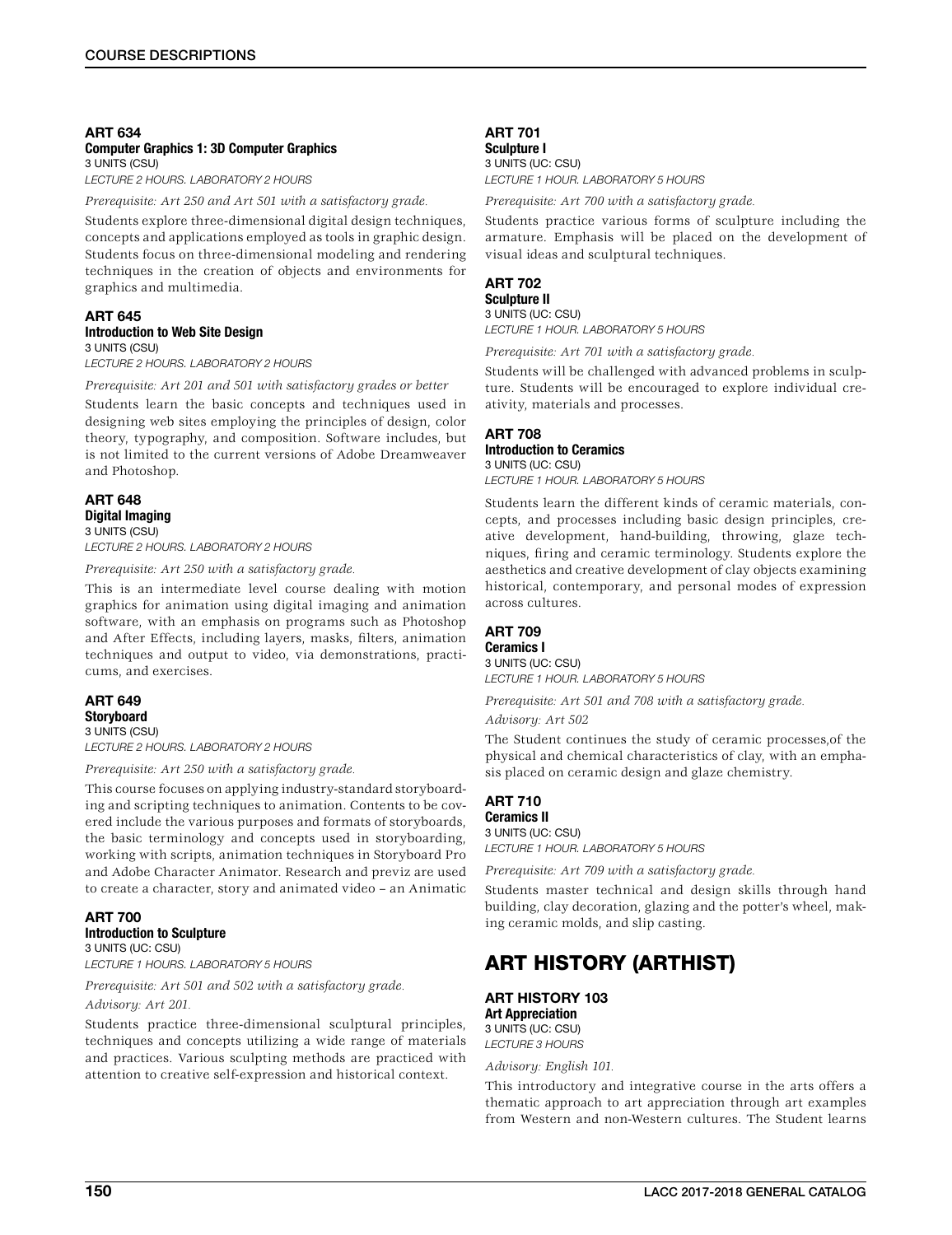about art forms and media in traditional and contemporary styles, including terminology and problems of definition, meaning, and evaluation in the visual arts.

### ART HISTORY 110 Survey of Western Art History I

3 UNITS (UC:CSU)

*LECTURE 3 HOURS*

### *Advisory: English 101.*

The Student explores the development of art and architecture from prehistory through the medieval period, emphasizing the cultural context of the West, and its major points of contact with the non-European world.

### ART HISTORY 120 Survey of Western Art History II

3 UNITS (UC: CSU)

*LECTURE 3 HOURS*

### *Advisory: English 101.*

Students learn about the development of Art from the time of the Renaissance to Contemporary Art. Emphasis is placed on the cultural context of the West while major points of artistic contact with the Non-European world is considered.This course provides an overview of art and architecture from the Renaissance to the Modernism.

#### ART HISTORY 130 Survey of Asian Art History 3 UNITS (UC: CSU)

*LECTURE 3 HOURS*

#### *Advisory: English 101.*

The Student learns about the development of Asian art from prehistoric times through the 20th Century including the artistic traditions and histories of China, India, Japan, Korea, and Southeast Asia. The Student considers how cultural, political, and religious forces influenced the arts and explore how the various regions of Asia formed and influenced one another.

#### ART HISTORY 139 Introduction to Islamic Art 3 UNITS (UC: CSU)

*LECTURE 3 HOURS*

### *Advisory: English 101.*

The Student examines the global historical development of Islamic visual art (including painting, sculpture, architecture, and other forms) and its historical and cultural context.

#### ART HISTORY 140 (FORMERLY ART 109) Survey of Arts of Africa, Oceania, and Ancient America 3 UNITS (UC: CSU) *LECTURE 3 HOURS*

### *Advisory: English 101.*

Students learn about the visual culture within select regions in Africa, Oceania and indigenous North America.

### ART HISTORY 151

Introduction to Latin American Art 3 UNITS (UC:CSU)

*LECTURE 3 HOURS*

*Advisory: English 101.*

The Students examine the art and architecture of Latin America, beginning with Pre-Columbian period, but focus primarily on the 19th to 21st centuries. Students explore major historical periods of Latin American history and visual culture, which include an introduction to pre-Hispanic civilizations, Colonial rule and Independence, the emergence of Modernism and the Avant-garde, and contemporary art and architecture in Latin America. They gain an understanding of underlying social, economic, political and religious context of the production and use of the works of art considered.

#### ART HISTORY 171 Introduction to Global Contemporary Art 3 UNITS (UC: CSU)

*LECTURE 3 HOURS*

*Advisory: English 101.*

Students learn about thematic and historical developments of Contemporary visual art (including painting, sculpture, architecture, new media, and other forms), produced by the global community.

## ASTRONOMY (ASTRON)

### ASTRONOMY 1 Elementary Astronomy 3 UNITS (UC: CSU)

*LECTURE 3 HOURS*

*Advisory: English 28 and 67.*

A fascinating look into the general principles and the fundamental facts of astronomy. This introductory course is designed for the non technical student. Topics covered include the history and science of astronomy, the solar system, our sun, stars, galaxies and cosmology. No college math preparation is needed. If a Student wishes to transfer this as a Laboratory science course, the Student must also complete Astronomy 5.

### ASTRONOMY 5 Fundamentals of Astronomy Laboratory 1 UNIT (UC: CSU)

*LABORATORY 3 HOURS*

*Co-requisite: Astronomy 10 or 11*

*Advisory: Astronomy 1*

Astronomy 5 Laboratory course offers a presentation of the methods and techniques used by astronomers to determine the nature of the universe. This course uses some very basic mathematics, and can be taken by non - science and/or science majors. When taken together with Astronomy 1 or Astronomy 10 or Astronomy 11, a student's 'science with a lab' transfer and graduation requirement is met. Topics covered in Astronomy 5 include star names, asterisms and constellations, sky motion, planet motion, orbital motion, stellar brightness, stellar spectrum, crater formation, star clusters, galaxies and deep sky objects. An important part of the course involves working with and learning the operation of astronomical instruments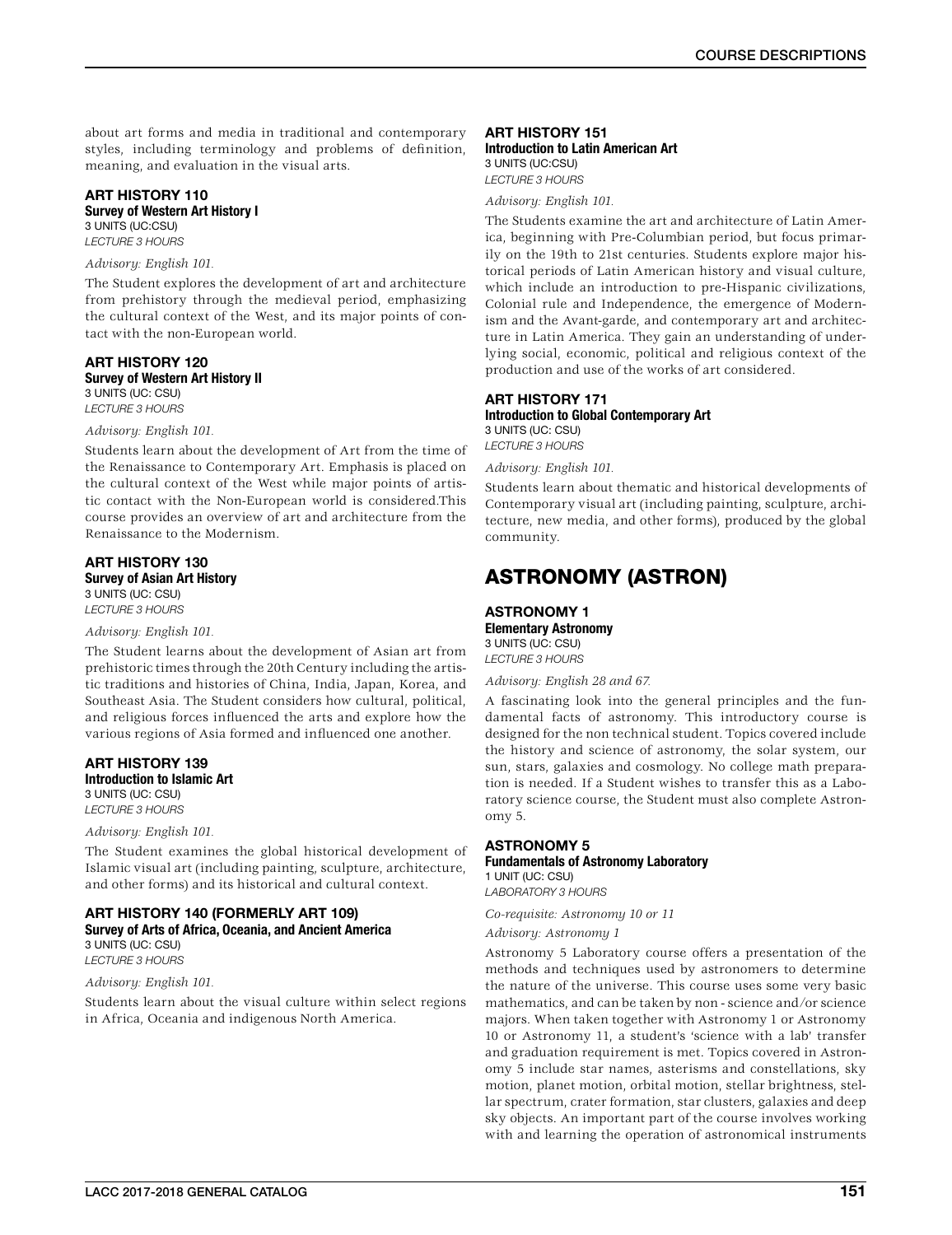and equipment including celestial globes, astrolabes, azimuth sundials, astronomical binoculars and computer controlled telescopes.

#### ASTRONOMY 11 Stars, Galaxies, and the Universe 3 UNITS (UC: CSU)

*LECTURE 3 HOURS*

This conceptual course surveys the universe beyond the solar system. Students learn about stars, stellar evolution, black holes, galaxies, the big bang, cosmology and the possibility to extraterrestrial life.

## BIOLOGY(BIOLOGY)

#### BIOLOGY 3 Introduction to Biology 4 UNITS (UC: CSU) *LECTURE 3 HOURS. LABORATORY 3 HOURS*

### *Advisory: English 21.*

Credit not allowed for Biology 3, 3H to Students who have previous credit for Biology 1, 6, 23, 25.

In this survey course for non-majors, Students learn general biological principles, activities, and the relationships of living organisms to each other and the world they live in with emphasis on their correlations to the human organism. The course includes a study of the nutritional, medical, and genet1c aspects of the modern world.

### BIOLOGY 6 General Biology I

5 UNITS (UC: CSU) *LECTURE 3 HOURS. LABORATORY 6 HOURS*

*Prerequisite: Mathematics 125; and Chemistry 60 or 65 with a satisfactory grade or equivalent.*

*Advisory: English 21 or equivalent.*

This class is designed for general biology majors and pre professional Students, Students examine and learn the principles of molecular biology, cell structure and function, genetics, evolution and organization at the tissue level in pants and animals. UC limit: No credit allowed for Biology 1, 3, 23 or 25 if taken after Biology 6.

### BIOLOGY 7 General Biology II 5 UNITS (UC: CSU) *LECTURE 3 HOURS. LABORATORY 6 HOURS*

*Prerequisite: Biology 6, Chemistry 60 and Math 125 with a satisfactory grade or equivalent. Advisory: Eligibility for English 21 or equivalent.*

In this class designed for general biology majors and pre-professional Students, Students examine and learn the diversity, structure, and the life processes of plants and animals as well as the principles of organization at the organ and organ system levels, embryology, ecology and behavior.

BIOLOGY 25 Human Biology 3 UNITS (UC: CSU) *LECTURE 3 HOURS*

*Advisory: Eligibility for English 21 or equivalent.*

Credit not allowed for Biology 25 to Students who have previous credit for Biology 1, 3, 6, 23.

In this survey course for the non-science major, Students explain the principle human organ systems according to structure and function and examine the problems of pollution, population control and preservation of the natural environment.

#### BIOLOGY 46 Genetic Analysis 3 UNITS (UC[PENDING]:CSU)

*Prerequisite: Biology 6 with a satisfactory grade or equivalent.*

This course is designed for Life Science majors as a continuance of their general biology studies. It provides a comprehensive introduction to genetic analysis examining topics such as chromosome analysis, population genetics, and genomics.

## BUSINESS (BUS)

BUSINESS 1 Introduction to Business 3 UNITS (UC: CSU) *LECTURE 3 HOURS*

*Advisory: English 28 and 67 or equivalent.*

Students engage in a multidisciplinary examination of how culture, society, economic systems, legal, international, political, financial institutions, and human behavior interact to affect a business organization's policy and practices within the U.S. and a global society. The course demonstrates how these influences impact the primary areas of business including: Organizational structure and design; leadership, human resource management, risk management and insurance, organized labor practices, ethics and social responsibility, marketing, organizational communication, e-business/technology, entrepreneurship, legal, accounting, and financial practices, and the stock and securities market; and therefore how they affect a business' ability to achieve its organizational goals.

### BUSINESS 15 Business Statistics

3 UNITS (UC: CSU) *LECTURE 3 HOURS*

*Prerequisite: Mathematics 125 with a satisfactory grade or equivalent.*

The Student learns measures of Central Tendency, Measures of Dispersion. Normal Distribution, Hypothesis Testing, Correlation and Analysis of Variance. UC limit: Maximum one course from Mathematics 225, 227 and Business 15.

### BUSINESS 17

#### Computer Graphics for Business 3 UNITS

*LECTURE 1 HOUR. LABORATORY 4 HOURS*

*Prerequisite: Business 1.*

A comprehensive course in business graphics covering types of business graphics, their uses and techniques for generating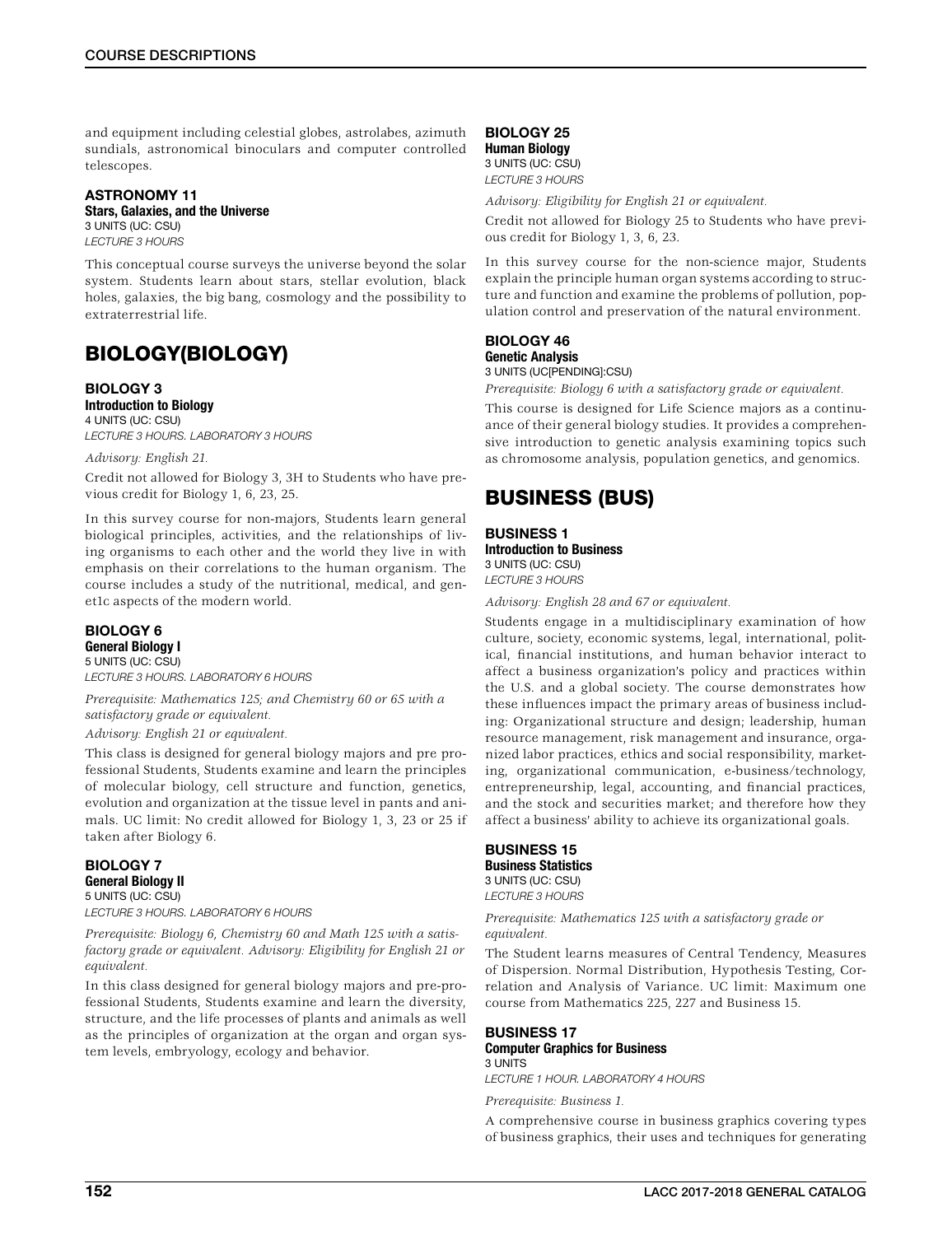graphics emphasizing computer usage, computer techniques and current computer graphics software. The Student learns types of Excel and PowerPoint programs and how these applications are used in business.

### BUSINESS 38 Business Computations 3 UNITS (CSU)

*LECTURE 3 HOURS*

### *Advisory: English 28 and 67 or equivalent.*

*Note: Credit allowed for only one of Business 38 or Accounting 31.* Students learn basic mathematics, beginning with whole numbers and solving word problems, fractions, decimals, checking accounts, basic algebra, percents and their applications. The course covers business pplications of mathematics, including trade and cash discounts, markups and markdowns, payroll, simple interest and promissory notes and compound interest.

### BUSINESS 911 Cooperative Education - Business 1 UNIT (CSU)

*LECTURE 1 HOUR*

Students receive credit for approved internships, including cooperative education and work experience with an employer in the field of Business under the direction of the Cooperative Education Director. The work-site must be approved by the Department Chair. The internship course will assist Students in acquiring desirable work habits, attitudes and career awareness. Students must work 75 hours paid or 60 hours non-paid.

#### BUSINESS 921 Cooperative Education - Business 2 UNIT (CSU) *LECTURE 2 HOUR.*

Students receive credit for approved internships, including cooperative education and work experience with an employer in the field of Business under the direction of the Cooperative Education Director. The work-site must be approved by the Department Chair.The internship course will assist Students in acquiring desirable work habits, attitudes and career aware-

ness. Students must work 75 hours paid or 60 hours non-paid.

### BUSINESS 931 Cooperative Education - Business 3 UNIT (CSU)

*LECTURE 3 HOURS*

Students receive credit for approved internships, including cooperative education and work experience with an employer in the field of Business under the direction of the Cooperative Education Director. The work-site must be approved by the Department Chair. The internship course will assist Students in acquiring desirable work habits, attitudes and career awareness. Students must work 225 paid hours or 180 volunteer hours during the semester.

#### BUSINESS 941 Cooperative Education - Business 4 UNITS (CSU)

*LECTURE 4 HOURS*

Students receive credit for approved internships, including cooperative education and work experience with an employer in the field of Business under the direction of the Cooperative

Education Director. The work-site must approved by the Department Chair.The internship course will assist Students in acquiring desirable work habits, attitudes and career awareness. Students must work 300 paid hours or 240 volunteer hours during the semester.

## COMPUTER APPLICATIONS OFFICE TECHNOLOGY (CAOT)

#### CAOT 1 Computer Keyboarding and Document Applications I 3 UNITS (CSU)

*LECTURE 2 HOURS. LABORATORY 3 HOURS*

*Advisories: Eligibility for ESL Level 6B and 6C.*

Students will develop a salable skill--computer keyboarding by touch; minimum speed at end of course, 30 wpm accurately; formatting of letters, memos, tables, and simple reports using word processing software.

### CAOT 2 Computer Keyboarding and Document Applications II 3 UNITS (CSU)

*LECTURE 2 HOURS. LABORATORY 3 HOURS*

*Prerequisite: Computer Keyboarding I or equivalent.*

Students master the keyboard (letters, numbers, and symbols) by touch. Minimum speed at end of course of 40 accurately; formatting of mailable advanced letters, tables, reports, memos, and desktop published documents using Microsoft Word.

### CAOT 3 Computer Keyboarding III 3 UNITS (CSU)

*LECTURE 2 HOURS. LABORATORY 3 HOURS*

*Prerequisites: Completion of CAOT 2 and CAOT 84 or equivalent.*

Student develops production skills in using advanced features of Microsoft Word to create properly formatted business documents. Includes composition at keyboard, decision making, and timed production of letters, tables, and reports. Develops minimum speed at end of course of 50 wpm. Keyboarding I, II, and III are sequential courses and should be completed in that order.

#### CAOT 7 Machine Transcription 3 UNITS

*LECTURE 3 HOURS. LABORATORY 1 HOUR*

*Prerequisite: CAOT 31 with a satisfactory grade or equivalent.*

 *Advisory: CAOT 1 or ability to key 30wpm.*

Students develop proficiency in operating transcribing software on the computer to accurately transcribe a variety of business documents from taped dictation using word processing software. Students thoroughly review English fundamentals and strengthen keyboarding and proofreading skills.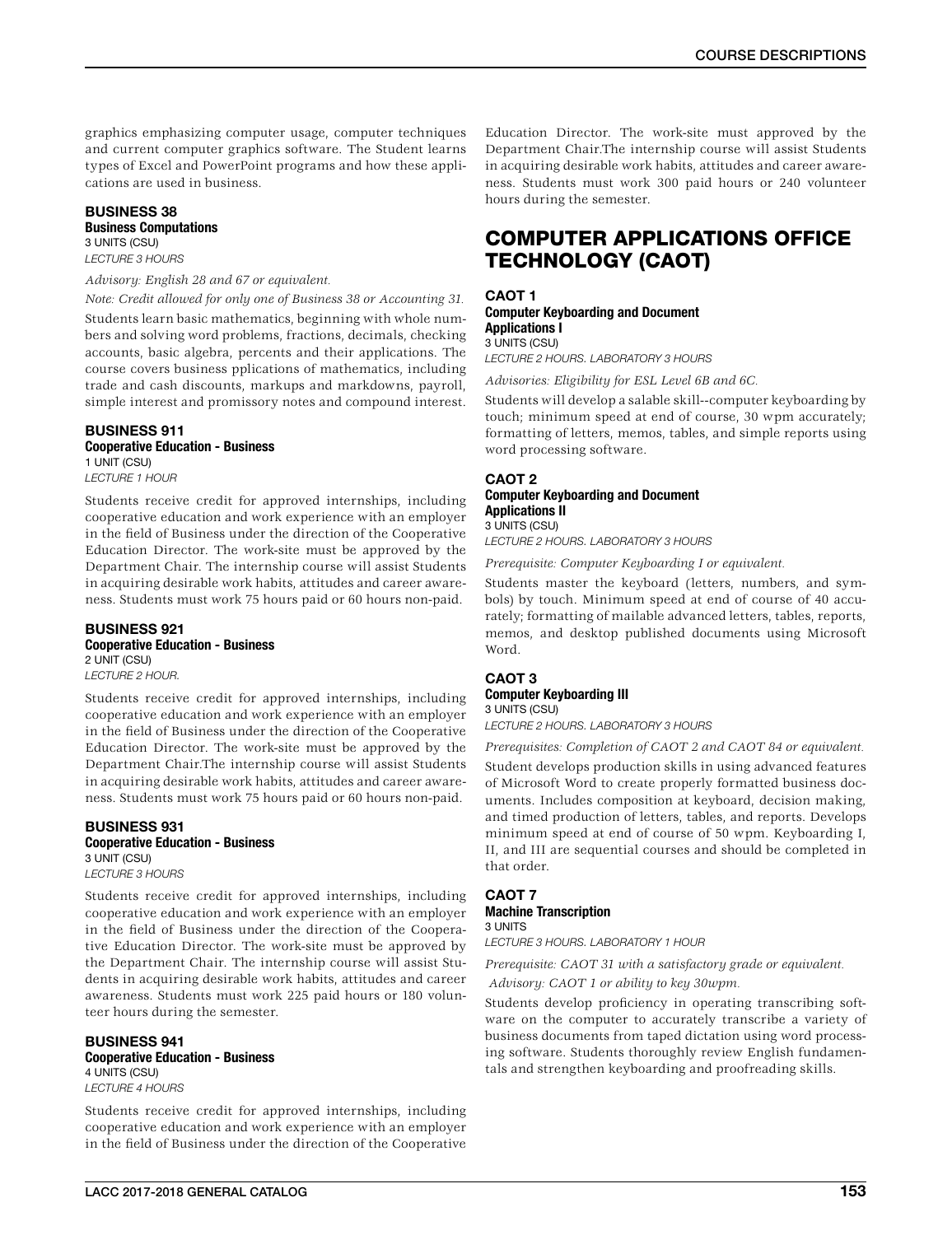#### CAOT 9 Computer Keyboarding Improvement 1 UNIT (CSU) *LABORATORY 3 HOURS*

*Prerequisite: CAOT 1 with a satisfactory grade or equivalent.*

Students will improve keyboarding procedures through continued emphasis on correct keyboarding techniques and develops speed and accuracy through timed writings and corrective drills.

#### CAOT 14 Microcomputer Office Applications: PowerPoint 3 UNITS (CSU)

*LECTURE 2 HOUR. LABORATORY 3 HOURS*

*Prerequisite: CAOT 82 with a satisfactory grade or equivalent.*

Develops proficiency in the operation of Microsoft Power-Point. Provides an overview of presentation design principles. Develops the skill to create, modify, and retrieve various presentations, the skill to integrate PowerPoint with other programs, the skill to use PowerPoint templates, fonts, graphics, transitions, sound, and animation. Students will learn to outline presentations, create dynamic slides, and develop slide shows based on business topics. Prepares Students for certification exam.

### CAOT 20 Medical Office Procedures 5 UNITS (CSU)

*LECTURE 5 HOURS*

*Prerequisites: CAOT 2 or 31 with a satisfactory grade and equivalent. Advisory: CAOT 44.*

Students learn proficiency in typing medical documents, case histories, medical reports, history and physicals. Additionally, Students learn about medical ethics and sensitivity training for the medical office, privacy laws, telephone etiquette, medical filing and handling of confidential documents, scheduling appoints in a variety of medical facilities and medical insurance.

#### CAOT 23 Legal Office Procedures I 5 UNITS *LECTURE 5 HOURS*

*Advisories: CAOT 2 and 31 with satisfactory grade or equivalent.*

Students planning to become legal secretaries are provided office procedures and administration for legal secretaries and offices duties. Discussions include different types of equipment and software systems used; various types of law practices, organizational structures; preparation of civil, criminal, and federal Iawsuit pleadings.

CAOT 31 Business English 3 UNITS (CSU) *LECTURE 3 HOURS*

Students develop the basic language skills needed to communicate effectively in today's workplace. Students will learn fundamental English grammar and punctuation rules as they relate to written and oral communication in business. After successful completion of this course, Students will be prepared for CAOT 32, Business Communications.

#### CAOT 32 Business Communications 3 UNITS (CSU) *LECTURE 3 HOURS*

*Prerequisites: CAOT 31 and English 101 with a satisfactory grade or equivalent.*

*Advisory: CAOT 1*

The course begins with the theory of written and oral communication. Students analyze business situations and plan, organize, write, and revise business letters, interoffice memorandums, business reports, business presentations, plus improve their general and business vocabularies. This includes the application of business communications and principles of writing. Messages are broken into their component parts for a critical analysis of organization and content, style, tone, grammar, format, and appearance.

### CAOT 33

#### Records Management And Filing 2 UNITS

*LECTURE 1 HOUR. LABORATORY 2 HOUR.*

Students learn creation, storage, disposition and preservation of all types of documents using alphabetic, geographic, numeric, and subject methods. Includes introduction to database records management on a microcomputer.

### CAOT 34 Business Terminology 2 UNITS (CSU) *LECTURE 2 HOURS*

The Student practices the specialized vocabulary used in modern business communications, including correct definition, spelling, pronunciation, and effective usage.

#### CAOT 43 Office Procedures 3 UNITS

*LECTURE 3 HOURS*

*Prerequisites: CAOT 1 and CAOT 31 with satisfactory grades or better.*

Students develop knowledge of automated office skills and develop attitudes for success on the job.

### CAOT 44 Medical Terminology 3 UNITS (CSU) *LECTURE 3 HOURS*

Students develop an understanding of medical terminology through a study of word roots, prefixes, and suffixes and body systems. Students' emphasis is also given to spelling, pronunciation, and definitions.

CAOT 46 Medical Transcription 3 UNITS *LECTURE 2 HOURS. LABORATORY 2 HOURS*

*Prerequisites: CAOT 2 and CAOT 31 with satisfactory grades or equivalent.*

*Advisory: CAOT 44 or equivalent.*

The Student develops a proficiency in accurately transcribing medical documents, including medical letters, chart notes, history and physicals, and reports from CDs and/or through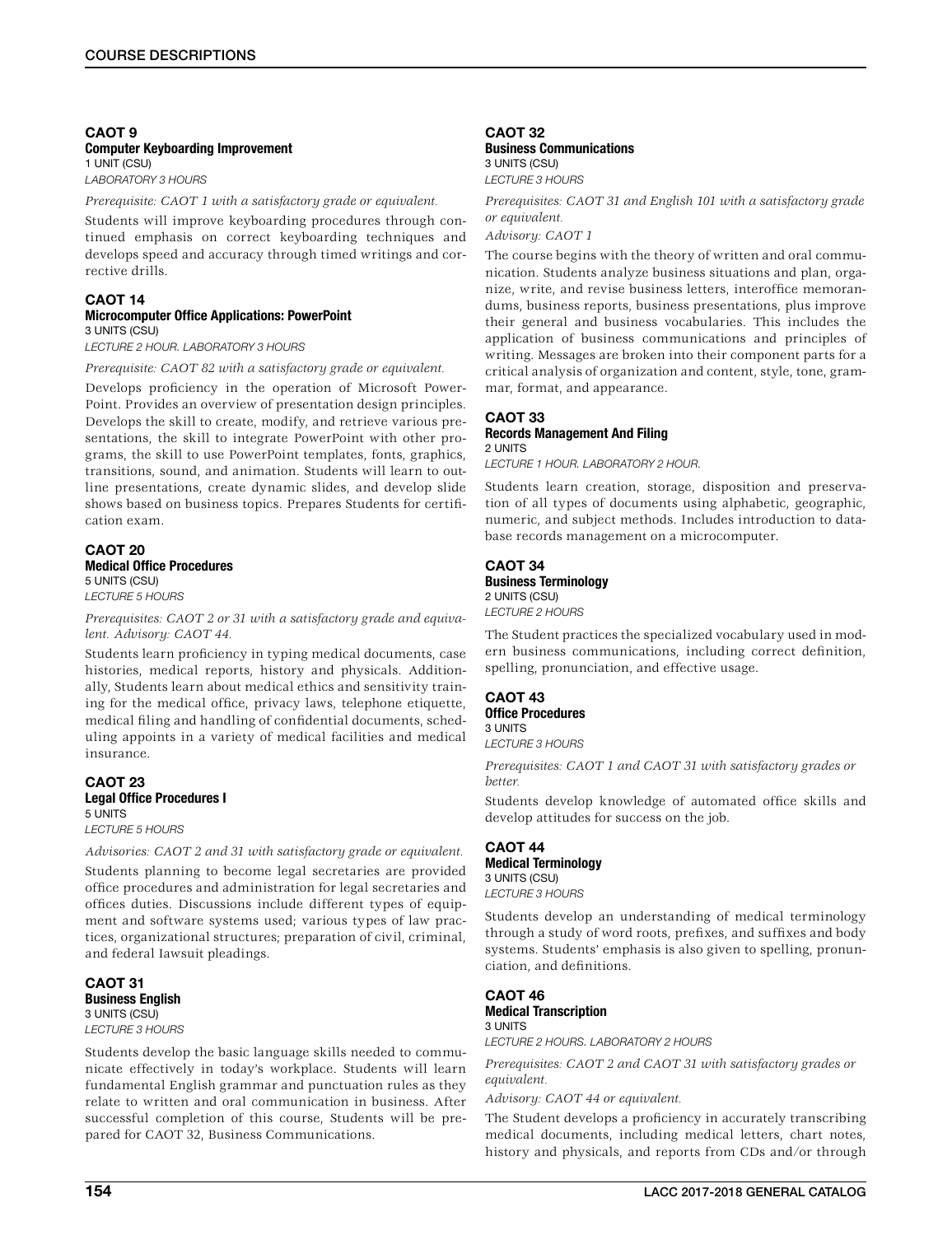the Internet. Correct spelling, proofreading, correct terminology usage, and abbreviations are emphasized. Students simultaneously review anatomy and major body systems.

## CAOT 47

#### Applied Office Practice 2 UNITS

*LABORATORY 5 HOURS*

*Prerequisite: CAOT 1 with a satisfactory grade or equivalent and second semester standing.*

The Student will learn practical experience in working in an office on campus and lectures relating to office behavior, productivity, motivation, and interpersonal skills.

#### CAOT 48 Customer Service 3 UNITS

*LECTURE 3 HOURS*

This course is designed to raise awareness, prompt thinking, give step-by-step suggestions for improvement, and provide information on how an organization can deliver service excellence. The information is beneficial whether one is new to dealing with others in a business setting or is more experienced with internal customers (e.g., coworkers or other employees) and external customers (e.g., consumers, vendors, or other end users of products). Emphasis is placed on communication, diversity, technology, time management, stress management, and customer retention.

#### CAOT 49 Machine Transcription for Legal Secretaries 3 UNITS

*LECTURE 2 HOURS. LABORATORY 2 HOURS*

*Prerequisites: CAOT 2 and 31 with satisfactory grades or equivalent. Advisory: CAOT 23*

Students develop proficiency in operating transcribing machines to transcribe legal correspondence and documents, including court documents, from cassette tape. Emphasis is placed on spelling, proofreading, formatting, and the meaning of legal terms.

### CAOT 64 Computer Applications and Office Technologies **Laboratory** 1 UNIT (CSU)

*LABORATORY 2 HOURS*

### *Co-requisite: CAOT 1.*

Students in Computer Applications and Office Technologies classes receive additional time on computers to work with all the software that is offered in the Department. Students must complete a minimum of 32 hours per semester. In addition to Laboratory hours that are required for any other classes Student is enrolled in. Pass/No Pass.

### CAOT 79 Word Processing Applications 3 UNITS (CSU)

*LECTURE 2 HOURS. LABORATORY 3 HOURS*

*Prerequisites: CAOT 84 and CAOT 31 or CAOT 82 and with satisfactory grades or equivalent.*

Students develop further skill in preparing a variety of business documents on a personal computer. Includes advanced techniques using Microsoft Word. Covers formats for letters, memos, reports, tables, outlines, form documents, graphics, desktop publishing, and merged documents. Prepares Students for certification exam.

### CAOT 82 Microcomputer Software Survey In the Office 3 UNITS (CSU) *LECTURE 2 HOURS. LABORATORY 3 HOURS*

*Prerequisites: CAOT 1 and CAOT 98 with satisfactory grades or equivalent.*

Students learn to use the microcomputer and commercially available software used in business office. Course provides hands on introduction to word processing, database, spreadsheet, graphics, desktop publishing and presentation design software.

#### CAOT 84 Microcomputer Office Applications: Word Processing 3 UNITS (CSU)

*LECTURE 2 HOURS. LABORATORY 3 HOURS*

*Advisories: ESL Level 5A and completion of CAOT 1 with a satisfactory grade or equivalent.*

Students use basic and advanced commands in Microsoft Word or other word processing software to create, format, edit, save, and print documents including letters, tables, reports, charts and merge documents and use document collaboration and integration tools. Use desktop publishing features to create newsletters, brochures, fliers, résumés, and online forms.

### CAOT 85

### Microcomputer Office Applications: Spreadsheet 3 UNITS (CSU)

*LECTURE 2 HOURS. LABORATORY 3 HOURS*

Students learn office spreadsheet applications using a PC and spreadsheet application software, such as Excel. Students are taught to create, edit, format, and print worksheets; construct graphs and build databases that utilize the data table function.

#### CAOT 86 Microcomputer Office Applications: Database 3 UNITS (CSU)

*LECTURE 1 HOURS. LABORATORY 4 HOURS*

### *Advisory: CAOT 1.*

The Students learn office database applications using a relational database program, such as MS Access. Records design, file creation and maintenance, data manipulation, report formats, and printing are covered. Office applications, such as records for personnel, inventory, and sales, are emphasized. Graphing and integration with a word processing program to produce automated mailings are included.

#### CAOT 88 Microcomputer Office Applications: Desktop Publishing 3 UNITS (CSU)

*LECTURE 2 HOURS. LABORATORY 3 HOURS*

The Student gains knowledge and skills necessary to use personal computers, printers and various desktop publishing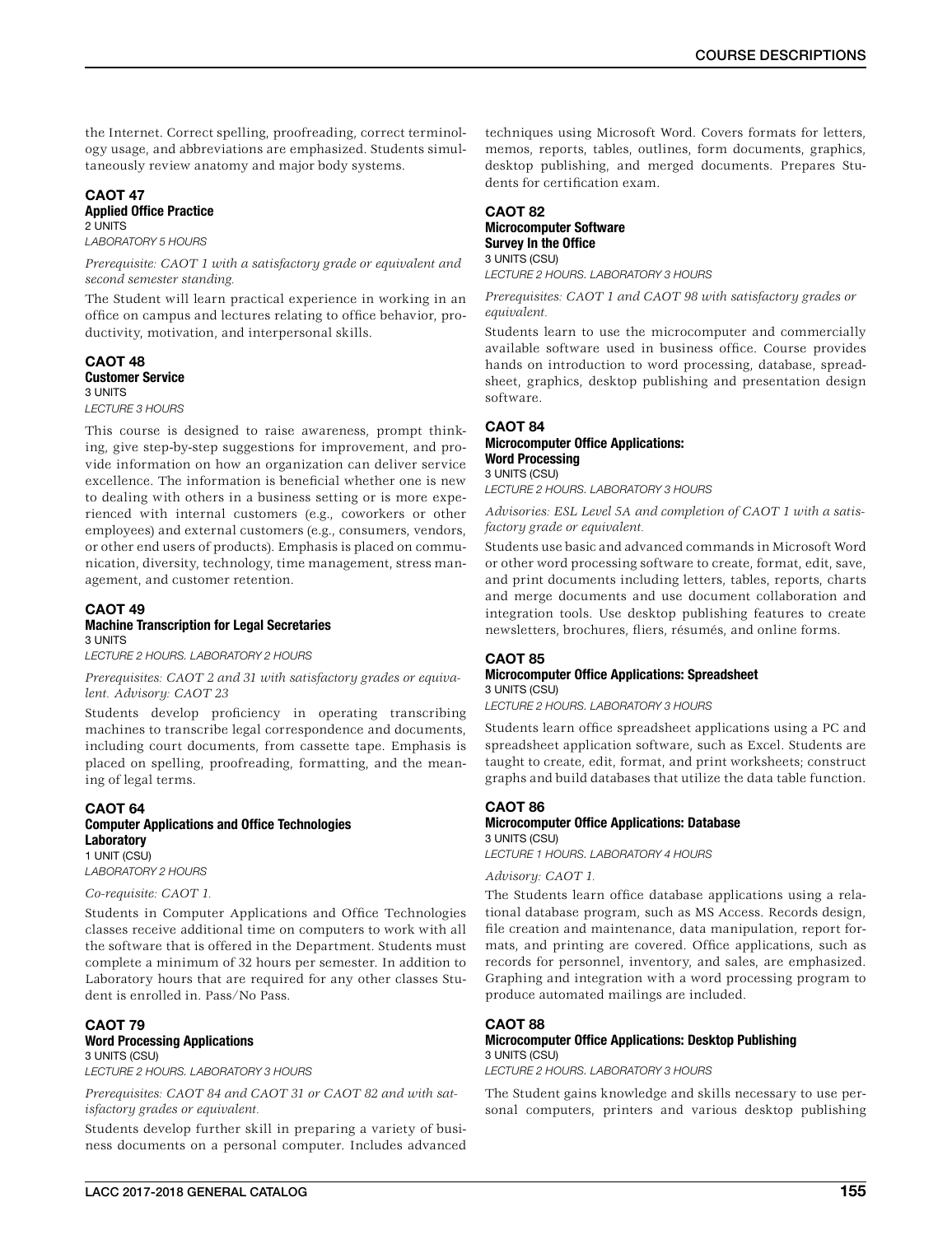software and produces camera ready, near typeset quality reports, newsletters, brochures, flyers, business forms, and presentations.

## CAOT 93

#### Legal Document Production 2 UNITS (A)

*LECTURE 2 HOURS*

*Prerequisites: CAOT 2 and CAOT 84 with satisfactory grades or equivalent.*

### *Co-requisite: Law 2*

Students produce legal documents and judicial forms using a computer. Emphasis is placed on the standards used in legal procedures for various areas of law.

### CAOT 97 Introduction to the Internet 3 UNITS

*LECTURE 2 HOURS. LABORATORY 3 HOURS*

Student will learn an overview of the use of the Internet for the office professional. It covers Internet tools used in business such as electronic mail, browsers, search engines, virtual meetings, messaging, research, file sharing, remote access, social networking in business, and the creation of Web pages.

#### CAOT 98 Microcomputer Office Applications: Introduction to Windows 3 UNITS

*LECTURE 1 HOUR. LABORATORY 4 HOURS*

Students prepare to work in the Windows environment. Emphasizes the features of Windows, including changing and creating icons, opening and closing windows and other applications, responding to dialog boxes, and working with directories.

#### CAOT 105 School-to-Work-Portfolio 2 UNITS *LECTURE 2 HOURS*

*Prerequisite: CAOT 31 with a satisfactory grade or equivalent.*

Students prepare a comprehensive professional portfolio that contains a resume, cover letter, application for employment, reference letters, and personal achievement. The course will also include career planning, networking with business and industry, and job search using the Internet and other resources.

### CAOT 112

### Microcomputer Office Applications: Web Page Design 3 UNITS (CSU)

*LECTURE 2 HOURS. LABORATORY 3 HOURS*

Students will learn the most important topics of Web page design. The course emphasizes creating a new website, integrating a database , styles, and working with HTML code.

## CAOT 126

### Introduction to Medical Coding/Billing 3 UNITS

*Lecture 3 hours*

*Prerequisite: CAOT 44. Advisories: English 28 and 67*

Students learn the comprehensive overview of medical insurance and billing procedures with introductory instruction in

CPT and ICD-9-CM basic coding procedures. Basic medical insurance procedures for commercial and government insurance plans such as Blue Cross/Blue Shield, Medicare, Medicaid, Tricare/Champva, Workers Compensation, and Disability insurance will be covered. HIPAA (Health Insurance Portability and Accountability Act) will be reinforced throughout the course. Introduction to electronic medical billing practice management and electronic claims billing will be presented and utilized throughout the course.

### CAOT 385

### Directed Study - Computer Application Office Technology 3 UNITS (CSU)

*LECTURE 3 HOURS*

In This course Students pursue directed study in Computer Applications and Office Technologies on a contract basis under the direction of a supervising instructor.

### CAOT 911 Cooperative Education 911 - Caot 1 UNIT (CSU) *LECTURE 1 HOUR*

Students receive credit for approved internships with an employer in the field of Computer Applications and Office Technologies under the direction of the Cooperative Education Director. The internship course will assist Students in acquiring desirable work habits, attitudes and career awareness. The worksite will be approved by the Department Chair. Students must work 75 hours paid or 60 hours non-paid.

### CAOT 921 Cooperative Education 921 - CAOT 2 UNITS (CSU)

*LECTURE 2 HOURS*

Students receive credit for approved internships with an employer in the field of Computer Applications and Office Technologies under the direction of the Cooperative Education Director. The internship course will assist Students in acquiring desirable work habits, attitudes and career awareness. The work site will be approved by the Department Chair. Students must work 150 hours paid or 120 hours non-paid.

### CAOT 931 COOPERATIVE EDUCATION 931 - CAOT 3 UNITS (CSU)

*LECTURE 3 HOURS*

Students receive credit for approved internships with an employer in the field of Computer Applications and Office Technologies under the direction of the Cooperative Education Director. The internship course will assist Students in acquiring desirable work habits, attitudes and career awareness. The work-site will be approved by the Department Chair. Students must work 150 hours paid or 120 hours non-paid.

#### CAOT 941 COOPERATIVE EDUCATION 941 - CAOT 4 UNITS (CSU)

*LECTURE 4 HOURS*

Students receive credit for approved internships with an employer in the field of Computer Applications and Office Technologies under the direction of the Cooperative Education Director. The internship course will assist Students in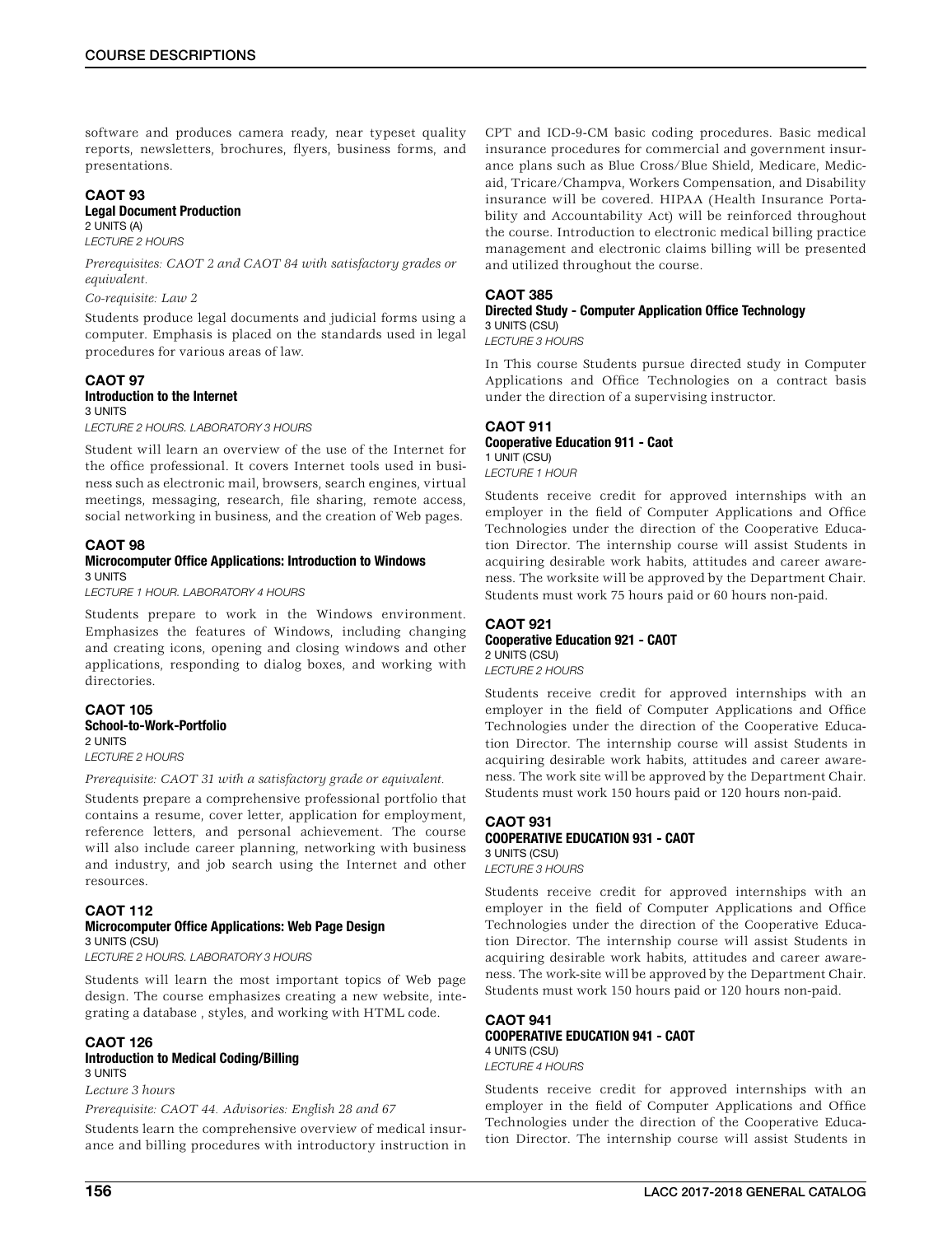acquiring desirable work habits, attitudes and career awareness. The work-site will be approved by the Department Chair. Students must work 300 hours paid or 240 hours non-paid. **STRY** 

## CHEMISTRY (CHEM)

### TRANSFER LIMITS

UC gives no credit for Chemistry 51, 60, 68 if taken after Chemistry 101.

#### CHEMISTRY ENROLLMENT INFORMATION

*Enrollment in all chemistry classes is based on completion of the required Prerequisites with satisfactory grades or better.*

Students enrolling in Chemistry 60 or 68 who have not completed Math 115 or the equivalent must take the mathematics placement assessment prior to enrolling in either of these courses. Students enrolling in Chemistry 101 who have not completed Chemistry 60, 65 or 68 or equivalent must pass the Chemistry Readiness Exam in order to enroll In this course. Please contact the Assessment Office at 323.953.4000 ext. 2264 for more information.

Students enrolling in Chemistry 101 and 102 who have not completed Math 125 or the equivalent must take the mathematics placement assessment prior to enrolling in either of these courses.

It is recommended that all chemistry Students complete English 28 and 67 or the equivalent. Students who have completed the Prerequisites for chemistry courses outside of the Los Angeles Community College District must submit proof of Prerequisite completion to the Counseling Office prior to enrollment in chemistry courses.

### INFORMATION FOR PRE-NURSING STUDENTS:

AJI LACC pre-nursing Students must complete Chemistry 60 with a satisfactory grade to satisfy the chemistry requirement for the LACC Nursing Program.

### CHEMISTRY 60 Introduction to General Chemistry

5 UNITS (UC: CSU) *LECTURE 3 HOURS. LABORATORY 4 HOURS*

*Prerequisite: Mathematics 115 or appropriate score on the placement assessment.*

#### *Advisory: English 28 and 67 or 31.*

A general basic chemistry course with laboratory, emphasizing fundamental principles of inorganic and physical chemistry, nomenclature of inorganic compounds, ionic and covalent bonding, problem solving, gas laws and solutions. This course serves as preparation for Chemistry 101, and meets the IGETC and CSU general education requirements for physical science with laboratory.

### CHEMISTRY 65 Introductory General Chemistry 4 UNITS (UC:CSU)

*LECTURE 3 HOURS. LABORATORY 3 HOURS.*

*Prerequisite: Math 115 Advisory: Math 125 and English 28 and 67.*

This course is a survey of basic chemistry topics with laboratory, emphasizing fundamental principles of inorganic and physical chemistry. This course meets the IGETC and CSU general education requirements for physical science with laboratory. Introductory chemistry topics include nomenclature of elements and inorganic compounds, ionic and covalent bonding, atomic structure, molecular geometry, chemical reactions, problem solving, measurements, stoichiometry, states of matter and related energy concepts, gas laws, aqueous and solution chemistry, quantum theory, periodic properties, colligative properties, and acid base concepts. Laboratory exercises are quantitative in nature and are related to the lecture topics.

### CHEMISTRY 101 General Chemistry I

#### 5 UNITS (UC: CSU)

*LECTURE 3 HOURS. CONFERENCE 2 HOURS. LABORATORY 4 HOURS. PREREQUISITE: CHEMISTRY 60 OR 65 OR 68 AND MATHEMATICS 125*

### *Advisory: English 28 and 67.*

The Student learns nomenclature, atomic structure, quantum theory, bonding theories and molecular geometry, chemical equations, stoichiometry, thermochemistry, solid, liquid and gaseous states and related forces, gas laws, solutions and colligative properties, periodic relationships, and acid base theories. Laboratory exercises are quantitative in nature and are related to the Lecture topics. This is the first semester of a oneyear course in chemistry intended for majors in the natural sciences (chemistry, biochemistry, biology, physics, pre-medicine), mathematics, and engineering.

#### CHEMISTRY 102 General Chemistry II 5 UNITS (UC: CSU)

*LECTURE 3 HOURS. LABORATORY 6 HOURS.*

*Prerequisite: Chemistry 101 with a satisfactory grade or better. Advisory: Eligibility for English 28 and 67 or 31.*

The Students receive in lectures the theory and application of chemical kinetics, general and aqueous equilibria, thermodynamics, electrochemistry, nuclear chemistry, descriptive chemistry, structure and bonding in transition metal complexes and carbon compounds. In the Laboratory Students apply what is learned in Lecture to experiments in reaction kinetics, chemical qualitative analysis, chemical and spectroscopic quantitative analysis, potentiometric titration techniques, and electrochemistry.

### CHEMISTRY 185 DIRECTED STUDY **Chemistry**

1 UNIT (CSU) (RPT 2) *LECTURE 1 HOUR.*

*Prerequisite: Chemistry 102. Advisory: English 28 and 67.*

Students pursue Directed Study in Chemistry on a contract basis under the direction of a supervising instructor. Laboratory and literature research is performed.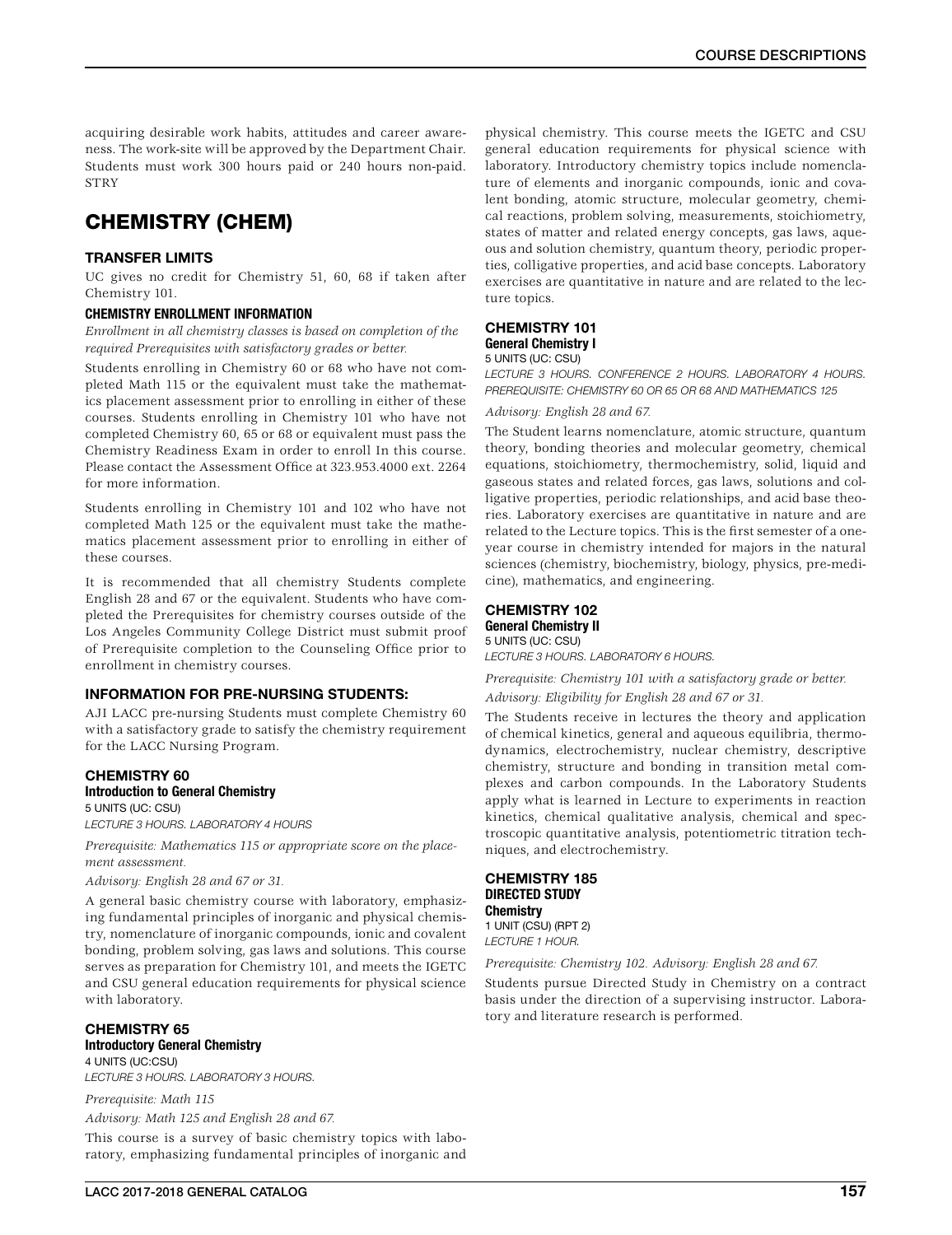### CHEMISTRY 211 Organic Chemistry for Science Majors I 5 UNITS (UC: CSU)

*LECTURE 3 HOURS. LABORATORY 6 HOURS*

*Prerequisites: Chemistry 102 with a satisfactory grade or better. Advisory: English 28 and 67.*

In this the first part of a two-course sequence Students learn structure, nomenclature, stereochemistry, preparation and mechanisms of reactions of aliphatic and aromatic hydrocarbons and their derivatives. Students also learn a mechanistic approach to reactions and a focus on multistep synthesis throughout the course. The Laboratory presents the techniques of preparation, where Students learn isolation and analysis of organic compounds employing standard and modern instrumental methods.

### CHEMISTRY 212

#### Organic Chemistry for Science Majors II 5 UNITS (UC: CSU)

*LECTURE 3 HOURS. LABORATORY 6 HOURS*

*Prerequisite: Chemistry 211. Advisory: English 28 and 67.*

Students complete the study begun in Chemistry 211. Students will learn more about the organic functional groups of alcohols, aldehydes, ketones, carboxylic acids, carboxylic acid derivatives and amines. They will also learn more specialized topics including the following: carbohydrates, amino acids and peptides, fatty acids and polymers; difunctional compounds, polycyclic bezenoid hydrocarbons, heterocyclic compounds, mass spectroscopy, NMR techniques and strategies in modern organic synthesis. The Students will learn further mechanistic approaches to reactions and a focus on multistep synthesis will be emphasized throughout the course. The Laboratory presents more techniques of preparation, Students will learn isolation and analysis of organic compounds employing modern instrumental analysis.

### CHEMISTRY 221 Biochemistry for Science Majors 5 UNITS (UC: CSU)

*LECTURE 3 HOURS*

### *CONFERENCE 2 HOURS. LABORATORY 4 HOURS*

### *Prerequisite: Chemistry 211.*

Students receive the principles of biochemistry, with an emphasis on the structure and function of biomolecules, the role of metabolism in energy production and biosynthesis, and common biochemical Laboratory techniques. Topics relate to the chemistry and metabolism of biological compounds. Topics include the structure and function of biomolecules, including proteins, lipids, carbohydrates, nucleic acids and their precursors. The course also presents enzyme catalysis, and the details of the central metabolic pathways (glycolysis, gluconeogenesis, glycogenolysis, the citric acid cycle, electron transport and oxidative phosphorylation, lipid degradation and biosynthesis, and nitrogen metabolism) including their regulation and integration. Laboratory work includes electrophoresis, chromatography, spectroscopy, and enzyme purification and kinetics. This course prepares Students for careers in the physical and biological sciences, pharmacy, medical and dental professions, veterinary and agricultural science, nutrition and food chemistry, and related fields.

#### CHEMISTRY 285 Directed Study - Chemistry 2 UNIT (CSU) *LECTURE 2 HOURS.*

*Prerequisite: Chemistry 102. Advisory: English 28 and 67.*

Students pursue Directed Study in Chemistry on a contract basis under the direction of a supervising instructor. Laboratory and literature research is performed.

### CHEMISTRY 385 Directed Study - Chemistry 3 UNITS (CSU)

*LECTURE 3 HOUR.*

*Prerequisite: Chemistry 102. Advisory: English 28 and 67.*

Students pursue Directed Study in Chemistry on a contract basis under the direction of a supervising instructor. Laboratory and literature research is performed.

## CHICANO (CHICANO)

### CHICANO STUDIES 7

The Mexican American In the History of the United States I 3 UNITS (UC: CSU)

*LECTURE 3 HOURS*

*Note: Meets the Associate in Arts degree requirement in American Institutions.*

*Credit allowed for only one of Mexican American Studies 7 or African-American Studies 4 or History 11. UC limit: One course from Chicano Studies 7, African-American Studies 4, History 11.*

This course traces the historical evolution of persons of Mexican descent and their institutions to 1850. It surveys the contributions of Mexican-descended persons to the development of the United States with particular emphasis on the present-day U.S. Southwest.

### CHICANO STUDIES 8

### The Mexican American In the History of the United States II 3 UNITS (UC: CSU)

*LECTURE 3 HOURS*

Students survey the history of the Mexican people in the United States from l848 to the present time. The content includes a discussion of the United States War with Mexico, the Treaty of Guadalupe-Hidalgo and the subsequent incorporation of Mexicans into the United States. Emphasis is placed on the politics of race, its origin in the colonial process and it's impact on the historical development of a Mexican American ethnic identity in the United States.

### CHICANO STUDIES 44 (SAME AS SPANISH 16) Mexican Civilization

3 UNITS (UC: CSU) *LECTURE 3 HOURS*

This course is a board survey of Mexican civilization and culture. The course covers the periods of prehistoric expansion of Mesoamerica, Pre-Columbian Mexican civilization, the Spanish conquest, the colonial period, and Mexico in the 19th and 20th century.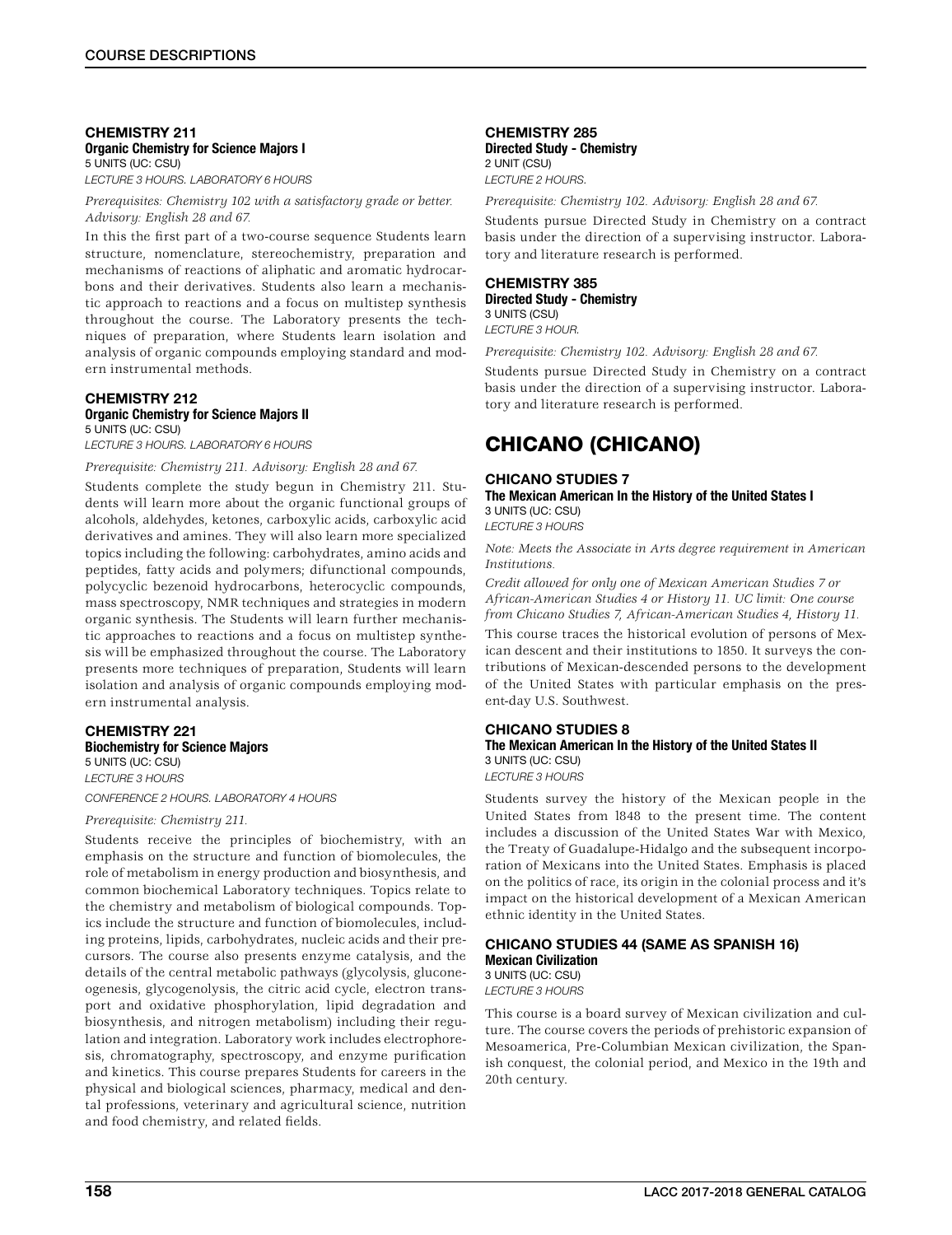## CHILD DEVELOPMENT (CH DEV)

### CHILD DEVELOPMENT 1 Child Growth and Development

3 UNITS (UC: CSU) *LECTURE 3 HOURS*

### *Advisory: English 28 and 67 or equivalent.*

Students examine the major physical, psychosocial, and cognitive/language developmental milestones for children, both typical and atypical, from conception through adolescence. There is an emphasis on interactions between maturational processes and environmental factors. While studying developmental theory and investigative research methodologies, Students will observe children, evaluate individual differences and analyze characteristics of development at various stages.

### CHILD DEVELOPMENT 2 Early Childhood Principles and Practices

3 UNITS (CSU) *LECTURE 3 HOURS*

*CO-REQUISITES: Child Development 1. Verification of Mantoux test (or chest X-Ray) Is required.*

*Advisory: English 28 and 67, or equivalent.*

An examination of the underlying theoretical principles of developmentally appropriate practices applied to programs, environments, emphasizing the key role of relationships, constructive adult-child interactions, and teaching strategies in supporting physical, social, creative and intellectual development for all children. This course includes a review of the historical roots of early childhood programs and the evolution of the professional practices promoting advocacy, ethics and professional identity.

### CHILD DEVELOPMENT 3 Creative Experiences for Children I 3 UNITS (CSU)

*LECTURE 3 HOURS*

Students develop and implement creative curriculum for young children. Activities include: sensory, motor, manipulative, art, music, movement, literacy, math, science, and dramatic play experiences. Emphasis is on environments that promote creativity and the role of the teacher.

#### CHILD DEVELOPMENT 7 Introduction to Curriculum In Early Childhood Education I 3 UNITS (CSU)

*LECTURE 3 HOURS*

### *Prerequisite: CH DEV 2 , English 28 and 67; or equivalent.*

Students learn and develop the knowledge and skills related to providing appropriate curriculum and environments for young children from birth to age 6. Students examine a teacher's role in supporting development and engagement for all young children. Students learn strategies for developmentally-appropriate practice based on observation and assessments across the curriculum, including 1) academic content areas, 2) play, art, and creativity, and 3) development of social-emotional, communication, and cognitive skills.

#### CHILD DEVELOPMENT 10 Health, Safety and Nutrition

3 UNITS (CSU) *LECTURE 3 HOURS*

*Advisory: English 28 and 67 or equivalent.*

Students learn about the laws, regulations, standards, policies and procedures and early childhood curriculum related to child health, safety and nutrition. The key components that ensure physical health, mental health, and safety for children and staff are identified along with importance of collaboration with families and health professional. The interrelationship of health, safety and nutrition and the impact on children's growth and development are key focuses.

### CHILD DEVELOPMENT 11

Child, Family and Community 3 UNITS (CSU)

*LECTURE 3 HOURS*

*Advisory: English 28 and 67 or equivalent.*

Students examine the developing child in a societal context focusing on the interrelationship of the family, school and community and emphasizes historical and sociocultural factors. The processes of socialization and identity development will be highlighted, showing the importance of respectful, reciprocal relationships that support and empower families. Some topics covered are: social influences on parenting styles, communication, child-rearing and the relationships between the child, family and the school is studied.

#### CHILD DEVELOPMENT 22 Practicum In Child Development I 4 UNITS (CSU)

*LECTURE 2 HOURS. LABORATORY 6 HOURS*

*Prerequisite: Child Development 1, 7 and 11*

*Note: Verification of annual Mantoux test (or chest x-ray) and immunizations: MMR and Pertussis, is required.*

Students are assigned to an approved Child Development program to demonstrate developmentally appropriate early childhood teaching competencies under guided supervision. Students utilize practical classroom experiences to make connections between theory and practice, develop professional behaviors, and build a comprehensive understanding of children and families. Child centered, play-oriented approaches to teaching, learning, assessment and knowledge of curriculum content areas is emphasized as Student teachers design, implement and evaluate experiences that promote positive development and learning.

#### CHILD DEVELOPMENT 23 Practicum In Child Development II

### 4 UNITS (CSU)

*PREREQUISITE: CHILD DEVELOPMENT 22 OR EQUIVALENT. LECTURE 2 HOURS. LABORATORY 6 HOURS PER WEEK.*

*Note Verification of current Mantoux test (or chest x-ray) and immunizations: MMR and Pertussis, is required.*

This course provides an advanced practicum experience. Students apply assessment strategies to plan, implement, and evacuate developmentally appropriate activities. Techniques that promote partnerships between teachers and families are developed. An educational philosophy statement, a resume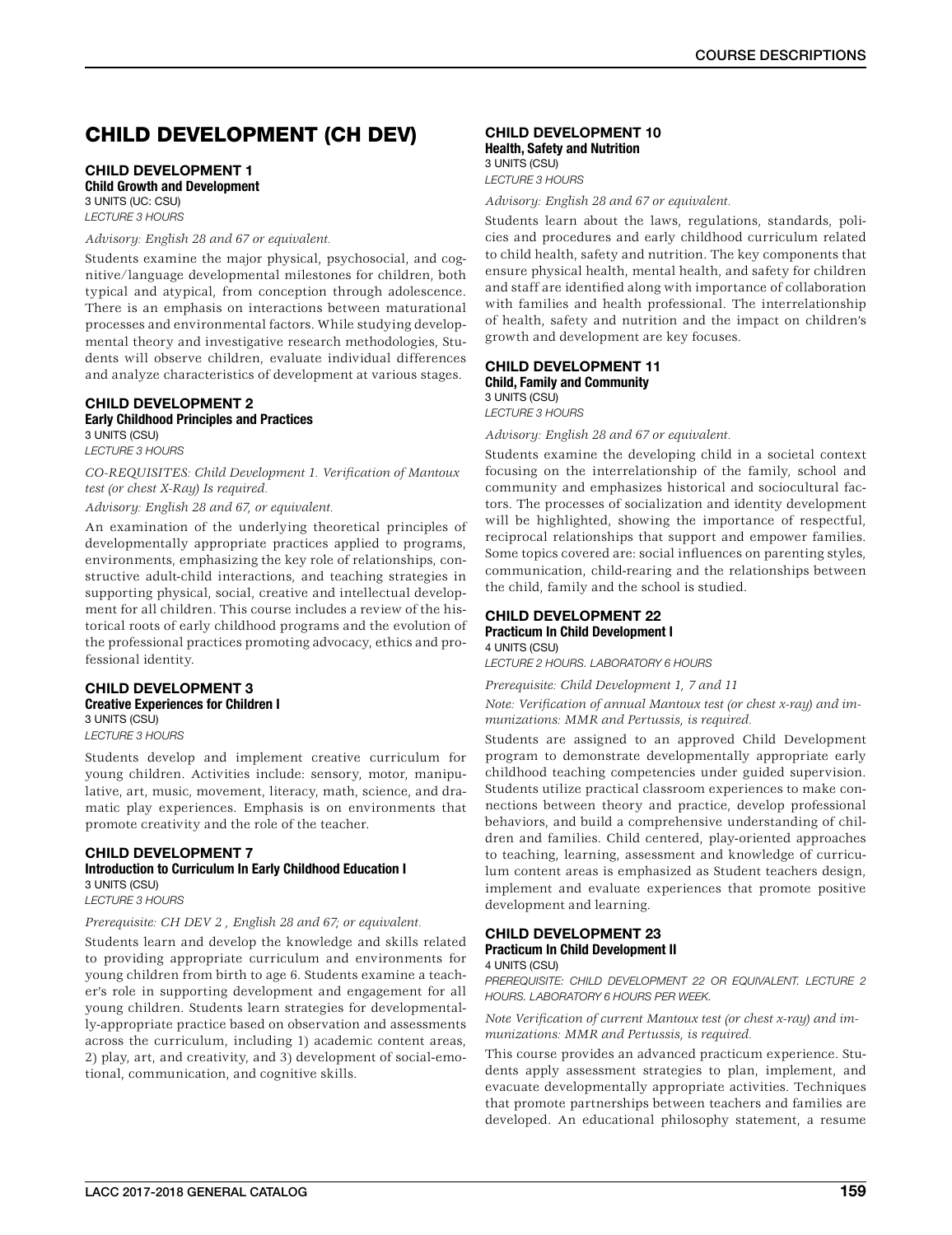and a professional portfolio are created. Students assigned to directed practicum teaching in a child development center demonstrate professional and ethical behaviors.

#### CHILD DEVELOPMENT 30 Infant and Toddler Studies I 3 UNITS (CSU)

*LECTURE 3 HOURS*

*Advisory: English 28 and 67; or equivalent. Note: Verification of current Mantoux test (or chest x-ray) is required.*

Students receive an in-depth study of cognitive/language, social/emotional and perceptual/motor developmental domains and milestones of infants from birth to 36 months, in the context of respectful relationships. As well as, an overview of major theories including attachment, brain development, the value of play, early intervention and relationship-based care in the context of family systems: culture, home Ianguage, and traditions. Students will be introduced to the laws and regulations of safe healthy environments and the rights of all infants and toddlers including children at-risk for disabilities. Class instruction includes objective observations of infants and toddlers in diverse settings.

### CHILD DEVELOPMENT 31 Infant and Toddler Studies II

3 UNITS (CSU) *LECTURE 3 HOURS*

*Advisory: English 28 and 67; or equivalent.*

*Note: Verification of current Mantoux test (or chest x-ray) is required.*

 Students learn the principles of inclusive, respectful, caregiving for infants and toddlers. Topics include: typical and atypical development, principles of early intervention, appropriate environments, curriculum, infant care licensing; observation, assessment and intervention plans; and tools for family communications and home visits within the context of home language, culture and traditions. Verification of Mantoux test (TB test) or chest x ray is required.

#### CHILD DEVELOPMENT 34 Observing and Recording Children's Behavior 3 UNITS (CSU)

*LECTURE 3 HOURS*

*Prerequisite: Child Development 1 and English 28 and English 67 or equivalent.*

*Note: Verification of current Mantoux test (or chest x-ray) is required.*

Students learn the appropriate use of assessment and observation strategies to document development, growth, play and learning to join with families and professionals in promoting children's success. Recording strategies, rating systems, portfolios, and multiple assessment tools are explored.

### CHILD DEVELOPMENT 38

### Administration and Supervision of Early Childhood Programs I 3 UNITS (CSU)

*LECTURE 3 HOURS*

*Prerequisite: Child Development 3 or 4 or 7; and 11 or equivalent.* Students are prepared to establish and administer an early childhood program. Financial aspects of administration and legal rules and regulations pertaining to establishing a center are emphasized. Students apply licensing information and knowledge of regulations to design an appropriate environment, create a fiscal pan, marketing strategy and develop an enrollment and hiring process. This course partially fulfills the licensing requirements for the director

### CHILD DEVELOPMENT 39

### Administration and Supervision of Early Childhood Programs II 3 UNITS (CSU)

*LECTURE 3 HOURS*

*Prerequisite: Child Development 3 or 4 or 7; and 11 or equivalent.* Students learn how to administrate an Early Childhood Program. Students analyze state and federal regulations and learn how to apply the information to developing and supervising a comprehensive, culturally sensitive, developmentally appropriate program. In addition, Students learn about appropriate computer applications for administration, how to write grants and proposals for funds, use advocacy skills for community improvement, develop leadership skills and team management techniques, develop a comprehensive parent partnership, work with program evaluation tools, and understand legal issues. This course partially fulfills the licensing requirement for the director.

#### CHILD DEVELOPMENT 42 Teaching In a Diverse Society

3 UNITS (CSU) *LECTURE 3 HOURS*

Students examine the development of social identities in diverse societies including theoretical and practical implications affecting young children, families, programs, teaching, education and schooling. Culturally relevant and linguistically appropriate anti-bias approaches supporting all children in becoming competent members of a diverse society. The course involves self-reflection of one's own understanding of educational principles in integrating anti-bias goals in order to better inform teaching practices and/or program development.

#### CHILD DEVELOPMENT 44 Early Intervention for Children with Special Needs 3 UNITS (CSU)

This course is designed for Students intending to work with children with special needs. Students examine components of a comprehensive service delivery system that is based on legal mandates and an understanding of typical and atypical development across all domains. Also discussed is the role of observation and documentation in adapting the environment, creating instructional strategies for including children with special needs in early childhood programs.

#### CHILD DEVELOPMENT 45 Programs for Children with Special Needs 3 UNITS (CSU)

*LECTURE 3 HOURS*

*Advisory: English 28 and 67; or equivalent.*

*Note: Verification of Mantoux test (or chest x-ray) is required.*

Students learn about programs for exceptional children and best practices for inclusion of children with special needs into educational settings as close to their typically developing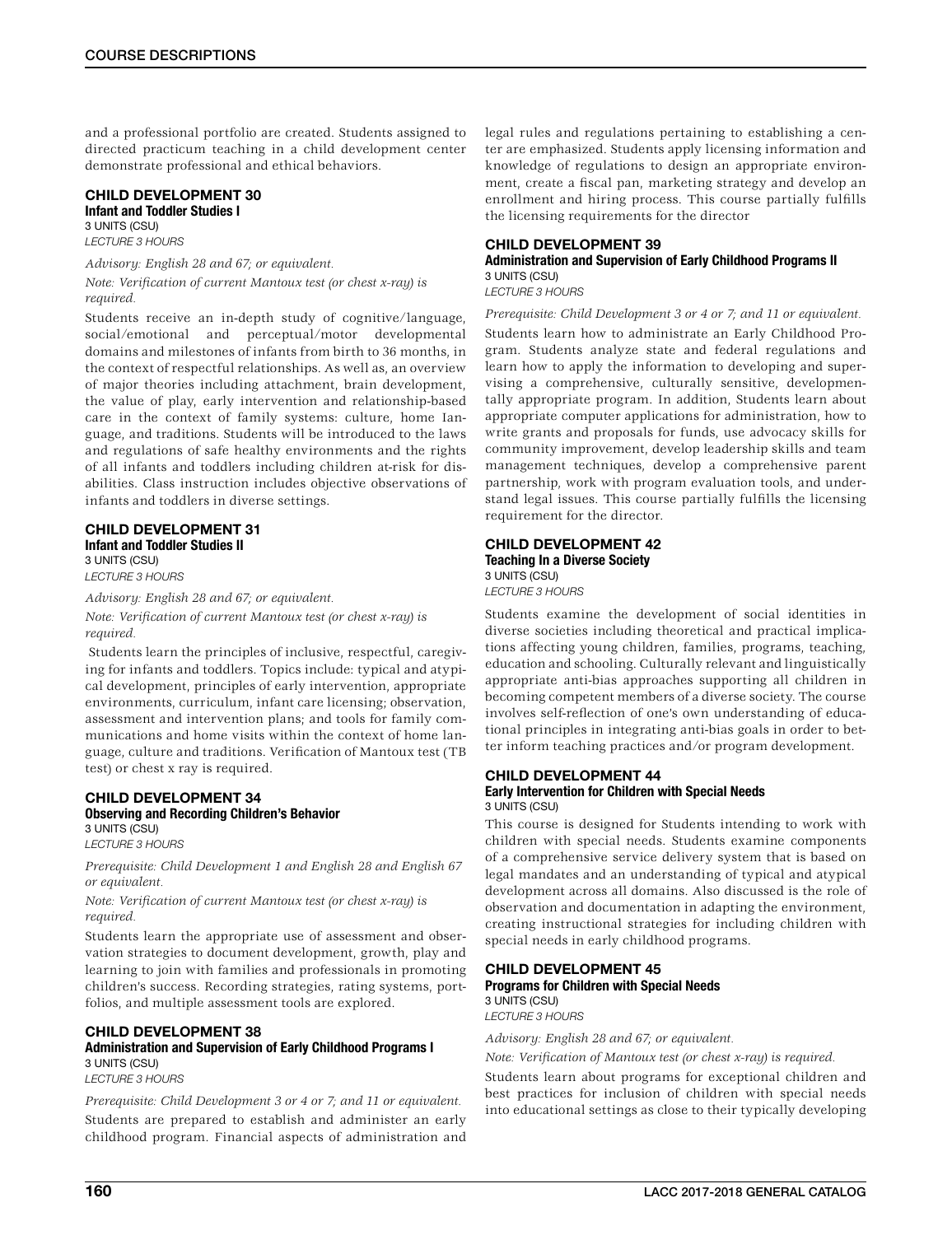peers as possible. Students explore a variety of disabilities from a child development perspective includes definition, and educational implications.

### CHILD DEVELOPMENT 48 Positive Guidance In Early Childhood Settings

3 UNITS (CSU) *LECTURE 3 HOURS*

Students explore developmentally appropriate management techniques for children in early childhood settings. Emphasis is on developing culturally sensitive individualized plans for behavior management of traditional and special needs children.

#### CHILD DEVELOPMENT 65 Adult Supervision and Early Childhood Mentoring 2 UNITS

*LECTURE 2 HOURS*

*Prerequisite: Child Development 22 and 38 or 39.*

The class focuses on the principles and practices of supervision and evaluation of staff in Early Childhood Programs. Emphasis is placed on the role of experienced teachers who mentor or supervise new teachers and Student teachers. This meets supervision requirement for the Child Development Permit.

### CHILD DEVELOPMENT 84 Child Development Laboratory I

CHILD DEVELOPMENT 84-1 Child Development Laboratory 1: Curriculum Development 0.5 UNITS (CSU) *LABORATORY 1 HOUR*

*Co-requisite: One of the following Child Development 2, 3, 7,10, 22, 42, or 44; or equivalent.*

This course allows Students interested in working in the field of Child Development, or taking Child Development classes, to use Laboratory materials, curriculum resource books, to design lesson plans, games, and other curricular activities. A \$20 Laboratory fee is required.

### CHILD DEVELOPMENT 84-2 Child Development Laboratory 1: Technology For the Early Childhood Educator

0.5 UNITS (CSU) *LABORATORY 1 HOUR*

### *Prerequisite: Ch Dev 84-1*

Students learn to use Laboratory materials, and technology and equipment to design lesson plans, games, and other curricular activities. A \$20 Laboratory fee is required.

### CHILD DEVELOPMENT 85 Child Development Laboratory II

### CHILD DEVELOPMENT 85-1 Child Development Literacy I 0.5 UNITS (A)

*LABORATORY 1 HOUR*

Students enrolled in Child Development classes who are interested in an Early Literacy Laboratory experience focus on quality literacy experiences such as exposure to age-appropriate literacy materials and modeling library habits under

the supervision of a literacy expert. Students design curricular activities and select quality literature that foster children's language and literacy development.

### CHILD DEVELOPMENT 285 Directed Study 2 UNITS (CSU)

*LECTURE 2 HOURS*

*Note: A maximum of 3 UNITS in Directed Study may be taken for credit.*

Child Development Students pursue Directed Study on a contract basis under the direction of a supervising instructor. Scheduled consultations with the instructor are required.

## CHINESE (CHINESE)

### CHINESE 1 Elementary Chinese I 5 UNITS (UC: CSU) *LECTURE 5 HOURS*

*Advisory: English 28 and 67.*

Mandarin Chinese corresponds to the first year of high school Chinese. Pronunciation, grammar, practical vocabulary, and basic facts on the geography, customs and culture of China.

### CHINESE 2 Elementary Chinese II

5 UNITS (UC: CSU) *LECTURE 5 HOURS*

*Prerequisite: Chinese 1 with a satisfactory grade or equivalent.*

Competes the elementary Mandarin Chinese grammar; introduces reading and writing of elementary texts.

CHINESE 3 Intermediate Chinese I 5 UNITS (UC: CSU) *LECTURE 5 HOURS*

*Prerequisite: Chinese 2 with a satisfactory grade.*

A review of grammar with vocabulary building for conversational fluency, written composition and advanced reading.

### CHINESE 4

Intermediate Chinese II 5 UNITS (UC: CSU) *LECTURE 5 HOURS*

*Prerequisite: Chinese 3 with a satisfactory grade.*

The Student learns and completes the study of grammar, advanced writing and reading of everyday and literary subjects to study Chinese idiomatic expressions

### CHINESE 10 Chinese Civilization 3 UNITS (UC: CSU)

*Advisory: English 28 and 67.*

This course offers the Students lectures and discussions in English on history, culture, geography, government and institutions of China; the life style and customs of the people; the language. Literature, arts, and sciences; the contributions to civilization.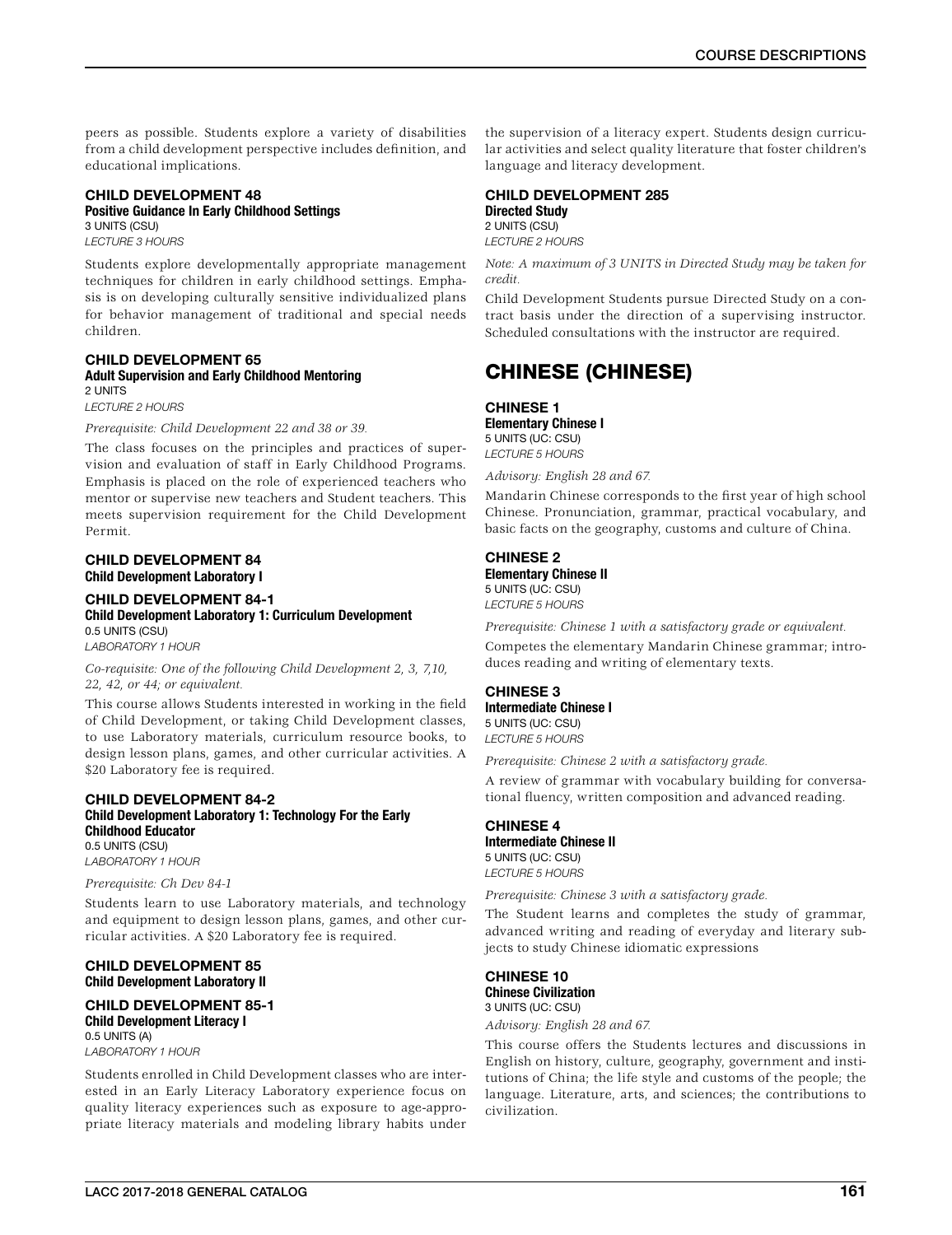#### CHINESE 21 Fundamentals of Chiense I 3 UNITS (UC: CSU)

*Advisory: English 28 and 67. LECTURE 3 HOURS.*

Introduces the fundamentals of Mandarin Chinese pronunciation, grammar, and practical vocabulary. The Student learns basic facts on the geography, customs, and culture of China. Chinese 21 and Chinese 22 together are equivalent to Chinese 1. Advisory: English 28 or equivalent.

### CHINESE 22 Fundamentals of Chinese II

## CINEMA (CINEMA)

### CINEMA 1 Introduction to Motion Picture Production 3 UNITS (UC: CSU)

*LECTURE 2 HOURS. LABORATORY 2 HOURS*

A comprehensive introduction to single-camera motion picture production, film/video techniques and equipment. Proper procedures are explained and demonstrated for the use of cameras, lenses, filters, lights, microphones, audio recorders, and other motion picture equipment. Attention is also given to production planning, shot composition, editing, mixing and post–production.

Note: This is an equipment techniques and pre-production class. The hands-on production work is done in sister class Cinema 2 (Beginning Motion Picture Workshop); concurrent enrollment is recommended.

#### CINEMA 2 Beginning Motion Picture Workshop 3 UNITS (UC: CSU)

*LECTURE 1 HOUR. LABORATORY 4 HOURS*

Introductory workshop in practical filmmaking. Each student will be responsible for making several short films in digital video. This course provides an introduction to the theory, terminology and operation of single-camera video production, including composition and editing techniques, camera and recorder operation, portable lighting, audio control and basic editing. This course focuses on the aesthetics and fundamentals of storyboarding, producing, directing for location single camera production as well as post-production and exhibition.

### CINEMA 3 History of Motion Pictures 3 UNITS (UC: CSU)

*LECTURE 2 HOURS. LABORATORY 2 HOURS*

Students study the history of the development of motion pictures, with examples, from their beginnings to the present day. Emphasis is placed on the American feature film.

### CINEMA 4

### Reality and Documentary Film History

3 UNITS (UC: CSU) *LECTURE 2 HOURS. LABORATORY 2 HOURS*

Students examine the development of films dealing with the truth. Nonfiction films seen and discussed include: historical,

animated, propaganda, educational, commercial, personal and participatory, cinema verite, and direct cinema. Students will develop critical standards for judging documentary films.

### CINEMA<sub>5</sub>

#### Introduction to Screenwriting 3 UNITS (CSU)

*LECTURE 2 HOURS. LABORATORY 2 HOURS*

*Prerequisite: Cinema 1, 2, 3, and 4 with satisfactory grades or better*

Students will write two screenplays. Cinema majors will write the scripts for films they will make in Cinema 33.

### CINEMA 6 Motion Picture Photography 3 UNITS (CSU)

*LECTURE 2 HOURS. LABORATORY 2 HOURS*

*Prerequisite: Cinema 1, 2, 3, 4, with satisfactory grades or better* This course is an introduction to cinematography, including optics, photo emulsion, camera operation, laboratory procedures, terminology, and aesthetics. Students complete individual and group projects using 16mm or digital video camera equipment

### CINEMA 7

### Advanced Cinematography and Creative Techniques 3 UNITS (CSU)

*LECTURE 2 HOURS. LABORATORY 2 HOURS*

*Prerequisite: Cinema 6 with a satisfactory grade or better*

An advanced course in creative cinematography covering sophisticated professional equipment and techniques used in the motion picture industry. Emphasis is placed on lighting and current industry standards.

### CINEMA 9 Motion Picture Sound 3 UNITS (CSU)

*LECTURE 1 HOUR. LABORATORY 4 HOURS*

*Prerequisite: Cinema 1, 2, 3, 4 with satisfactory grades or better.*

Students learn the basics of motion picture production and post-production sound. Students use digital audio recorders, microphones and booms and learn how to properly record sound. Students learn to loop and mix sound using a digital audio program.

### CINEMA 9 - 1

#### Beginning Motion Picture Sound Production 3 UNITS (CSU)

*LECTURE 2 HOURS. LABORATORY 2 HOURS*

Students learn the basics of motion picture production and post-production sound. Hands-on work includes the use of digital audio recorders, microphones, fishpoles and booms and audio editing software.

### CINEMA 9-2 Intermediate Motion Picture Sound and Post Production Sound Design 3 UNITS (CSU)

*LECTURE 2 HOURS. LABORATORY 2 HOURS Prerequisite: Cinema 9 or 9-1 with satisfactory grades or better.*

Intermediate television and cinema students are introduced to audio production, post-production software and other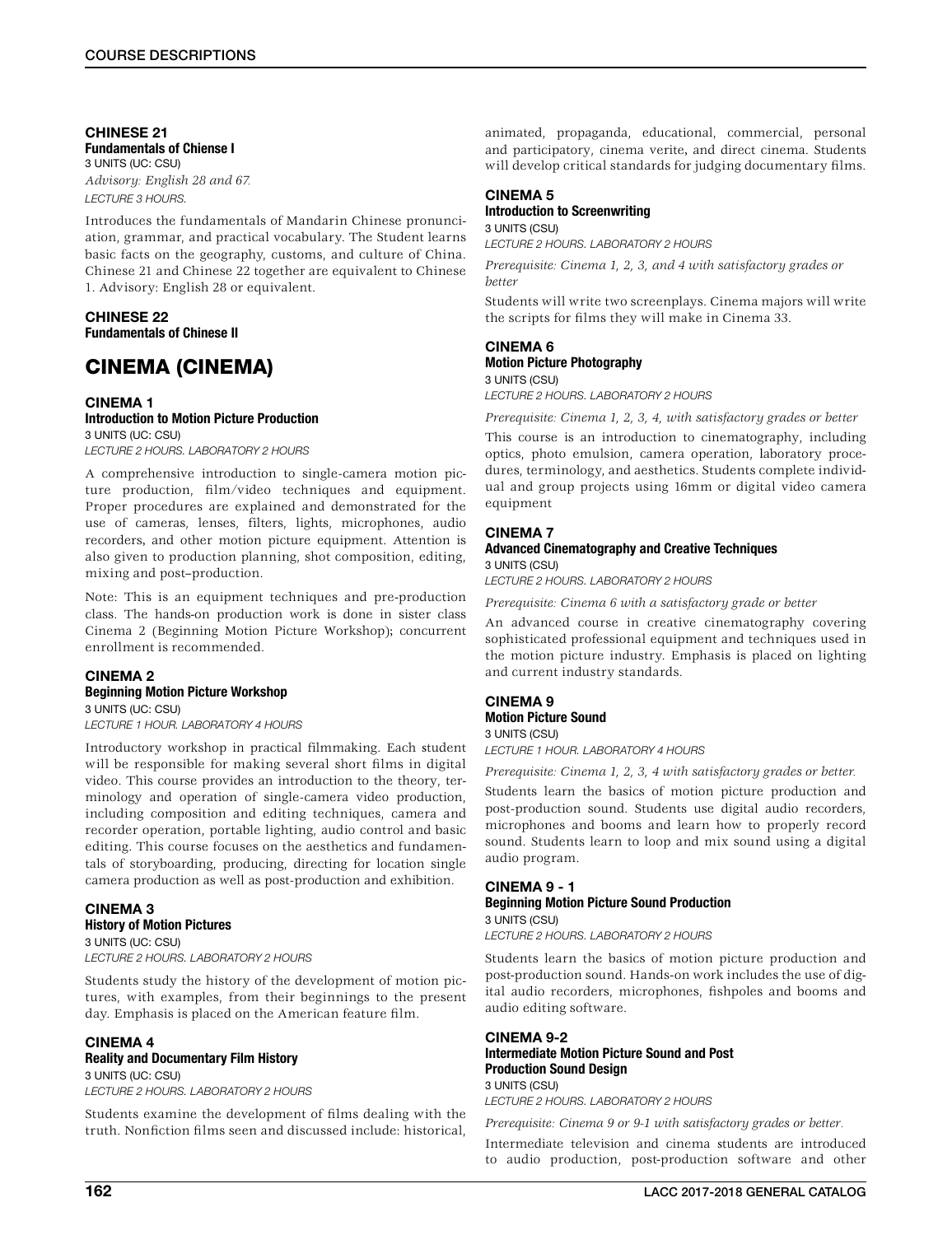elements of sound design to create final soundtracks for media productions. This course explores in depth aesthetic concepts and real-world audio craftsmanship.

## CINEMA 10

#### Introduction to Film Directing 3 UNITS (CSU)

*LECTURE 2 HOURS. LABORATORY 2 HOURS*

*Prerequisite: Cinema 1,2,3, 4 with satisfactory grades or better.*

The student is introduced to the crafts of acting and directing for the film medium.

#### CINEMA 18 Inroduction to Film Genres 3 UNITS (UC:CSU)

*LECTURE 2 HOURS. LABORATORY 2 HOURS*

Students explore the main film genres along with the specific contributions of the major filmmakers in each genre, and the style and practices of studio production, marketing, and distribution. Each class includes the screening of a significant feature-length film that typifies or exemplifies that genre.

### CINEMA 20 Business Aspects of Motion Picture Production 3 UNITS (CSU) *LECTURE 3 HOURS*

*Prerequisite: Cinema 1, 2, 3, 4, with satisfactory grades or better.*

Students survey business practices of the motion picture industry including the development, financing, production and distribution of media content. Through individual and group collaboration in a workshop setting, student creates a preproduction business package including a treatment, screenplay, business letter, bio, AD breakdown, production strip board, schedule, budget, storyboards, location sketches, and movie poster. Students work in groups to create and deliver a verbal pitch and presentation for a short film to an industry panel.

#### CINEMA 25 Producing Digital Video Features 3 UNITS (A)

*LECTURE 3 HOURS*

Students research and prepare independent motion picture projects. Activities include: developing screenplays, researching state of the art media and business issues, analyzing professional production solutions and creating business plans. Students will learn professional standards for intellectual property, privacy and publicity rights as well as financing, contracts, production issues, capture, distribution formats/ outlets, and marketing. Students do case studies of contemporary "independent film" projects, including micro-budget films as well as low-budget films.

### CINEMA 32 Editing Fundamentals

3 UNITS (A) *LECTURE 1 HOURS. LABORATORY 4 HOURS*

*Prerequisite: Cinema 1, 2, 3 and 4 with satisfactory grades or better.*

Intermediate students learn the principles of editing, using digital nonlinear editing equipment.

### CINEMA 32-1 Editing Fundamentals I

### CINEMA 32-2 Editing Fundamentals II

CINEMA 33-1 Digital Video Production Workshop I

3 UNITS (CSU) *LECTURE 1 HOUR. LABORATORY 4 HOURS*

*Prerequisite: Cinema 1, 2, 3, and 4 with satisfactory grades or better.*

Intermediate film and television Students produce short video projects using digital video cameras and editing systems.

### CINEMA 33-2

Digital Video Production Workshop II

3 UNITS (CSU) *LECTURE 1 HOUR. LABORATORY 4 HOURS*

*Prerequisite: Cinema 33 or 33-1 with satisfactory grades or better.*

Intermediate film and television students will extensively plan, shoot and edit two short or one longer advanced digital video project(s). Special emphasis will be on preproduction planning.

### CINEMA 38-1 Motion Picture Stage Grip A 3 UNITS (A)

*LECTURE 2 HOURS. LABORATORY 2 HOURS OPEN TO ALL STUDENTS.*

In this hands-on course, students learn basic grip skills and operate grip equipment and tools presently in use in motion picture stages, television studios, and on location during film and television production from the course textbook.

#### CINEMA 38-2 Motion Picture Stage Grip B 3 UNITS (A)

*LECTURE 2 HOURS. LABORATORY 2 HOURS.*

Open to all Students.

In this hands-on course, students learn additional basic grip skills and operate grip equipment and tools presently in use in motion picture stages, television studios, and on location during film and television production not covered in Cinema 38A.

#### CINEMA 185 Directed Study 1 UNIT (CSU)

*LECTURE 1 HOUR*

*Prerequisite Cinema 5 or Cinema 33*

The student creates a writing, mentoring or post-production study project as agreed upon by the student and a supervising instructor.

### CINEMA 501

#### Media Aesthetics and Design for Film and Digital Media 3 UNITS (UC:CSU)

*LECTURE 2 HOURS. LABORATORY 2 HOURS.*

*Prerequisite: Photo 7 with a satisfactory grade or better.*

The student learns the analysis of film and modern visual media, including the cinema, television, the internet, advertising, social networking and fine art. The Student learns to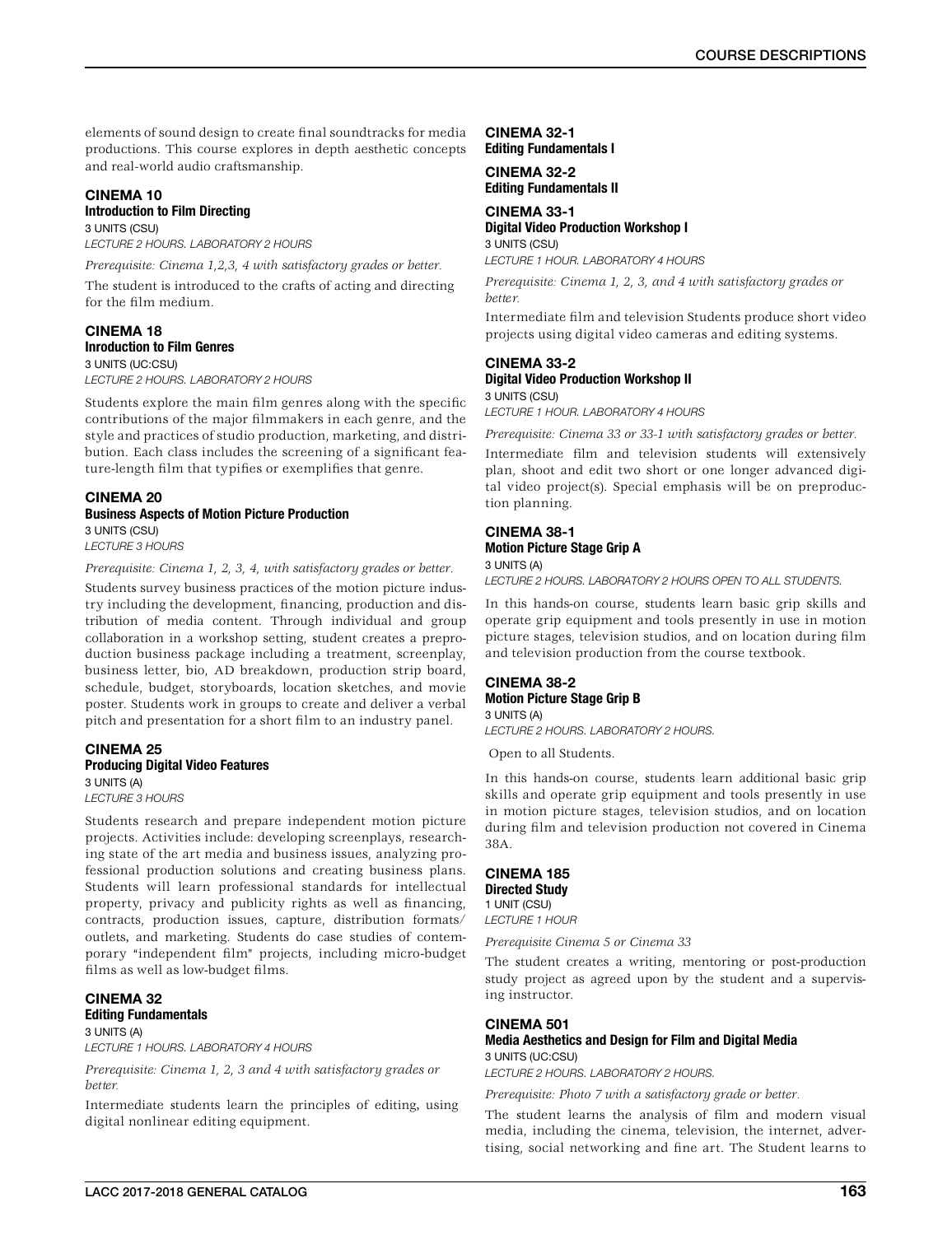examine the broad questions of form and content, aesthetics and meaning, and history and culture, exploring the diverse possibilities presented by the cinematic art form through an examination of a wide variety of productions, national cinemas, and film movements. Topics include modes of production, narrative and non-narrative forms, visual design, editing, sound, genre, ideology and critical analysis. This course is recommended for all cinema and photography majors, and is open to graphic artists as well as the general public.

### CINEMA 911

Cooperative Education - Cinema 1 UNIT (CSU) *LECTURE 1 HOUR*

*Advisory: Cinema 1 with a satisfactory grade or better*

Cooperative Education is a work experience course that grants college credit for supervised employment for internships in the field of entertainment. Students will gain on the job training, enhance work skills, and career awareness. Completion of at least seven units, including Cooperative Education, at the end of the semester is required. Students must be employed or volunteering/interning in order to participate in program.

#### CINEMA 921 Cooperative Education - Cinema 2 UNITS (CSU) *LECTURE 2 HOURS*

*Advisory: Cinema 1 with a satisfactory grade or better*

Students receive work experience that grants college credit for supervised employment for internships in the field of entertainment. Students will gain on-the-job training, enhance work skills, and career awareness. Completion of at least seven units, including Cooperative Education, at the end of the semester is required. Students must be employed or volunteering/interning in order to participate in program.

#### CINEMA 931 Cooperative Education - Cinema 3 UNITS (CSU) *LECTURE 3 HOURS*

*Advisory: Cinema 1 with a satisfactory grade or better*

Students receive work experience that grants college credit for supervised employment for internships in the field of entertainment. Students will gain on the job training, enhance work skills, and career awareness. Completion of at least seven units, including Cooperative Education, at the end of the semester is required. Students must be employed or volunteering/interning in order to participate in program.

CINEMA 941 Cooperative Education - Cinema 4 UNITS (CSU) *LECTURE 4 HOURS*

### *Advisory: Cinema 1 with a satisfactory grade or better*

Students receive work experience that grants college credit for supervised employment for internships in the field of entertainment. Students will gain on-the-job training, and enhance work skills, and career awareness. Completion of at least seven units, including Cooperative Education, at the end of the semester is required. Students must be employed or volun-teering/interning in order to participate in program.

## COMMUNICATION STUDIES (COMM)

### COMMUNICATION STUDIES 76

English Speech as a Second Language IV 3 UNITS (CSU) (RPT 1) *LECTURE 3 HOURS*

*Prerequisite: COMM 73 COMM 60C or appropriate placement score.*

*Co-requisite: COMM 60D.*

*Advisories: ESL 6A, 6B*

Students accomplish speaking English as a second language fluently during in-class discussions and presentations. They acquire more skills with specific areas of articulation, pronunciation, fluency and oral composition when presenting speeches and conversing in small groups. This is a level seven course is taken concurrently with Communication Studies 60D

### COMMUNICATION STUDIES 91 Speech Laboratory I

1 UNIT (A) *LABORATORY 3 HOURS*

*Advisory: COMM 76 and COMM 60D with a satisfactory grade or English 28 and 67 or equivalent.*

Students learn about their own areas of speech functioning that require intervention such as adjusting respiration, phonation, resonation, articulation and cerebration. Results of an evaluation will become the basis of an educational plan of speech communication exercises. Students also learn the basic procedures for using computer-aided speech exercises and acquire fundamental skills in recording orally read text, analyzing their speech production and re-recording to accomplish mastery of new speech patterns. Students produce these newly acquired patterns with in a speech rate range of 60-89 words per minute and 90% mastery of the assigned speech tasks.

#### COMMUNICATION STUDIES 92 Speech Laboratory II 1 UNIT (A)

*LABORATORY 3 HOURS*

*Prerequisite: COMM 91 with a satisfactory grade.*

Students learn to differentiate their second set of speech functioning areas that require intervention based on the results of a second level evaluation. Students use computer-aided speech exercises and acquire mastery of more complex speech patterns by recording and analyzing their speech production followed by re-recording it. Students produce these newly acquired patterns within a speech rate range of 90-119 words per minute and 90% mastery of the assigned speech tasks.

#### COMMUNICATION STUDIES 93 Speech Laboratory Ill 1 UNIT

*LABORATORY 3 HOURS*

*Prerequisite: Communication Studies 92*

Students learn to assimilate the prior two levels in this third set of speech functioning areas that require intervention based on the results of a third level evaluation. Students use computer-aided speech exercises and conversational practice dialogues to apply complex integrated speech tasks. Recording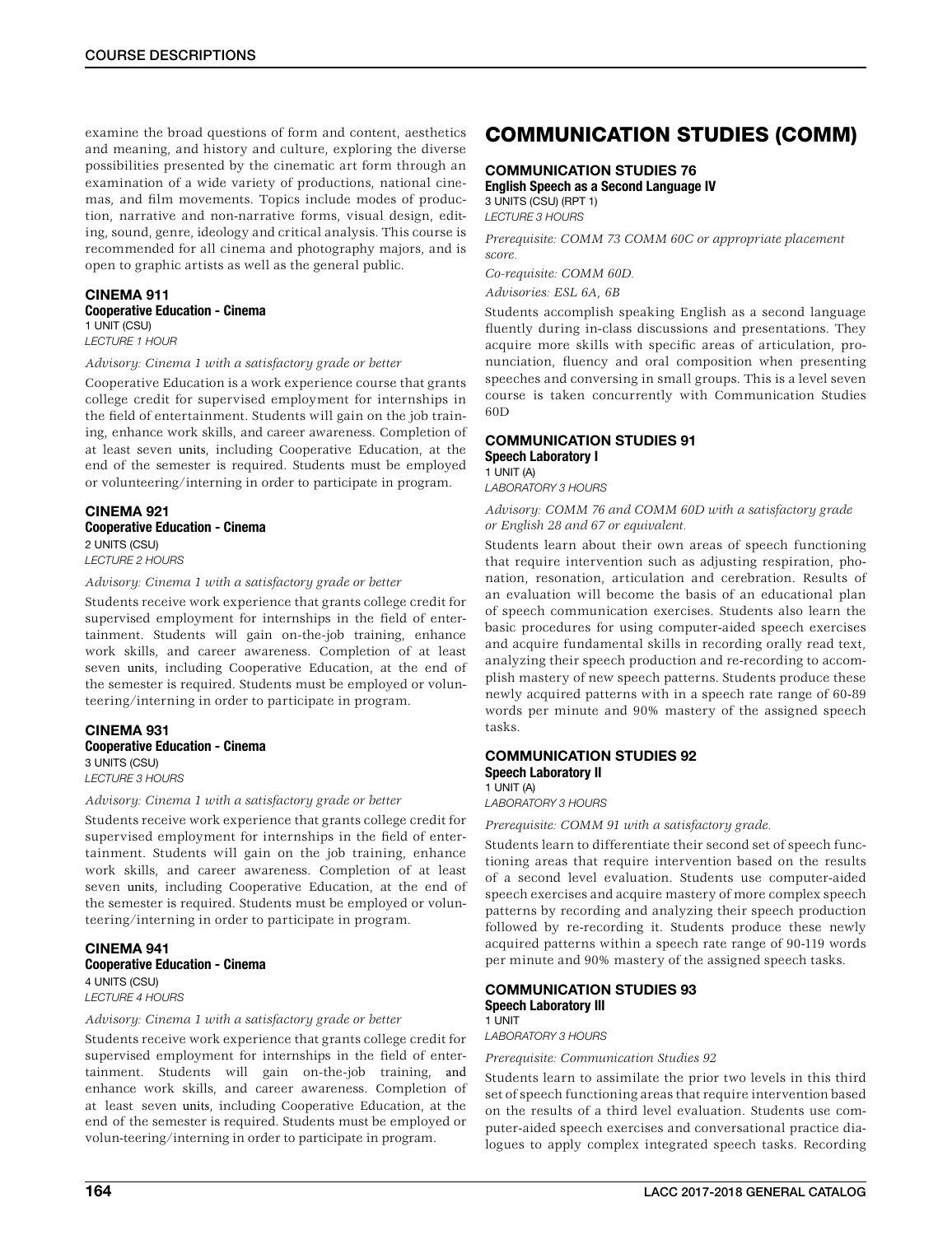and analyzing their speech production followed by re-recording to accomplish mastery of the third level of new speech patterns is also followed by small group guided conversational dialogues. Students produce the integrated speech patterns within a speech rate range of 120-149 words per minute and 90% mastery of the assigned speech tasks.

### COMMUNICATION STUDIES 94 Speech Laboratory IV 1 UNIT

*LABORATORY 3 HOURS*

#### *Prerequisite: Communication Studies 93*

Students learn to generalize and habituate the prior three levels of speech functioning areas that have required intervention based on the results of a fourth level evaluation. Students utilize the prior learned technology and computer-aided speech exercises and conversational practice dialogues/feedback strategies transfer these skills for presenting short researched topics while applying the complex integrated speech tasks. Students produce the integrated speech patterns within a presentation speech rate range of 150-185+ words per minute and 90% mastery of the assigned speech tasks.

## TRANSFER COURSES

#### COMMUNICATION STUDIES 101 Public Speaking 3 UNITS (UC: CSU)

*LECTURE 3 HOURS*

#### *Advisory: English 101 or 28, 67 or appropriate score on the College Placement*

Students study the theory and techniques of public speaking in a democratic society. They learn discovery, development, and criticism of ideas in public discourse through research, reasoning, organization, composition, presentation, and evaluation of various types of speeches including informative and persuasive extemporaneous public speeches utilizing effective outlines, structure and style.

#### COMMUNICATION STUDIES 104 Argumentation and Debate

3 UNITS (UC: CSU) *LECTURE 3 HOURS*

*Prerequisite: Communication Studies 101 Advisory: English 101.*

Students explore methods of critical inquiry, advocacy and argumentation. Students will analyze, present and evaluate oral and written arguments, identify fallacies in reasoning and language, test evidence and evidence sources, advance a reasoned position, and defend and refute arguments orally and in writing. This course meets AA degree and transfer requirements in critical and analytic thinking.

#### COMMUNICATION STUDIES 105 Critical Thinking 3 UNITS (CSU)

*LECTURE 3 HOURS*

### *Prerequisite: English 101*

Principles of argumentation and critical thinking. Instruction In This course is designed to allow Students an understanding of Communication Studies and critical methodology; analysis and evaluation of political, marketplace and social communication; structure of argument; analysis of assumptions, evidence, language, formal and informal fallacies; techniques of creating effective and sound arguments.

#### COMMUNICATION STUDIES 106 Forensics 2 UNITS (RPT 3) (CSU)

*LECTURE 1 HOUR. LABORATORY 3 HOURS*

Students participate in competitive speaking in public address, interpretation and/or debate as part of the LACC Forensics Team. Students develop the skills to research and prepare for intercollegiate forensics tournaments outside of regularly scheduled class hours. Students practice effective verbal and nonverbal communicative techniques, develop speaker credibility, and demonstrate confidence before an audience. This course is repeatable up to three times and meets AA degree requirements.

### COMMUNICATION STUDIES 111 Voice and Articulation

3 UNITS (CSU) *LECTURE 3 HOURS*

*Advisories: English 28 and 67 or Comm 76*

Students study methods of voice development and demonstrate improved speech production. Focus will be on the respiration process, phonation, resonation, and articulation and their coordination in pronunciation and effective vocal expression. Students practice accuracy of sound production for Standard American English through use of the International Phonetic Alphabet. This course is suited for any major or career where speaking clearly is a requirement.

### COMMUNICATION STUDIES 121 Interpersonal Communication

3 UNITS (UC: CSU)

*LECTURE 3 HOURS*

*Advisory: English 28 and 67 or COMM 76 with a satisfactory grade.*

Students explore communication in a variety of interpersonal relationships. Students will study communication behaviors in dyads (pairs) and their impact on personal and professional relationships, developing effective communication skills in areas such as verbal and nonverbal communication, listening, emotional intelligence, and conflict management. This course meets AA degree and transfer requirements.

### COMMUNICATION STUDIES 122 Intercultural Communication 3 UNITS(UC: CSU)

*LECTURE 3 HOURS*

*Advisories: Communication Studies 121 and English 101*

Students analyze dynamics of culture within a variety of communication contexts. Students will explore cultural worldviews and values, verbal and nonverbal communication styles, and barriers to intercultural communication. Focus will be on recognizing and appreciating cultural differences and improving intercultural communication competence for more effective interactions with others in a diverse society. This course meets AA degree and transfer requirements.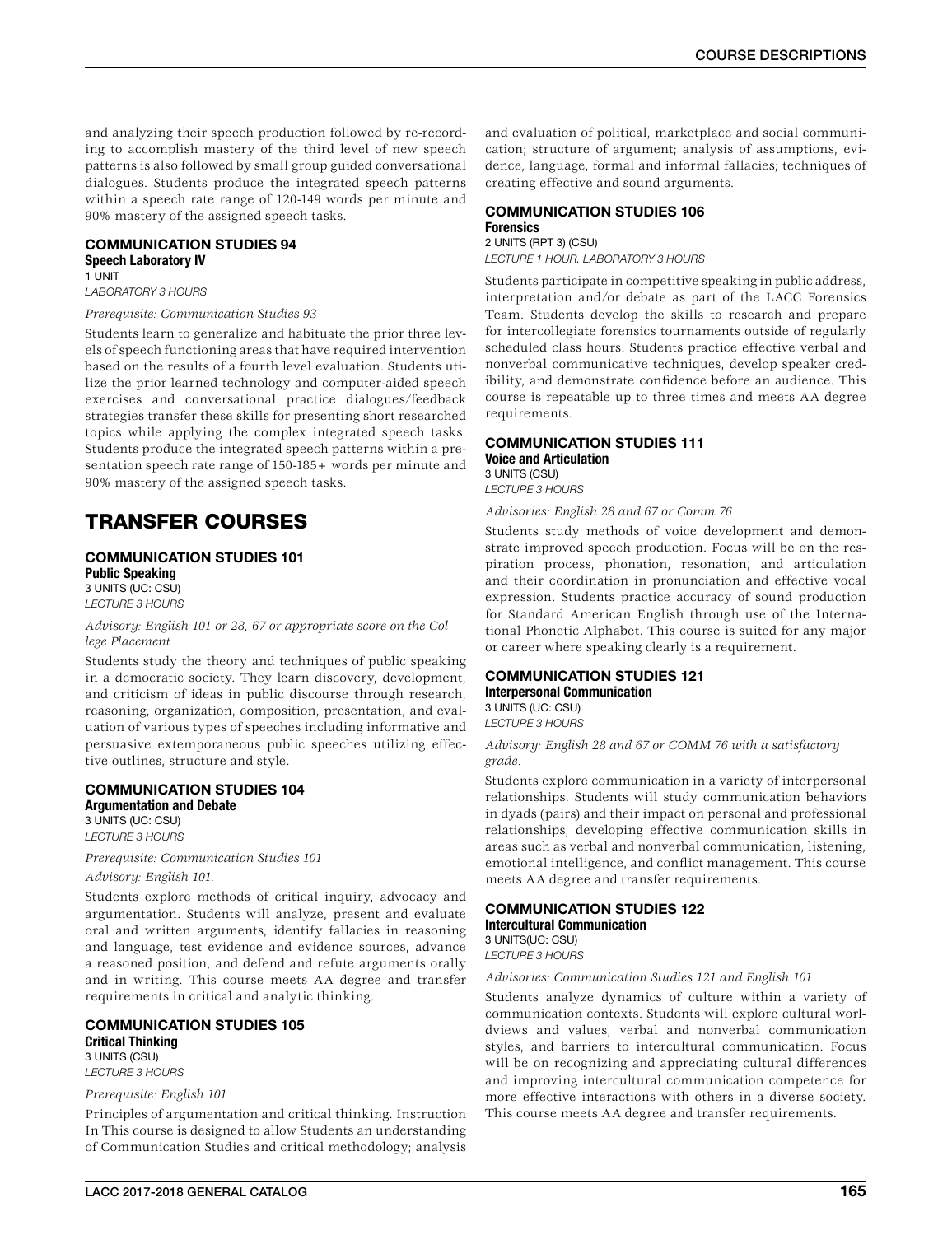### COMMUNICATION STUDIES 130 Introduction to Oral Interpretation of Literature

3 UNITS (UC: CSU) *LECTURE 3 HOURS*

*Advisory: English 28 and 67 or equivalent with a satisfactory grade.*

Students study the theory, principles, and techniques of oral interpretation of literature. Texts include prose, poetry, drama, and other forms of performance text drawn from a diverse range of cultural viewpoints and voices. Students will focus on selection, analysis, editing, performance, and evaluation; developing an appreciation for and an understanding of oral interpretation as a communication medium. This course meets AA degree and transfer requirements.

#### COMMUNICATION STUDIES 151 Small Group Communication 3 UNITS (CSU)

*LECTURE 3 HOURS*

Students study the theory, principles, application and evaluation of group communication processes. Students learn effective problem-solving, decision-making, and conflict management techniques, including the development of individual leadership skills. Focus will be on collaborative learning that can be achieved by responsible group participation. This course meets AA degree and transfer requirements.

### COMMUNICATION STUDIES 190 Communication and New Media

3 UNITS (CSU) *LECTURE 3 HOURS*

### *Advisory: English 101*

This course introduces computer-mediated communication. Students examine how the Internet, specifically popular culture, social media, websites, blogs, YouTube, and social networks, have reshaped communication practices. The course offers an overview of relevant theories and critical issues while providing Students with the opportunity to apply communication skills using new media.

### COMMUNICATION STUDIES 185 Directed Study

1 UNIT (CSU) (RPT 2)

### COMMUNICATION STUDIES 285 DIRECTED STUDY 2 UNITS (CSU)

#### COMMUNICATION STUDIES 385 DIRECTED STUDY 3 UNITS (CSU)

*Prerequisite: 2.5 grade point average and at least 6 UNITS of transferable courses COMM 101, 102, 104, 121 and approval of the project.*

Students independently pursue research of specific topics in Communication Studies as a directed study on a contract basis under the direction of a supervising instructor. Refer to the "Directed Study" section of this catalog for additional information. Credit Limit: A maximum of 3 UNITSin Directed Study may be taken for credit

## COMPUTER SCIENCE (CO SCI)

CO SCI 101

### Introduction to Computers and Their Uses

4 UNITS (UC: CSU) *LECTURE 3 HOURS. LABORATORY 2 HOURS*

Credit not allowed if Student has credit for CO SC/103.

Students receive instruction in computer hardware, software, terminology, ethics, and social impact, pus and overview of operating systems, word processing, spreadsheets, database management systems, and telecommunications and networks. A general computer literacy course open to all Students.

#### CO SCI 103 Introduction to Computer Systems for MIS 4 UNITS (UC: CSU)

*LECTURE 3 HOURS. LABORATORY 2 HOURS*

Students receive an introduction to computers for a one-semester transfer course or for certificates or a degree in CSIT. Topics include computers, programming and systems design, programming languages and flowcharting. Laboratory includes word processing, spreadsheets, database concepts and extensive programming in Visual BASIC.

### CO SCI 104 Mathematics for Programmers 3 UNITS (CSU)

*LECTURE 3 HOURS*

*Advisory: CO SC/103 or equivalent.*

The Student develops mathematical reasoning and general problem solving skills using topics from discrete mathematics including first order logic, boolean algebra, set theory, relations and functions, combinations and permutations, discrete probability, graph theory, and finite state machine.

### CO SCI 107 Programming Logic

3 UNITS (UC: CSU) *LECTURE 3 HOURS*

*Prerequisite: CO SCI 103 with a satisfactory grade or better or equivalent.*

The Student develops program design skills and general problem solving skills by applying structured programming techniques to program specifications and already written programs. The Student learns to write program designs and documentation from descriptions of programs and from the analysis of already written programs

### CO SCI 108 Beginning Visual Basic Programming

3 UNITS (UC: CSU) *LECTURE 3 HOURS*

*Prerequisite: CO SCI 101 with a satisfactory grade or better or equivalent.*

The Student learns program language terminology, the syntax and semantics of an event-driven, object-oriented program language, how to solve problems from descriptions of the problem in English and how to translate problem solution descriptions to Visual Basic.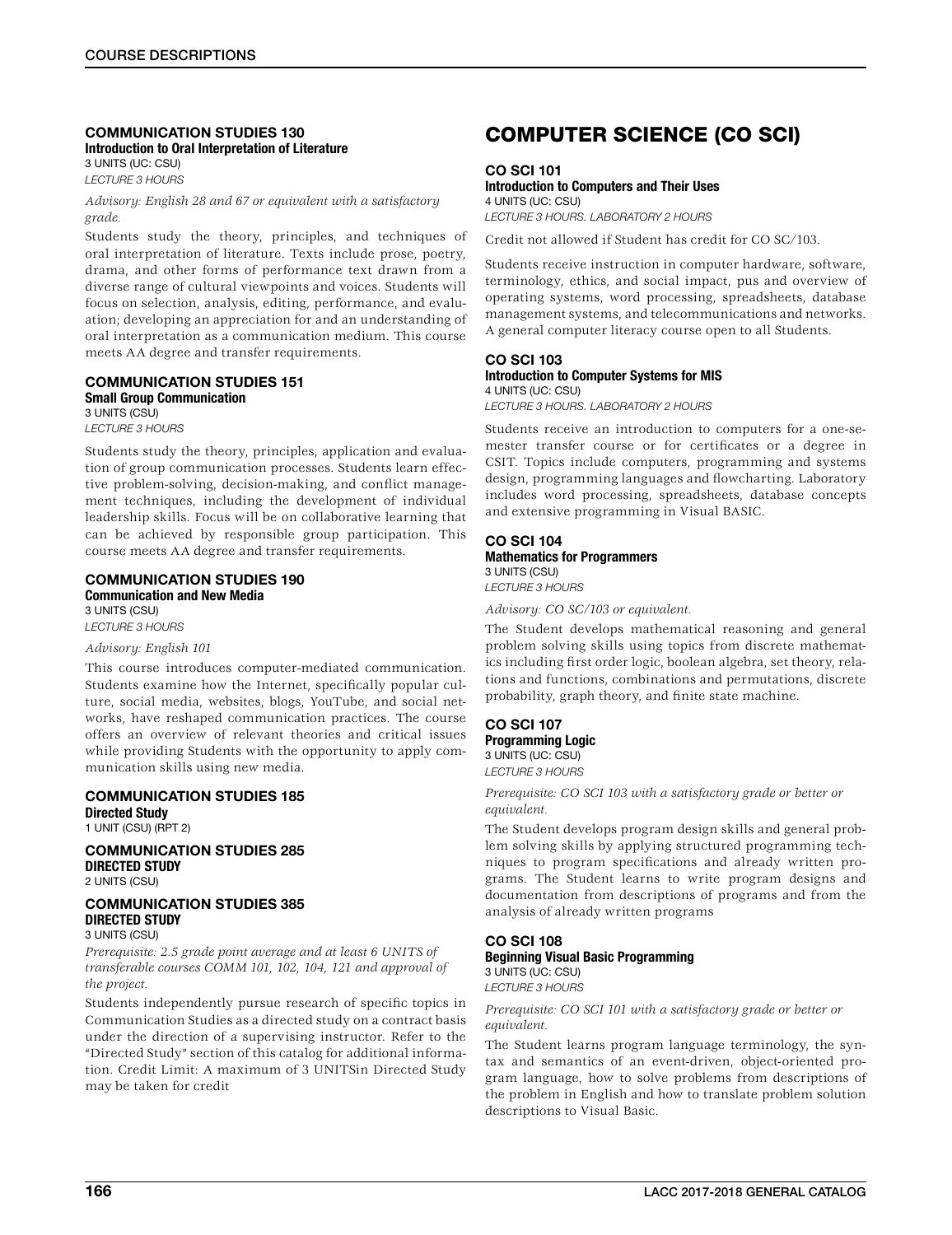### CO SCI 117 Beginning Microcomputer Assembly Language Programming

4 UNITS (UC: CSU) *LECTURE 3 HOURS. LABORATORY 2 HOURS*

The Student learns about organization and operation of real computer systems at the assembly-language level; mapping statements and constructs in a high-level language onto sequences of machine instructions as well as the internal representations of simple data types and structures; investigates basic principles of operating systems and programming language translation process; the various data representation errors and potential procedural errors.

### CO SCI 121 Android Apps Inventor

CO SCI 122 Mobile Application Development - iOS

CO SCI 123 Mobile Application Development - Android

CO SCI 124 Python Programming

#### CO SCI 133 Micro Database Programming 3 UNITS (CSU)

*LECTURE 2 HOURS. LABORATORY 2 HOURS*

The Students learn the essential principles and concepts of microcomputer database environment. A comprehensive examination of the functions of a database command language is included.

### CO SCI 134 Operating Systems 3 UNITS (CSU)

*LECTURE 2 HOURS. LABORATORY 2 HOURS*

*Prerequisite: CO SCI 101 with a satisfactory grade or better or equivalent.*

The Student gains knowledge and skills necessary to install, plan and maintain a Windows 7, one of the four core required courses of Microsoft Windows Certified Systems Engineer (MCSE), and prepares Students for the related Microsoft exam.

### CO SCI 136 Introduction to Data Structures

3 UNITS (UC: CSU) *LECTURE 2 HOURS. LABORATORY 2 HOURS*

*Prerequisite: CO SCI 103 with a satisfactory grade or better or equivalent.*

The Student learns to apply complex data structures to the design of solutions to programming problems. The Student learns to incorporate arrays, stacks, queues, dequeues, trees and graphs in the design of programs with the highly desirable result that the programs produced thereby are more data driven, more object oriented and more easily modified than designs that rely primarily on passing data among functions.

## CO SCI 138

### Advanced Visual Basic Programming 3 UNITS (UC: CSU)

*LECTURE 2 HOURS. LABORATORY 2 HOURS*

*Prerequisite: CO SCI 108 with a satisfactory grade or better or equivalent.*

An advanced programming course in the Visual Basic .Net programming language with objects, classes, exception handling, GUI, DBMS, SQL, ASP.NET, Data Structures, and Recursion.

### CO SCI 139 C++ Programming I

3 UNITS (UC: CSU) *LECTURE 2 HOURS. LABORATORY 2 HOURS*

*Prerequisite: CO SCI 103 with satisfactory grades or better.*

The Student learns all CS1 topics including Problem Analysis and Program Design, Simple Data Types, Streams and File I/O, Control Structures, Functions, Arrays, and Strings, emphasizing procedural programming with C++.

### CO SCI 140 C++ Programming II 3 UNITS (UC: CSU)

*LECTURE 2 HOURS. LABORATORY 2 HOURS*

*Prerequisite: CO SCI 139 with a satisfactory grade or better or equivalent.*

Student learns Object-Oriented and advanced programming with C++ including Classes, Data Abstractions, Inheritance, Composition, Virtual Functions, Operators & Functions Overloading, Templates, Exception Handling, Recursion, Pointers, Dynamic Data Types, and Linked Lists.

### CO SCI 141 Programming in JAVA 3 UNITS (UC: CSU)

*LECTURE 2 HOURS. LABORATORY 3 HOURS*

*Prerequisite: CO SCI 103 and 141 with a satisfactory grade or better or equivalent.*

Students learn the basics of procedural programming, plus the concepts of Object Oriented Programming.

#### CO SCI 142 Advanced JAVA 3 UNITS (CSU)

*LECTURE 2 HOURS. LABORATORY 3 HOURS*

*Prerequisite: CO SCI103 and 141 with a satisfactory grade or better or equivalent.*

The Student learns about: UML, MultiThreading, Networking, Exception handling, Recursion, Files & Streams, JDBC, RMI, Inheritance, Polymorphism. This course is a sequel to CS141. This course will prepare a Student to sit for the - Sun Certified JAVA Programmer - industry certification exam.

### CO SCI 148 Advanced Spreadsheet Applications 3 UNITS (CSU)

*LECTURE 2 HOURS. LABORATORY 3 HOURS*

*Prerequisite: CO SCI101 or 103 with a satisfactory grade or better or equivalent.*

Students receive guidance in advanced spreadsheet operations, including nested functions, data tables, exporting/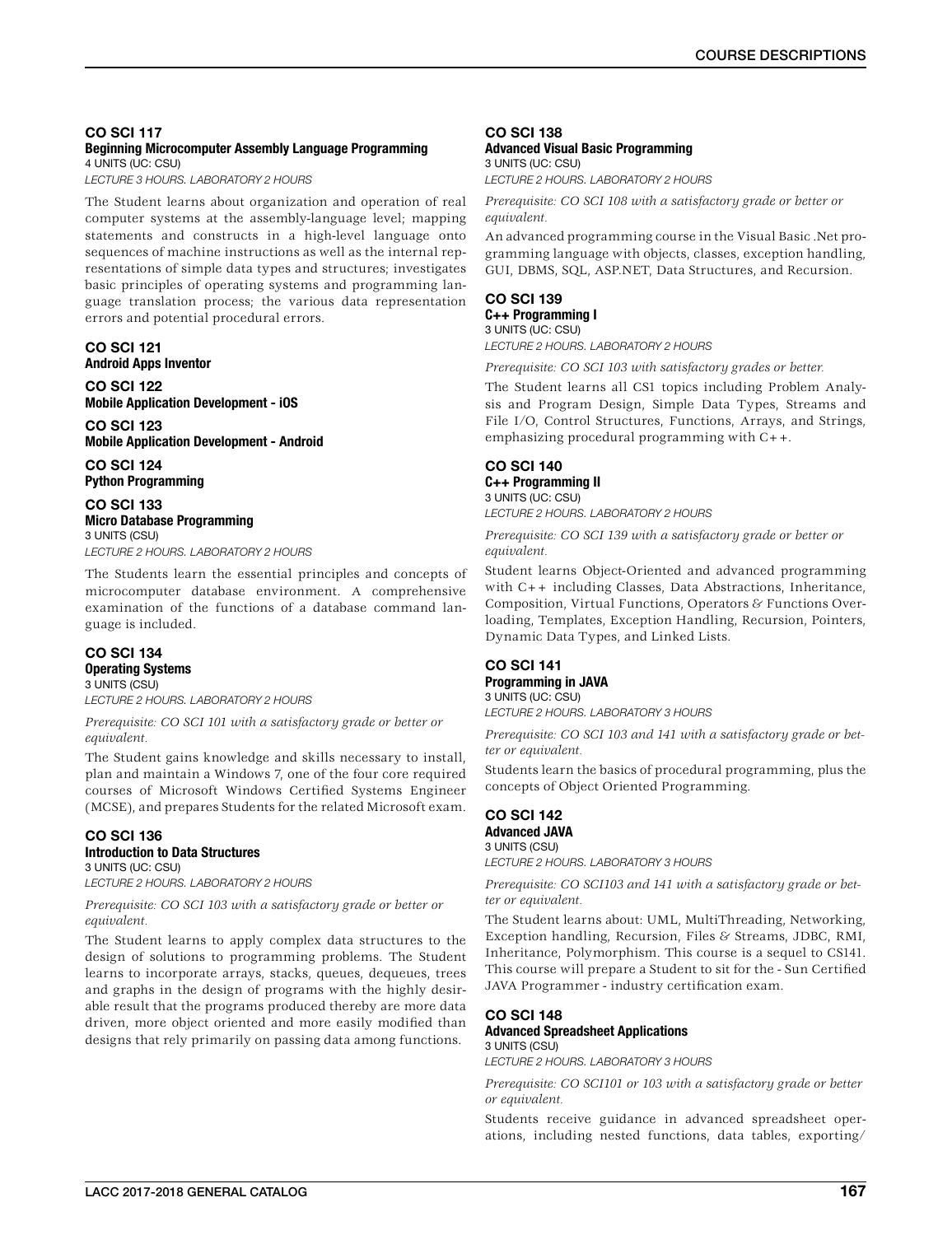importing data, what-if-analysis, macro development, macro, logic, printing enhancements and spreadsheet systems development.

#### CO SCI 151 Adobe Dreamweaver I

4 UNITS (A)

*LECTURE 2 HOURS. LABORATORY 1 HOUR Advisory: CO SCI108 with a satisfactory grade or better or* 

*equivalent.*

The Student receives an extensive practical and theoretical framework for using Adobe's Dreamweaver to develop web sites, including enhancements for web page Iayout, coding, and Webmaster-user interactivity; server - and client-side scripting.

### CO SCI152 Adobe Flash

3 UNITS (A)

*LECTURE 2 HOURS. LABORATORY 1 HOUR*

*Prerequisite: CO SCI 151 with a satisfactory grade or better or equivalent.*

Students learn Macromedia's Flash; a state-of-the-art Web animation software for creating highly-compact, vector-based content for transmission over the Internet. Topics presented include introduction to ActionScript, Event Handlers, objects and Dynamic Data.

### CO SCI 155 Electronic Commerce (E-Commerce)

### CO SCI158 Hyper-Text Markup Language (HTML) 3 UNITS (CSU)

*LECTURE 2 HOURS. LABORATORY 2 HOURS*

*Prerequisite: CO SCI 101 with a satisfactory grade or better or equivalent.*

The Student learns basic internet concepts and technologies. The Student learns to develop web sites by applying concepts like tables, layers, cascading styles sheets, frame sets, image maps, lists, forms, and dynamic content using basic JavaScript.

COSCI 159 Web Projects 3 UNITS (CSU) *LECTURE 2 HOURS. LABORATORY 2 HOURS*

*Prerequisite: CO SCI 158 and 161 with a satisfactory grade or better or equivalent.*

 Student learn about web development using current technology. Topics include NOSQL database, Javascript and JSON, developing single page application using Angular and using Express to handle web page routing. This will be exemplified using the MEAN stack and Students will create a meaningful capstone project. Creating web sites and apps for mobile devices using Bootstrap and ionic framework will also be covered.

### COSCI 162 PL/1 Programming 3 UNITS (CSU)

*LECTURE 2 HOURS. LABORATORY 3 HOURS*

*Prerequisite: CO SCI 158 with a satisfactory grade or better or equivalent.*

*Advisory: CO SCI 141 and 139.*

This course teaches web page development with JavaScript. This course reviews introductory JavaScript language features. This course also covers advanced topics including object-oriented programming, the Document Object Model (DOM), touch and mobile interfaces. It also teaches how to use regular expressions, closures, callbacks, namespaces, and the module pattern. Introduces JSON to transmit and store data.

### CO SCI 166 Discrete Structures with Applications 3 UNITS (CSU)

*LECTURE 2 HOURS. LABORATORY 2 HOURS*

*Prerequisite: Math 125 and CO SCI 104 with a satisfactory grade or better or equivalent.*

*Co-requisite: CO SCI 141 or 139*

This course is an introduction to the discrete structures used in Computer Science with an emphasis on their applications. Topics covered include: functions, relations and sets, basic logic, proof techniques, basics of counting, graphs, trees, and discrete probability.

### CO SCI 185 Directed Study - Co Sci

1 UNIT (RPT 2) (CSU) *LECTURE 1 HOUR*

Computer science Students will pursue on their own an in-depth study of a subject of special interest in the field of computer science topic(s). Consultation with the instructor on a weekly basis, plus independent work is required.

### CO SCI 186

### Introduction to Oracle: SQL and PUSQL

3 UNITS (CSU)

*LECTURE 2 HOURS. LABORATORY 3 HOURS*

The Student learns the concepts of both relational and object relational databases and the SQL language. Students learn about data server technology and how to create and maintain database objects and how to store, retrieve, and manipulate data.

### CO SCI 187

#### Oracle DBA (Database Administration) Part 1A: Architecture and Administration 3 UNITS

*LECTURE 2 HOURS. LABORATORY 3 HOURS*

### *Prerequisite: CO SCI 186 with a satisfactory grade or better or equivalent.*

The Student receives a firm foundation in basic administrative tasks and the necessary knowledge and skills to set up, maintain, and troubleshoot an oracle database. The Students Iearn to use an administration tool to startup and shutdown a database, manage file and database storage, and manage users and their privileges.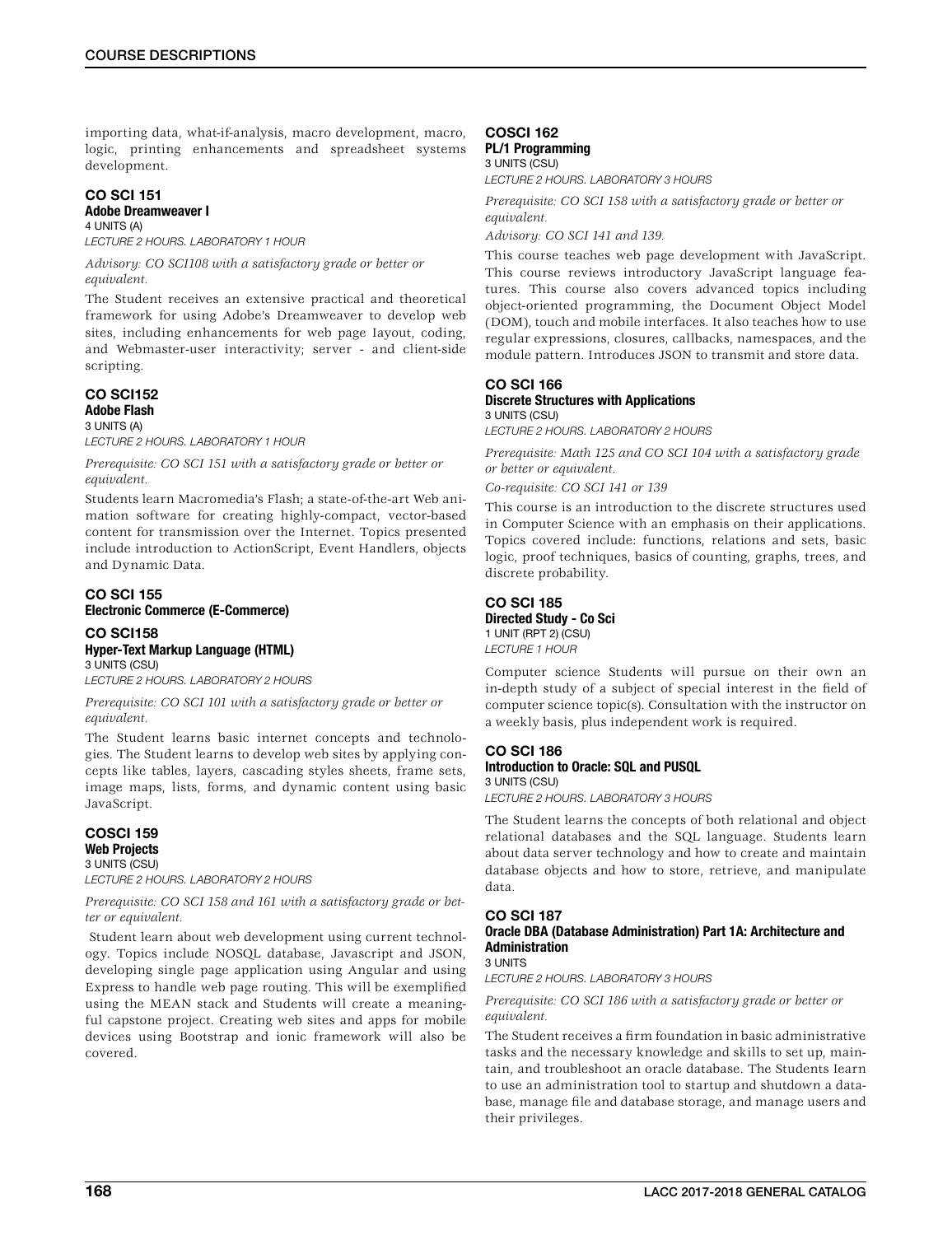### CO SCI 188 Oracle DBA (Database Administration) Part 1B: Backup and **Recovery**

3 UNITS

*LECTURE 2 HOURS. LABORATORY 3 HOURS*

*Prerequisite: CO SCI 187 with a satisfactory grade or better or equivalent.*

This course focuses on planning and implementing database backup and recovery strategies. The class addresses backup and recovery techniques and examines various database backup, failure, restore and recovery scenarios. In hands-on exercises, Students examine backup methodologies based on mission critical requirements of business enterprises.

#### CO SCI 198 Pusql Programming For Oracle 3 UNITS

*LECTURE 2 HOURS. LABORATORY 3 HOURS*

*Prerequisite: CO SCI 186 with a satisfactory grade or better or equivalent.*

The Student learns the Oracle PLISQL language which provides for programming logic features not contained within SQL. Also, the grammar, syntax and benefits of using the PLISQL language within an Oracle database environment are considered. The Student creates and manages user-defined packages and Oracle supplied packages, plus creating functions and procedures to encapsulate business functionality. The skills to take an Oracle Developer Certification are provided.

CO SCI 285 Directed Study - Computer Science Information Technology 2 UNITS (CSU) *LECTURE 2 HOURS*

Computer science Students can pursue on their own an in-depth study of a subject of special interest in the field of Computer Science topic(s). Consultation with the instructor on a weekly basis, plus independent work is required.

## COMPUTER TECHNOLOGY (CO TECH)

### COMPUTER TECHNOLOGY 1 Introduction to Computer for Technicians 4 UNITS (CSU)

*LECTURE 3 HOURS. LABORATORY 3 HOURS*

*Advisory: English 28 and 6 7. No UC credit if taken after Spring 1994.*

In this first course in the computer technology major Students learn the physical aspects of computer hardware and low level programming.

#### COMPUTER TECHNOLOGY 4 Introduction to Computer Networks 4 UNITS

*LECTURE 3 HOURS. LABORATORY 3 HOURS*

The Students gain basic understanding of networking technologies, the OSI model, methods of signaling and encoding,

interfaces, modems, and transmission media; and examine the most important protocols involved in moving data over a communication network.

#### COMPUTER TECHNOLOGY 5 Fundamentals of Electronics I 4 UNITS (CSU)

*LECTURE 3 HOURS. LABORATORY 3 HOURS*

Students learn the concepts of direct current circuits, including basics of electricity, series and parallel circuits, meters, batteries, resistors, and magnetism. The laboratory emphasizes skills in the analysis of circuits and the use of test equipment.

### COMPUTER TECHNOLOGY 6 Fundamentals of Electronics II 4 UNITS (CSU)

*LECTURE 3 HOURS. LABORATORY 3 HOURS*

The student receives a detailed study of alternating current theory and applications, including reactance, impedance, resonance, transformers, coupling, filters, bandpass, and time constants. The laboratory emphasizes skills in the use of test equipment in AC circuits.

### COMPUTER TECHNOLOGY 12

#### Introduction to Computer Hardware 4 UNITS (CSU)

*LECTURE 3 HOURS. LABORATORY 3 HOURS*

Students learn technology of computer hardware such as microprocessor, RAM, BIOS/CMOS, motherboard, power supply, HDD, FDD, CD, DVD, video, sound, and printer; how these form a working system; and simple troubleshooting of PC systems. This course is one of two courses on the computer hardware and operation to prepare Students for CompTIA A+ certification exam.

### COMPUTER TECHNOLOGY 14 A-Plus Certification Preparation

### 4 UNITS

*LECTURE 3 HOURS. LABORATORY 3 HOURS*

One of two courses on the computer hardware and operation to prepare Students for CompTIA A+ certification exam. Includes technology of portable computers, printers, understanding, installing and upgrading Microsoft Windows operating systems, working with the Windows Command Line Interface, troubleshooting and maintenance of Windows, essentials of computer security, networking, and internet.

#### COMPUTER TECHNOLOGY 15 CompTIA Network+ Certification Preparation 4 UNITS

*LECTURE 3 HOURS. LABORATORY 3 HOURS*

*Prerequisite: Computer Technology 4 with a satisfactory grade.*

Provides an in-depth examination of the technology and skills necessary to install, configure, and operate local and widearea computer networks. Prepare the Student for the Comp-TIA Network+ Certification examination.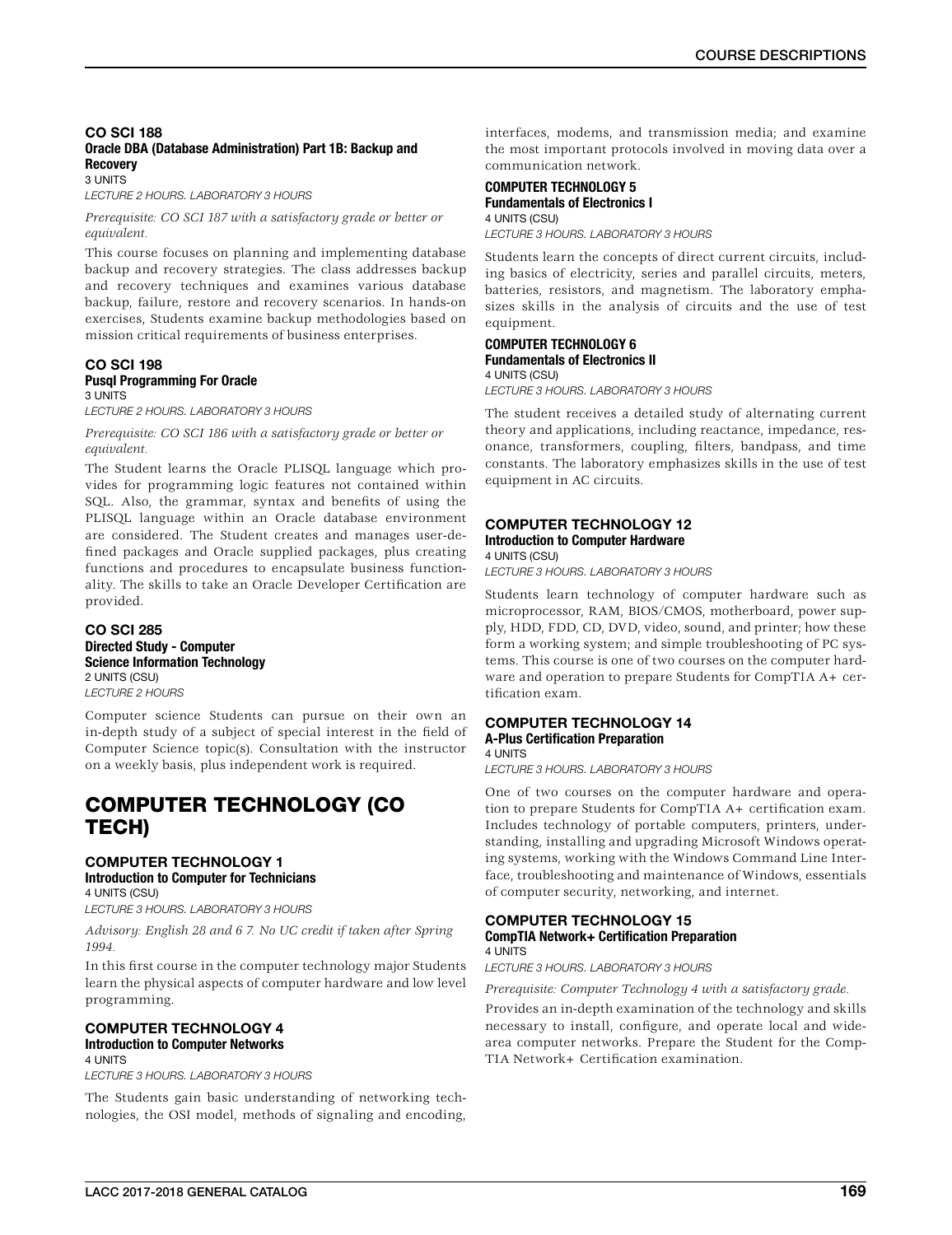#### COMPUTER TECHNOLOGY 16 Security+ Certification Preparation 4 UNITS

*LECTURE 3 HOURS. LABORATORY 3 HOURS*

*Prerequisite: Co Tech 4*

Students learn concepts of computer and network-security and gain skills necessary to apply knowledge of security concepts, tools, and procedures to react to security incidents, and guard against the security risks. At the end of the course Students are prepared for the CopmpTIA Security+ certification exam.

#### COMPUTER TECHNOLOGY 17 Healthcare IT Technician Certification Preparation 3 UNITS

*LECTURE 2 HOURS. LABORATORY 2 HOURS*

Students learn concepts of Healthcare IT systems and gain skills necessary to apply knowledge to implement, deploy, and support IT systems in the healthcare field. Students will also learn the concepts of code of conduct policies and security best practices in medical facilities in order to support Electronic Health Records (EHR) systems. At the end of the course, Students are prepared to take the CompTIA Healthcare IT Technician certification exam.

### CO TECH 19 Mobility+ Certification Preparation

### COMPUTER TECHNOLOGY 20 Computer Logic and Arithmetic

4 UNITS (CSU) *LECTURE 3 HOURS. LABORATORY 3 HOURS*

*Prerequisites: Electronics 4 and Electronics 10.*

The Student learns the essential number and logic theory upon which digital computers today are based.

### CO TECH 25 Cloud+ Certification Preparation

#### COMPUTER TECHNOLOGY 30 Introduction to Microprocessors 4 UNITS

*LECTURE 3 HOURS. LABORATORY 3 HOURS*

*Prerequisite: Computer Technology 20 with a satisfactory grade. Co-requisite: Computer Technology 36.*

### *Advisory: Electronics 8.*

Students receive a survey of various microprocessor devices with an in-depth analysis of a selected microprocessor. Emphasis is placed on the architecture, instruction set, 1/0 interfacing, and typical applications of selected devices.

### CO TECH 30 Introduction To Microprocessors

### COMPUTER TECHNOLOGY 36 Digital Devices and Circuits 4 UNITS

*LECTURE 3 HOURS. LABORATORY 3 HOURS*

*Prerequisite: Computer Technology 20 with a satisfactory grade. Advisory: Electronics 8.*

Students learn about digital integrated circuit devices such as registers, counters, encoder/decoders, multiplexer/demultiplexers, memory devices, and programmable logic arrays. Laboratory emphasizes use of dual-trace oscilloscope.

## COOPERATIVE EDUCATION (COOP ED)

### COOPERATIVE EDUCATION 195

Work Experience - General I 1 UNIT (RPT 1) (CSU) *LECTURE 1 HOUR*

Students receive college credit for supervised employment intended to assist Students in acquiring desirable work habits, attitudes and career awareness. Topics include preparing for the changing job market, writing applications and resumes, communication skills, and awareness of on-the job relations with other employees, supervisors, and the general public. The work experience need not be related to the student's educational goals. Students must work 75 paid hours or 60 volunteer hours during the semester.

COOP ED 196 Work Experience - General II

#### COOPERATIVE EDUCATION 295 Work Experience - General II 2 UNITS (RPT 2) (CSU)

*LECTURE 2 HOURS*

Students receive supervised employment intended to assist them in acquiring desirable work habits, attitudes and career awareness. Topics include preparing for the changing job market, writing applications and resumes, communication skills, and awareness of on-the-job relations with other employees, supervisors, and the general public. The work experience need not be related to the student's educational goals. Students must work 150 paid hours or 120 volunteer hours during the semester.

### COOP ED 296 Work Experience II

#### COOPERATIVE EDUCATION 395 Work Experience - General I

3 UNITS (RPT 3) (CSU) *LECTURE 3 HOURS*

Students receive supervised employment intended to assist Students in acquiring desirable work habits, attitudes and career awareness. Topics include preparing for the changing job market, writing applications and resumes, communication skills, and awareness of on-the-job relations with other employees, supervisors, and the general public. The work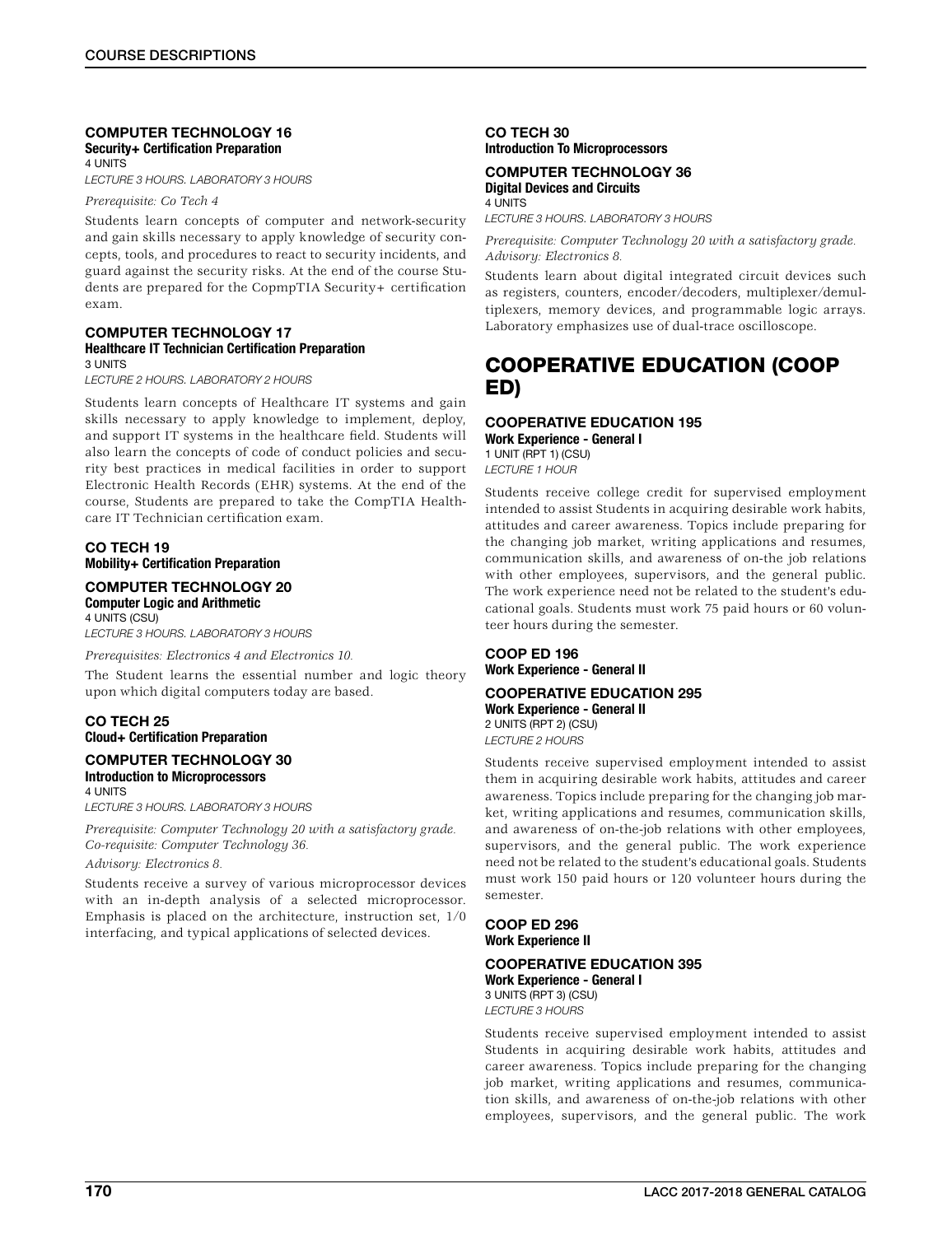experience need not be related to the student's educational goals. Students must work 225 paid hours or 180 volunteer hours during the semester.

### COOP ED 396 Work Experience II

## CORRECTIONS (CORR)

CORRECTIONS 1 Introduction to Corrections 3 UNITS (CSU) *LECTURE 3 HOURS*

The Student learns a history of and critical analysis of punishment, the various types of punishment, alternatives to punishment, and the impact of punishment on the Criminal Justice System, corrections, a critical examination of the types of correctional institutions and the clients housed in each institution, and an examination of contemporary correctional issues.

## COUNSELING (COUNSEL)

### COUNSELING 20

#### Post-Secondary Education: the Scope of Career Planning 3 UNIT (UC: CSU)

*Advisory: Eligibility for English 28 and 67 or equivalent*

This course is designed for Students who are undecided about their career and/or educational goals. it is a hands on and interactive career planning process that includes the following topics: Self-exploration, clarification on values, interest and skills analysis, researching career options, interviewing skills, decision making, and goal setting process. Counselors will assist Students in creating an educational plan based on major and career goals to be included in the final portfolio.

### COUNSELING 40 College Success Seminar

3 UNIT (UC: CSU)

*Advisory: Eligibility for English 28 and 67 or equivalent*

This course will explore issues related to higher education that impact Student success. Topics will include an overview of academic success skills, value and purpose of higher education. Los Angeles City College and Los Angeles Community College District policies and procedures, ethics and responsibility, diversity in higher education, learning strategies and educational planning ,interpersonal communication, career development, health issues, and self-assessment techniques.

## DANCES SPECIALTIES (DNCESPC)

### DANCE SPECIALTIES 311 (FORMERLY DNCESPC 459) Flamenco and Spanish Dance

### 1UNIT (UC: CSU)

Students learn basic flamenco and Spanish dance with an emphasis on correct posture, individual steps, arm movements, terminology, various rhythms, and basic step combinations.

### DANCE SPECIALTIES 321 (FORMERLY DNCESPC 440) Social Dance Techniques I

1 UNIT (UC: CSU)

Students learn basic social dance steps and combinations, terminology, music and appreciation of dance as an art form.

### DANCE SPECIALTIES 331 (FORMERLY DNCESPC 446) Tap Dance Techniques I

1 UNIT (UC: CSU)

Students learn basic tap dance steps and combinations, terminology, music, and appreciation of dance as an art form.

## DANCE STUDIES (DANCEST)

### DANCE STUDIES 185

Directed Study - Dance 1 UNIT (CSU) *LABORATORY 2 HOURS*

Students pursue directed study in Dance on a contractual basis under the direction of a supervising instructor. Refer to the 'Directed Study Dance' section in the catalog for additional information. Consent of instructor.

### DANCE STUDIES 301 Introduction to Choreography I 1 UNIT (UC: CSU)

*Prerequisite: Dance Technique 111 or 121 or 141*

Students choreograph and perform dances with emphasis on energy space and time using basic steps and combinations, spacing, design, terminology, and music, Students learn an appreciation of dance as a performing art form.

#### DANCE STUDIES 302 Introduction to Choreography II 1 UNIT (UC: CSU)

*Prerequisite: Dance Studies 301*

Students choreograph and perform dances with a minimum of 2 people with emphasis on basic steps and combinations, spacing, design, terminology, music, and appreciation of dance as a performing art form.

### DANCE STUDIES 303 Introduction to Choreography Ill 1 UNIT (UC: CSU)

*Prerequisite: Dance Studies 302*

Students choreograph and perform dances using at least 3 people or more with an emphasis on clear intention of dance, energy, space, and time, using basic, intermediate, or advanced steps and combinations, design, proper terminology, music, internal or external rhythms, themes and variations in dynamics, contrasts and direction. Students develop a greater appreciation and understanding of the tools necessary to create the dance as a performing art form.

### DANCE STUDIES 304 Introduction to Choreography IV 1 UNIT (UC: CSU)

*Prerequisite: Dance Studies 303*

Students choreograph and perform dances for 4 or more people ,with emphasis on more advanced phrasing of movement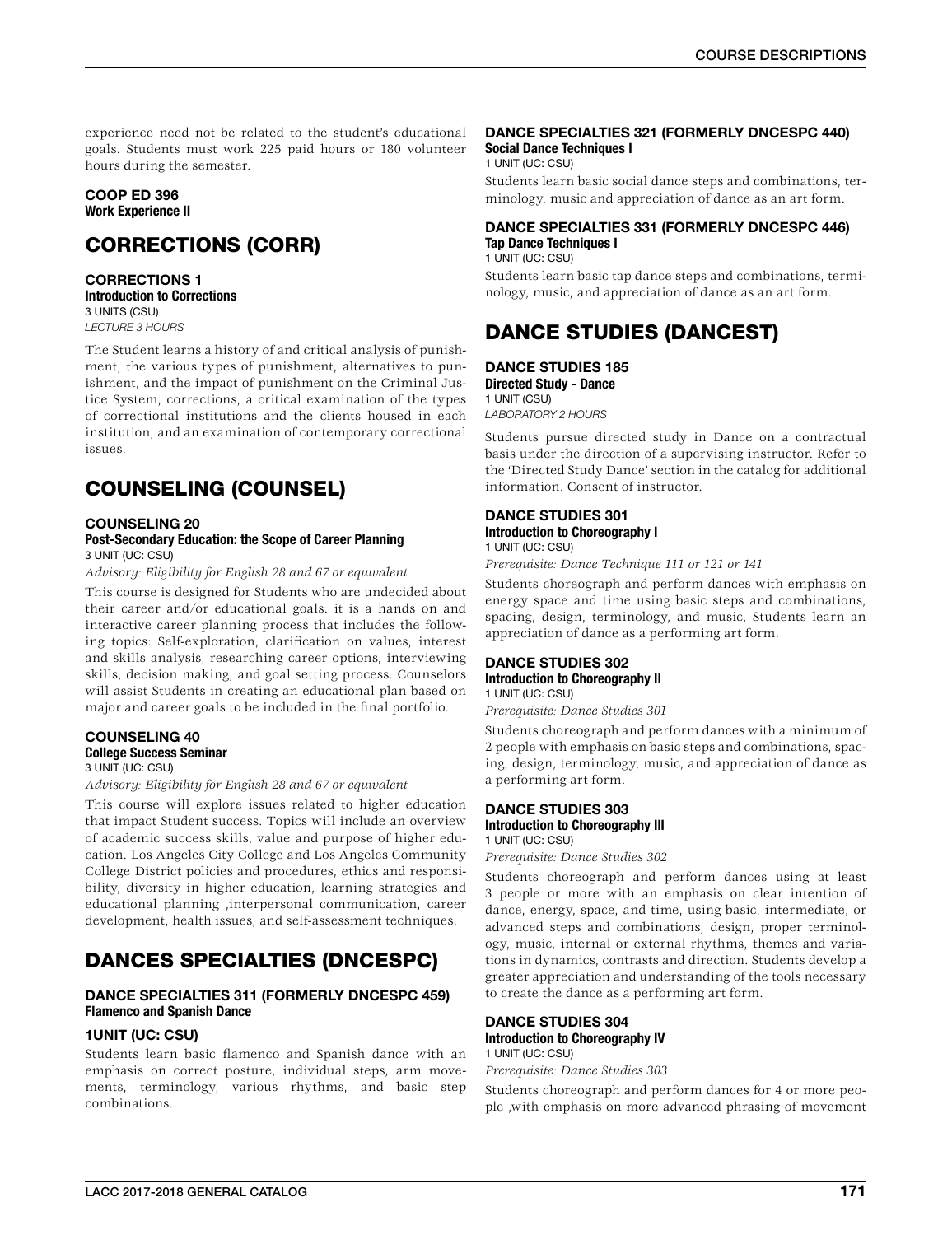combination spacing, design, terminology, music, an appreciation of dance as a performing art form and develop an ability to view dance critically.

#### DANCE STUDIES 805 History and Appreciation of Dance 3 UNITS (UC: CSU)

*LECTURE 3 HOURS*

### *Advisory: English 28 and 67.*

Students analyze dynamics of culture within a variety of communication contexts. Students will explore cultural worldviews and values, verbal and nonverbal communication styles, and barriers to intercultural communication. Focus will be on recognizing and appreciating cultural differences and improving intercultural communication competence for more effective interactions with others in a diverse society. This course meets AA degree and transfer requirements.

## DANCE TECHNIQUES (DANCETQ)

### DANCE TECHNIQUES 111 (FORMERLY DANCETQ 434) Ballet Techniques I

1 UNIT (UC: CSU)

Students learn basic Ballet steps and combinations at an introductory level, terminology, music, and appreciation of dance as a performing art.

### DANCE TECHNIQUES 112

Ballet Techniques II 1 UNIT (UC: CSU)

*Prerequisite: Dance Techniques 111*

Students continue to learn basic Ballet steps and combinations, terminology, music, and appreciation of dance as a performing art.

#### DANCE TECHNIQUES 113 Ballet Techniques Ill

1 UNIT (UC: CSU)

*Prerequisite: Dance Techniques 112*

Students learn more complex Ballet steps and combinations, terminology, music, and appreciation of dance as a performing art.

### DANCE TECHNIQUES 114 Ballet Techniques IV 1 UNIT (UC: CSU)

*Prerequisite: Dance Techniques 113*

Students perform several Ballet combinations with an emphasis on basic steps and combinations, terminology, music, and appreciation of dance as a performing art form.

### DANCE TECHNIQUES 121 (FORMERLY DANCETQ 437) Jazz Dance Techniques I

### 1 UNIT (UC: CSU)

Students learn beginning jazz dance technique with an emphasis on basic steps, combinations, terminology, music, and appreciation of dance as a performing art form.

### DANCE TECHNIQUES 122 Jazz Dance Techniques II

1 UNIT (UC: CSU)

*Prerequisite: Dance Techniques 121*

Students learn elementary jazz dance technique with an emphasis on basic elementary level steps, combinations, terminology, music, and appreciation of dance as a performing art form.

#### DANCE TECHNIQUES 123 Jazz Dance Techniques Ill 1 UNIT (UC: CSU)

*Prerequisite: Dance Techniques 122*

Students learn intermediate jazz dance technique with an emphasis on intermediate level steps, combinations, terminology, music, and appreciation of dance as a performing art form.

### DANCE TECHNIQUES 124

**Jazz Dance Techniques IV** 

1 UNIT (UC: CSU)

*Prerequisite: Dance Techniques 123*

Students learn advanced jazz dance technique with an emphasis on advanced level steps, combinations, terminology, music, and appreciation of dance as a performing art form.

### DANCE TECHNIQUES 141 (FORMERLY DANCETQ 431) Modern Dance Techniques I

1 UNIT (UC: CSU)

Students learn basic Modem Dance steps and combinations, terminology, music, and appreciation of dance as a performing art.

#### DANCE TECHNIQUES 142 Modern Dance Techniques II 1 UNIT (UC: CSU)

*Prerequisite: Modell'! Dance Techniques I*

Students learn basic Modern Dance steps and combinations, terminology, music ,and appreciation of dance as a performing art.

#### DANCE TECHNIQUES 143 Modern Dance Techniques Ill 1 UNIT (UC: CSU)

*Prerequisite: Dance Techniques 142*

Students perform modern dance combinations with an emphasis on steps and combinations of greater complexity and duration, partnering, terminology, music, and appreciation of dance as a performing art.

### DANCE TECHNIQUES 144 Modern Dance Techniques IV

## 1 UNIT (UC: CSU)

*Prerequisite: Dance Techniques 143*

Students perform advanced level modern dance combinations with an emphasis on complexity in dance technique, rhythmic phrasing, duel and multi-partner weight sharing in all level dance phrases, clarity of detail and body connectivity. Students refine techniques of personal artistry, musicality, and performance and display deeper understanding and appreciation of dance as a performing art form.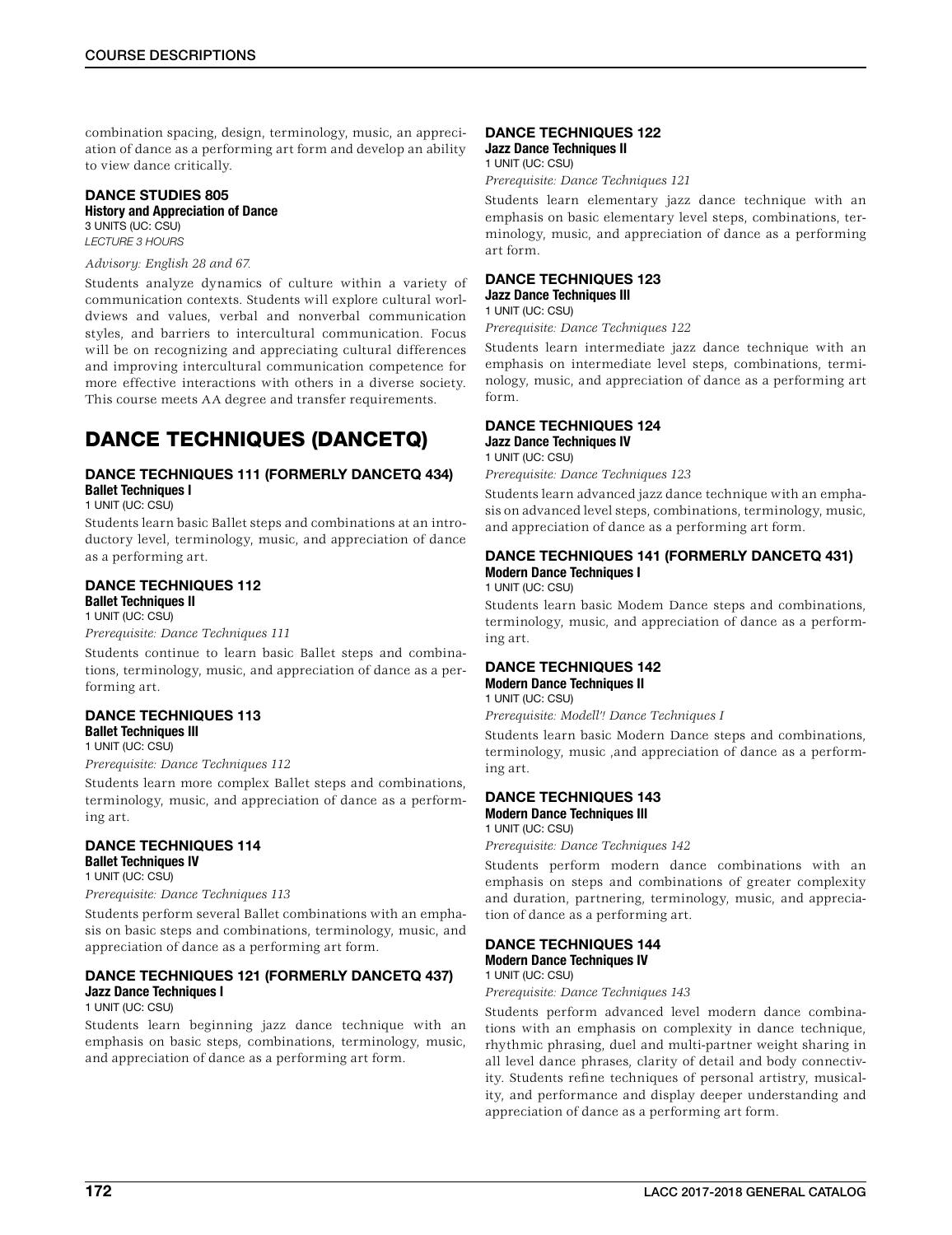### DANCE TECHNIQUES 221 (FORMARLY PHY ED 225) Yoga Skills I

1 UNIT (UC: CSU)

Students learn the beginning level physical practice of Yoga, connecting body ,mind and spirit. The Students are introduced to its origins, asanas (positions) and terminology

### DANCE TECHNIQUES 222 Yoga Skills II

### 1 UNIT (UC: CSU) *Prerequisite: Yoga Skills I*

Students learn the physical practice of Yoga, connecting body, mind and spirit. The Students are introduced to its origins ,asanas (positions) and terminology.

## DANCE TECHNIQUES 223

Yoga Skills Ill 1 UNIT (UC: CSU)

### *Prerequisite: Yoga Skills II*

intermediate-level Students deepen their understanding and strengthen their physical practice of Yoga, connecting body, mind and spirit. Students perform harder positions, longer flow/ vinyasa sequences, maintain balance and inversion postures for extended periods and gain greater knowledge of the philosophical principles of the Yoga system.

### DANCE TECHNIQUES 224 Yoga Skills IV 1 UNIT (UC: CSU)

*Prerequisite: Yoga Skills Ill*

Advanced-level Students intensify their understanding and performance of Yoga asanas, develop a personal practice, and apply knowledge of the philosophical principles of the Yoga system to real life. Connecting body, mind and spirit, Students perform challenging positions, in (sanding/seated inversions) and extended flow/vinyasa sequences.

#### DANCE TECHNIQUES 241 (FORMERLY DANCETQ 400) Stress Management Techniques Through Dance and Movement I 1 UNIT (UC: CSU)

Students learn techniques for managing stress through movement, dance therapy, dance meditation, authentic movement studies ,breathing exercises, yoga ,physical therapy and varied relaxation exercises.

### DANCE TECHNIQUES 242

### Stress Management Techniques Through Dance and Movement 1 UNIT (UC: CSU)

*Prerequisite: Dance Techniques 241*

Students learn techniques for managing stress through movement, dance therapy, dance meditation, authentic movement studies ,breathing exercises, yoga, physical therapy and varied relaxation exercises.

## DENTAL TECHNOLOGY (DEN TEK)

### DENTAL TECHNOLOGY 100

Introduction to the Dental Laboratory 2 UNITS (A)

*LECTURE 1 HOUR. LABORATORY 3 HOURS*

Students learn an introduction to the modern dental laboratory. Working with gypsum products, as well as model and die production are stressed.

#### DENTAL TECHNOLOGY 101 Elements of Dental Technology 2 UNITS (A)

*LECTURE 2 HOURS*

*Advisory: English 21 or equivalent. Open to all college Students.*

Students receive an orientation to the field of dental Laboratory technology, including ethics, jurisprudence, history, and categories of training and employment.

### DENTAL TECHNOLOGY 102 Dental Anatomy and Terminology 3 UNITS (A)

*LECTURE 3 HOURS*

*Advisory: English 28 and 67 or equivalent.*

The Students learn about dental terminology, oral cavity including morphology and function of the primary and secondary human dentition, occlusion concepts and anatomical landmarks. Additionally, the Students learn the significance of: skull osteology, myology and tooth supporting structures, histology.

### DENTAL TECHNOLOGY 103 Removable Prosthodontics I

5 UNITS (A)

*LECTURE 3 HOURS. LABORATORY 5 HOURS*

*Prerequisite: Dental Technology 100 an102*

Students learn the art and science of creating natural looking complete dentures by using PTC techniques and methodology. The course includes: dental anatomy, concepts of a natural smile, selecting and setting denture teeth in balanced occlusion, duplication of natural tissue, and processing, finishing and polishing complete dentures according with established clinical standards and an introduction to digital dentistry.

#### DENTAL TECHNOLOGY 105 Removable Prosthodontics II 5 UNITS

*LECTURE 3 HOURS. LABORATORY 6 HOURS*

*Prerequisite: Dental Technology 103*

Students learn the design, materials ' science and construction of maxillary complete dentures opposing a mandibular overdenture,reline and repair complete dentures, Immediate Maxillary Denture and Wrought wire Mandibular Stay Plate.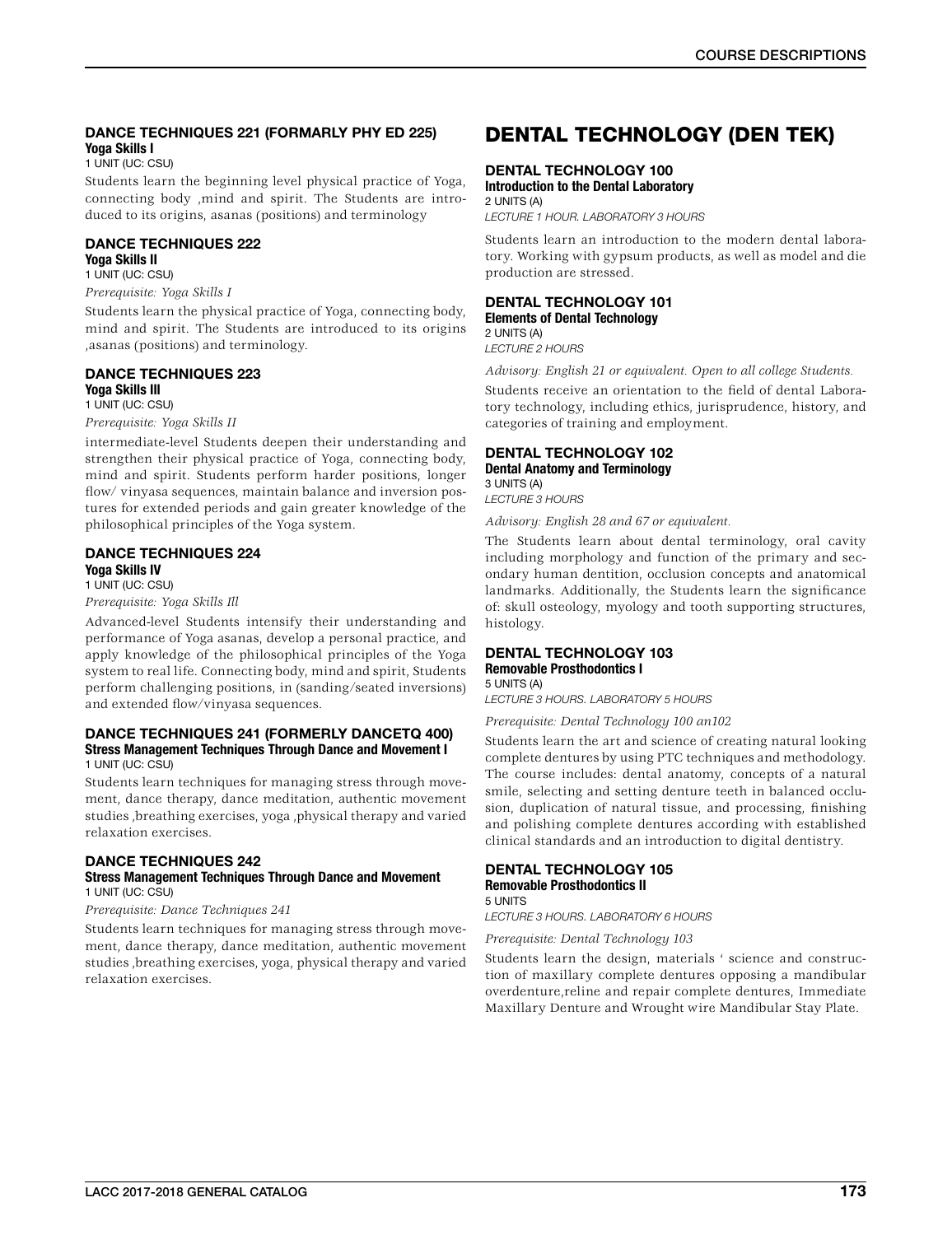#### DENTAL TECHNOLOGY 106 Dental Materials 3.5 UNITS (A)

*LECTURE 3 HOURS. LABORATORY 1 HOUR*

*Prerequisite: Dental Technology 100*

Students learn by lecture, demonstration and experiment the physical properties of dental materials including, composition and uses of dental materials.

#### DENTAL TECHNOLOGY 108 Gnathological Concepts 3 UNITS (A)

*LECTURE 2 HOURS. LABORATORY 2 HOURS*

*Prerequisite: Dental Technology 109.*

Students learn about gnathological concepts of morphology and functional occlusion. Understanding and reconstructing ideal and functional contacts. Organic waxing of the maxillary and mandibular teeth occlusal surfaces is accomplished on fully adjustable articulators.

#### DENTAL TECHNOLOGY 109 FIXED PROSTHODONTICS I 5 UNITS

*LECTURE 2 HOUR. LABORATORY 8 HOURS*

*Prerequisite: Dental Technology 100 and 102*

*Advisory: English 28 and 67 or equivalent.*

The Student learns morphological and functional waxing of anterior and posterior single UNITS by analogue and digital applications.

#### DENTAL TECHNOLOGY 111 FIXED PROSTHODONTICS II 6 UNITS

*LECTURE 2 HOURS. LABORATORY 6 HOURS*

### *Prerequisite: Dental Technology 109*

Students learn to wax single and multiple UNITS by using PTC techniques and methodology based on Student learning outcomes. Learning and understanding concepts such as: tooth contour alignment, functional and morphological occlusion. Students learn fundamental concepts in metal and ceramic substructure designs applied to single UNITS. Students learn techniques in spruing, investing and casting including soldering applications.

#### DENTAL TECHNOLOGY 112 REMOVABLE PROSTHODONTICS III 6 UNITS

*LECTURE 3 HOURS. LABORATORY 5 HOURS*

### *Prerequisite: Dental Technology 103*

The Student will learn removable partial denture construction, both analog and digital, from start to finish. The course will consist of two sections, framework production and replacement teeth addition to the framework. The first section will consist of the: use of the dental surveyor; design of the partial denture framework; waxing; casting Cobalt-Chromium alloy; finishing and polishing the framework. The second section will consist of replacement tooth set-up; wax-up; processing; equilibration; finish and polish.

### DENTAL TECHNOLOGY 202 Laboratory Management

4 UNITS (A) *LECTURE 2 HOURS. LABORATORY 6HOURS*

*Co-requisite: Dental Technology 207 or 208*

The Students learn to observe and work with a skilled dental technician in a dental office, clinic or dental laboratory. The Student applies the knowledge and skills learned in the classroom in a dental office, clinic or dental laboratory. The Students learn about production, operation, and management of dental Laboratory business including; Human Resource Management. Various types of business financing. Identify various marketing strategies. Business ownership and current professional topics.

#### DENTAL TECHNOLOGY 203 Metal Ceramic Restorations 2 UNITS (A)

*LECTURE 1 HOUR. LABORATORY 3 HOURS DENTAL TECHNOLOGY 207*

#### Advanced Complete Dentures 10 UNITS (A)

*LECTURE 1 HOUR. LABORATORY 3 HOURS*

*Prerequisite: Dental Technology 112*

The Student learns about dental ceramic restorations, including: materials proprieties and manipulation, tooth morphologic design, feldsphatic materials sintering, contouring staining, glazing, polishing, as well as science of color and esthetic design.

#### DENTAL TECHNOLOGY 204 **Orthodontics** 3 UNITS (A)

*LECTURE 2 HOURS. LABORATORY 2 HOURS*

*Prerequisite: Dental Technology 112*

This course goes into the construction and repair of orthodontic and pedodontic appliances. Emphasis will be paced on pouring and trimming orthognathic study casts, wire bending techniques, soldering and welding techniques, and fabrication of various types of orthodontic appliances

#### DENTAL TECHNOLOGY 205 Advanced Removable Partial Dentures 10 UNITS

*LECTURE 4 HOURS. LABORATORY 12 HOURS*

*Prerequisite: Dental Technology 112 and 105.*

This course is the first course for Removable Prosthetic Specialists in Dental Technology Program. This course incorporates advanced removable partial denture design, and manufacturing techniques

#### DENTAL TECHNOLOGY 206 Advanced Fixed Prosthetics 10 UNITS

*LECTURE 4 HOURS. LABORATORY 12 HOURS*

*Prerequisite: Dental Technology 111 and Dental Technology 108*

This course is the first course for Fixed Prosthetic Specialists in the Dental Technology Program. This course incorporates advanced fixed partial denture design,and manufacturing techniques.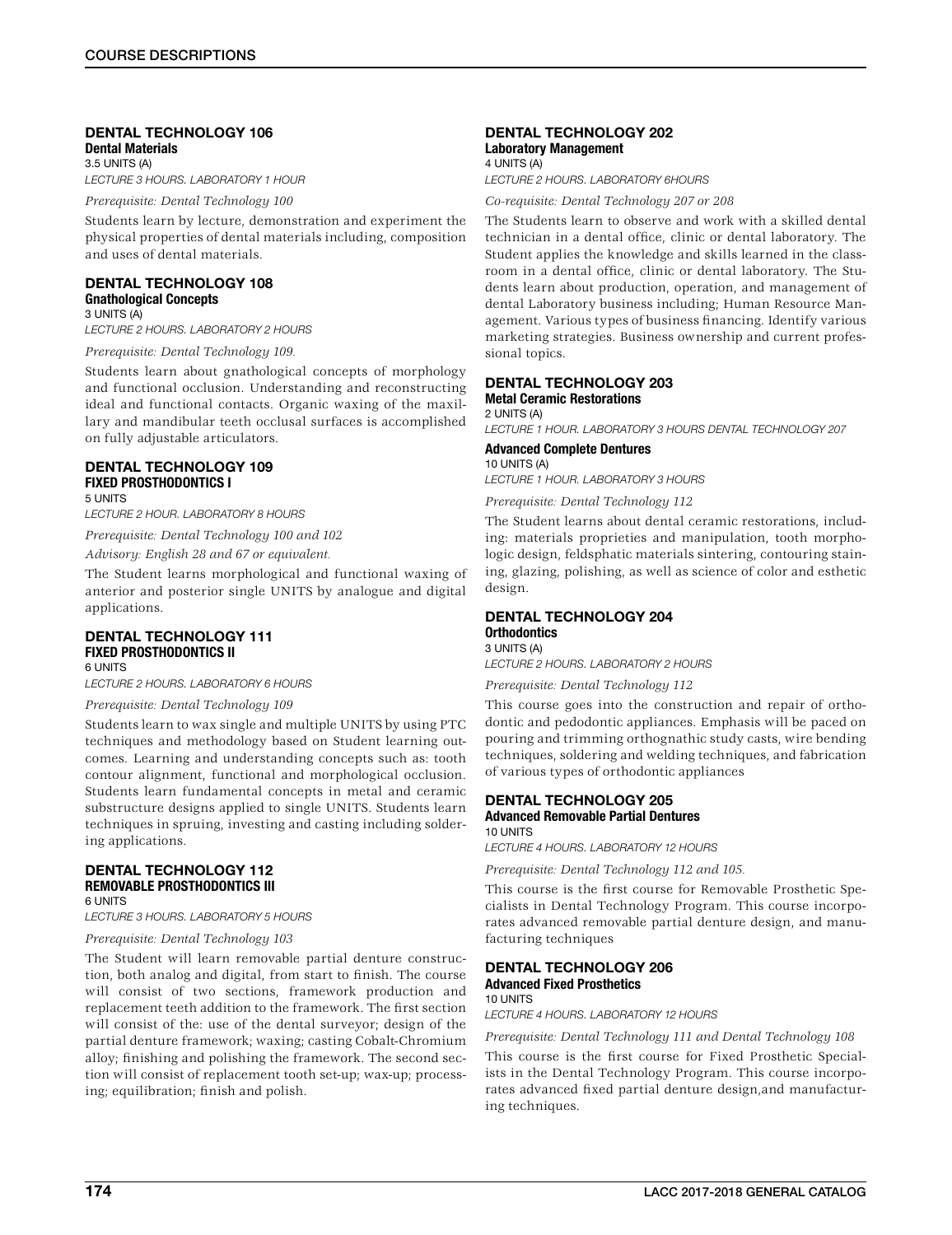### DENTAL TECHNOLOGY 207 REMOVABLE PROSTHODONTICS IV 6 UNITS

*LECTURE 3 HOURS. LABORATORY 7 HOURS* 

*Prerequisite: Dental Technology 105 and 112*

This is an advanced course in Removable Prosthodontics Specialty in the Dental Technology Program. This course incorporates advanced removable dentures design, materials' science, and manufacturing techniques

### DENTAL TECHNOLOGY 208 Advanced Ceramic Restorations

10 UNITS (A) *LECTURE 4 HOURS. LABORATORY 12 HOURS*

*Prerequisite: Dental Technology 206*

This course is the second course for Fixed Prosthetic Specialists in the Dental Technology Program. This course incorporates advanced Ceramic Restoration design and manufacturing techniques.

### DENTAL TECHNOLOGY 304 Skeleton build-up for All Ceramic Restorations 8 UNITS

*LECTURE 4 HOURS. LABORATORY 12 HOURS*

*Prerequisite: Dental Technology 300.*

The Master Ceramist Program Students learn the design and fabrication of All-Ceramic single and multiple unit restorative substructures and the skeleton build-up porcelain technique to complete dental esthetic restorations.

## IMPLANTS AND MAXILOFACIAL PROGRAM

#### DENTAL TECHNOLOGY 401 Dental Implants 4 UNITS

*LECTURE 2 HOURS. LABORATORY 6 HOURS*

*Prerequisite: Dental Technology 207 and 208.*

The Students will learn about dental implants including:history, surgical overview, types of implants and implant restorations, case planing, prosthodontic procedures, Laboratory procedures, restorative materials, case finalization.

## EARTH SCIENCE (EARTH)

EARTH SCIENCE 1 Earth Science 3 UNITS (UC: CSU) *LECTURE 3 HOURS .*

*Advisory: English 28 and 67 or equivalent.*

Students learn a general introduction to the study of earth's rocks, landforms, atmosphere, and oceans. Students learn interrelationships between the land, atmosphere, and oceans and relate these subjects to global climate change.

## ECONOMICS (ECON)

### ECONOMICS 1

Principles of Economics I 3 UNITS (UC: CSU) *LECTURE 3 HOURS*

*Prerequisites: Mathematics 115 Advisories: English 28 and 67 or equivalent and Mathematics 125.*

Students learn the principles and methods of economic analysis; topics include the analysis of the laws of supply and demand, price theory, economic analysis of the firm and resource allocation, market structures of the American economy, and other topics relevant to microeconomic analysis.

### ECONOMICS 2

Principles of Economics II 3 UNITS (UC: CSU) *LECTURE 3 HOURS*

*Prerequisites: Mathematics 115*

*Advisories: English 28 and 67 or equivalent and Mathematics 125.*

Students learn the principles and methods of aggregative macroeconomic analysis; topics include money and banking, national income determination, business fluctuations,and other topics relevant to macroeconomic analysis.

## ELECTRONICS (ELECTRN)

#### ELECTRONICS 2 Introduction to Electronics and Computer Technology 3 UNITS (CSU)

*LECTURE 2 HOURS. LABORATORY 2 HOURS*

Students learn the basic concepts of electricity and applications of simple electronic components through introduction to the technological implications of electronics. The Laboratory emphasizes skills in breadboarding and soldering and hands-on exposure to basic electronic principles.

### ELECTRONICS 4 Fundamentals of Electronics I 4 UNITS (CSU)

*LECTURE 3 HOURS. LABORATORY 3 HOURS CO-REQUISITE: ELECTRON-ICS 10.*

Students learn the concepts of direct current circuits, including basics of electricity, series and parallel circuits, meters, batteries, resistors, and magnetism. The Laboratory emphasizes skills in the analysis of circuits and the use of test equipment.

### ELECTRONICS 6 Fundamentals of Electronics II

4 UNITS (CSU)

*LECTURE 3 HOURS. LABORATORY 3 HOURS*

*Prerequisite: Electronics 4 with satisfactory grade or better or equivalent.*

*Co-requisite: Electronics 12.*

The Student receives a detailed study of alternating current theory and applications, including reactance, impedance,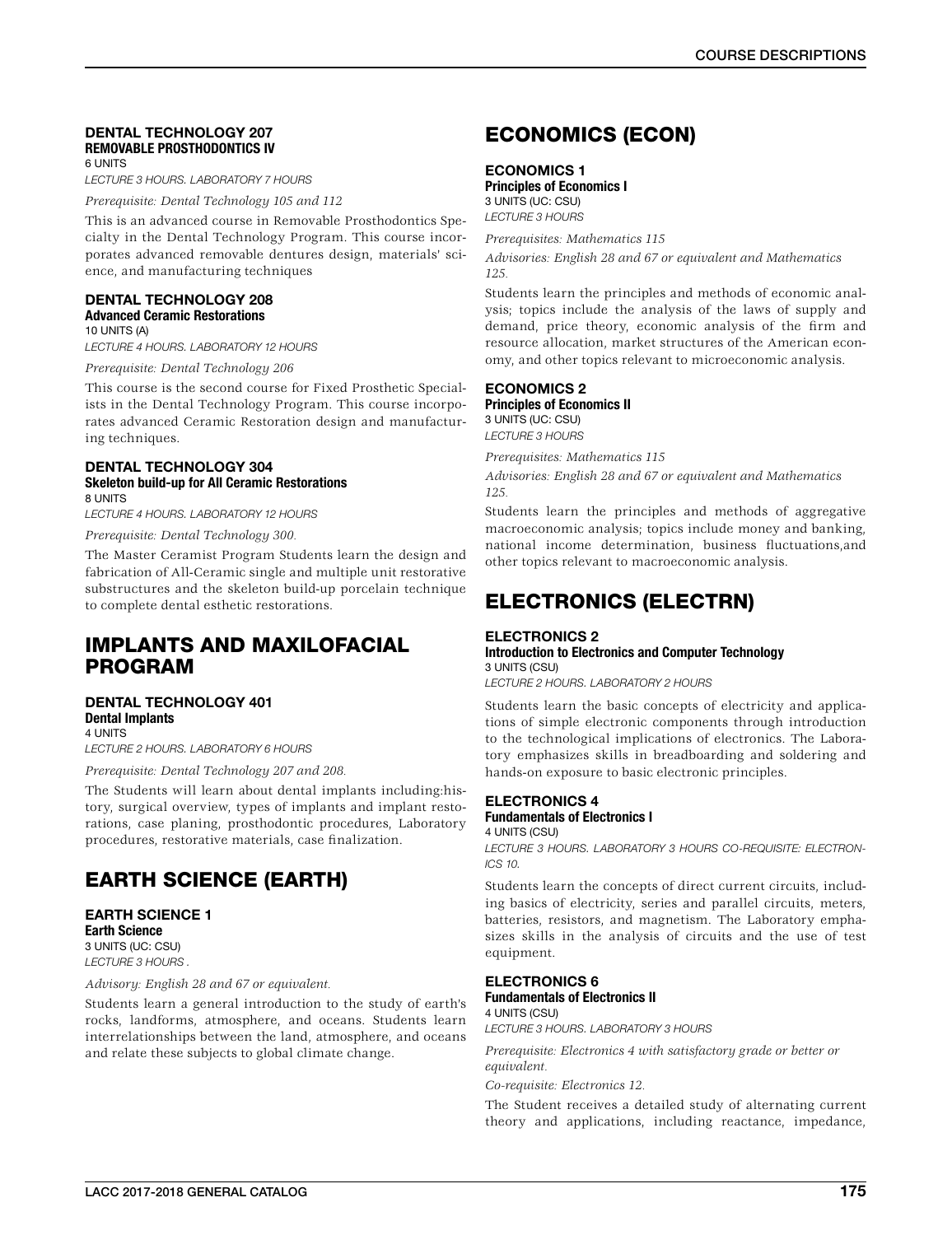resonance, transformers, coupling, filters, bandpass, and time constants. The Laboratory emphasizes skills in the use of test equipment in AC circuits.

#### ELECTRONICS 8 Electron Devices

4 UNITS (CSU) *LECTURE 3 HOURS. LABORATORY 3 HOURS*

*Prerequisite: Electronics 4 and 10 with satisfactory grade or better or equivalent.*

The Student learns the nature and operation of solid state devices including diodes, transistors, and field effect devices. Includes simple circuit applications.

#### ELECTRONICS 10 Mathematics of Electronics I 3 UNITS (CSU)

*LECTURE 3 HOURS.*

The Student learns mathematical methods and techniques for the solution of basic DC circuit problems including the study of algebraic operations, simple linear equations, algebraic fractions, ratio and percent, graphing, and use of the electronic calculator.

#### ELECTRONICS 12 Mathematics of Electronics II 3 UNITS (CSU)

*LECTURE 3 HOURS*

*Perquisite: Electronics 10 with satisfactory grade or better or equivalent.*

Students develop skills in the use of algebra, trigonometry, complex numbers, logarithms, and determinants as needed in electronics calculations. Techniques of network solutions including Kirchhoff's and Ohm's laws and Thevenin's and Norton's theorems are emphasized.

### ELECTRONICS 20 Electronics Circuits I 4 UNITS (CSU)

*LECTURE 3 HOURS. LABORATORY 3 HOURS*

*Prerequisite: Electronics 6 and 8 with satisfactory grades or better or equivalent.*

The Students learn the applications of electronic devices such as diodes, junction and FET transistors, MOSFET's, SCR's, to circuits such as signal and power amplifiers, multi-stage amplifiers, differential amplifiers, and special controller circuits. They solve circuit analysis problems with breadboards and computer simulations in the electronics laboratory.

### ELECTRONICS 101 Science Electronics 3 UNITS (CSU)

*LECTURE 3 HOURS*

### *Advisory: Electronics 2*

Students receive a survey of electronics technology in the context of the principles of science. The application of the methods of science, technology, engineering, and mathematics (STEM) to topics ranging from basic circuits to complex integrated circuits, and products that use them. Includes topics in electronic music, computers, robotics, digital communication, and a variety of existing technologies. Social, political, and economic impact of electronic technology are explored.

### ELECTRONICS 156 Electronics VI

4 UNITS (A)

*LECTURE 3 HOURS. LABORATORY 3 HOURS*

*Prerequisite: Co Tech 30*

Students learn the technology involved in the design and implementation of intelligent machines using a top-down systems approach. Topics include programmable logic devices, complex microprocessors, embedded controllers, and input/ output devices using microprocessors or designed to work with microprocessor-based machines. The Laboratory involves system design using CAD software, construction of prototypes, and microprocessor programming.

## ELECTRICAL ENGINEERING (ENG ELC)

### ELECTRICAL ENGINEERING 220 Electrical Circuits I 4 UNITS (UC: CSU)

*LECTURE 3 HOURS. LABORATORY 3 HOURS*

*Prerequisites: Physics 102 with a satisfactory grade or equivalent. Co-requisite: Mathematics 275.*

Students learn the theory of circuit analysis and practice its application to areas of importance in electrical engineering such as DC, AC, operational amplifiers, multi-phase power, and frequency response. Students also perform Laboratory exercises to learn how to realize circuit designs using electronic components and to use instruments such as multimeters, oscilloscopes, and signal generators.

## ENGINEERING (ENG GEN)

### ENGINEERING 101

Introduction to Science, Engineering and Technology 2 UNITS (UC: CSU) *LECTURE 2 HOURS*

Required of all engineering first semester Students. Open to all. Students learn about the engineering method and strategies for academic and career success in engineering. Students are introduced to mechanical, civil, electrical, and computer systems engineering through project work. The vast range disciplines and opportunities in engineering are presented. Students are guided through challenging design exercises to develop skills in planning, communication, team working, and creativity. Only basic math is required.

### ENG GEN 120 Introduction To Programming Concepts And Methodologies For Scientists And Engineers 4 UNITS (CSU)

*LECTURE 3 HOURS. LABORATORY 3 HOURS.*

Students learn the fundamentals of the 'C' computer programming language through completing hands-on projects involving sensors, motors, and displays. Students also learn how to interface hardware to a desktop computer or laptop. The course provides transfer preparation in computer programming for science and engineering majors.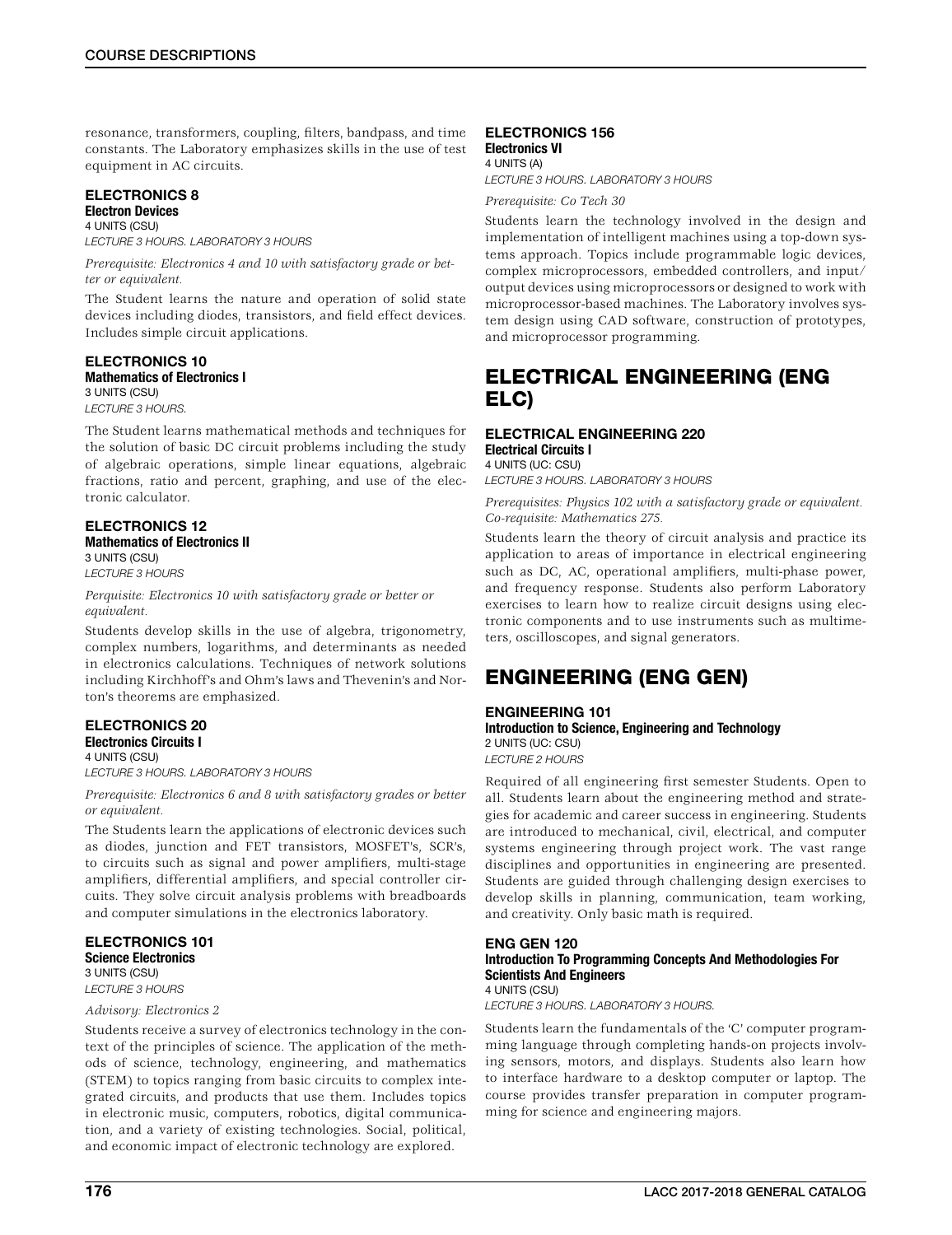### ENGINEERING 131 **Statics** 3 UNITS (UC: CSU)

*LECTURE 3 HOURS*

*Prerequisite: Physics 101 with a satisfactory grade or equivalent.*

The Students learn how to apply vector analysis of forces and moments to determine the equilibrium conditions in trusses, frames, and machines. The course also covers center of mass, centroids, friction, and moment of inertia.

#### ENGINEERING 151 Materials of Engineering 3 UNITS (UC: CSU)

*LECTURE 3 HOURS*

*Prerequisite: Physics 101 and Chemistry 101 with satisfactory grades or better or equivalent.*

The Student learns how the properties of materials are related to atomic and crystal structure and how processing influences structure and hence properties. Topics include atomic structure and bonding; crystalline structures; phases and phase diagrams; metals; polymers; ceramics; composites; mechanical deformation, fracture, electrical, and magnetic properties.

### ENG GEN 153 Materials of Engineering Laboratory 1 UNIT (CSU)

*LABORATORY 3 HOURS*

The student learns experimental techniques, including the operation of standard materials testing equipment, to measure material performance and analyze experimental data in the context of the theories within materials science. The laboratory exercises relate to a range of materials science areas including: mechanical testing, heat treatment, crystal structures, phase diagrams, thermal properties, electrical properties, and forming operations. Students gain experience of working with metals, polymers, ceramics, and composites. The course provides transfer preparation for majors in Mechanical, Aerospace, Manufacturing, and Civil engineering.

### ENGINEERING 212 Introduction to Engineering Design

3 UNITS (RPT 3) (UC: CSU) *LECTURE 1 HOUR. LABORATORY 6 HOURS*

Students develop 3-0 representations of engineering components and assemblies using Solidwords feature based parametric solid modeling software. Instruction is given in the types of solid object manipulations that are common to all parametric solid modeling software and used in industry to construct components that can be further combined to make assemblies. The preparation of engineering drawings from the 3-0 representation using automation tools is also covered.

### ENGINEERING 241 Strength of Materials 3 UNITS (UC: CSU) *LECTURE 2 HOURS. LABORATORY 3 HOURS*

*Prerequisite: Engineering, General131 with a satisfactory grade or equivalent.*

The Student learns the application of mechanics to determining the effect of forces and torques on materials. The Student will be able to apply this knowledge to the design of load bearing components. The course will cover the following topics:

stress, strain, axial Loading, torsion, flexural stresses, transverse shear stress, horizontal shear stresses, stress transformations, Mohr's circle, pressure vessels, shear and bending moment diagrams, stresses in a beam, methods of superposition, and elastic strain energy.

## ENGLISH (ENGLISH)

ENGLISH 20 College Reading Skills 6 UNITS NDA *LECTURE 6 HOURS*

*Prerequisite: Appropriate score on the English Placement Exam.*

Students receive instruction in techniques of writing clear, coherent compositions and improvement in reading skills which reinforce writing skills necessary for academic success.

### ENGLISH 28

#### Intermediate Reading and Composition 3 UNITS (A)

*LECTURE 3 HOURS*

*Prerequisite: ESL 6A or English 21 or 73 or 97 or equivalent or appropriate placement score.*

*Co-requisite: English 67*

Students receive instruction in techniques of writing at the college level. Students develop writing and reading skills, with emphasis on grammar, various essay writing, and analysis of fiction and non-fiction materials.

### ENGLISH 67

Writing Laboratory 0.5 UNITS NDA

*LABORATORY 1 HOUR.*

*Co-requisite: English 28*

Students practice the writing skills presented in English 28.

### ENGLISH 68 Reading Laboratory

### 0.5 UNIT NDA

*LABORATORY 1 HOUR.*

Students can improve their reading comprehension and develop critical reading skills through individual help from instructor, one-to-one tutoring conferences, group workshops, and computer instruction by practicing previewing, paraphrasing, drawing inferences, and summarizing a chosen text.

### ENGLISH 69 Writing and Revising on the Computer 1 UNIT - NDA *LABORATORY 2 HOURS*

English 69 is designed to supplement and enhance learning in intermediate writing composition and reading courses by providing individualized tutorial and self-help assistance, computers, online resources, and other resource materials that enhance Students' critical reading, writing, and computer skills necessary for success in college, career, and vocations.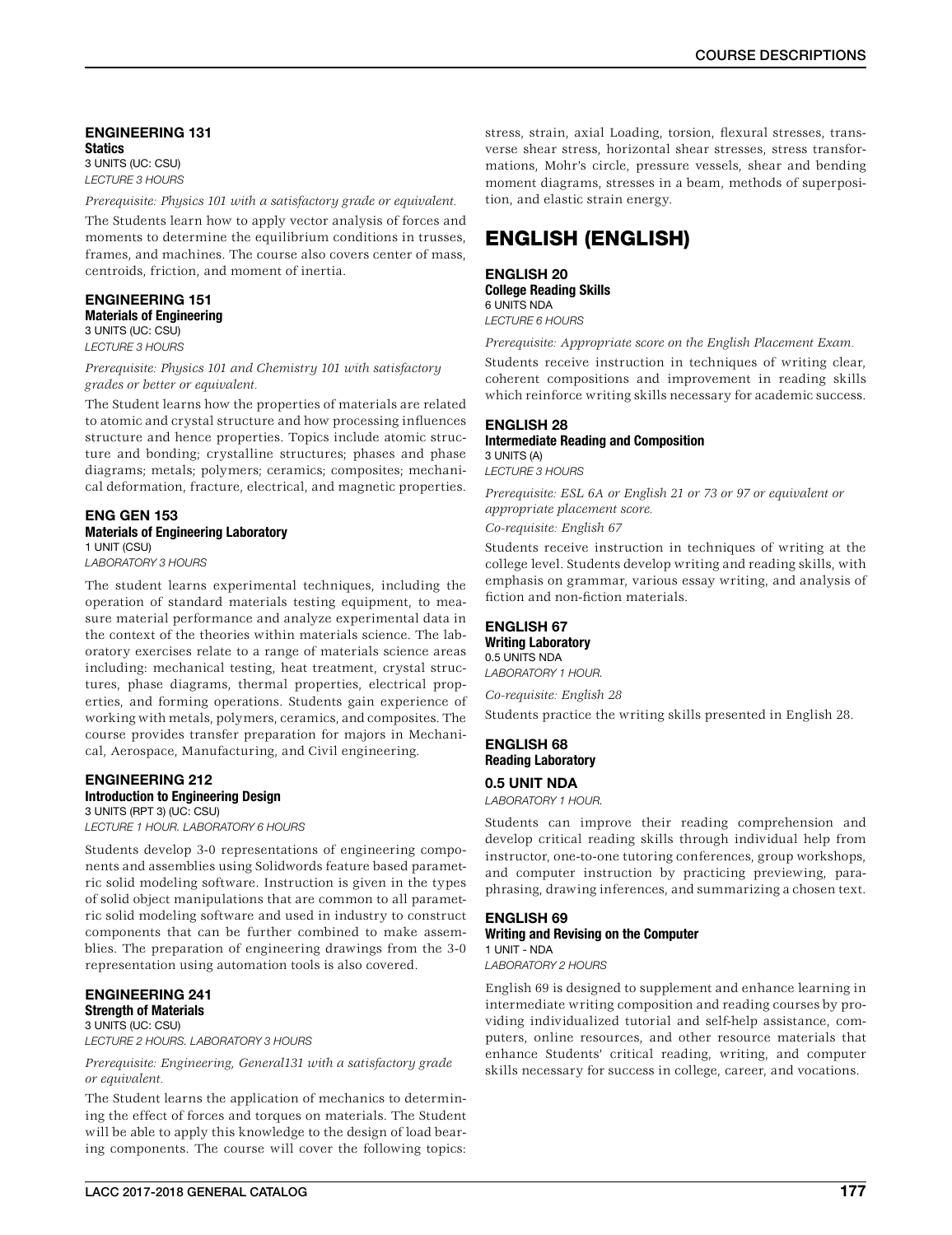# ENGLISH 78 Writing Memoir 3 UNITS (A)

*LECTURE 3 HOURS*

*Advisory: English 97, ESL 6A, or equivalent.*

Students read full-length memoirs by published writers and outline and compose their own memoirs. Students read fulllength memoirs by published writers create an outline and compose their own memoir.

### ENGLISH 94 Intensive Grammar Review 3 UNITS NDA *LECTURE 3 HOURS*

### *Advisory: English 21 or 97.*

Students learn the parts of speech, grammar, mechanics, sentence style, punctuation, and word usage in English. The Students engage in an intensive review of grammar and sentence structure to better prepare them for English 28 or 101.

### ENGLISH 97 Introduction to College English and Reading Skills 6 UNITS

*LECTURE 6 HOURS*

*Prerequisite: English 20 or Appropriate placement score.*

Students will be introduced to English fundamentals in formal academic writing, focusing on basic grammar, reading, and writing skills. There will also be an introduction to English grammar, college vocabulary, and academic writing skills as well as instruction in comprehending expository articles, narratives, and college –level textbook material.

and/or ENG 103.

### ENGLISH 101 College Reading and Composition I

3 UNITS (UC: CSU) *LECTURE 3 HOURS*

### *Prerequisite: English 67 and 28 or appropriate placement score. Advisory: English 108*

Students develop their skills for writing college-level essays that incorporate various documentation styles. Students learn the importance of various fiction and non-fiction readings.

### ENGLISH 102 College Reading and Composition II 3 UNITS (UC: CSU)

*LECTURE 3 HOURS*

*Prerequisite: English 101 or equivalent.*

# *Advisory: English 108.*

Students study representative works from major genres, to develop close reading and analytical writing skills, and have appreciation and critical understanding of the cultural, historical, and aesthetic qualities of literature. Students study literature and literary criticism in order to develop critical thinking and reading and writing skills beyond the level achieved in English 101. This course emphasizes logical reasoning, analysis, and strategies of argumentation.

### ENGLISH 103 Composition and Critical Thinking 3 UNITS (UC: CSU)

*LECTURE 3 HOURS*

*Prerequisite: English 101 or equivalent.*

This is an advanced writing course where Students further develop their logical, argumentative and analytical thinking, and writing skills. The course will utilize various fiction and non-fictional readings.

### ENGLISH 108 Writing Workshop 0.50 UNITS (CSU)

*LABORATORY 1 HOUR*

Students enrolled in English 101, 102 and 103 will receive additional instruction in writing their college-level essays. The Laboratory course will review research techniques and proper citation, as well as strategies in organization and support, to revise their papers.

### ENGLISH 127 Creative Writing 3 UNITS (UC: CSU)

*LECTURE 3 HOURS*

*Prerequisite: English 102 or equivalent.*

Students receive intensive training in writing poetry, prose fiction, and/or playwriting. Students compose works that are discussed as part of instruction, supplemented by examples of published writers and theoretical essays on the creative process.

ENGLISH 203 World Literature I 3 UNITS (UC: CSU) *LECTURE 3 HOURS*

*Prerequisite: English 101 or equivalent.*

A reading of key literary works and ideas of the Western world, the Middle East, Africa, and Asia from antiquity to the seventeenth century. The course will require Students to recognize and compare readings from different cultures and analyze poetic forms and literary themes significant to the cultures in reasoned analysis.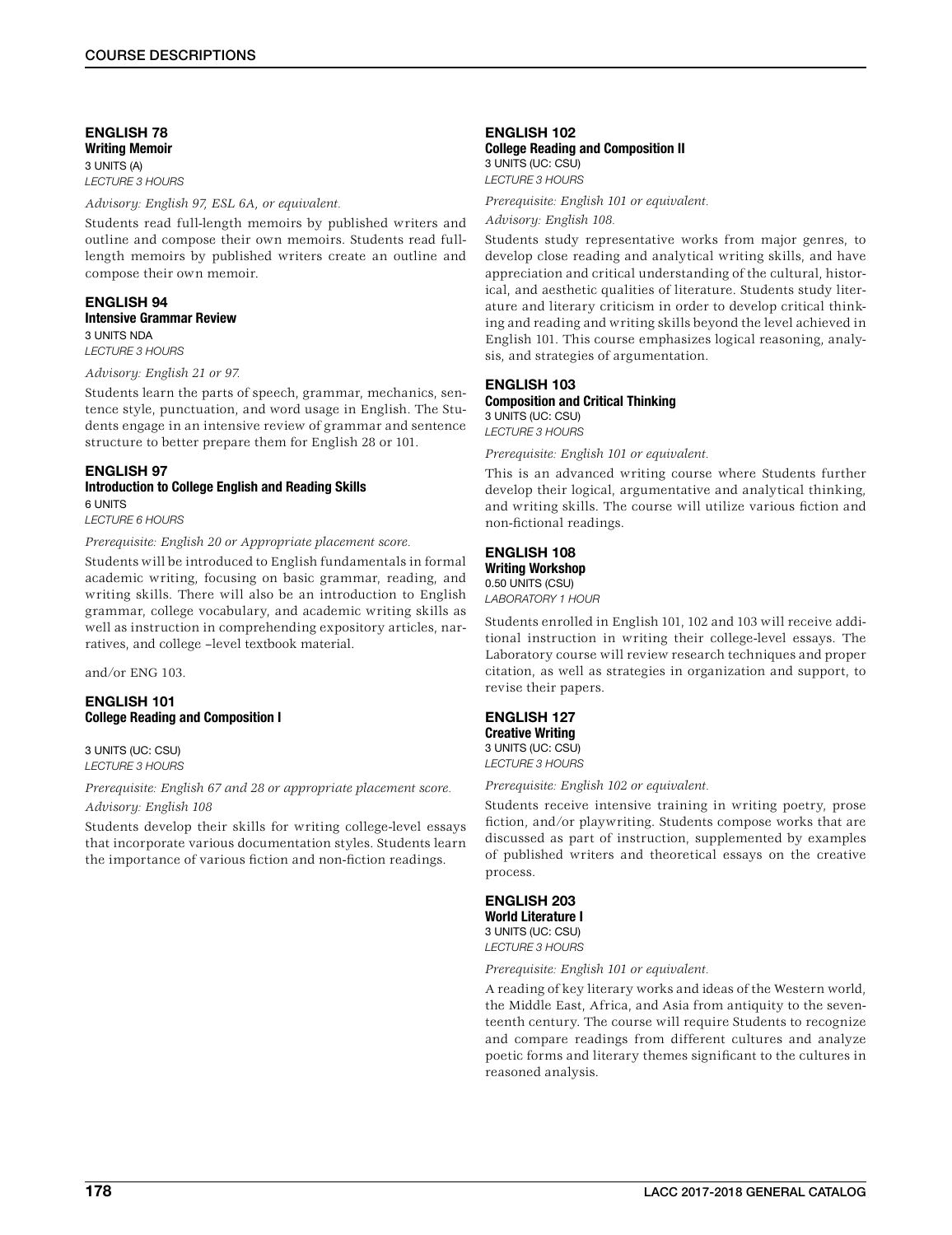#### ENGLISH 204 World Literature II (1600 to the present) 3 UNITS (UC: CSU) *LECTURE 3 HOURS*

*Prerequisite: English 101 or equivalent.*

Study of selected major works of World literature, covering Western Europe, the Middle East, Africa, and Asia, from the 17th century to the present. The course will require Students to recognize and compare readings from different cultures and analyze poetic forms and literary themes significant to the cultures in reasoned analyses.

### ENGLISH 205 English Literature I (Beginnings to 1800) 3 UNITS (UC: CSU) *LECTURE 3 HOURS*

*Prerequisite: English 102 or equivalent.*

Students read, discuss, and analyze major works of English literature from the beginnings to the late eighteenth century to develop an understanding and appreciation of the poetry, fiction, and drama of these literary periods and to express that appreciation in reasoned analyses.

### ENGLISH 206 English Literature II: Nineteenth Century to the Present 3 UNITS (UC: CSU)

*LECTURE 3 HOURS*

*Prerequisite: English 102 or equivalent.*

Students read, discuss and analyze major works of English literature from the nineteenth century to the present to develop an understanding and appreciation of the poetry, fiction, and drama of these literary periods and to express that appreciation in reasoned analyses.

# ENGLISH 207

### American Literature I: Nineteenth Century to the Present 3 UNITS (UC: CSU) *LECTURE 3 HOURS*

*Prerequisite: English 102 or equivalent.*

Students read American writers and analyze themes from colonial times to 1865. Besides reading the literary works of major writers, Students become acquainted with writers who suggest the diversity of subject, and opinion, in American literature.

# ENGLISH 208

# American Literature II: Nineteenth Century to the Present 3 UNITS (UC: CSU)

*LECTURE 3 HOURS*

### *Prerequisite: English 102 or equivalent.*

Students read, discuss, and analyze major American literature from the Civil War Period to the present in order to understand, appreciate, and investigate multicultural influences within national identity. Students read works by Mark Twain, Kate Chopin, Robert Frost, Wallace Stevens, Langston Hughes, William Faulkner, Zora Neale Hurston, Leslie Marmon Silko, Tomas Rivera, Bharati Mukerjee, Allen Ginsberg, and others.

# ENGLISH 211

Fiction 3 UNITS (UC: CSU) *LECTURE 3 HOURS*

*Prerequisite: English 101 or equivalent.*

Students read, discuss, and analyze selected short stories and novels written in, or translated into, English from a diversity of cultures and countries to increase Students' understanding and appreciation of the art and craft of fiction writing.

### ENGLISH 212 **Poetry**

3 UNITS (UC: CSU) *LECTURE 3 HOURS.*

*Prerequisite: English 101 or equivalent.*

Students study works by selected poets and background for appreciation of the poetic form, including early verses to 20th and 21st century poetry. Students gain a historical sense and literary appreciated shaped by readings which include reading stylistically and culturally diverse works.

### ENGLISH 214 Contemporary Literature 3 UNITS (UC: CSU) *LECTURE 3 HOURS*

*Prerequisite: English 101 or equivalent.*

Students read key literary works and ideas of recent mainstream and ethnically diverse literature to develop understanding and appreciation of contemporary culture through reasoned analyses of its literature.

# ENGLISH 215

# Shakespeare I

3 UNITS (UC: CSU) *LECTURE 3 HOURS*

*Prerequisite: English 101 or equivalent.*

Students read Shakespeare to develop an understanding of and appreciation for his sonnets and representative comedies, histories, and tragedies, focusing primarily on the spectrum of his earlier work to his career's midpoint.

#### ENGLISH 216 Shakespeare II

3 UNITS (UC: CSU) *LECTURE 3 HOURS*

*Prerequisite: English 101 or equivalent.*

Students continue to study Shakespeare's poetry, theater, and drama with a selection of different works of Shakespeare than those used in English 215.

### ENGLISH 218 Children's Literature 3 UNITS (CSU)

*LECTURE 3 HOURS*

*Prerequisite: English 101 or equivalent.*

A study of children's literature with an emphasis on the nature and development of the genre and why this literature takes so many different forms. Some consideration of the various concepts of the "child" will be Included.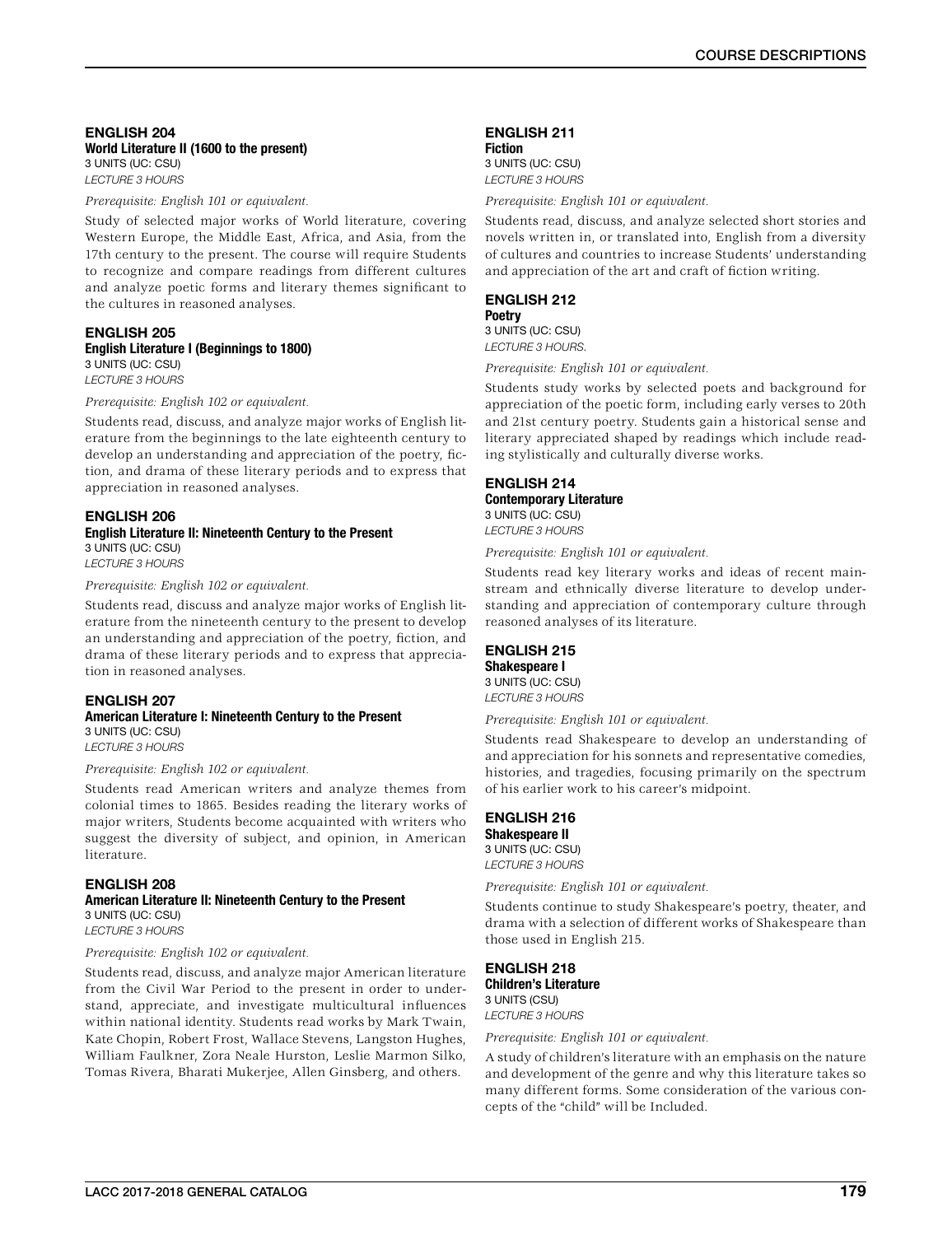### ENGLISH 219 The Literature of American Ethnic Groups 3 UNITS (UC: CSU)

*LECTURE 3 HOURS. LABORATORY 3 HOURS*

*Prerequisite: English 101 or equivalent.*

Students use critical analysis of the various ethnic American writers who straddle two or more cultures, analyzing in terms of assimilation, acculturation, double and mestiza consciousness and wholeness.

### ENGLISH 239 Women In Literature 3 UNITS (UC: CSU) *LECTURE 3 HOURS*

*Prerequisite: English 101 or equivalent.*

Students become acquainted with the work of women writers, historical and contemporary, who have made important contributions to literature. Writers to be read include Wollstonecraft, Woolf, Chopin, Austen, Cisneros, Butler, Hong-Kingston, and Cather, among others. Students are expected to write critical essays and a research paper that examine the predominant themes in path-breaking literature by and (to a lesser extent) about women, as well as the various archetypes, images, roles, and statuses of women. Special attention is devoted to traditional literary analysis and interpretation of primary texts through the lens of the various schools of literary criticism.

#### ENGLISH 240 Literature and the Motion Picture I

3 UNITS (UC: CSU) *LECTURE 3 HOURS*

### *Prerequisite: English 101 or equivalent.*

The Student will examine the comparative arts of literature and the motion picture, analyzing the inherent conflicts of translation between two different mediums. This includes readings of literary works, both classic and modern, screenings of film versions based upon these literary sources, discussion, and writing of critical papers. The course explores the variations in mediums and the act of translation across mediums.

### ENGLISH 252 The English Bible as Literature 3 UNITS (UC: CSU)

*LECTURE 3 HOURS*

### *Prerequisite: English 101 or equivalent.*

Students study the principle achievements of the Hebrew and Greek Testaments, analyzing the numerous literary and cultural influences within and of the Bible.

### ENGLISH 255 Latin American Literature 3 UNITS (UC: CSU)

*Lecture 3 hours*

*Prerequisite: English 101 or equivalent.*

Students study a selection of significant literary works by Latin American authors. Readings will include selected poems, plays, and fiction by writers such as Pablo Neruda, Galeano, and Jorge Luis Borges and will explore the themes of magical realism, social engagement, 'Ia raza cosmica'; and utopian yearnings.

### ENGLISH 270 Science Fiction - Fantasy 3 UNITS (UC: CSU) *LECTURE 3 HOURS*

*Prerequisite: English 101 or equivalent.*

Students read and study works of science fiction, with an emphasis on the use of mythology, science fiction by scientists and non scientists, philosophically oriented science fiction, and science fiction as fantasy and escape literature.

### ENGLISH 285 Directed Study-English 2 UNITS (CSU) *LECTURE 2 HOURS*

Students pursue directed study in literary analysis, a particular genre or period, or independent research on a contract basis under the direction of a supervising instructor.

ENGLISH 385 Directed Study-English 3 UNITS (CSU) *LECTURE 3 HOURS*

Allows Students to pursue directed study on a contract basis under the direction of a supervising instructor.

# ENGLISH AS A SECOND LANGUAGE (ESL)

ESL 1 COLLEGE ESL I: INTEGRATED SKILLS

ESL 1B COLLEGE ESL I: READING, LISTENING AND SPEAKING

ESL 2A College ESL II: Writing and Grammar 6 UNITS NDA

*LECTURE 6 HOURS*

*Prerequisite: Appropriate placement level demonstrated through the assessment process.*

*Advisory: ESL 2B. (Pass/No Pass)*

Students in this high-beginning ESL course learn reading, writing, and grammar skills to prepare them for academic work. The course content emphasizes vocabulary, grammar, and writing through guided and free writing of multi-sentence compositions on common subjects. Reading, speaking, and listening activities reinforce writing and grammar development. Required: Eight to ten writing assignments, including at least four compositions of 100-150 words.

### ESL 2B

# College ESL II: Reading, Listening, and Speaking 6 UNITS NDA

*LECTURE 6 HOURS*

### *Prerequisite: Appropriate score on the ESL placement assessment. Advisory: ESL 2A. (Pass/ No Pass)*

Students in this high-beginning ESL course learn listening, speaking, and reading comprehension and vocabulary skills to prepare for their academic work across the curriculum. This course is designed to start building academic vocabulary and reading skills.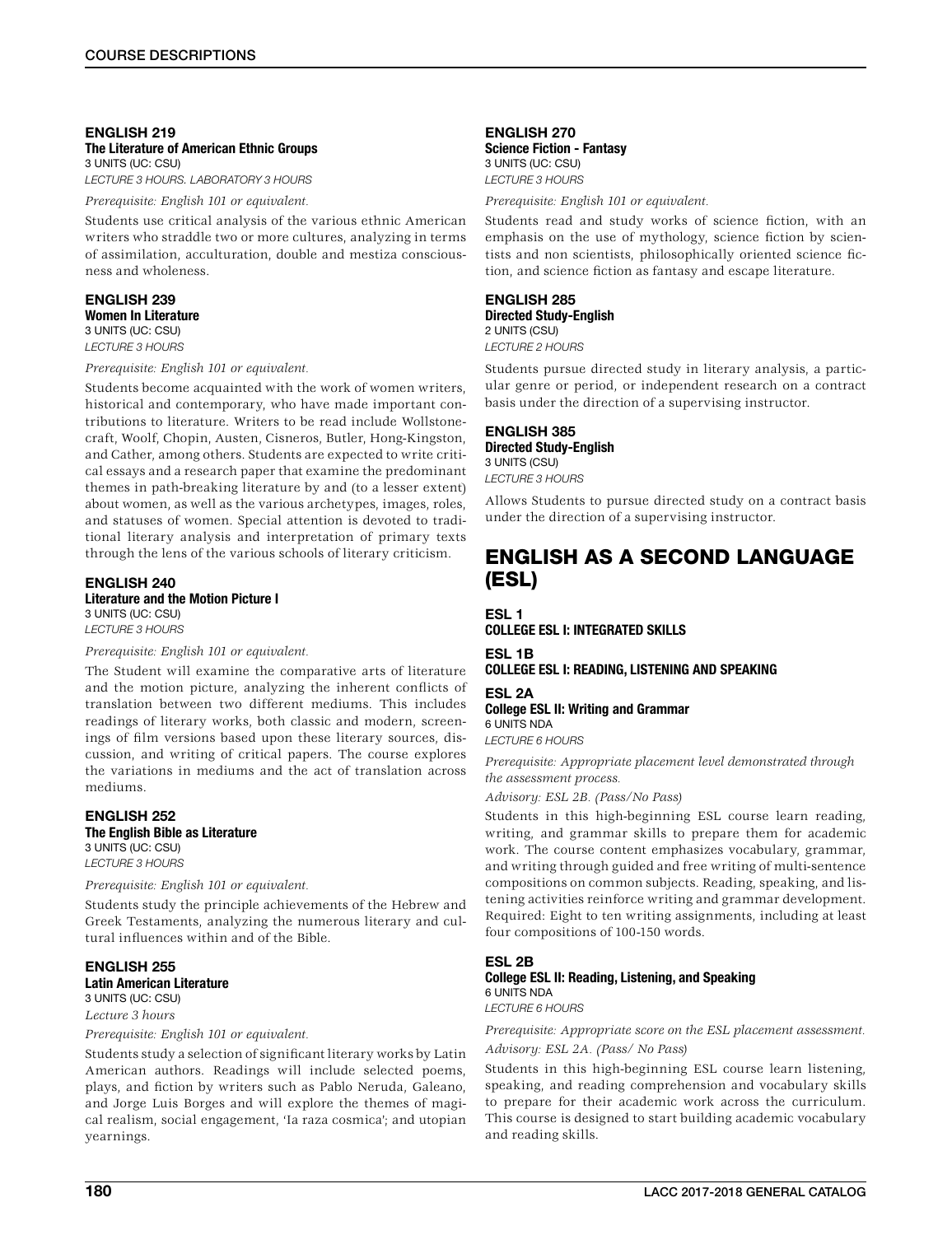# ESL 3A College ESL Ill: Writing and Grammar 6 UNITS

*LECTURE 6 HOURS*

*Prerequisites: ESL 2A or Appropriate Score on the English Placement Exam. A*

*Advisories: ESL 3B or ESL 3C. (Credit/No Credit)*

*Students in this low-intermediate ESL course learn written composition, grammar, and critical reading skills to prepare them for college work. The emphasis is on writing based on critical reading and personal experience. Grammar skills and mechanics are emphasized throughout each lesson. Required: Eight to ten writing assignments, including at least four paragraphs of 150-250 words. Prerequisite: Completion of ESL 2A with credit, or appropriate ESL placement level demonstrated through the assessment process.*

# ESL 3B College ESL Ill: Reading and Vocabulary

3UNITS

*LECTURE 3 HOURS*

*Prerequisite: ESL 2B or appropriate score on the ESL placement assessment.*

*Advisory: ESL 3A or ESL 3C. (Pass/No Pass)*

Students in this low-intermediate ESL course learn reading comprehension, critical reading, and vocabulary skills to prepare for their academic work across the curriculum. This course is designed to build academic language fluency including academic vocabulary.

### ESL 3C College ESL III: Listening and Speaking 3 UNITS

*LECTURE 3 HOURS*

*Prerequisite: ESL 2B or appropriate score on the ESL placement assessment.*

*Advisory: ESL 3A and ESL 3B.*

*(Pass/ No Pass)*

Students at the low-intermediate ESL level learn skills to improve listening and speaking to prepare them for college work.

### ESL 4C College ESL IV: Listening and Speaking 3 UNITS *LECTURE 3 HOURS*

*Prerequisite: ESL 3C or Placement Exam*

Students in this intermediate ESL course improve their listening comprehension and oral fluency to prepare for academic work across the curriculum. Speaking practice includes level-appropriate activities such as presentations, discussions, and interviews using academic vocabulary.

### ESL 5C Collge ESL V: Listening and Speaking 3 UNITS *LECTURE 3 HOURS*

### *Prerequisite: ESL 4C or Placement Exam*

Students in this high-intermediate ESL course improve their listening comprehension and oral fluency to prepare for academic work across the curriculum. Speaking practice includes level-appropriate activities such as presentations, discussions, and interviews using academic vocabulary.

### ESL 6C

# College ESL VI: Listening and Speaking

3 UNITS *LECTURE 3 HOURS*

*Prerequisite: ESL 5C or Placement Exam*

Students in this low-advanced ESL course improve their listening comprehension and oral fluency to prepare for academic work across the curriculum. Speaking practice includes level-appropriate activities such as presentations, discussions, and debates using academic vocabulary.

# ENGLISH AS A SECOND LANGUAGE (E.S.L)

### E.S.L. 4A College ESL IV: Writing and Grammar 6 UNITS

*LECTURE 6 HOURS*

*Prerequisite ESL 3A or appropriate score on the ESL placement assessment.*

*Advisory: ESL 4B.*

*(Pass/ No Pass)*

*Students in this intermediate ESL course learn written composition, grammar, and critical reading skills to prepare them for college work. The emphasis is on writing based on critical reading and personal experience. Students will be introduced to summarizing skills. Grammar skills and mechanics are emphasized throughout each lesson. Required: Eight to ten writing assignments, each of at least four paragraphs of 200-300 words. Prerequisite: Completion of ESL 3A with credit, or appropriate ESL placement level demonstrated through the assessment process.*

#### E.S.L. 4B College ESL IV: Reading and Vocabulary 3 UNITS

*LECTURE 3 HOURS*

*Prerequisite: ESL 3B or appropriate score on the ESL placement assessment.*

*Advisory: ESL 4A. (Pass/ No Pass)*

Students in this intermediate ESL course learn reading comprehension, critical reading, and vocabulary skills to prepare for their academic work across the curriculum. This course is designed to build academic language fluency including academic vocabulary.

# E.S.L. 5A

College ESL V: Writing and Grammar 6 UNITS (CSU)

*LECTURE 6 HOURS*

*Prerequisite: ESL 4A or appropriate score on the ESL placement assessment.*

*Advisory: ESL 5B.*

*Students in this high-intermediate ESL course learn written composition, grammar, and critical reading skills to prepare them for college work. The emphasis is on writing based on critical reading, interpretation/analysis, and personal experience. Students will develop paraphrasing and summarizing skills. Grammar*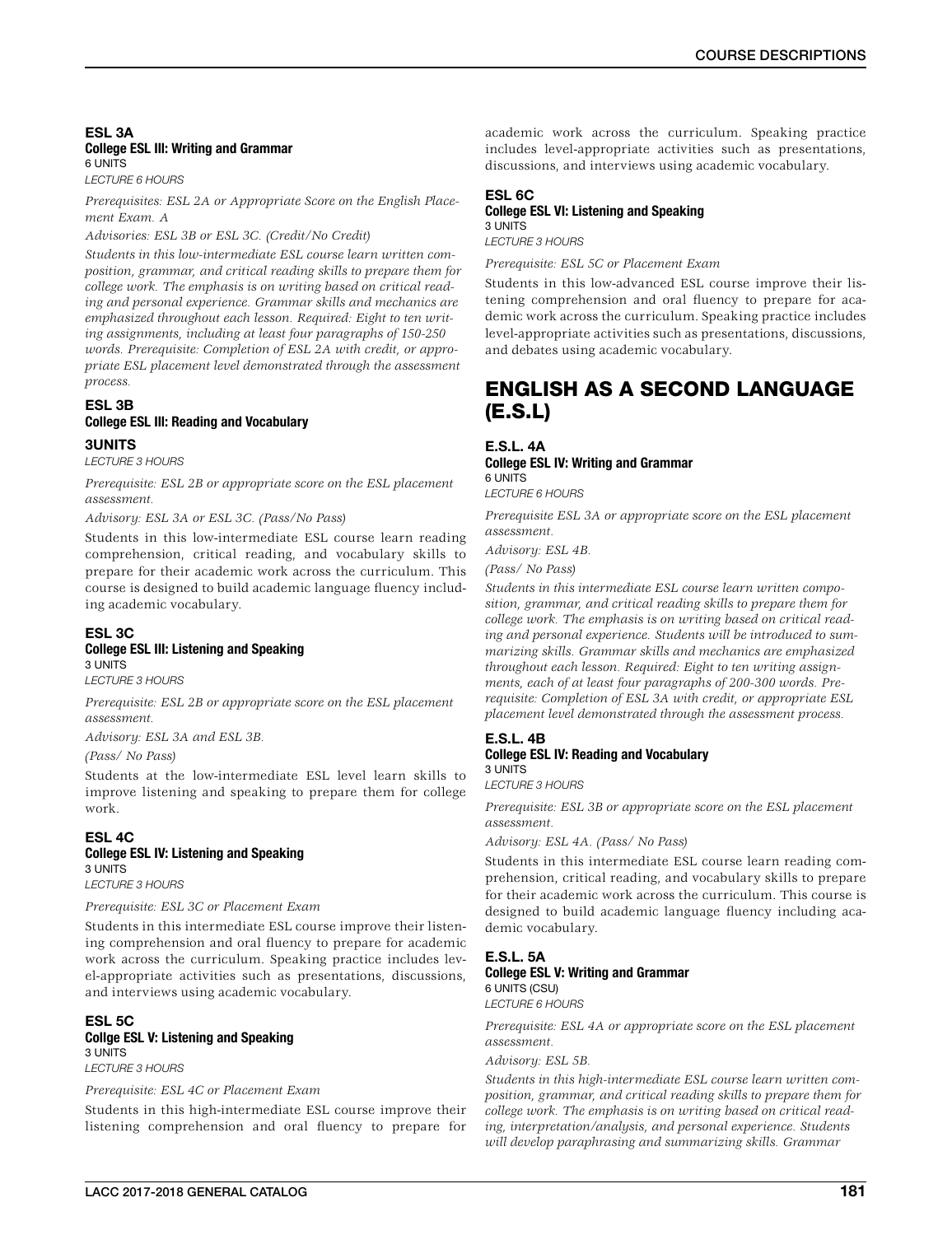*skills and mechanics are emphasized throughout each lesson. Required: Eight to ten writing assignments, including at least four compositions of 300-500 words. Prerequisite: Completion of ESL 4A with credit, or appropriate ESL placement level demonstrated through the assessment process.*

### E.S.L. 5B College ESL V: Reading and Vocabulary 3 UNITS (CSU) *LECTURE 3 HOURS*

*Prerequisite: ESL 4B or appropriate score on the ESL placement assessment. Advisory: ESL 5A.*

Students in this high-intermediate ESL course learn reading comprehension, critical reading, and vocabulary skills to prepare for and support their academic work across the curriculum. This course is designed to build academic language fluency including academic vocabulary.

### E.S.L. 6A College ESL VI: Writing and Grammar 6 UNITS (CSU)

*Prerequisite: ESL 5A or appropriate score on the ESL placement assessment.*

*Advisory: ESL 6B.*

*Students at this advanced ESL course learn written composition, grammar, and critical reading skills to prepare them for college work. The emphasis is on writing based primarily on critical reading and interpretation/analysis. Students will be introduced to appropriate citation and basic bibliographic conventions in their writing. advanced grammar skills and mechanics are emphasized throughout each lesson. Required: Eight to ten writing assignments, including at least four essays of 400-600 words. Prerequisite: Completion of ESL 5A with a grade of 'C' or better, or appropriate placement level demonstrated through the assessment process.*

### E.S.L. 6B College ESL VI: Reading and Vocabulary 3 UNITS (CSU)

*LECTURE 3 HOURS*

*Prerequisite: ESL 5B or appropriate score on the ESL placement assessment.*

### *Advisory: ESL 6A.*

Students in this low-advanced ESL course learn reading comprehension, critical reading, and vocabulary skills to prepare for and support their academic work across the curriculum. This course is designed to build academic language fluency including advanced academic vocabulary.

# E.S.L.008 Advanced ESL Composition

6 UNITS (UC: CSU)

*Prerequisite: ESL 6A or appropriate placement level demonstrated through the assessment process.*

*This is a course in written composition, grammar, and critical reading skills tailored for the ESL student. It is a Prerequisite for English 101. The emphasis is on writing based primarily on critical reading and interpretation/analysis. Students will be required to use MLA and/or APA citation and bibliographic conventions in their research. advanced grammar skills and mechanics are* 

*emphasized throughout each lesson. Required: Eight to ten writing assignments, including at least four essays of 600-800 words and one research paper.*

# ENVIRONMENTAL SCIENCE (ENV SCI)

# ENVIRONMENTAL SCIENCE 1 The Human Environment: Physical Processes 3 UNITS (UC [PENDING]: CSU)

*LECTURE 3 HOURS*

This course introduces Students to fundamentals of Earth's physical environment, focusing on the scientific principles that relate to human-environment interactions. This interaction is explored with regards to the Earth's atmosphere, biosphere, hydrosphere and lithosphere. Issues such as human populations, energy generation and use, pollution, resources, and global climate change are discussed.

# FAMILY AND CONSUMER STUDIES (FAM &CS)

### FAMILY AND CONSUMER STUDIES 21 (SAME AS NUTRITION 21) Nutrition

3 UNITS (UC: CSU) *LECTURE 3 HOURS*

*Advisory: English 28 and 67 or equivalent.*

Students learn the scientific concepts of Nutrition in a Lecture interactive format evaluating how lifestyle, diet, food/ nutrition/nutrient excess and deficiencies; phytochemicals; food safety; food technology affect diseases and assessment of nutrition in human development from conception through maturity. Personal dietary assessment, synthesizing data from computerized dietary program and family tree, appraises nutritional disease risk factors. Students evaluate excesses and deficiencies and construct practices that establish and maintain a healthy lifestyle and result in a healthier mind, healthier nutritional eating practices, enhancing the spirit and nourishing the body.

### FAMILY AND CONSUMER STUDIES 24 Food Preparation 3 UNITS (CSU)

*LECTURE 2 HOURS. LABORATORY 3 HOURS*

# *Advisory: English 28 and 67 or equivalent.*

Students are introduced to the scientific fundamentals of food preparation in both Lecture and Laboratory format. Scientific principles of food preparation are emphasized using current technology. The role of food in cultures, nutrition, and the economy are integrated into meal planning and preparation.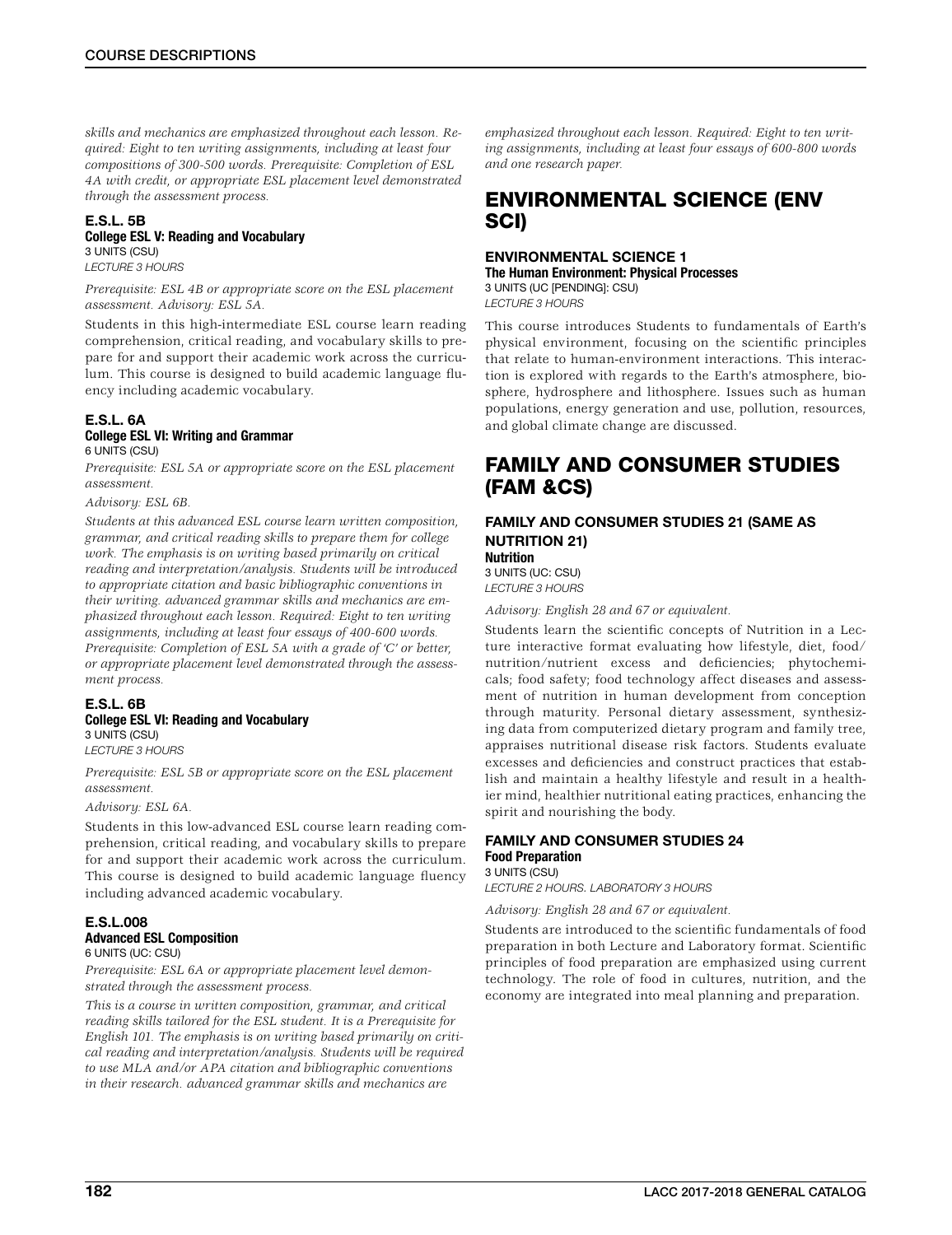### FAMILY AND CONSUMER STUDIES 31 Marriage and Family Life

3 UNITS (UC: CSU) *LECTURE 3 HOURS*

*Advisory: English 28 and 67 or equivalent.*

Interpersonal growth and rewarding relationships are explored over the course of the family life cycle. Examines the Impact of social, psychological and economic forces that affect the family.

FAMILY AND CONSUMER STUDIES 50 Sanitation and Safety 3 UNITS (CSU)

*LECTURE 3 HOURS*

*Advisory: English 28 and 67 or equivalent.*

Students learn basic principles of sanitation and safety including the types of microorganisms that cause foodborne illness, foodborne infections, toxin-mediated infection, and intoxication. Class includes discussion of environmental conditions including food hazards, contamination, cross-contamination, time and temperature, and personal food handler practices that cause sanitation/safety risks. US Food Code regulations, California state and Los Angeles County Environmental Health Department regulations and a HACCP system of food safety will help define the role of food, people, and facility in managing a sanitary food facility operation. Emphasis on the importance of proper employee food safety training practices as related to the providing of safe food are core competencies of this class.

### FAMILY AND CONSUMER STUDIES 51 Food Production Management 3 UNITS (CSU)

*LECTURE 3 HOURS*

*Co-requisite: Family and Consumer Studies 151*

*Advisory: Math 105 (or LS 10) and English 28 and English 67*

Students are introduced to menu analysis for food requisitioning, food production planning and implementation. Basic principles of quantity cooking are emphasized.

### FAMILY AND CONSUMER STUDIES 52 Food Service Management 3 UNITS (CSU) *LECTURE 3 HOURS*

*Prerequisite: Family and Consumer Studies 51 and 55. Advisory: English 28 and 67 or equivalent.*

Current concepts In food service management are presented In a lecture/discussion format. The course focuses on the systems approach to food service management, Including the menu, food purchasing, personal management, facility management, fiscal management, marketing, and Information systems.

### FAMILY AND CONSUMER STUDIES 55 Dietetic Education 3 UNITS (CSU)

*LECTURE 3 HOURS*

### *Advisory: English 28 or equivalent.*

Students will be introduced to careers in dietetics and food service. The application of communication skills to training, counseling, and education will be studied.

### FAMILY AND CONSUMER STUDIES 56 Nutrition Delivery Systems 3 UNITS (CSU)

*LECTURE 3 HOURS*

*Co-requisite: Family and Consumer Studies 156. Advisories: English 28 or equivalent, and Mathematics 105 or higher, Learning Skills 10ABC or higher.*

The Student learns an introduction to nutrition delivery systems and institutional menu diet modifications. The Student will study medical nutrition therapy and how to modify diets for particular diseases. State and federal regulatory guidelines for food service are studied.

### FAMILY AND CONSUMER STUDIES 151 Food Production Management Laboratory 2 UNITS (A)

*LABORATORY 5 HOURS*

*Co-requisite: Family and Consumer Studies 51 required. Advisory: English 28 and 67; and Math 105 or LS 10*

Students receive supervised practice in food requisitioning, food production planning, and quantity food production in a clinical laboratory.

### FAMILY AND CONSUMER STUDIES 156 Nutrition Delivery Systems Laboratory

2 UNITS (A)

*LECTURE 5 HOURS*

Prerequisite: Physical exam, negative TB test within previous 6 months, Student liability insurance, fingerprinting, social security criminal background verification and drug screen

*Co-requisite: Family and Consumer Studies 56 required.*

*Advisory: English 28 and 67 or equivalent; Math 105 or LS 10*

The Student completes supervised practice at a long term care facility in nutritional services. Nutrition delivery systems are evaluated according to state and federal regulatory guidelines. Student shadows a Dietetic Service Supervisor and increasingly contributes as a supervised member of the health care team.

# FINANCE (FINANCE)

# FINANCE 2

Investments 3 UNITS (CSU) *LECTURE 3 HOURS*

*Advisory: English 28 and 67.*

Students receive the essentials of the principles of investment, the various types of investments, the operations of investment markets, and sources of information.

### FINANCE 8 Personal Finance and Investments 3 UNITS (CSU)

*LECTURE 3 HOURS*

*Advisory: English 28 and 67 or equivalent.*

Students receive and apply the principles of accounting, banking, finance, office methods, management, and production, to one's personal affairs. Family budgeting, consumer credit, home ownership, life and property insurance, investments and savings plans, social security and retirement plans.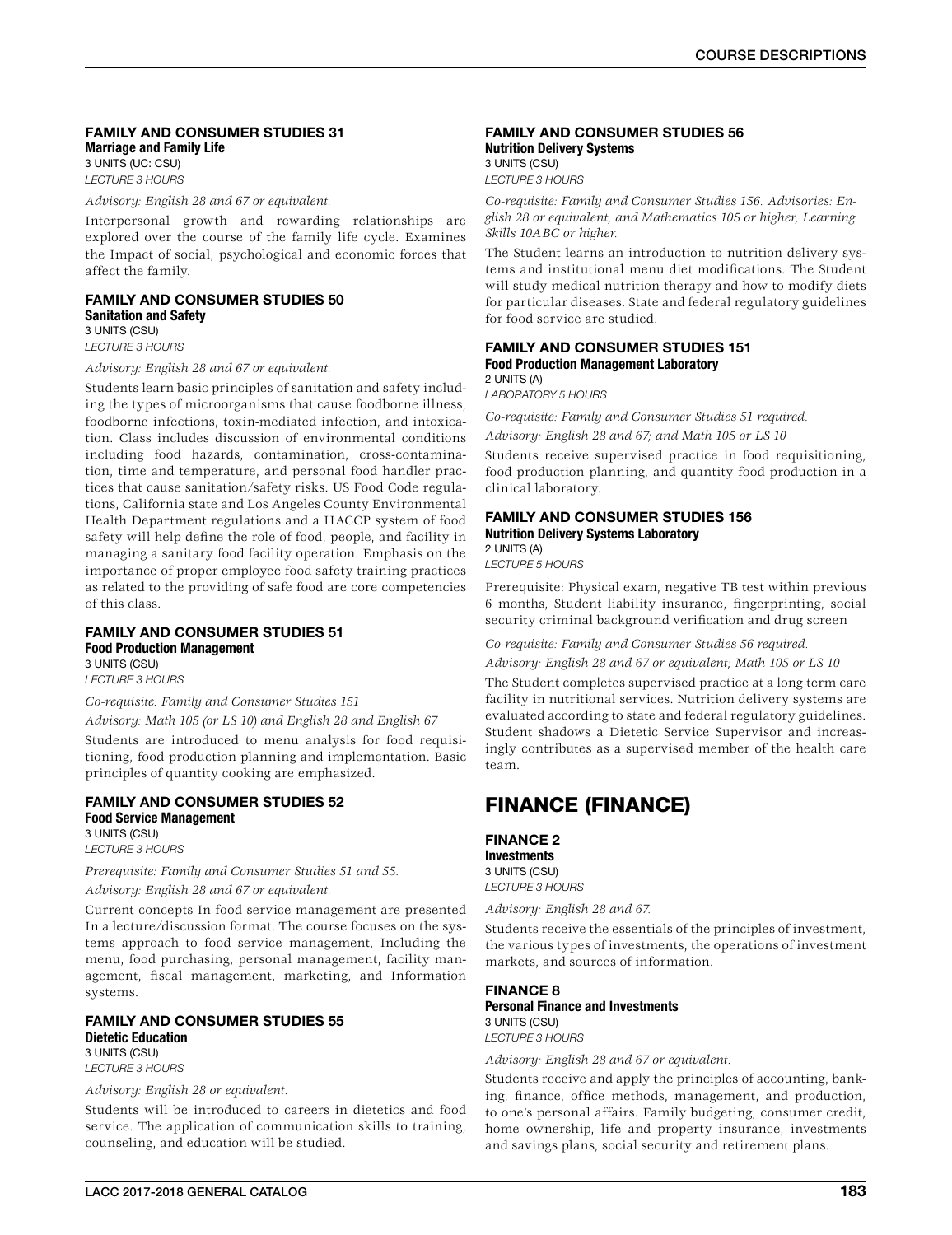FINANCE 15 Principles of Banking 3 UNITS (CSU) *LECTURE 3 HOURS*

*Advisory: English 28 and 67 or equivalent.*

This course is designed to provide an understanding of the basic functions of banking and a working knowledge of the operation of a bank.

Transfer limit: UCLA allows no credit for duplication of a foreign language if the Student completed in high school the equivalent levels with a satisfactory grade; A.A. Degree.

One year of high school study In French corresponds to one college semester of credit or one semester of French at LACC equals one full year of high school credit.

# FRENCH (FRENCH)

### FRENCH 1 Elementary French I 5 UNITS (UC: CSU) *LECTURE 5 HOURS*

*Advisory: English 28 and 67*

The Student learns French pronunciation and grammar, practical vocabulary, useful phrases as well as basic facts on the geography, customs and culture of the French speaking world.

### FRENCH 2 Elementary French II 5 UNITS (UC: CSU) *LECTURE 5 HOURS*

### *Prerequisite: French 1 with a satisfactory grade or equivalent.*

The Student completes the study of elementary French grammar, increases their practical vocabulary, and masters useful phrases. The Student reads elementary texts including those that explore basic facts on the geography, customs and culture of the French speaking world.

### FRENCH 3 Intermediate French I 5 UNITS (UC: CSU) *LECTURE 5 HOURS. LABORATORY 1 HOUR.*

*Prerequisite: French 2 with a satisfactory grade or equivalent.*

Review of grammar, composition and vocabulary building. Introduction to French and Francophile authors.

FRENCH 4 Intermediate French II 5 UNITS (UC: CSU) *LECTURE 5 HOURS*

*Prerequisite: French 3 with a satisfactory grade or equivalent.*

Students will speak, read and understand spoken French at an intermediate (semi-fluent) to advanced (near-fluent or completely fluent) level. Students will discuss cultural, artistic, literary and historical traditions of the French-speaking world.

### FRENCH 8 Conversational French 2 UNITS (UC: CSU) *LECTURE 2 HOURS*

*Prerequisite: French 2 with a satisfactory grade or equivalent.*

Oral expression In French Is the main thrust of the course. The focus Is on conversational skills revolving around everyday situations that a person may encounter when traveling or living In French-speaking countries, or when Interacting with French-speaking people In the United States.

UC Limit: maximum UNITS: 2 courses.

### FRENCH 10 French Civilization 3 UNITS (UC: CSU)

*LECTURE 3 HOURS*

*Advisory: English 28 and 67.*

An overview of the French culture from before the Romans to today. The course Includes an understanding of the different dynasties ruling France through the ages. It also covers the various wars and revolutions and their affect on the arts and literature movement. It underlines the role of France In Europe and the world.

### FRENCH 21 Fundamentals of French I 3 UNITS (UC:CSU) *LECTURE 3 HOURS*

The Students build basic competencies in French through intensive practice of the sound system and study of grammatical patterns and expressions that prepare Students to function within the contexts relevant to everyday life. Students learn to greet people, compare tastes and preferences in music, film, art, and other activities, tell time, and make plans with others. Students will gain knowledge of France and other French-speaking cultures of the world through readings and multimedia. French 21 is the first half of French 1. Credit can not be earned for both French 1 and for French 21.

# GEOGRAPHY (GEOG)

# GEOGRAPHY 1 Physical Geography

3 UNITS (UC: CSU) *LECTURE 3 HOURS*

*Advisory: English 28 and 67 or equivalent.*

Students learn about basic scientific principles of geography such as Earth-Sun relationships, weather, climate, water, plate tectonics, landforms, soil, and the biosphere. Emphasis is on the interrelationships among physical systems and processes and their resulting patterns and distributions. Tools of geographic inquiry are also briefly covered; they may include: maps, remote sensing, Geographic Information Systems (GIS) and Global Positioning Systems (GPS). Optional field trips are offered.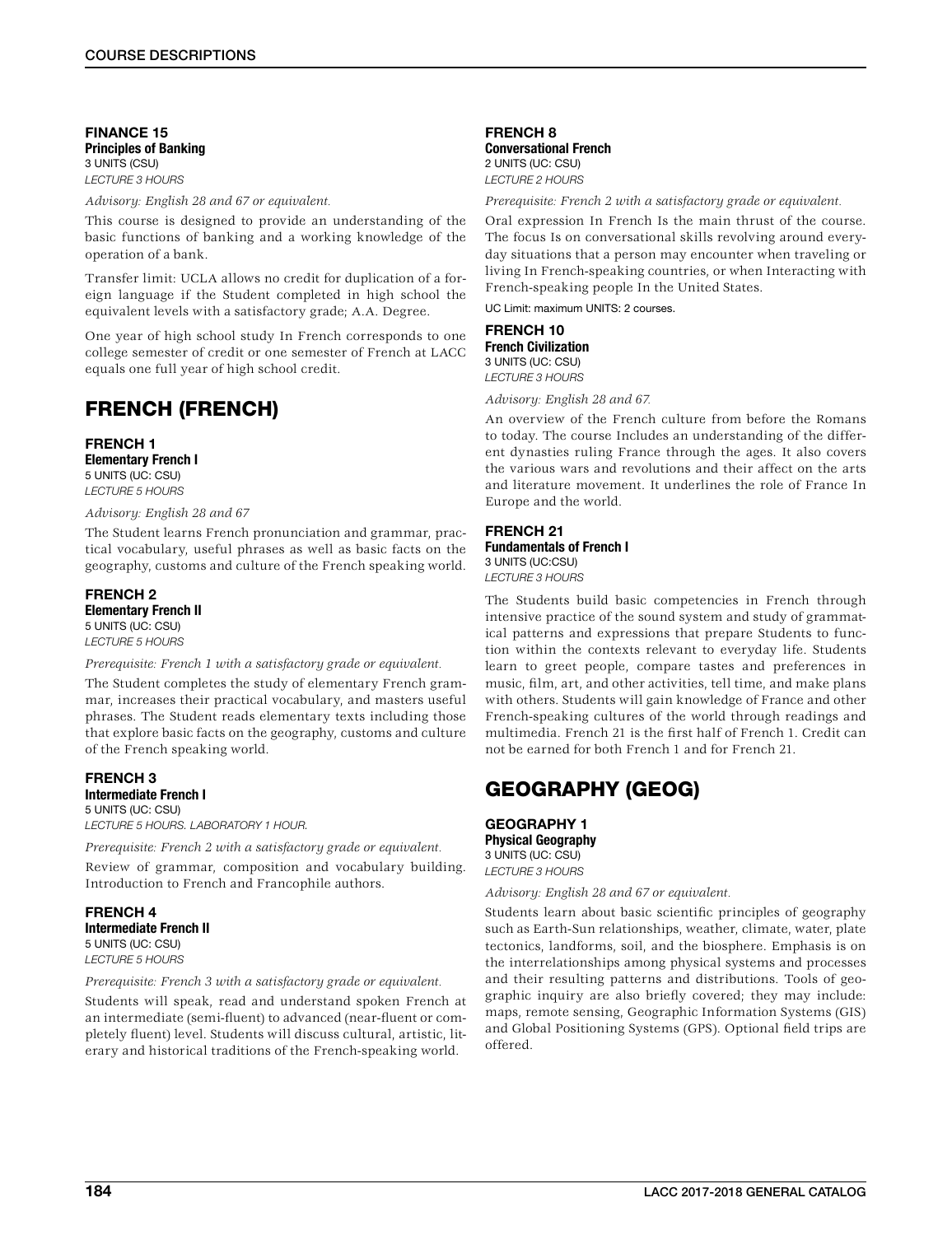### GEOGRAPHY 2 Cultural Elements of Geography 3 UNITS (UC: CSU) *LECTURE 3 HOURS*

*Advisory: English 28 and 67 or equivalent.*

Students learn about diverse human populations in the context of the globe, including the description, analysis, and explanation of demography, migration, folk and popular culture, language, religion, ethnicity, political geography, development, agriculture, industry, economic activities, urban areas, and resource utilization. Special emphasis is placed on contemporary issues such as the effects of globalization and the impact of human settlements on the natural environment. Students also learn basic geographic literacy and map reading.

# GEOGRAPHY 15 Physical Geography Laboratory

2 UNITS (UC: CSU) *LECTURE 1 HOUR. LABORATORY 2 HOURS*

# *Pre/Co-requisite: Geography 1*

*Advisory: English 28 and 67 or equivalent.*

This course is designed to provide supplemental exercises in topics covered in Physical Geography Lecture (Geography 1). Students learn to analyze and interpret maps, including weather maps and topographic maps, as well as perform hands-on exercises that explore Earth-Sun relationships, atmospheric energy transfer, pressure and moisture, climate and biogeography, plate tectonics and volcanoes, and landforms.

# GEOLOGY (**GEOLOGY**)

GEOLOGY 1 Physical Geology 3 UNITS (UC: CSU) *LECTURE 3 HOURS*

*Advisory: English 28 and 67 or equivalent.*

Students learn: the scientific method and significant historical developments in geological sciences; formation of Earth materials, including minerals, igneous rocks, sedimentary rocks, and metamorphic rocks; geological time, including relative dating, absolute dating, and fossil correlation; Earth's internal processes, including plate tectonics, earthquakes, volcanism and magmatism, mountain building, geological structures, and metamorphism; Earth's external processes, including weathering, erosion, sedimentation, mass wasting, groundwater, surface water, and climate systems; and renewable and nonrenewable resources, including water and fossil fuels.

# GEOLOGY 002 Earth History

### 3 UNITS (UC: CSU)

Students receive an introduction to the geological history of Earth and its inhabitants, with emphasis on the evolution of life and landforms of North America. Topics include how Earth processes produce and alter landforms, climate, and energy and water resources on which humans depend; significant tectonic events, such as mountain building episodes; and the evolutionary history of life on Earth, including plants, fish, dinosaurs, mammals, and humans. Multimedia presentations are used throughout the course. Field trips will be taken.

### GEOLOGY 6 Physical Geology Laboratory 2 UNITS (UC: CSU)

*LECTURE 1 HOUR. LABORATORY 2 HOURS*

*Pre-Co-requisite: Geology 1*

*Advisory: English 28 and 67 or equivalent.*

Students learn: identification of minerals and rocks; topographic and geologic map skills, including changing map scales using dimensional analysis and interpretation of geological structures in map view and cross-section; stratigraphic interpretation of sea level change; coastal sedimentary processes; determination of the location and magnitude of earthquakes; geological time and important geological events; the scale of the Earth and its place in the solar system; and energy and mineral resources. Field trips may be taken.

# HEALTH (HEALTH)

# HEALTH 2 Health and Fitness

3 UNITS (UC: CSU) *LECTURE 2 HOURS. LABORATORY 2 HOURS*

Course explores physical fitness as related to the Students will determine the components of a healthy physical and psychological lifestyle, with an emphasis on disease prevention, including violence/abuse, nutrition, sexuality, reproduction, drugs, alcohol, tobacco, aging, stress management, and weight control. During the physical fitness segment, Students participate in aerobic, flexibility, and strengthening activities, focusing on individual improvement. Students assess their fitness status to build their own fitness plan.

# HEALTH 8 Women's Personal Health 3 UNITS (UC: CSU)

*LECTURE 3 HOURS*

The Student will investigate both physiological and psychological health issues that are unique to women, including, nutrition, hygiene, sexuality, reproduction, drug use, violence and abuse, and diseases common to women.

### HEALTH 11 Principles of Healthful Living 3 UNITS (UC: CSU) *LECTURE 3 HOURS*

This course focuses on the exploration of major health issues and behaviors in the various dimensions of health. Emphasis is placed on individual responsibility for personal health and the promotion of informed, positive health behaviors. This course does not focus on the vocational aspects of the public health field and instead looks at the connection between personal behavior and it's correlation with disease prevention. Topics include nutrition, exercise, weight control, mental health, stress management, violence, substance abuse, reproductive health, disease prevention, aging, healthcare, and environmental hazards and safety.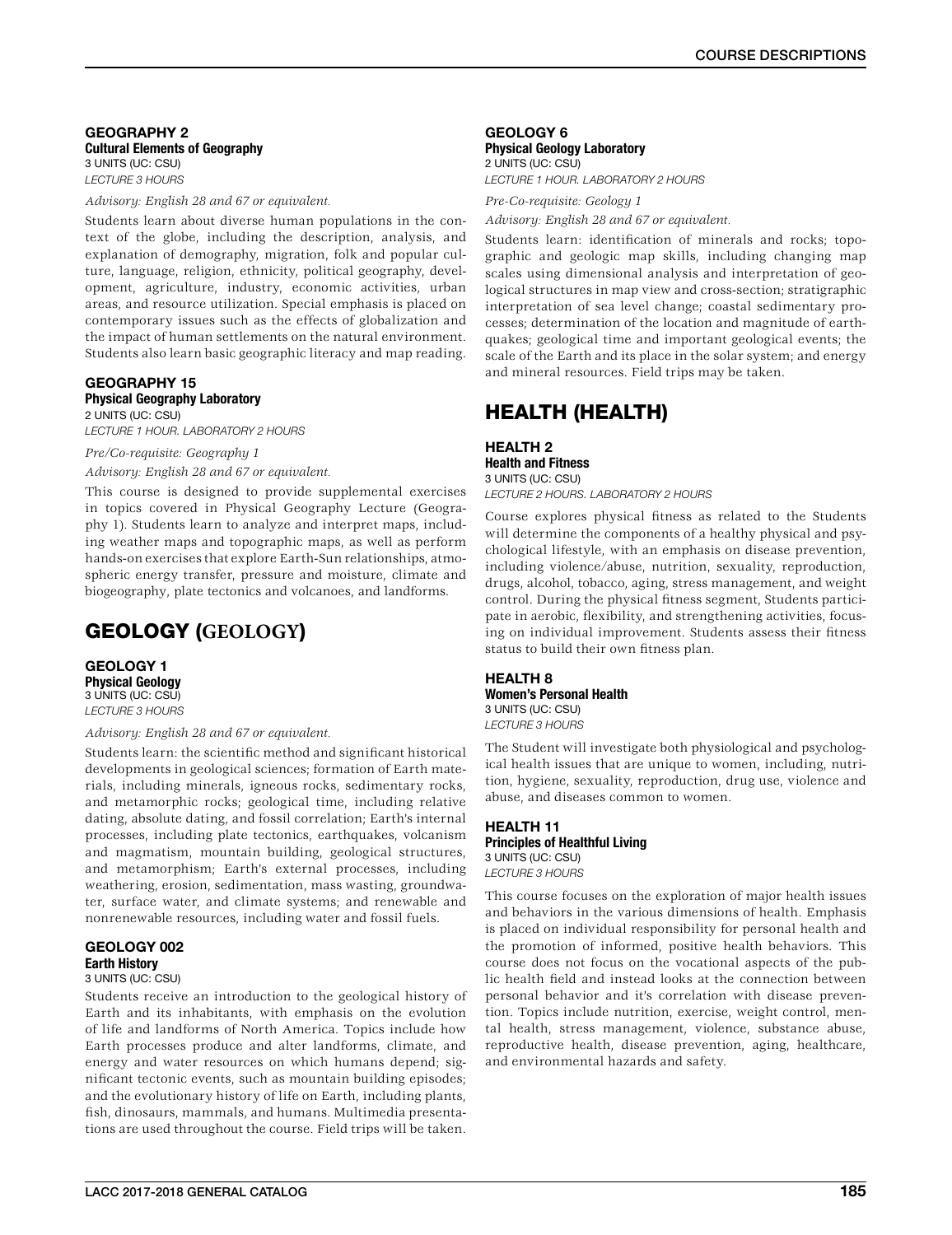### HEALTH 12 Safety Education and First Aid 3 UNITS (UC: CSU) *LECTURE 3 HOURS*

Students receive the theory and a detailed demonstration of the first aid care of the injured. This course covers how to assess a victim's condition and incorporate proper treatment. Standard first aid, CPR, and AED certification(s) will be granted upon successful completion of requirements.

### HEALTH 101 Introduction to Public Health 3 UNITS (UC:CSU) *LECTURE 3 HOURS*

This course provides an introduction to the discipline of Public Health. Students will gain an understanding of the basic concepts and terminologies of public health, and the history and accomplishments of public health officials and agencies. An overview of the functions of various public health professions and institutions, and an in-depth examination of the core public health disciplines is covered. Topics of the discipline include the epidemiology of infectious and chronic disease; prevention and control of diseases in the community including the analysis of the social determinants of health and strategies for eliminating disease, illness and health disparities among various populations; community organizing and health promotion programming; environmental health and safety; global health; and health care policy and management.

# HISTORY (HISTORY)

### HISTORY 1 Introduction to Western Civilization I

3 UNITS (UC: CSU) *LECTURE 3 HOURS*

Students learn about the development of western culture and civilization to the Reformation.

# HISTORY 2

# Introduction to Western Civilization II

3 UNITS (UC: CSU) *LECTURE 3 HOURS*

The Student learns the history of Western Civilization focusing on the period from the French Revolution to the present.

# HISTORY 3

History of England and Great Britain I 3 UNITS (UC: CSU) *LECTURE 3 HOURS*

### *Advisory: English 101*

The Student learns the history of British culture, emphasizing social, political, and economic issues from earliest times to 1500.

# HISTORY 4

### History of England and Great Britain II 3 UNITS (UC: CSU)

*LECTURE 3 HOURS*

### *Advisory: English 101*

The Student learns the history of British culture, emphasizing social, political, and economic issues from 1500 to the present.

### HISTORY 7 The World's Great Religions 3 UNITS (UC: CSU)

*Advisories: English 28 and 67*

Students survey the historical development of the world's great religions. A study is made of the origins and growth of major religions with an emphasis on the nature of religions, and religion as a discipline of study.

### HISTORY 11 Political and Social History of the United States I 3 UNITS (UC: CSU) *LECTURE 3 HOURS*

*UC limit: Credit allowed for only one of African-American Studies 4 or History11 or Chicano Studies 7.*

Students learn the political and social history of the United States from the colonial period through the Civil War and Reconstruction.

# HISTORY 12

### Political and Social History of the United States II 3 UNITS (UC: CSU)

*LECTURE 3 HOURS*

*Advisory: English 28 and 67 or equivalent.*

*UC limit: Credit allowed for only one of History 12, 13 or African American Studies 5, or Chicano Studies 8.*

Students survey study of the social and political history of the United States from the Reconstruction era to the present, focusing not only on political and social developments in the history of the United States but also on economic and cultural developments, and analyzing changes in both the United States' domestic policies and its ongoing and changing role in international affairs.

### HISTORY 13 The United States In the Twentieth Century 3 UNITS (UC: CSU)

*LECTURE 3 HOURS*

Students learn to explain and analyze the main events, personalities, and themes of the social and political history of the U.S. in the 20th  $\&$  21st centuries by focusing on their overall impact on United States history, (i.e. cultural, political, and social movements), including a discussion of the country's central institutions.

# HISTORY 59

Comparative History of Genocide and War Crimes 3 UNITS (UC: CSU) *LECTURE 3 HOURS*

### *Advisory: English 28 and 67*

The Student learn the comparative history of genocide and war crimes in the 20th century and the legal instruments and organizations that have attempted to criminalize acts that fit within the definitions of genocide under international law. Students will also learn the comparative history of cultural conflict (identity), race & racism, and nationalism.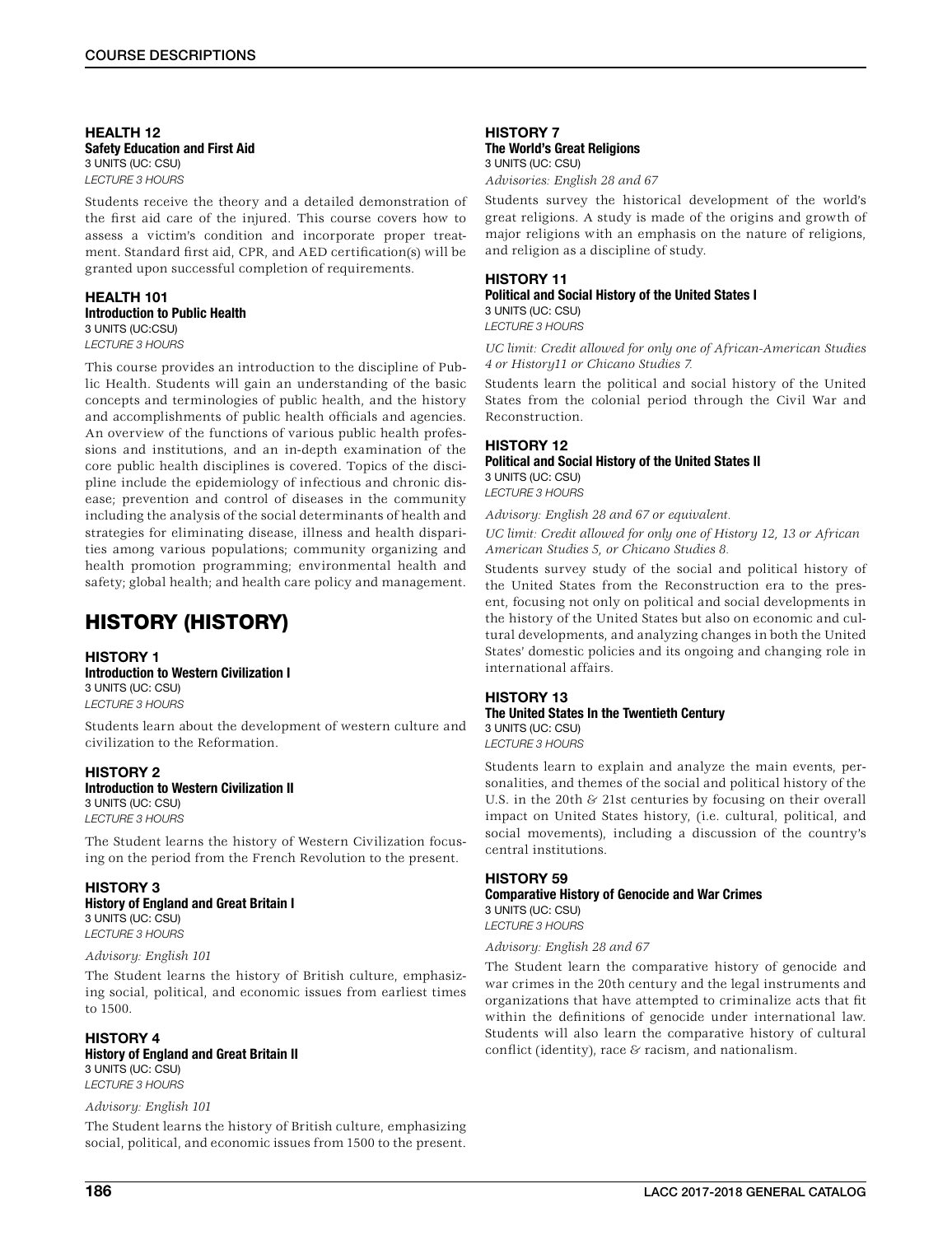### HISTORY 73 Race and Racism In the United States 3 UNITS (UC: CSU) *LECTURE 3 HOURS*

*Prerequisite: English 21 or equivalent.*

Students survey the development of racial theories and the interactions between ethnic groups in the United States. Students investigate and develop an understanding of how racism has affected intercultural collaboration or confrontation. This course encourages an understanding of the similarities and differences in racial and ethnic experiences in the United States.

### HISTORY 81 A History of Working People In the United States I 3 UNITS (UC: CSU)

*LECTURE 3 HOURS*

### *Advisory: English 101 and 67*

The Student learns the history of working people in the United States from the colonial period through Reconstruction. Colonial life, the Revolutionary War, the early republic, the market revolution, the rise of urban America, westward expansion, the Civil War, and Reconstruction are examined from the perspective of indentured servants, slaves, farmers, skilled and unskilled laborers, and male and female workers.

# HISTORY 82 A History of Working People In the United States II 3 UNITS (UC: CSU)

*LECTURE 3 HOURS*

The Student learns the history of working people in the United States from Reconstruction to the present. Reconstruction, the gilded Age and Progressive Era, immigration, imperialism, the Twenties, the Great Depression and New Deal, the World Wars, the Cold War and the Fifties, the Sixties, the conservative shift, and globalization are examined from the perspective of people from diverse social groups.

# HISTORY 86

# Introduction to World Civilizations I

3 UNITS (UC: CSU)

Traces the development and Interrelationships of the major world civilizations and their cultural traditions and contributions from the earliest times to the era of European expansion In the sixteenth century.

# HISTORY 87

### Introduction to World Civilizations II 3 UNITS (UC: CSU)

*Prerequisite: English 28 and 67 or equivalent.*

Traces the development of Interrelationships of the major world civilizations and their cultural traditions and contributions for the earliest times to the era of European expansion to the sixteenth century.

### HISTORY 385 DIRECTED STUDY **History**

3 UNITS (CSU)

Students study History on a contract basis under the direction of a supervising instructor.

# HUMANITIES (HUMAN)

# HUMANITIES 6

Great People, Great Ages 3 UNITS (RPT 1) (UC: CSU) *LECTURE 3 HOURS*

*Advisory: English 28 and 67.*

Introduction to Ideas and methods In the Humanities. Exploration of the way In which Individuals and groups create meaning In their lives and In the world around them.

# HUMANITIES 8 Great Women In Humanities

3 UNITS (RPT 1) (UC: CSU) *LECTURE 3 HOURS*

### *Advisory: English 28 and 67.*

Students are introduced to the ideas and methods in gender studies. A wide range of conceptions of how gender identities are defined across cultures and historical eras are explored. Various course topics covered include: how women have resisted oppression, how women have found sources of power in family, friends, work and education, how sexuality is constructed across time and place, and how gender relations continue to evolve.

# HUMANITIES 30

The Beginnings of Civilization 3 UNITS (UC: CSU) *LECTURE 3 HOURS*

*Advisory: English 28 and 67.*

Students receive an introduction to Ancient Cultures and World Religions. The course explores the foundational texts, art and ideas of ancient India, China, the Middle East, Egypt and Greece.

# HUMANITIES 31

People In Contemporary Society 3 UNITS (UC: CSU) *LECTURE 3 HOURS*

*Advisory: English 28 and 67.*

Examination of the cultural encounters between European culture and the cultures of the Americas, Asia and Africa beginning from the Renaissance to present day.

### HUMANITIES 61 People and Their World: the Creative Processes 3 UNITS (UC: CSU) *LECTURE 3 HOURS*

*Advisory: English 28 and 67.*

Students explore contemporary arts, literature, and popular culture. Students employ a range of analytic frameworks, including how the creative process is generated through myth and dreams as well as how race, class, gender, and sexuality are portrayed in popular culture.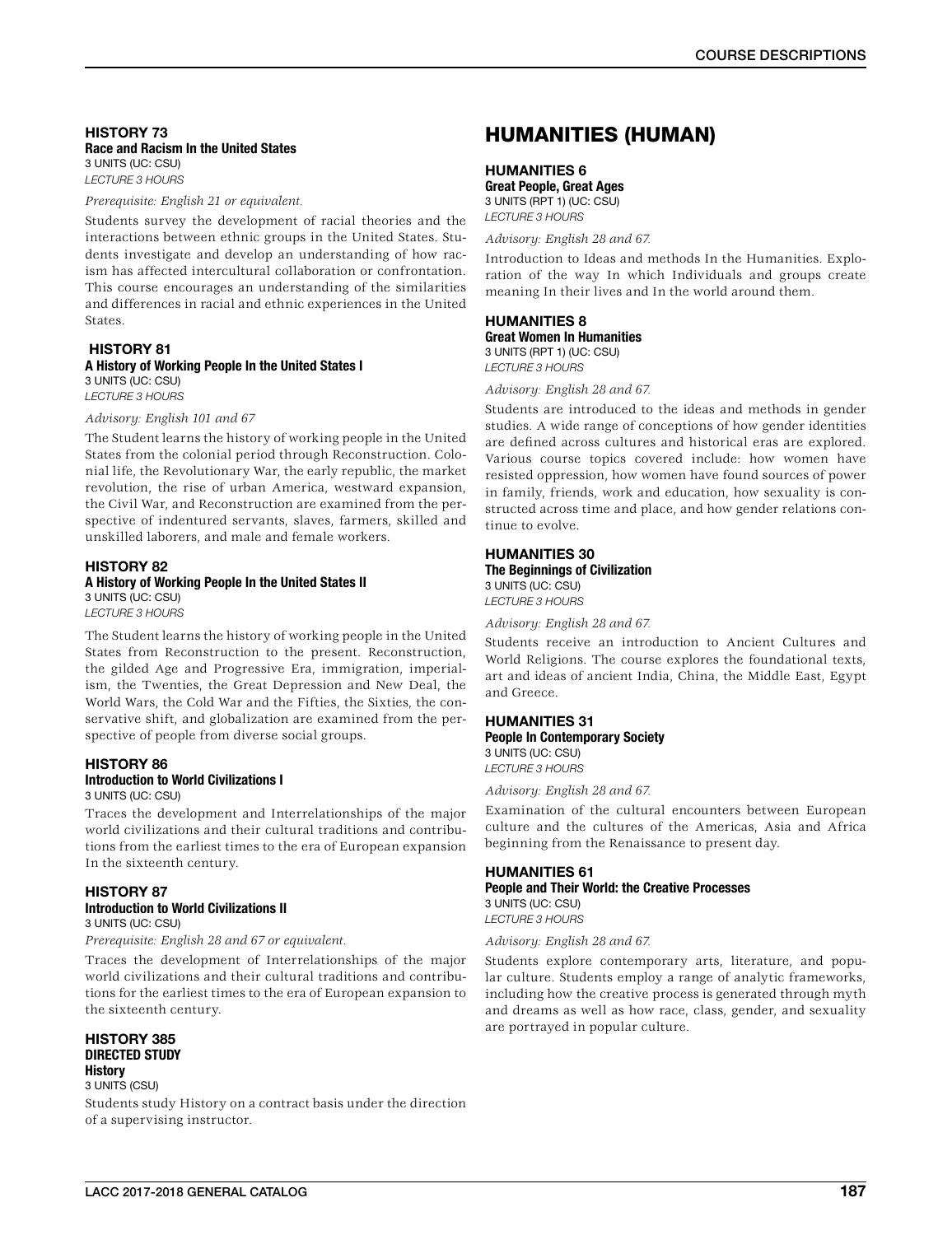# INTERNATIONAL BUSINESS (INTBUS)

# INTERNATIONAL BUSINESS 1 International Trade

3 UNITS (CSU) *LECTURE 3 HOURS*

### *Prerequisite: Business 1 with a satisfactory grade or better.*

Students gain an understanding of international business, the dynamics between developed and developing countries, recent trends, how and why the world's countries differ, and implications to managers of international companies. The principles of international trade, including the central tenets of globalization, the new world order in the global economy, and the institutions that govern global trade will be covered. Topics include: globalization, foreign direct investment, political economies, regional economic integration, foreign exchange market, international monetary system, global capital markets, strategies of international organizations, and exporting, importing and counter-trade.

### INTERNATIONAL BUSINESS 3 Exporting Procedures I 3 UNITS (CSU)

*LECTURE 3 HOURS*

*Prerequisite: International Business 1 with a satisfactory grade or better.*

The Student identifies, defines, and explains that which is required by the United States regulatory agencies to export from the United States. Emphasis will be placed on how to determine if a commodity is acceptable for export and how to prepare the proper documentation required by the country of destination.

### INTERNATIONAL BUSINESS 4 Import Procedures I 3 UNITS (CSU)

*LECTURE 3 HOURS*

### *Advisory: International Business 1.*

The Student learns how to identify, define, and explain the United States regulatory agencies requirements to import to the United States. Emphasis will be placed on how to determine what duties commodities might be subject to and how to prepare and present to the Bureau of Customs the shipment and its document.

### INTERNATIONAL BUSINESS 5 Payment Instruments and Procedures I 3 UNITS

*LECTURE 3 HOURS*

### *Advisories: Business 1 and/or International Business 1 with satisfactory grades or better.*

The Student learns how to arrange and receive payment for merchandise shipped from one country to another. Topics covered include how to prepare and fill out documents. Also included is information regarding credit and political risk insurance.

### INTERNATIONAL BUSINESS 6 International Marketing I 3 UNITS (CSU)

*LECTURE 3 HOURS*

Open to all Students.

Student is focused on how to get foreign customers for American made products, how to identify prospective customers, how to make contact and how to sell the product. Variables include: culture, trade customs, politics, climate, wealth, business and government structures and international law. One year of high school study in Italian corresponds to one college semester or one semester of college Italian equals one full year of high school study.

# ITALIAN (ITALIAN)

# ITALIAN 1

Elementary Italian I 5 UNITS (UC: CSU) *LECTURE 5 HOURS. LABORATORY 1 HOUR.*

### Corresponds to the first year of high school Italian.

*Advisory: English 28 and 67.*

Pronunciation and grammar, practical vocabulary, useful phrases: basic facts on the geography, customs and culture of the Italian-speaking world.

# ITALIAN 2

Elementary Italian II 5 UNITS (UC: CSU)

*LECTURE 5 HOURS*

*Prerequisite: Italian 1 with a satisfactory grade or equivalent.*

The Students learn the pronunciation, grammar, and culture of the Italian-speaking world.

### ITALIAN 10 Italian Civilization (UC[PENDING}:CSU)

*LECTURE 3 HOURS*

*Advisory: English 28 or equivalent Open to all Students. Students focus on the history, culture, traditions and arts of Italy and its people. The contribution of Italy to world civilization is examined. Course taught in English. Satisfies Humanities requirement for graduation.*

# JAPANESE (JAPAN)

JAPANESE 1 Elementary Japanese I 5 UNITS (UC: CSU) *LECTURE 5 HOURS*

*Advisory: English 28 and 67.*

Students learn the fundamentals of pronunciation and grammar, basic vocabulary, useful phrases; reading and writing with Romanized alphabet and Japanese scripts, basic facts on the geography, customs and culture of Japan. Corresponds to the first year of high school Japanese.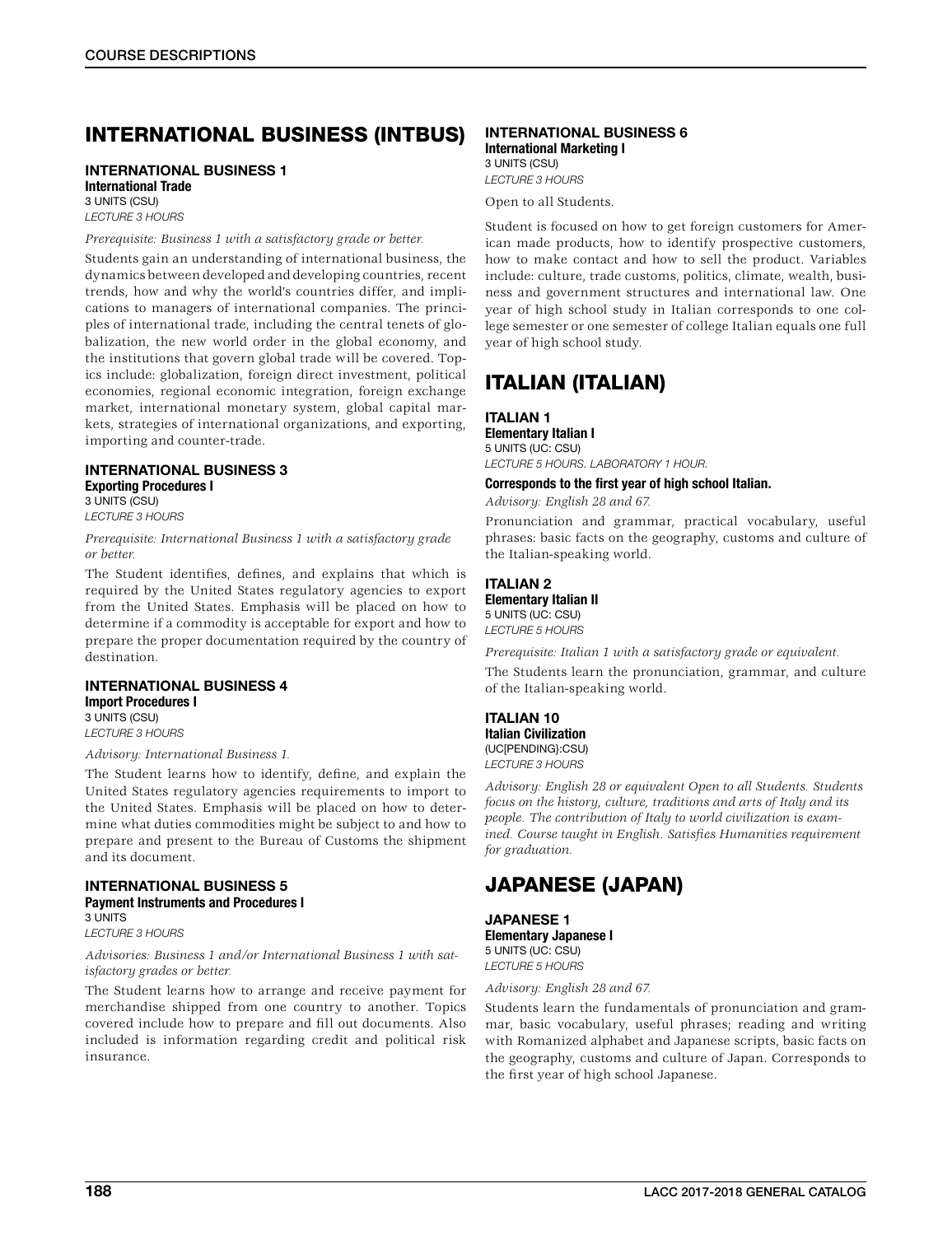JAPANESE 2 Elementary Japanese II 5 UNITS (UC: CSU) *LECTURE 5 HOURS*

*Prerequisite: Japanese 1 with a satisfactory grade or equivalent.*

Students continue to learn the fundamentals of pronunciation and grammar. Additional Chinese characters are introduced. Japanese geography, customs and culture are also included.

### JAPANESE 3 Intermediate Japanese I 5 UNITS (UC: CSU) *LECTURE 5 HOURS*

*Prerequisite: Japanese 2 with a satisfactory grade or equivalent.*

Students continue to study the intermediate level of grammar and vocabulary building for conversational fluency and written composition. Begins the study of short narrative writing.

### JAPANESE 4 Intermediate Japanese II 5 UNITS (UC: CSU) *LECTURE 5 HOURS*

*Prerequisite: Japanese 3 with a satisfactory grade or equivalent.* Students complete the study of fundamental grammar and provides additional training in grammar, written composition, and use of idioms. Greater emphasis is placed on the knowledge and use of Kanji. Continues the reading of short narrative stories.

### JAPANESE 8 Elementary Conversational Japanese 2 UNITS (UC: CSU) *LECTURE 2 HOURS*

*Prerequisite: Japanese 2 with a satisfactory grade or equivalent.*

The Students focus on conversational skills revolving around everyday situations that a person encounter when traveling or living in Japanese-speaking environment.

UC Maximum credit: 2 times (4 UNITS).

### JAPANESE 9 Japanese Civilization 3 UNITS (UC: CSU) *LECTURE 3 HOURS. LABORATORY 3 HOUR.*

*Advisory: English 28 and 67.*

The Student surveys Japanese civilization from ancient times to the present; the historical and cultural backgrounds; significant aspects of Japanese culture; religion, philosophy, socio-political institutions and art forms.

### JAPANESE 22 Fundamentals of Japanese II 3 UNITS (UC: CSU)

*LECTURE 3 HOURS. LABORATORY 3 HOUR.*

### *Prerequisite: Japanese 21*

Students learn the fundamentals of pronunciation and grammar, basic vocabulary, useful phrases; reading and writing with Romanized alphabet and Japanese scripts, basic facts on the geography, customs and culture of Japan. Corresponds to the first year of high school Japanese. Japanese 21 and Japanese 22 together are equivalent to Japanese 1. Prerequisite: Japanese 21 with a satisfactory grade or equivalent.

# JAPANESE 69 Japanese through Internet and Multimedia 2 units (CSU)

*LABORATORY 4 HOURS*

Japanese through Internet and Multimedia is a course designed to supplement and enhance students' skills in Japanese language by providing an introduction to tutorials, selfhelp websites, and other resource materials that enable students to perform everyday functions, translations, searches, and social interactions online in Japanese. Students will develop critical reading, writing, and computer skills in Japanese which will be necessary for their success in both Japanese language courses and future careers/vocations.

# JOURNALISM (JOURNAL)

JOURNALISM 101 Collecting and Writing News 3 UNITS (CSU) *LECTURE 3 HOURS*

*Prerequisite: English 28 or equivalent.*

This introductory course stresses instruction and practice in news gathering and news writing. Curriculum connects theory with meaningful activity in the basic principles of news writing, including a section on broadcast writing. The course includes an examination of freedom of the press along with a critical analysis of its responsibilities. Students receive an overview of press ethics and resolving ethical dilemmas.

# JOURNALISM 105 Mass Communications

3 UNITS (UC: CSU) *LECTURE 3 HOURS*

*Prerequisite: English 28 and 67 or equivalent.*

Students examine America's mass communication systems and learn how they affect human behavior in relation to social, political and economic institutions. Students learn the structure and function of media in the digital age. Students learn and discuss media literacy and mass communication theories, as well as public relations practice, the history of advertising and the evolution of the Internet. Survey of factors that influence the creation and distribution of media messages, and the impact of those messages on society.

### JOURNALISM 185 DIRECTED STUDY Journalism

1 UNIT (CSU)

The Student learns to work independently and produce content in Directed Study under the direction of a supervising instructor.

### JOURNALISM 217-1 Publication Laboratory I 2 UNITS (CSU)

*Laboratory: 6 hours*

In this beginning level course, Students learn introductory newspaper production techniques through the publication of the campus newspaper, including newspaper design, layout, graphic techniques, and materials. Student reporters, editors,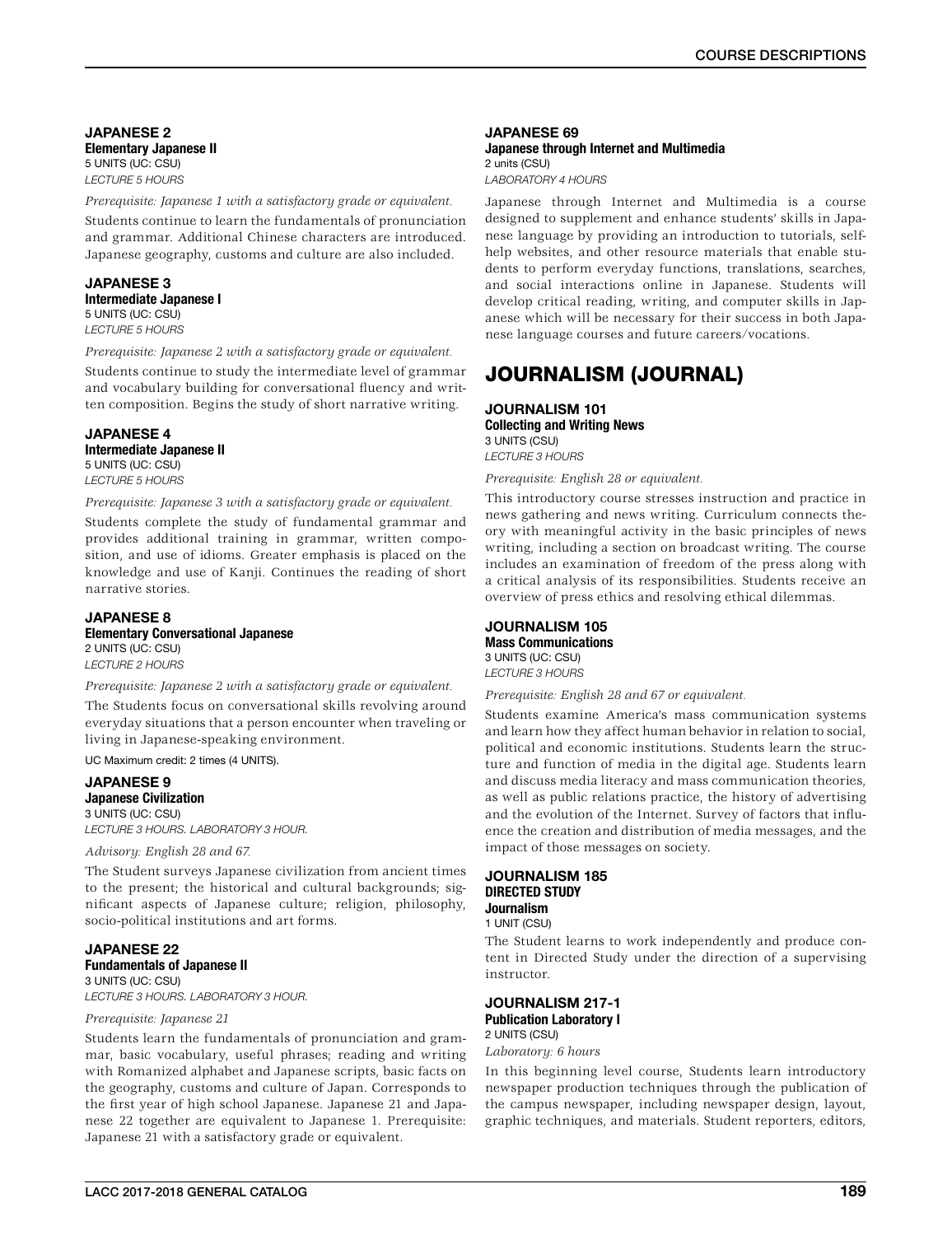photographers and other visual journalists receive practical instruction in basic production and publication. Deadlines and real-world working conditions are stressed.

# JOURNALISM 217-2 Publication Laboratory II

2 UNITS (CSU) *Laboratory: 6 hours Prerequisite: Journalism 217-1*

In this intermediate level course, Students learn to identify relevant editorial topics and produce content for the opinion/editorial section, through the publication of the campus newspaper, the Collegian. Reporters, photographers and cartoonists learn to collaborate at the intermediate level in order to produce effective staff editorials and editorial cartoons or other images. Students also produce content for the news section, and learn to create style sheets and dummy pages for the graphic design of the op/ed section. Students adhere to strict deadlines.

### JOURNALISM 217-3 Publication Laboratory III 2 UNITS (CSU)

*Laboratory: 6 hours Prerequisite: Journalism 217-2*

In this advanced course, Students learn newspaper production techniques, and adapt print work to the Internet. advanced Students produce stories for the print edition of the campus newspaper and also contribute content to the newspaper's digital site, Collegian Wired. Students focus on introductory vertical reporting skills that may include photography, videography, broadcast editing, broadcast reporting and print reporting. Students learn to generate ideas for photo essays, graphics centerpieces and bar charts. Student reporters focus on series and investigative reporting techniques.

# JOURNALISM 217-4 Publication Laboratory IV

2 UNITS (CSU)

*Laboratory: 6 hours*

*Prerequisite: Journalism 217-3.*

Students learn professional-level newspaper production techniques through the publication of the campus newspaper, the Collegian with an emphasis on mobile journalism and social media. At the professional level, Students write for the Collegian and practice the skills necessary to work across social media, broadcast and print platforms. At the professional level, all Students publish blogs, and create online portfolios.

JOURNALISM 218-1 Practical Editing I 3 UNITS (CSU)

*LECTURE 1 HOUR. LABORATORY 6 HOURS*

### *Prerequisite: Journalism 101 with a satisfactory grade or equivalent.*

In this beginning course, Students learn editing fundamentals through the publication of the campus newspaper, the Collegian. This includes basic copy editing, writing headlines and cropping photographs. Editors evaluate and discuss issues of the newspaper in regularly scheduled critique sessions following publication.

### JOURNALISM 218-2 Practical Editing II 3 UNITS (CSU)

*LECTURE 1 HOUR. LABORATORY 6 HOURS*

*Prerequisite: Journalism 218-1 with a satisfactory grade or equivalent.*

Students learn intermediate newspaper editing skills through the publication of the campus newspaper, the Collegian. Editors check facts, spelling, grammar and Associated Press style for all copy. Students improve stories and oversee major revisions, and learn to collaborate with news design staff, photographers and reporters. Student editors learn to manage social media channels in the newsroom, and assign online/ broadcast and multimedia stories to reporters, producers and photographers.

### JOURNALISM 218-3 Practical Editing III 3 UNITS (CSU)

*LECTURE 1 HOUR. LABORATORY 6 HOURS*

*Prerequisite: Journalism 218-2 with a satisfactory grade or equivalent.*

In this course, Students practice advanced newspaper editing skills through the publication of the campus newspaper, the Collegian. Students edit reporter work for grammar, punctuation, clarity and Associated Press Style. Student editors craft headlines and cutlines, and also practice editing skills across other platforms, including broadcast and the web. Editors learn front page design software, and focus on copy flow and newsroom organization. Published work is critiqued in regularly scheduled class meetings.

### JOURNALISM 218-4 Practical Editing IV 3 UNITS (CSU)

*LECTURE 1 HOUR. LABORATORY 6 HOURS*

*Prerequisite: Journalism 218-3 with a satisfactory grade or equivalent.*

Students learn professional-level newspaper writing and copy editing through the publication of the campus newspaper, the Collegian. Students develop news management skills essential to the demands of evolving media. Editors master Associated Press Style and learn newsroom techniques to improve broadcast, online, multimedia and social media content. Editors review and critique all content in regularly scheduled class meetings.

### JOURNALISM 219-1 Techniques for Staff Editors I 1 UNIT (CSU) *LABORATORY 3 HOURS*

*Prerequisite: Journalism 101*

In this beginning course, Students learn practices in editorial writing and analysis, while working as editors on the campus newspaper, the Collegian. Students also learn newsroom leadership skills and how to formulate editorial policy. Student learn to be accountable for what they publish. They also learn to respond to feedback from readers, including letters to the editor.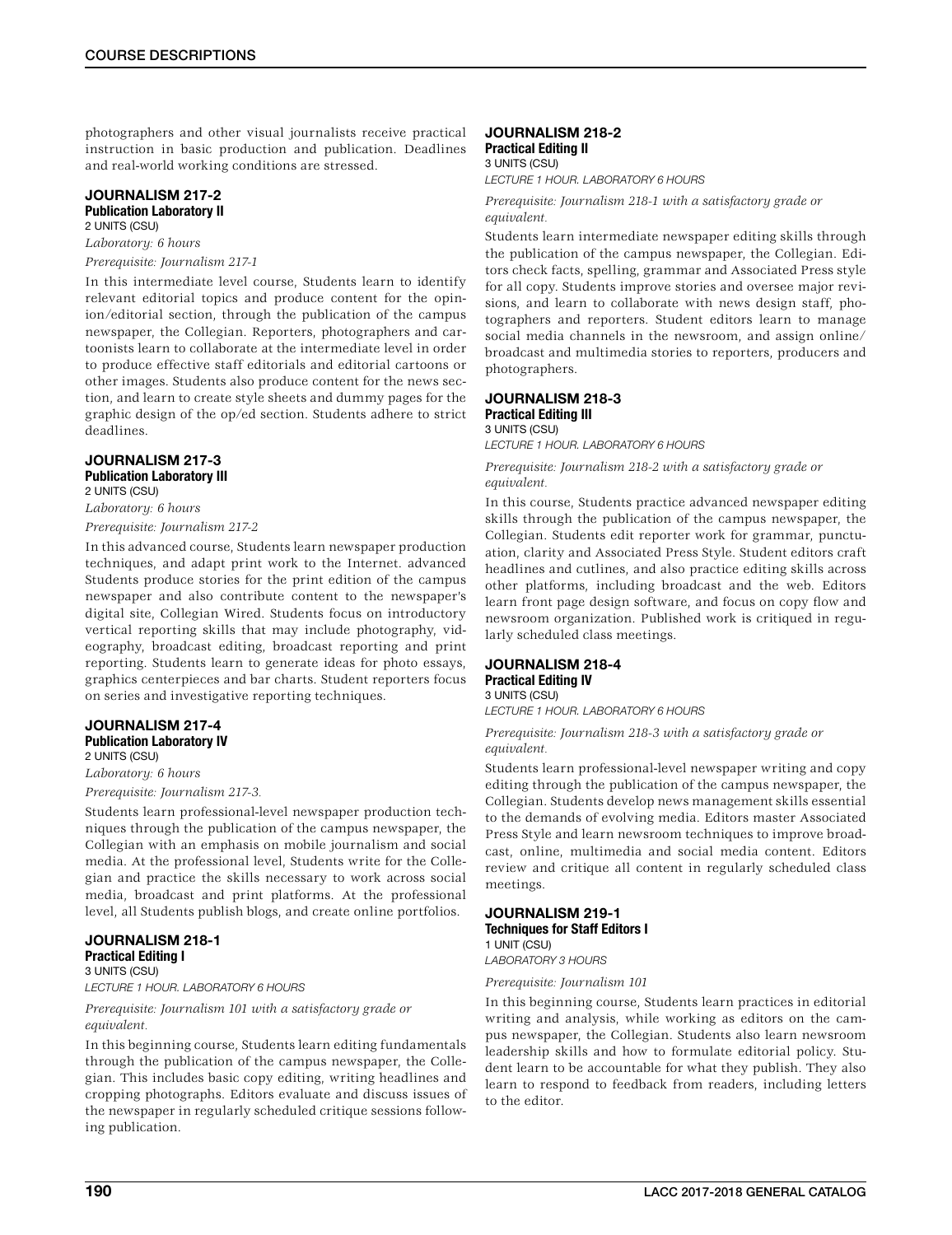### JOURNALISM 219-2 Techniques for Staff Editors II 1 UNIT (CSU)

*LABORATORY 3 HOURS TO BE ARRANGED*

*Prerequisite: Journalism 219-1*

In this course, Student editors receive intermediate instruction in editorial writing and analysis of editorial problems. Students survey research methods. Students learn newsroom leadership skills and how to formulate editorial policy. Students set advertising and editorial policy.

### JOURNALISM 219-3 Techniques for Staff Editors III

1 UNIT (CSU)

*LABORATORY 3 HOURS TO BE ARRANGED*

#### *Prerequisite: Journalism 219-2*

In this course, Students learn advanced techniques for managing and producing the Student newspaper, the Collegian. Students focus on newsroom operations and staff hierarchy. Editors learn planning techniques and establish reporting guidelines. At this level, editors analyze coverage during regular meetings and implement changes to improve print and online content. Students master real newsroom techniques and practices, and learn to produce under intense deadline pressure.

# JOURNALISM 220 Magazine Production

3 UNITS

*LECTURE 2 HOURS. LABORATORY 3 HOURS.*

*Prerequisite: Journalism 101 with a satisfactory grade or better.*

Students will learn the theory and practice of planning and producing a print magazine. This includes pre-press production, budgeting, writing, editing and publishing a magazine that includes social media, photography and broadcast components. Unity of design and artistic principles are stressed to produce compelling pages. Students also focus on the selection and use of typographic fonts in layout and design. Students learn to create production schedules, and to work closely with the printer to stay on budget to produce the most compelling edition possible of the Collegian Times.

# JOURNALISM 285 Directed Study

2 UNITS (CSU)

*Advisory: English 28 and 67131 or equivalent. Conference: 1 hour per unit.*

The Student learns to work independently and produce content in Directed Study under the direction of a supervising instructor. Credit Limit: A maximum of 3 UNITS in Directed Study may be taken for credit.

# KINESIOLOGY (KIN)

# KINESIOLOGY 045

Adapted Fitness

1 UNIT (UC: CSU)

Students with verified disabilities perform exercises as part of an individualized training program to improve cardiovascular fitness, muscular fitness, and flexibility.

# KINESIOLOGY 180 Marathon Training Course for Run/Walk

1.5 UNITS (UC: CSU)

Students develop an understanding of cardiovascular endurance and specificity of training for marathons using a variety of tempo run/walks. Students utilize and understand aerobic and anaerobic energy systems and when each is used. Race analysis and race psychology are also explained along with proper hydration and nutrition.

### KINESIOLOGY 185 (FORMERLY PHYS ED 185) Directed Study Physical Education 1 UNIT (CSU)

Students pursue directed studies in Kinesiology on a contract basis, under the direction of a supervising instructor.

### KINESIOLOGY 201-1 (FORMERLY PHYS ED 102) Swimming Skills - 1 1 UNIT (UC: CSU) *LABORATORY 2 HOURS*

Students learn intermediate swimming skills. Skills for each stroke include kicking, arm stroke, proper breathing techniques, body position and rhythm of stroke. The Student also learn water safety skills.

# KINESIOLOGY 202 (FORMERLY PHYS ED 110) Lap Swimming Skills

1 UNIT (UC: CSU)

Advanced swimmers improve their speed, strength, and endurance. Instructor directs organized, challenging workouts with all four competitive strokes. Students should be able to swim 50 yards, without stopping, in deep water using the freestyle stroke and rotary breathing. At the first pool session, Students' swimming ability will be assessed to ensure minimum skills for participation.

# KINESIOLOGY 205

Water Polo

1 UNIT (UC: CSU)

Students learn ball handling, game strategy, shooting, defense, offense, counter attack, and game management. Instruction includes progressive skills attainment.

### KINESIOLOGY 206 Diving Skills

1 UNIT (UC: CSU)

Students learn the theory and practice of diving drills necessary to use the one-meter diving board. Demonstration and instruction on the five categories of basic dives, a front approach, the back take-off, jumps, line-ups, dry-land conditioning exercises and drills, and work toward building a fivedive list is covered.

#### KINESIOLOGY 215-1 (FORMERLY PHYS ED 241) Judo Skills-1 1 UNIT (UC: CSU)

Students learn fifteen throwing techniques, five pinning techniques, and two constriction techniques, as well as the history and etiquette of judo.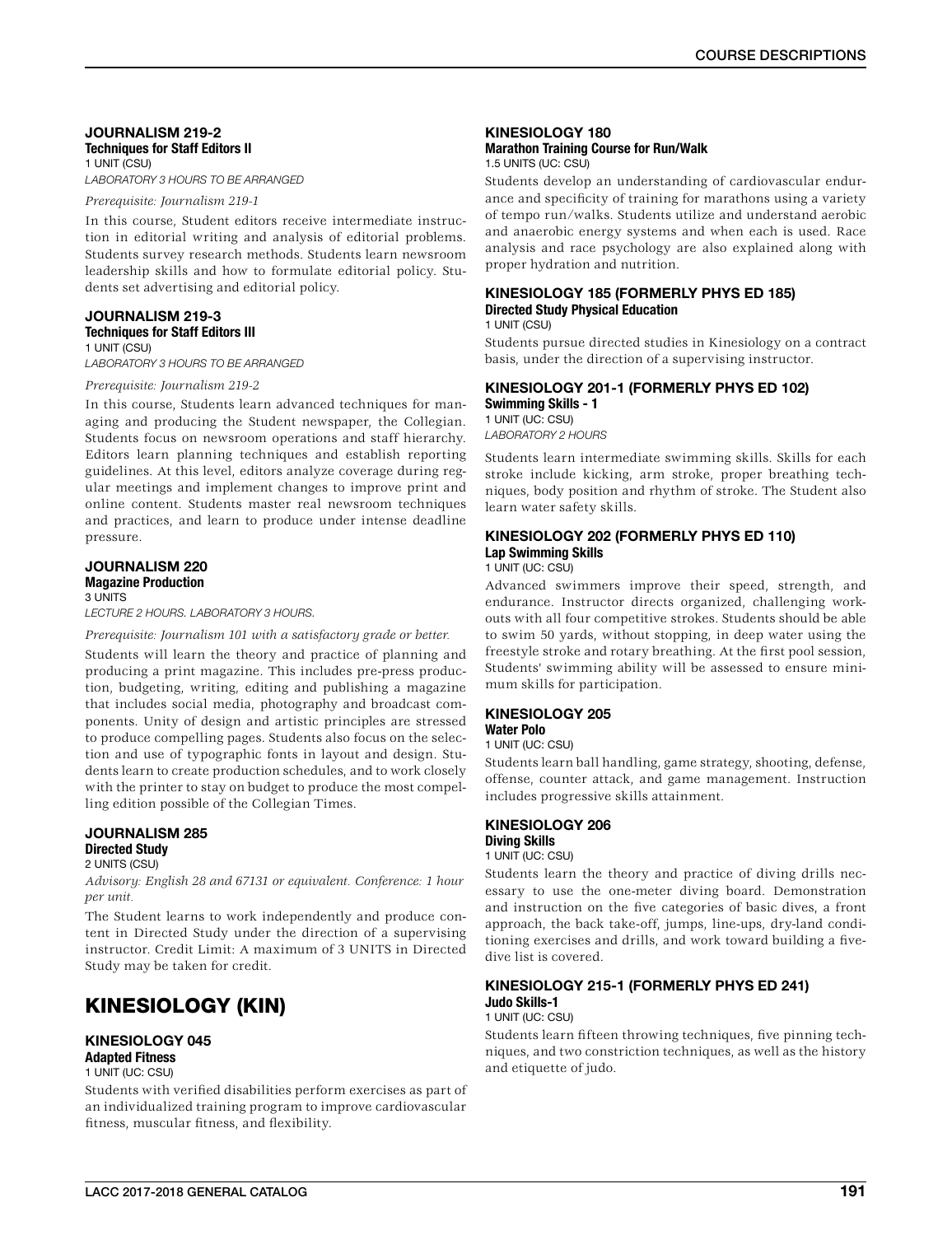### KINESIOLOGY 215-2 Judo Skills-2

1 UNIT (UC: CSU) *Prerequisite: Kinesiology 215-1*

Students apply the techniques of judo to a moving opponent. Students practice five throwing techniques, five pinning techniques, five constriction techniques and two arm locks.

# KINESIOLOGY 215-3

Judo Skills - 3 1 UNIT (UC: CSU)

# *Prerequisite: Kinesiology 215-2*

Students learn the competitive rules of the International Judo Federation. Additionally Students learn five new throwing techniques, five new pinning techniques, two new arm locks, and five new constriction techniques, all of which are applied while attacking and defending simultaneously while randomly moving about the competition area.

### KINESIOLOGY 217 (FORMERLY PHYS ED 238) Self-Defense Skills

1 UNIT (UC:CSU)

The Student develops the basic skills of self-defense, beginning with lateral movement, strength and cardiovascular fitness, agility and awareness of self in one's environment. The basic skills include striking, kicking, blocking, throwing, grappling, and other techniques. Additionally, legal and moral issues of self-defense are discussed.

### KINESIOLOGY 229 Body Conditioning

# 1 UNIT (UC: CSU)

Students participate in a variety of vigorous exercises for increasing cardiovascular fitness, muscular strength, and flexibility. Various modes of aerobic exercises are emphasized in support of the cross-training concept. Resistance training using fixed weight of moderate to high intensity is used to develop muscular strength in all major muscle groups. Flexibility training is also emphasized to enhance skeletal range of motion. Information on exercise methods and principles, the physiology of the human body, fitness evaluation methodologies, and nutrition education.

# KINESIOLOGY 230

# Cardiokickboxing Fitness

1 UNIT (UC: CSU)

Students learn a non-contact aerobic activity designed to teach basic kicking and punching techniques to improve overall fitness and increase bio mechanics training including: cardiorespiratory endurance, muscular strength and endurance, flexibility, and body composition. Weights, steps, and calisthenic exercises may also be utilized.

### KINESIOLOGY 237 Bootcamp I 1 UNIT (CSU)

# Students learn and apply low intensity style boot camp class activities along with nutrition and diet assessments. Students learn training exercises like basic aerobic and anaerobic conditioning, muscular strength, resistance and endurance training, and also individual and team concepts. In addition, Students are challenged to understand and apply basic fitness principles, basic anatomy and physiology, the prevention of

training injuries, target heart rate and the intensity of exercise as well as nutrition for fitness. Students train individually, with a partner or in a team setting.

### KINESIOLOGY 246 Body Sculpting 1 UNIT (UC: CSU)

*LABORATORY 2 HOURS.*

Students learn techniques for body sculpting to achieve cardiovascular fitness, flexibility, muscle toning and endurance. Students will utilize exercise bands, core strength training on mats, weights, stability balls, medicine balls, kettle bells, and other activities are used to increase cardiac output and overall lean muscle mass.

# KINESIOLOGY 249-1 (FORMERLY PHYS ED 299)

### STRESS MANAGEMENT SKILLS - 1 1 UNIT (UC: CSU)

Students learn techniques for managing stress through movement, dance therapy, dance meditation, authentic movement studies, breathing exercises, yoga, physical therapy and varied relaxation exercises.

### KINESIOLOGY 249-2 STRESS MANAGEMENT TECHNIQUES THROUGH MOVEMENT II 1 UNIT (UC: CSU)

*Prerequisite: Kinesiology 249-1*

Students learn additional techniques for managing stress through movement, dance therapy, dance meditation, authentic movement studies, breathing exercises, yoga, physical therapy and varied relaxation exercises. Students develop listening skills and presentation skills through practice.

# KINESIOLOGY 250-1 (FORMERLY PHYS ED 230)

### WEIGHT TRAINING SKILLS-1 1 UNIT (UC: CSU)

Students develop muscular strength and endurance using weight machines and free weights. They employ proper training techniques necessary to maintain personal fitness throughout the lifespan.

# KINESIOLOGY 250-2

# WEIGHT TRAINING SKILLS-2

1 UNIT (UC: CSU)

*Prerequisite: Kinesiology 250-1*

Students develop resistance training experience and become involved in a higher level of exercise. They will be exposed to a wide variety of machine as well as free weight exercises and will then design a program based on individual needs.

# KINESIOLOGY 250-3

# WEIGHT TRAINING SKILLS-3

1 UNIT (UC: CSU)

*Prerequisite: Kinesiology 250-2*

Students develop an advanced level in weight training and techniques that promote muscular strength and endurance. Excelled use of free weights and machines along with safety rules are mastered. Students enrolling in advanced Weight Training are required to take a skills test.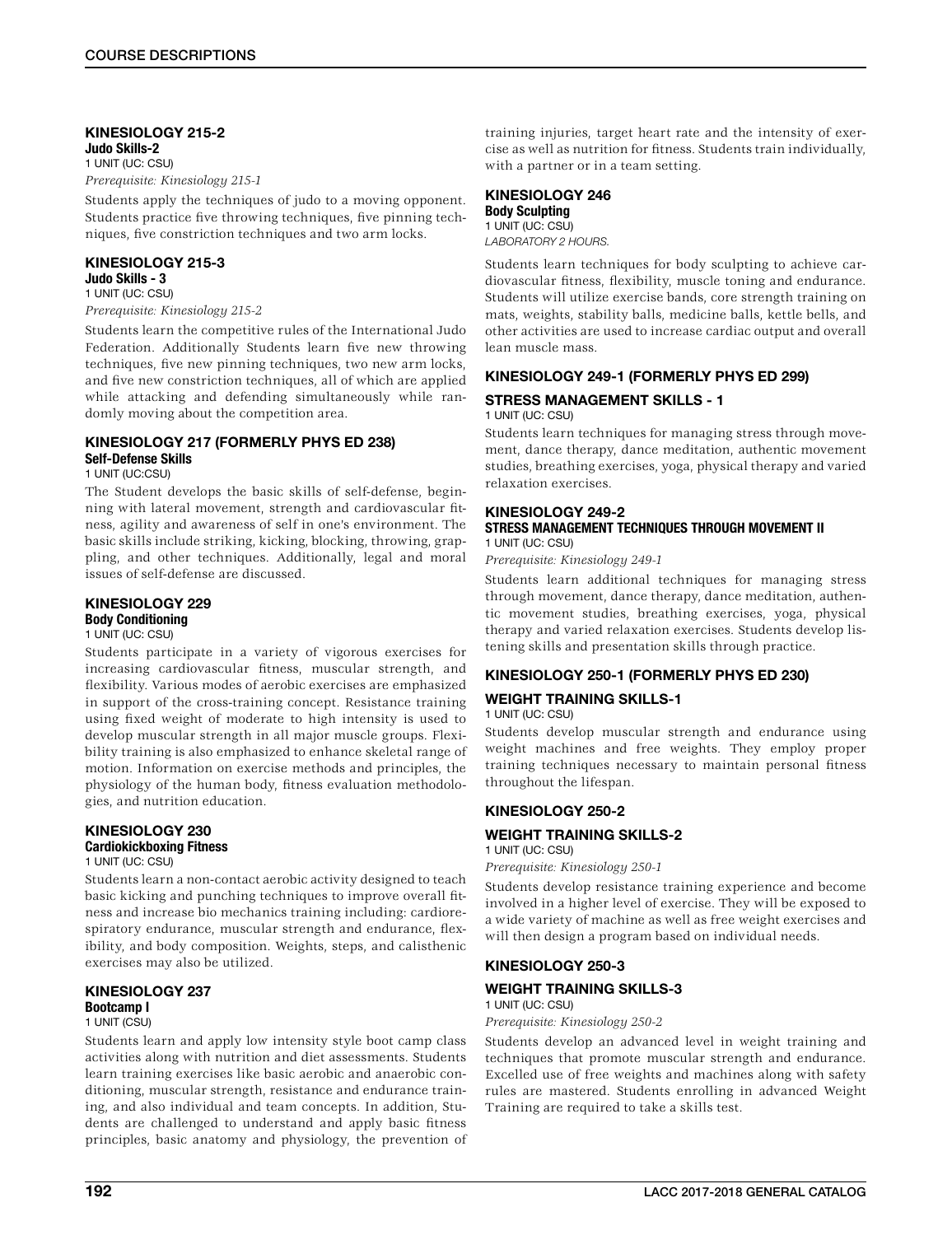# KINESIOLOGY 251-1 (FORMERLY PHYS ED 225)

# YOGA SKILLS - 1 (SAME AS DANCETQ 221)

1 UNIT (UC: CSU)

Students learn the physical practice of Yoga, connecting body, mind and spirit. The Students are introduced to its origins, asanas (positions) and terminology.

### KINESIOLOGY 251-2

# YOGA SKILLS - 2 (SAME AS DANCETQ 222)

1 UNIT (UC: CSU)

*Prerequisite: Kinesiology 251-1*

Students' progress in the physical practice of Yoga asana, moving beyond beginning level positions and sequences, developing balance in body alignment, flexibility, and strength. The Students learn asana (positions), terminology, and gain greater understanding of yoga philosophy and its application to daily life.

### KINESIOLOGY 251-3

# YOGA SKILLS - 3 (SAME AS DANCETQ 223)

1 UNIT (UC: CSU)

*Prerequisite: Kinesiology 251-2*

Students learn the physical and psychological aspects of Yoga through the practice of connecting body, mind and spirit. The Students are introduced to its origins, asanas (positions) and terminology.

### KINESIOLOGY 265 Cross Country Conditioning Skills

### 1 UNIT (UC: CSU)

Students learn basic biomechanics pertaining to jogging, running and race walking. Students will improve their cardiovascular system through various conditioning programs. Students learn a variety concepts pertaining to pacing, nutrition, cross training and weight management that help enable them to increase their quantity and quality of life.

# KINESIOLOGY 266 - 1

# Badminton - 1

### 1 UNIT (UC:CSU)

Students learn the basic novice level skills and knowledge necessary to play badminton such as the serve, clear, drop and smash shots, rules and basic strategies for the games of singles and doubles.

#### KINESIOLOGY 266 - 2 (FORMERLY PHYS ED 203) Badminton - 2 1 UNIT (UC:CSU)

*Prerequisite: Kinesiology 266-1*

Students learn the intermediate level skills and knowledge necessary to play badminton such as the serve, clear, drop and smash shots, deception, rules and intermediate strategies for the games of singles and doubles as played at the intermediate level.

# KINESIOLOGY 271-1 (FORMERLY PHYS ED 212) Tennis Skills 1

### 1 UNIT (UC:CSU)

Students learn the fundamental skills and knowledge necessary to play tennis such as serve, forehand and backhand ground strokes and volleys, singles and doubles rules, and basic court positioning and strategy.

# KINESIOLOGY 271-2 Tennis Skills - 2

1 UNIT (UC:CSU)

*Prerequisite: Kinesiology 271-1*

Students learn intermediate level skills and knowledge to play tennis. Essential aspects of the game are presented through lecture, demonstration, group and individual drills, stroke analysis, theory and application of singles and doubles play. Emphasis is also placed on physical fitness. This skill level articulates with United States Tennis Association's level 2.5 to 3.0.

### KINESIOLOGY 272 Track and Field Skills

1 UNIT (UC: CSU) Lecture .5 hour.; Laboratory 2.5 hours

Students learn instruction and practice in the events relevant to track and field. Topics include techniques, strategies, fitness conditioning, and rules pertaining to all aspects and events of track and field. Some of the topics include disk throwing, hurdles, sprinting, cross training and injury prevention. Emphasis will be put on proper biomechanics and injury prevention.

### KINESIOLOGY 285 Directed Study - Kinesiology 2 UNITS (CSU) Lecture 2 hours

Students learn to participate professionally in a variety of fitness environments. Areas of study include youth fitness, personal training, group fitness, senior classes and health, diabetes prevention, and etc. Students learn to work with clients, manage client care, and analyze results. They also pursue directed studies in the area of Kinesiology on a contract basis, under the direction of a supervising instructor.

# KINESIOLOGY 287-1 (FORMERLY PHYS ED 304) Basketball Skills 1

1 UNIT (UC: CSU)

Students practice, at a beginning level, the fundamental skills of basketball (dribbling, shooting, passing) and basic offensive and defensive team strategies through instruction and drills.

### KINESIOLOGY 287-2 Basketball Skills 2

1 UNIT (UC: CSU)

*Prerequisite: Kinesiology 287-1*

Students practice, at an intermediate level, the fundamental skills of basketball (dribbling, shooting, and passing) and improve their ability to perform these skills under game conditions. They learn how to be a contributing team member on offense and defense by setting screens, playing various zone defenses, and running a half-court press.

### KINESIOLOGY 289-1 (FORMERLY PHYS ED 313) Soccer Skills-1 1 UNIT (UC: CSU)

Students learn basic soccer skills of passing, dribbling, shooting, and goal keeping. The course will also introduce individual and team offense and defense, as well as the rules, proper etiquette, terminology, and the components of fitness. Students will learn proper soccer techniques with practice skills and feed back.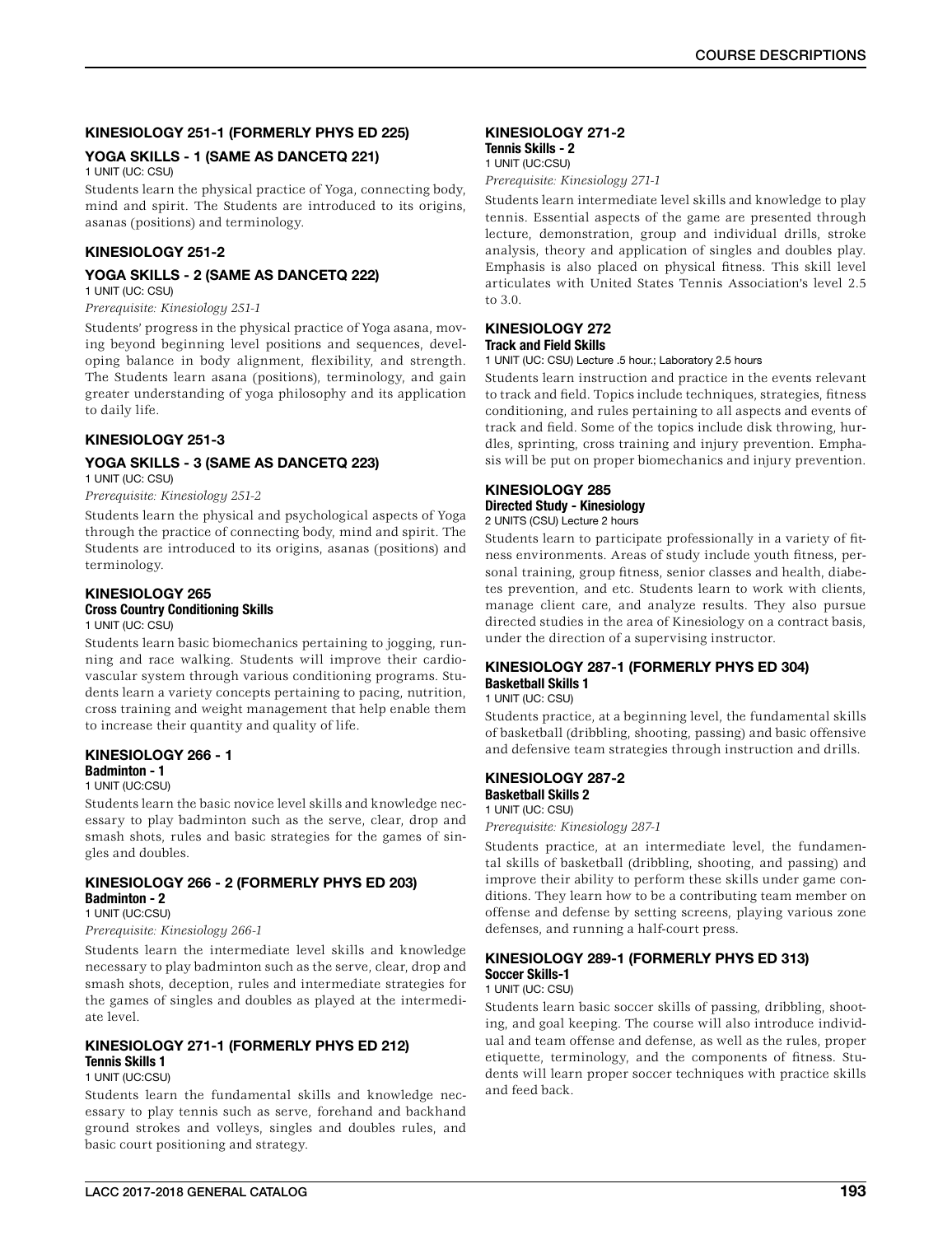### KINESIOLOGY 289-2 Soccer Skills-2

1 UNIT (UC: CSU)

*Prerequisite: Kinesiology 289-1*

Students learn fundamental skills, team strategies, rules of the games, refereeing, and active participation of game play also learn how activities can lead to active healthy lifestyles by developing a personal fitness plan.

# KINESIOLOGY 290 Softball Skills

### 1 UNIT (UC: CSU) (RPT 3)

Students learn the fundamental skills and rules of softball. Students learn proper techniques and strategies for playing softball. Upon completion, Students should be able to participate in recreational softball.

### KINESIOLOGY 291-1 (FORMERLY PHYS ED 322) Volleyball Skills - 1

1 UNIT (UC: CSU)

Students learn basic volleyball skills and techniques. Skills learned are passing, serving, setting, blocking and hitting. Students learn game strategy and rules of the sport.

# KINESIOLOGY 291-2

Volleyball Skills – 2 1 UNIT (UC: CSU)

*Prerequisite: Volleyball Skills - 1*

Students learn volleyball skills and techniques. Skills learned are passing, serving, hitting and blocking. The Students also learn strategy used for games and the rules of the sport.

# KINESIOLOGY 300

Swimming non-/Swimmer 1.00 UNIT (CSU) *LABORATORY 2 HOURS*

Students learn primary swimming skills, the beginning locomotion skills of various swimming strokes and improve water safety awareness.

# KINESIOLOGY 300-1

Swimming non-/Swimmer I 1.00 UNIT (UC:CSU) *LECTURE .5 HOUR.; LABORATORY 2.5 HOURS*

Students learn primary swimming skills, the beginning locomotion skills of various swimming strokes and improve water safety awareness.

# KINESIOLOGY 300-2

Swimming non-/Swimmer II 1.00 UNIT *LECTURE .5 HOUR. LABORATORY 2.5 HOURS*

KINESIOLOGY 300-3 Swimming non-/Swimmer III 1.00 UNIT *LECTURE .5 HOUR. LABORATORY 2.5 HOURS*

# KINESIOLOGY 301-1

Swimming Skills I 1.00 UNIT *LECTURE .5 HOUR. LABORATORY 2.5 HOURS*

# KINESIOLOGY 301-2

Swimming Skills II 1.00 UNIT *LECTURE .5 HOUR. LABORATORY 2.5 HOURS*

# KINESIOLOGY 301-3

Swimming Skills III 1.00 UNIT *LECTURE .5 HOUR. LABORATORY 2.5 HOURS*

### KINESIOLOGY 303 Aqua Aerobics

1.00 UNIT (CSU) *LECTURE .5 HOUR. LABORATORY 2.5 HOURS*

Students learn basic principles of water safety, nutrition and water aerobics exercises for conditioning. This class emphasizes cardiovascular endurance and strength training by the use of water resistance.

### KINESIOLOGY 303-1

Aqua Aerobics I 1.00 UNIT *LECTURE .5 HOUR. LABORATORY 2.5 HOURS*

# KINESIOLOGY 303-2

Aqua Aerobics II 1.00 UNIT *LECTURE .5 HOUR. LABORATORY 2.5 HOURS*

# KINESIOLOGY 303-3

Aqua Aerobics III 1.00 UNIT *LECTURE .5 HOUR. LABORATORY 2.5 HOURS*

# KINESIOLOGY 303-4

Aqua Aerobics IV 1.00 UNIT *LECTURE .5 HOUR. LABORATORY 2.5 HOURS*

# KINESIOLOGY 307

# SWIM AND RUN

1 UNIT (UC: CSU)

Students develop an understanding of cardiovascular endurance and fitness through running and swimming instruction. Students will learn proper swimming and running technique with practice drills and feedback. The emphasis will be to provide safe and effective training progressions to improve health and skill acquisition. This class promotes the appreciation of outdoor fitness and all abilities are welcomed.

# KINESIOLOGY 307-2

SWIM AND RUN II 1.00 UNIT *LECTURE .5 HOUR. LABORATORY 2.5 HOURS*

### KINESIOLOGY 307-3 SWIM AND RUN III 1.00 UNIT

*LECTURE .5 HOUR. LABORATORY 2.5 HOURS*

# KINESIOLOGY 326 (FORMERLY PHYS ED 630)

# AEROBIC SUPER CIRCUIT LAB

1 UNIT (UC: CSU)

The Student rotates through a series of weight training and cardiovascular exercises/machines at short, timed intervals for a challenging form of conditioning that develops muscular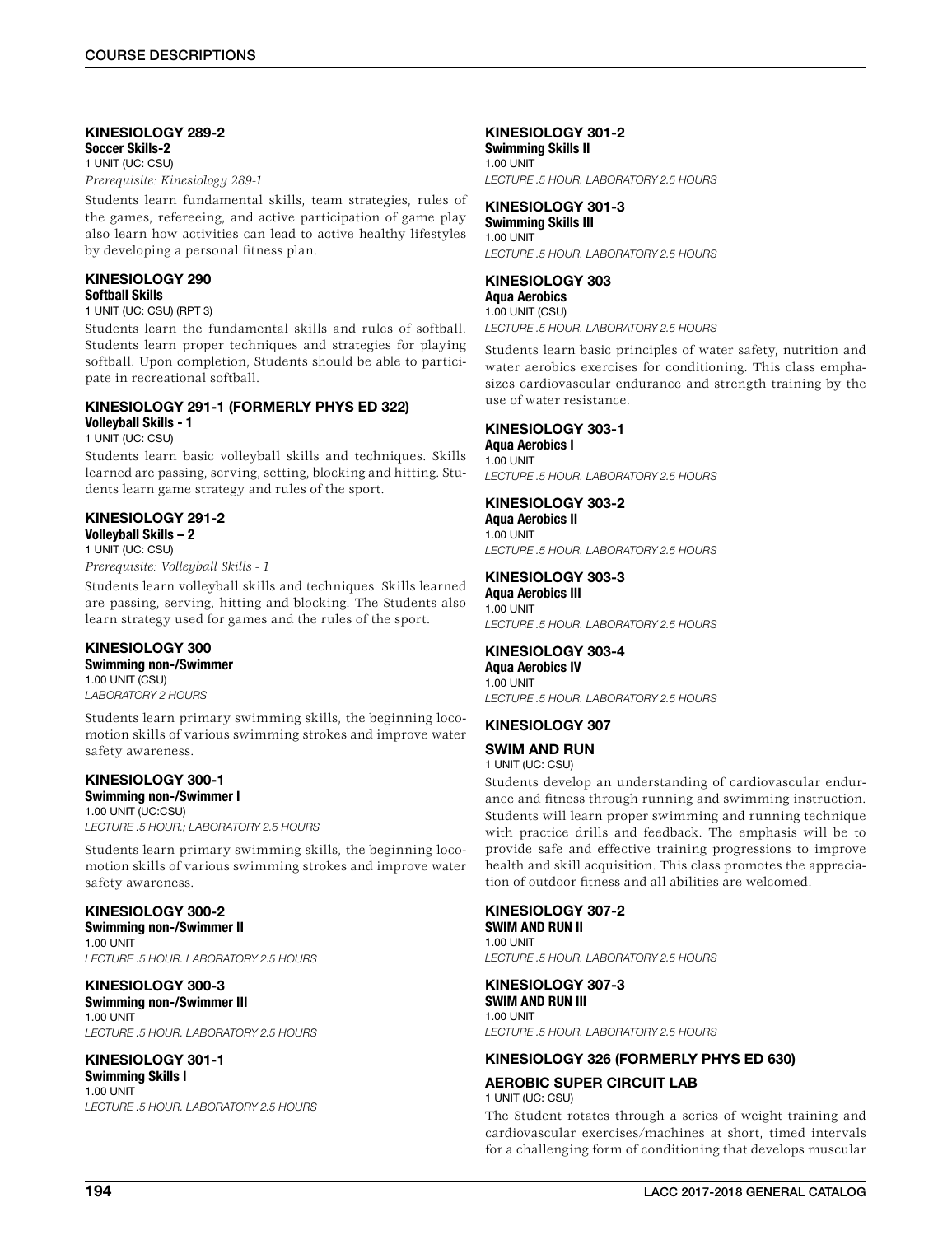strength, muscular endurance and cardiovascular endurance concurrently. Students learn the importance of nutrition for peak performance and increased overall wellness along with issues pertaining to exercise physiology.

# KINESIOLOGY 327 (FORMERLY PHYS ED 640)

# BEGINNING LIFELONG FITNESS LABORATORY

1 UNIT (UC: CSU)

Students develop flexibility, muscular strength, muscular endurance, cardiovascular endurance, and body composition. Students learn how to achieve a healthy lifestyle, proper fitness balance, nutrition. Cardiovascular disease prevention and education is a main component of this course.

# KINESIOLOGY 328

Bicycle Spinning Activity

### 1 UNIT (UC: CSU)

Students develop and improve both cardiovascular endurance and leg strength through cycling, interval training and hill climbing. Cycling safety, bike fit, and heart rate training will be emphasized throughout the course. Incorporates a choreographed workout on a specially designed stationary bicycle, using music and fundamental cycling techniques.

# KINESIOLOGY 328-1

Bicycle Spinning I 1 UNIT

*LECTURE 5 HOUR. LABORATORY 2.5 HOURS*

This course increases and helps maintain both cardiovascular endurance and leg strength through stationary bike workouts. Intensity is high and challenging. Resting and target heart rates are used to monitor improvements in the students' cardiovascular system.

# KINESIOLOGY 329-2

Body Conditioning II 1.00 UNIT *LECTURE .5 HOUR.; LABORATORY 2.5 HOURS*

KINESIOLOGY 329-3 Body Conditioning III 1.00 UNIT *LECTURE 1 HOUR*

KINESIOLOGY 330-2

Cardio KickboxingiI 1.00 UNIT *LECTURE .5 HOUR. LABORATORY 2.5 HOURS*

KINESIOLOGY 330-3 Cardio Kickboxing III 1.00 UNIT *LECTURE .5 HOUR. LABORATORY 2.5 HOURS*

# KINESIOLOGY 331

Cross Training Lab 1 UNIT (UC: CSU)

Students learn a variety of cross training activities to achieve their personal fitness goals. Includes Lecture on nutrition, exercise physiology concepts, and participation in a workout designed to improve cardiovascular conditioning and body composition, increase muscle strength/endurance and flexibility.

### KINESIOLOGY 333

#### Step Aerobics and Weight Training 1 UNIT (UC: CSU)

Students use a combination of strength training machines, free weights , step aerobics, and low impact aerobics to increase overall fitness and knowledge of personal health. These activities are utilized to gain fitness, emphasizing flexibility, muscular strength, and cardiovascular endurance. Students learn safety training, biomechanics, nutrition, weight management and other nutrition and fitness concepts and skills.

# KINESIOLOGY 334

#### Walking for Fitness 1 UNIT (UC: CSU)

*LECTURE .5 HOUR. LABORATORY 2.5 HOURS.*

Students focus on achieving cardiovascular fitness and a healthy lifestyle through walking programs and gate training. Course topics include shoe selection, posture, gait, walking styles, flexibility, clothing, creating a walking program, nutrition, BMI, cardiovascular disease prevention and assessing fitness level.

# KINESIOLOGY 334-2

Walking for Fitness II 1 UNIT *LECTURE .5 HOUR. LABORATORY 2.5 HOURS.*

### KINESIOLOGY 334-3 Walking for Fitness III

1 UNIT *LECTURE .5 HOUR. LABORATORY 2.5 HOURS.*

KINESIOLOGY 334-4 Walking for Fitness IV 1 UNIT *LECTURE .5 HOUR. LABORATORY 2.5 HOURS.*

# KINESIOLOGY MAJOR (KIN MAJ)

### KINESIOLOGY MAJOR 100 (FORMERLY P.E. 712) Introduction to Kinesiology 3 UNITS (UC:CSU)

*LECTURE 3 HOURS*

Students learn about the study of human movement through an interdisciplinary approach that includes discussing the importance of the sub-disciplines in kinesiology and the variety of career opportunities in the areas of teaching, allied health, and fitness professions.

#### KINESIOLOGY MAJOR 107 Preparation for Certification Personal Fitness Trainer 3 UNITS

*LECTURE 3 HOURS. LABORATORY 1 HOUR.*

*Prerequisites: Health 2 and KIN 250-1.*

Students learn the knowledge, skills, and abilities to become a Certified Personal Trainer. Students study how the muscular, skeletal, and cardio-respiratory systems function. Topics include anatomy and physiology, principles and methods of cardiovascular training, strength training, safety, nutrition, and weight.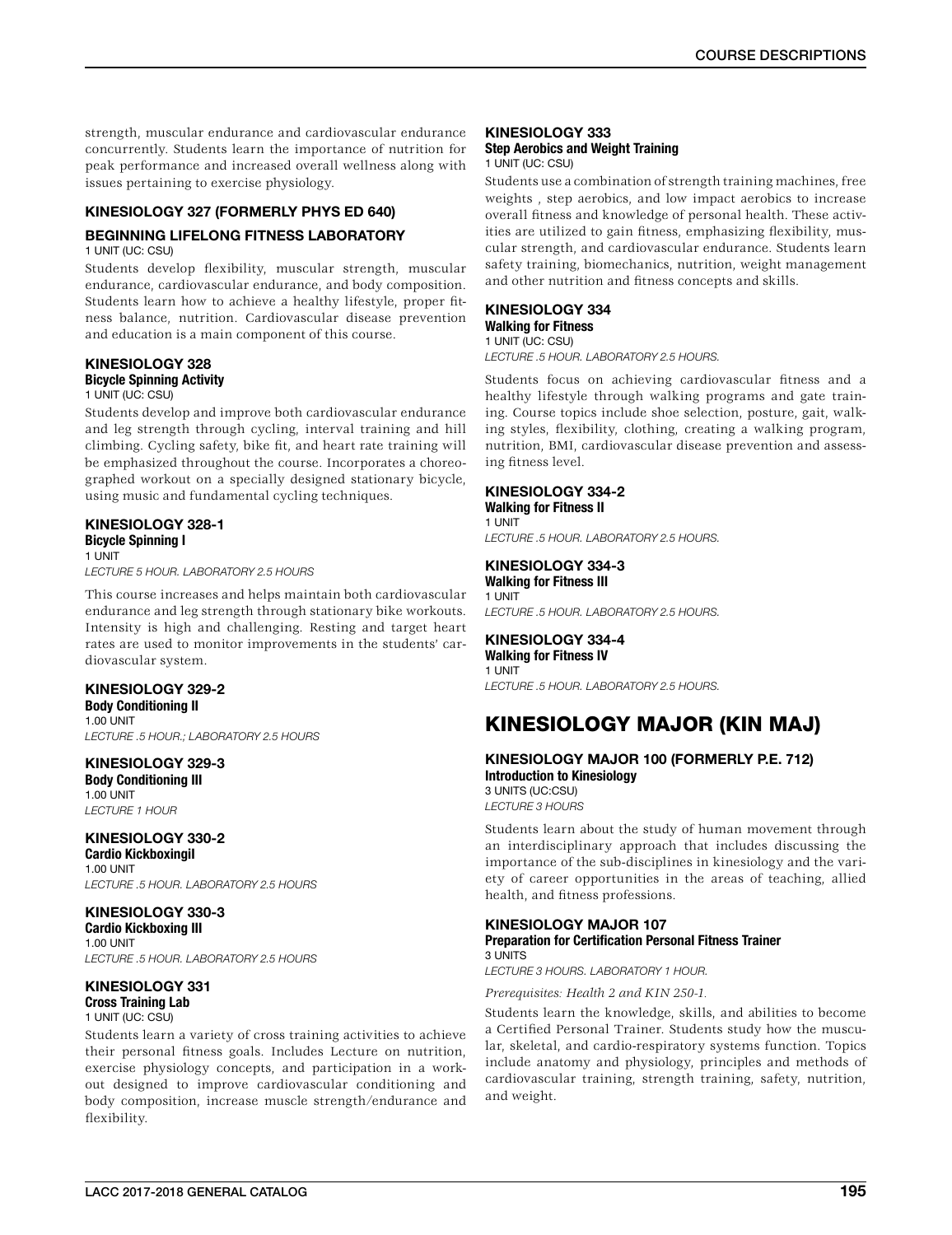### KINESIOLOGY MAJOR 117 PERSONAL TRAINER INSTRUCTOR 3 UNITS (CSU)

*LECTURE 2 HOURS. LABORATORY 2 HOURS*

*Prerequisites: KIN 250-1 and Health 2*

The Students will develop the knowledge and understanding to prepare for the ACE Personal Trainer Certification Exam and become effective personal trainers. This is a comprehensive course for designing individualized programs based on each client's unique health, fitness, and goals. The information covered by This course will help the Student learn how to facilitate rapport, adherence, self-efficacy and behavior change in clients, as well as design programs that help clients to improve posture, movement, flexibility, balance, core function, cardiorespiratory fitness, and muscular endurance and strength.

# KOREAN (KOREAN)

### KOREAN 1 Elementary Korean I 5 UNITS (UC: CSU) *LECTURE 5 HOURS*

### *Advisory: English 28 and 67.*

Students learn the fundamentals of pronunciation and grammar, basic vocabulary, useful phrases; reading and writing in Hangul, the Korean alphabet, basic facts on the geography, customs and culture of Korea. Advisory: English 28 or equivalent.

### KOREAN 2 Elementary Korean II 5 UNITS (UC: CSU)

*LECTURE 5 HOURS*

*Prerequisite: Korean 1 with a satisfactory grade or equivalent.*

Students continue to learn the fundamentals of pronunciation and grammar. Korean geography, customs and culture are also included.

### KOREAN 3 Intermediate Korean I 5 UNITS (UC: CSU) *LECTURE 5 HOURS*

*Advisory: Korean 2 with a satisfactory grade.*

Students continue to study the intermediate level of grammar and vocabulary building for conversational fluency and written composition. Begins the study of short narrative writing.

KOREAN 4 Intermediate Korean II 5 UNITS (UC: CSU) *LECTURE 5 HOURS*

*Prerequisite: Korean 3 with a satisfactory grade or equivalent.*

Students complete the study of fundamental grammar and provides additional training in grammar, written composition, and use of idioms. Continues the reading of short narratives.

# KOREAN 8

Conversational Korean 2 UNITS (UC: CSU) *LECTURE 2 HOURS*

*Prerequisite: Korean 2 with a satisfactory grade or equivalent.*

The Students focus on conversational skills on everyday topics, current events, and cultural materials.

### KOREAN 10

# (SAME AS HUMANITIES 45) Korean Civilization

3 UNITS (UC: CSU)

*Advisory: English 28 and 67 or equivalent. Journal 101 or Journal 218.*

This course offers the students lectures and discussions in english on geography, history, government and institutions of korea; the life and customs of the people; the literature, arts, and sciences; the contribution to civilization. Advisory: english 28 or equivalent.

*SATISFIES HUMANITIES REQUIREMENT. LECTURE IN ENGLISH. NO KNOWL-EDGE OF KOREAN REQUIRED.*

# KOREAN 21

Fundamentals of Korean I 3 UNITS (UC[PENDING]:CSU) *LECTURE 3 HOURS*

*Advisory: English 28 and 67*

*Advisory: English 28 or equivalent*

Fundamental course for Students without prior exposure to Korean. Students learn to develop speaking, writing, listening, and reading skills in Korean at ACTFL novice low, and raise awareness about Korean culture. Korean 21 and Korean 22 is equivalent to Korean 1.

### KOREAN 22

Fundamentals of Korean II 3 UNITS (UC[PENDING]:CSU) *LECTURE 3 HOURS*

Continues the fundamentals of Korean pronunciation and grammar structure. Offers practical material for simple conversation based on every day experiences. Korean 21 and Korean 22 together are equivalent to Korean 1. Prerequisite: Korean 21 with a satisfactory grade or equivalent.

### KOREAN 69 Korean Through Internet and Multimedia 2 UNITS (CSU)

*LABORATORY 4 HOURS*

*Prerequisite: Korean 1*

Korean through Internet and Multimedia is designed to supplement and enhance Students' Korean skills by providing tutorial, self-help assistance, computers, online resources, and other resource materials that enable the Students to perform everyday function, search and translate resources, and socially interact online in Korean. Students develop critical reading, writing and computer skills necessary for success in Korean language courses, college, career, and vocations.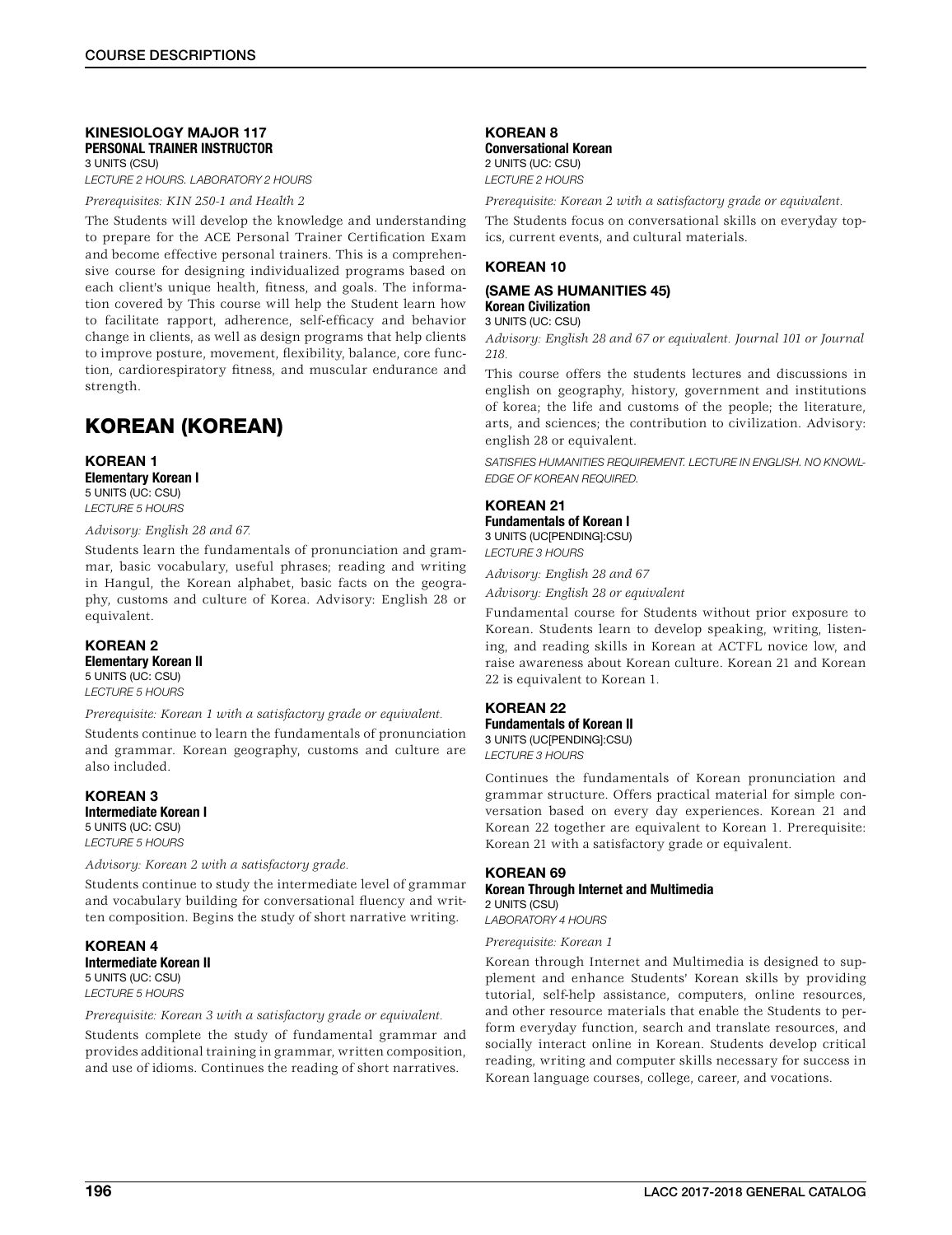# COURSE DESCRIPTIONS

# LAW (LAW)

### LAW 1 Business Law I 3 UNITS (UC: CSU) *LECTURE 3 HOURS*

Students learn the fundamental legal principles pertaining to business transactions. Students will be introduced to the legal process. Topics include sources of law and ethics, contracts, torts, agency, criminal law, business organizations, and judicial and administrative processes.

LAW<sub>2</sub> Business Law II 3 UNITS (UC: CSU) *LECTURE 3 HOURS*

Students learn about the fundamental principles of law as they apply in the business world. Topics include, but are not limited to, Bankruptcy Law; Employment and Labor Law; Employment Discrimination; Corporations; Administrative Law; Environmental Law; Real Property and Landlord-Tenant Relationships; and Wills, Trusts, and Elder Law. This course is necessary for a well-rounded knowledge of business law.

### LAW 3 Civil Rights and the Law 3 UNITS (UC: CSU) *LECTURE 3 HOURS*

Students learn about the broad range of privileges and rights guaranteed by the United States Constitution and subsequent amendments and laws that guarantee fundamental freedoms to all individuals. These freedoms include the rights of free expression and action; the right to enter into contracts, own property, and initiate lawsuits; the right of due process and equal protections of the laws; opportunities in education and work; the freedom to live, travel, and use public facilities wherever one chooses; and the right to participate in the democratic political process.

### LAW 4 Directed Field Work In Legal Assisting 3 UNITS (CSU)

*LECTURE 1 HOUR. LABORATORY 6 HOURS*

*Prerequisite: Law 10 with a satisfactory grade or equivalent.*

Students gain practical experience by working in a law office or other legal environment. Students are supervised by an attorney, paralegal supervisor, or other legal personnel. These unpaid internship positions are available in a variety of legal fields and legal settings. Through weekly seminars, Students also gain and share information on preparing for permanent employment. Students must complete 108 hours in their internship assignments.

### LAW 7 Street Law 4 UNITS (UC:CSU) *LECTURE 3 HOURS. LABORATORY 3 HOURS.*

### *Advisory: english 101.*

Students develop a practical understanding of the u.s. legal system and Students will engage in active community participation. Students learn about areas of the law that affect the daily lives of all americans and u.s. residents. particularly relevant

### LAW 10 Introduction to Legal Assistant I 3 UNITS (CSU)

*Co-requisite: English 101 or equivalent.*

The Students learn about careers in the paralegal profession; the inner workings of the law office; ethics and professional responsibility; sources of American law; the court system and alternative dispute resolution; and conducting interviews and investigations. This is an introductory course in understanding the role of the paralegal in the legal field.

# LAW 11

### Introduction to Legal Assistant II 3 UNITS (CSU)

*LECTURE 3 HOURS*

*Prerequisite: Law 10 with a satisfactory grade or equivalent.*

Students study a detailed examination of civil cases, the methods used in trial preparations and are introduced to legal drafting and writing.

### LAW 12 Tort Law and Claims Investigation 3 UNITS (CSU) *LECTURE 3 HOURS*

*Prerequisite: Law 10 with a satisfactory grade or equivalent.*

Students learn the academic and practical principles of tort law needed for a successful career as a paralegal. Special emphasis will be placed on the three major categories of tort law: Intentional Torts; Negligence; and Strict Liability. Other topics covered include, but are not limited to, Malpractice; Misrepresentation; Product Liability; Defamation; Vicarious Liability; and Joint Liability.

### LAW 13 Wills, Trusts, and Probate Administration 3 UNITS *LECTURE 3 HOURS*

Students learn the fundamental principles of the law of wills and trusts, including simple will and trust forms and formation. Students learn the organization and jurisdiction of the California Probate Court, with an overview of the administration of estates in probate.

### LAW 14 Law Office Management 3 UNITS (CSU) *LECTURE 3 HOURS*

Students learn comprehensive, up-to-date information on the use of technology by paralegals in all types of legal organizations. This course describes basic computer concepts as well as more complex skills and software programs, with coverage and assignments for Word, Excel, Adobe Acrobat, AbacusLaw, CaseMap, HotDocs, Summation iBlaze, Tabs3, TimeMap, TrialDirector, and more. This course covers important topics such as electronic discovery, Internet legal/factual research,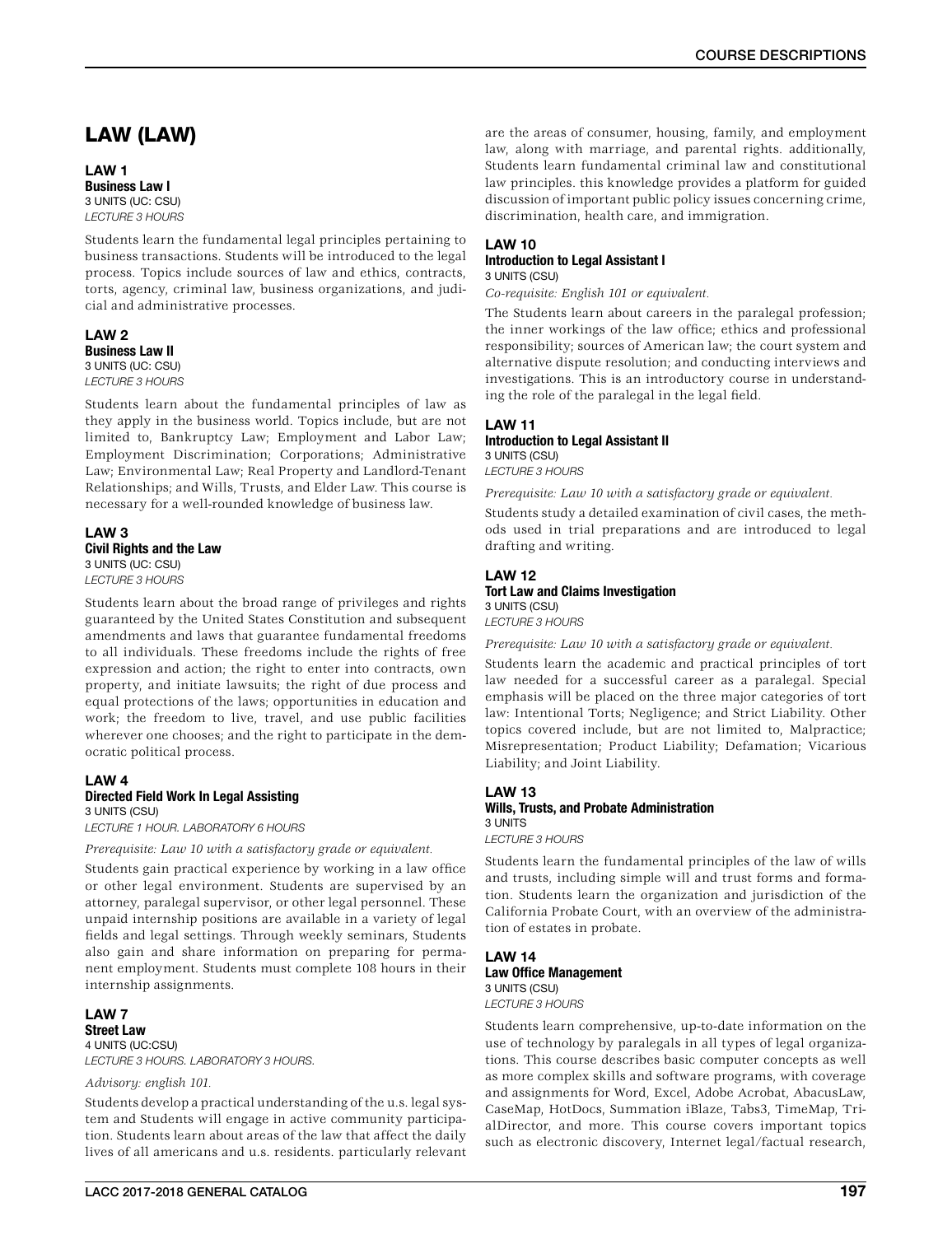legal timekeeping and billing, litigation support software, and case management and docket control software. A variety of other topics are covered including mobile computing, document management, security, ethics, the electronic courthouse and many other trends in legal computing.

### LAW 17 Legal Writing 3 UNITS (CSU)

*LECTURE 3 HOURS*

*Prerequisite: Law 10 and English 101 with satisfactory grades or equivalent.*

Students study advanced legal drafting and writing, including special research projects.

### LAW 18 Marriage and Family Law 3 UNITS (CSU)

*LECTURE 3 HOURS*

*Prerequisite: Law 10 with satisfactory grades or equivalent.*

This course presents fundamental common law and statutory concepts of family law with emphasis on California's Community Property Laws.

# LAW 19 Property and Creditor Rights 3 UNITS

*LECTURE 3 HOURS*

An introduction to California real property law. Students learn the following subject matter: Forms of Ownership; Estates in Real Property; Property Title in California; Agency Law; the Rights and Duties of Landowners; Disputes Between Neighbors in California; Involuntary Liens in California; Foreclosure Law in California; California Real Estate Sales Contracts; Tenant—Landlord Law; Fair Housing; Transfers of Real Property; Common Interest Developments in California; Restrictions on Land Use; Environmental Law; Litigating a Real Property Case in California; Negotiation; and Personal Property.

LAW 33 Law and the Media 3 UNITS (CSU) *LECTURE 3 HOURS*

Students learn the federal, state, and local laws that most directly affect mass communication in the United States, focusing on: a basic understanding of the American legal system, its institutions, and some of its terminology; a broad understanding of First Amendment principles as they relate to mass communication; and a working knowledge of the laws that directly restrict or enhance information gathering and message dissemination in the mass media, and an understanding of the rationales behind those laws.

LAW 35 Immigration Law for Paralegals 3 UNITS (CSU) *LECTURE 3 HOURS*

Students learn the fundamental concepts of immigration law including grounds of exclusion, defenses to deportation, petitions and visa applications. Research and writing will be

emphasized in the areas of amnesty, naturalization, citizenship, international law, criminal aspects of immigration, and various types of immigration applications.

# LAW 37 Bankruptcy Law

### 3 UNITS

*LECTURE 3 HOURS*

Students learn the basics of bankruptcy law and procedure. The course focuses predominantly on Chapter 7 and Chapter 13 Bankruptcy, including preparing the necessary forms for these types of bankruptcy. Other topics include, but are not limited to, the evolution of bankruptcy law, researching bankruptcy law, the roles of various individuals in the bankruptcy process, and information gathering and counseling.

### LAW 38 Criminal Law and Procedure 3 UNITS *LECTURE 3 HOURS*

Students learn substantive criminal law and the procedural rights of criminal defendants. The two essential elements of a crime - mens rea and actus reus - will be covered in detail. Other topics that will be covered include, but are not limited to, crimes against the person, crimes against property and habitation, crimes against the public, parties and inchoate offenses, and factual and statutory defenses.

### LAW 43 Elder Law 3 UNITS

*LECTURE 3 HOURS*

### LAW 51 Legal Research for Paralegals 3 UNITS (CSU) *LECTURE 3 HOURS*

*Prerequisite: Law 10 and English 101 with a satisfactory grade or equivalent.*

Students learn how to perform library and computer-assisted legal research. Topics include finding the law by using legal encyclopedias; treatises; legal periodicals; A.L.R. annotations; Restatements; case reporters, digests, and their alternatives; case citators; constitutions and statutes; regulations; agency decisions; and looseleaf services. Students also receive hands-on training in Westlaw and LexisNexis.

LAW 931 Cooperative Education - Law 3 UNITS *LECTURE 3 HOURS*

LAW 941 Cooperative Education - Law 4 UNITS *LECTURE 4 HOURS*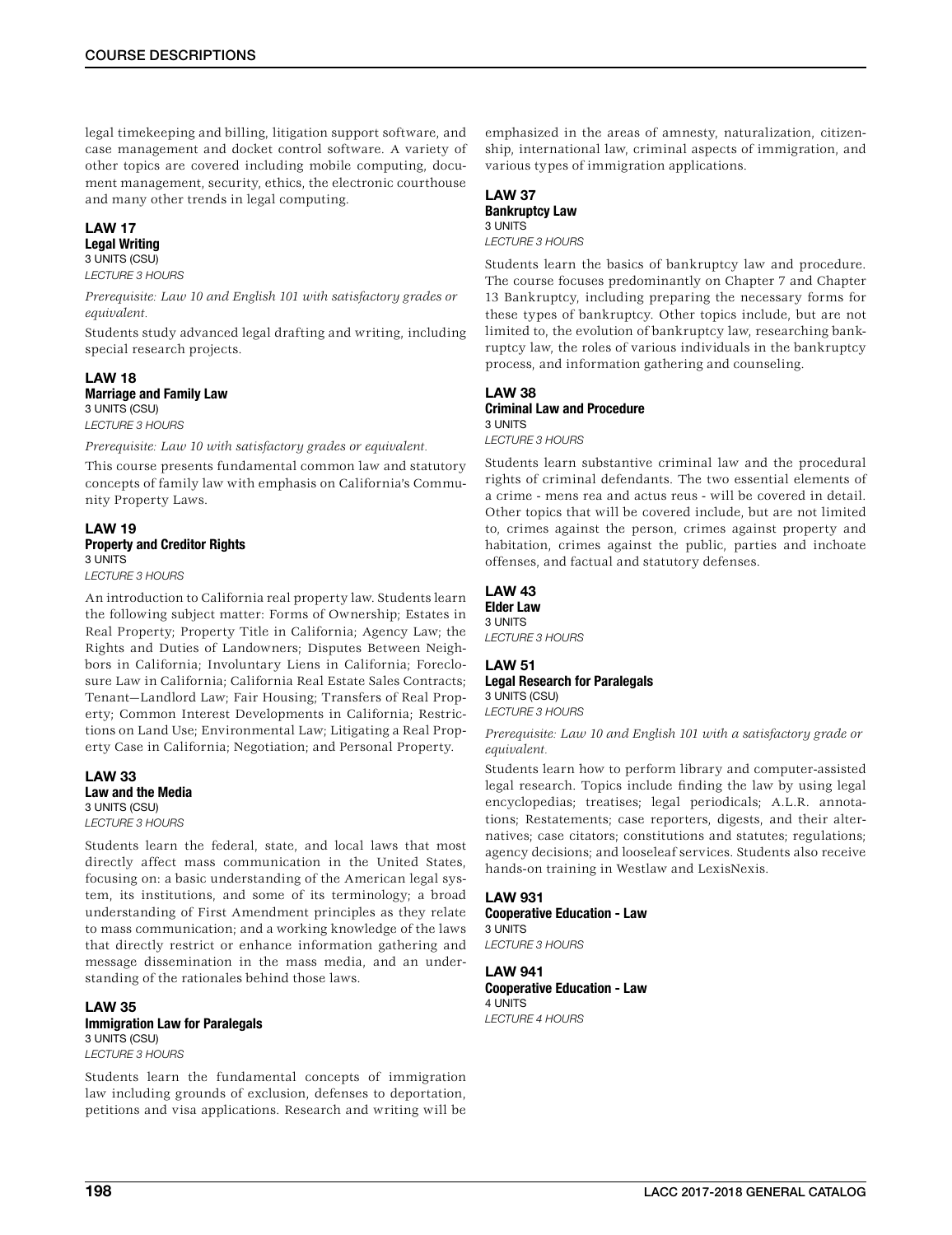# LEARNING FOUNDATION (LRNFDTN)

# LEARNING FOUNDATION 2

Adaptive Word Processing Operations

*LABORATORY 4 HOURS.*

Designed for Students with verified disabilities, this class provides individual training in the use of word processing technologies. Students learn skills at an individual, non-competitive pace using assistive hardware and software when needed. Knowledge of keyboarding skills is helpful but not required. Basic reading and writing skills are not addressed In this course.

# LEARNING SKILLS (LRNSKIL)

# LEARNING SKILLS 1 Reading Comprehension

3 UNITS *LABORATORY 9 HOURS*

The Student learns individualized reading for English as a Native Language (ENL) or English as a Second Language (ESL) Students at the beginning level. Students progress from reading sentences and paragraphs to short selections and excerpts from novels. Based upon a preliminary diagnostic assessment, Students are placed in an appropriate Learning Skills reading course in which the Learning Skills Department staff utilizes a system of texts, testing, tutoring and personalized instruction to help Students increase comprehension skills and vocabulary development. Students may enroll through the twelfth week of the semester. This course is open to all Students. Grades are awarded on a Pass/No-Pass basis.

### LEARNING SKILLS 2 English Fundamentals 3 UNITS

*LABORATORY 9 HOURS*

The Student learns beginning-to-advanced grammar. Students receive instruction in the basic structure of the sentence, parts of speech, phrases, clauses, and agreement; using verbs, pronouns, and modifiers correctly; punctuation, clear reference, a glossary of usage, and capital letters. After an initial diagnostic assessment, Students are placed in an appropriate Learning Skills grammar course. Students may enroll through the twelfth week of the semester. This course is open to all Students. Grades are awarded on a Pass/No-Pass basis.

### LEARNING SKILLS 4 The Mechanics of Spelling 1 UNIT - NDA *LABORATORY 3 HOURS*

The Student learns intensive spelling designed for non-spellers. Emphasis is placed upon the use of phonics, focusing on additive doubling, ie or ei, finding silent e, pronunciation aids, tricky endings, words often confused, plurals, capitals, apostrophes, and basic principles. Depending upon the diagnostic assessment, Students are placed in an appropriate Learning Skills spelling course. Students may enroll through the twelfth week of the semester. This course is open to all Students. Grades are awarded on a Pass/No-Pass basis.

#### LEARNING SKILLS 6 Academic Study Skills 3 UNITS

*LABORATORY 9 HOURS*

The Student learns academic study skills. Students are introduced to making transitions to higher learning, first steps to self-discovery, time management, discovering how to learn, memorization, and reading. Depending upon the diagnostic assessment, Students are placed in an appropriate Learning Skills study skills course. Students may enroll through the twelfth week of the semester. This course is open to all Students. Grades are awarded on a Pass/No-Pass basis.

### LEARNING SKILLS 7 Basic Composition 3 UNITS

*LABORATORY 9 HOURS*

The Student learns beginning to advanced writing instruction. Learning Skills 7 focuses on basic sentence structures, paragraph development and essay organization. Depending upon the diagnostic assessment, Students are placed in an appropriate Learning Skills writing course. Students may enroll through the twelfth week of the semester. This course is open to all Students. Grades are awarded on a Pass/No-Pass basis.

# LEARNING SKILLS 8

Résumé Preparation and Job Search Skills 1 UNITS NDA

*LABORATORY 3 HOURS*

The Student learns how to write a résumé and cover letter. In addition, job search techniques and job interview skills are explored. Depending upon the diagnostic assessment, Students will be placed in an appropriate Learning Skills résumé preparation course. Students may enroll through the twelfth week of the semester. This course is open to all Students. Grades are on a Pass/Non-Pass basis.

### LEARNING SKILLS 10 Mathematics Fundamentals 3 UNITS NDA

*LABORATORY 9 HOURS*

Individualized review of basic mathematics skills involving whole number properties, order of operations, exponents, prime numbers, fractions, decimals, percents, ratio and proportion, simple geometry, statistical graph analysis, and signed numbers. Depending upon the diagnostic assessment, Students will be placed in an appropriate program. Students may enroll through the twelfth week of the semester. This course is open to all Students. Grades are on a pass/no-pass basis.

#### LEARNING SKILLS 11 Elementary Algebra 5 UNITS NDA

*LABORATORY 15 HOURS*

The Student learns basic algebra skills including the language of algebra; equations and inequalities, polynomials, factoring; rational expressions; graphing and inequalities; linear equations; exponents and radicals; quadratic equations. Depending upon the diagnostic assessment, Students are placed in an appropriate Learning Skills elementary algebra course.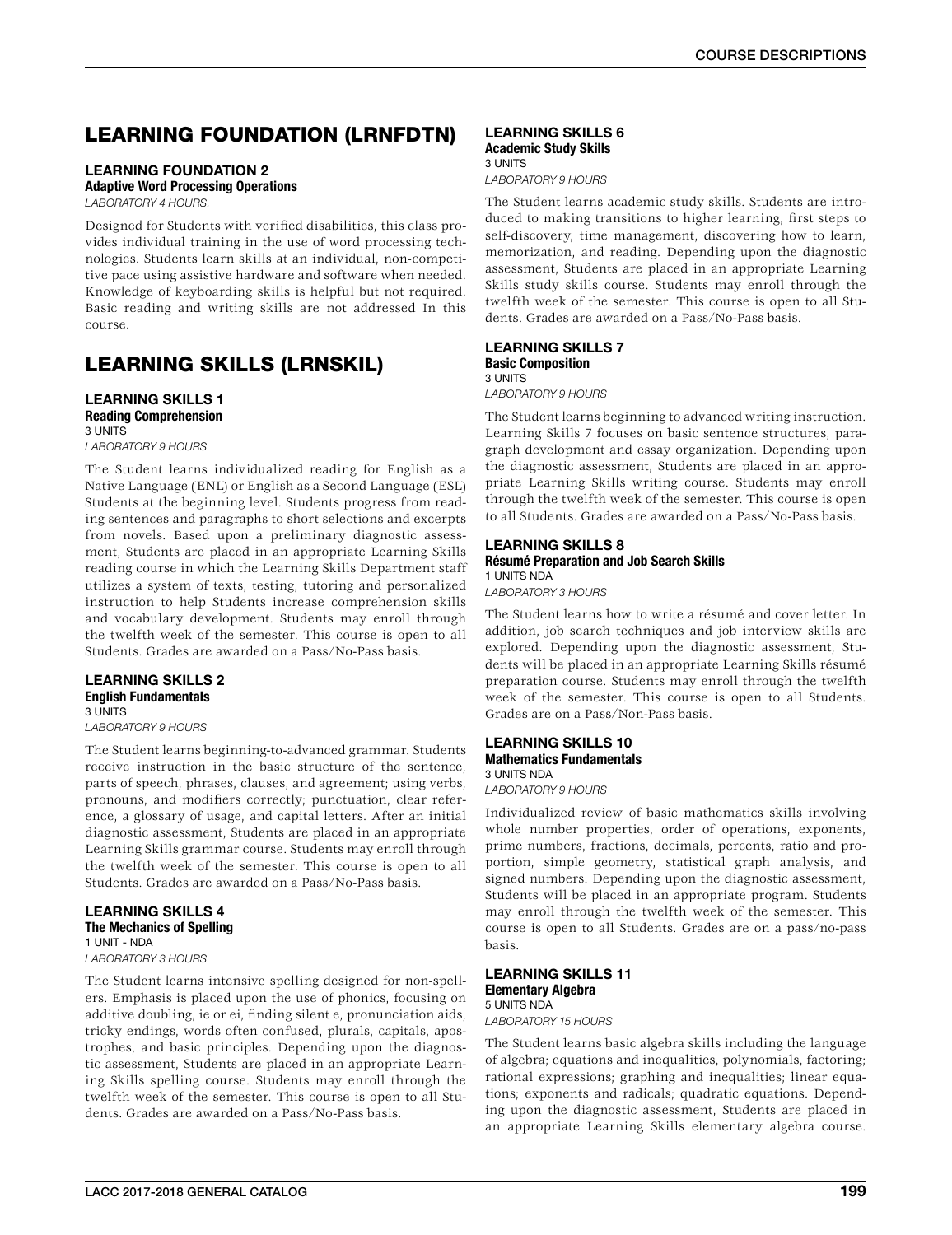Students may enroll through the twelfth week of the semester. This course is open to all Students. Grades are awarded on a Pass/No-Pass basis.

#### LEARNING SKILLS 15 Overcoming Math Anxiety 3 UNITS NDA

*LABORATORY 9 HOURS*

The Student learns to reduce math anxiety and build self-confidence so that math concepts are comprehensible. Depending upon the diagnostic assessment, Students are placed in an appropriate Learning Skills math anxiety course: LS15A - Basic Mathematics, LS15B - Elementary Algebra, and LS15C - Intermediate Algebra. Students may enroll through the twelfth week of the semester. This course is open to all Students. Grades are awarded on a Pass/No-Pass basis.

### LEARNING SKILLS 17 Individualized Intermediate 3 UNITS NDA

*LABORATORY 15 HOURS*

The Student learns individualized instruction in intermediate algebra including number properties and linear equations in one variable. Depending upon the diagnostic assessment, Students are placed in an appropriate Learning Skills intermediate algebra course. Students may enroll through the twelfth week of the semester. This course is open to all Students. Grades are awarded on a Pass/No-Pass basis.

# LEARNING SKILLS 24 Theory & Practice of Tutoring 3 UNITS NDA

*LABORATORY 9 HOURS*

The Student learns theory and practice in tutoring sessions. Also, tutor training is provided in each tutor's discipline. Depending upon the diagnostic assessment, Students are placed in an appropriate Learning Skills theory and practice of tutoring course. Students may enroll through the twelfth week of the semester. This course is open to all Students. Grades are awarded on a Pass/No-Pass basis.

### LEARNING SKILLS 40 Introduction to Learning Disabilities 1 UNIT NDA *LABORATORY 3 HOURS*

This course will explore the nature of learning disabilities and the laws, accommodations, and services available for academic improvement. Through assessment, Students will discover personal learning strengths and weaknesses to develop a plan for academic success. Eligibility for support services will be determined.

### LEARNING SKILLS 41 Study Strategies for the Learning Disabled 1 UNIT NDA

### *LABORATORY 3 HOURS*

Students learn study skills utilizing multi-sensory techniques and strategies for coping with the demands of the college's academic curriculum. This study skills class is specifically designed for Students with learning disabilities. Enrollment is intended for Students with current functional limitations that

impede or prevent the Student from benefiting from their academic classes without this foundation and support. Grades are awarded on a Pass/No-Pass basis.

### LEARNING SKILLS 43 Adaptive Computer Operations 1 UNIT NDA

*LABORATORY 3 HOURS*

*Offered on a Pass/no-pass basis only.*

Students with disabilities learn how to use adaptive computer modifications and/or assistive technology utilizing keyboarding, word processing, database management and other appropriate software applications. Enrollment is intended for Students with current functional limitations that require individually-paced training.

### LEARNING SKILLS 49 Introduction to Computer Assisted Instruction Application 0.5 UNITS NDA

*LABORATORY 1 HOUR.*

The Student learns to use the computer as a tool for learning by using hands-on computer interactive programs. Depending upon the diagnostic assessment, Students are placed in an appropriate computer-assisted application (CAI) course. Students may enroll through the twelfth week of the semester. This course is open to all Students. Grades are awarded on a Pass/No-Pass basis.

# LEARNING SKILLS 50 INTRODUCTION TO CAI Applications Language Arts 0.5 UNITS NDA

*LABORATORY 1 HOUR.*

The Student learns to use hands-on interactive instructional applications programs. Depending upon the diagnostic assessment, Students are placed in an appropriate computer-assisted instruction (CAI) language arts course. Students may enroll through the twelfth week of the semester. This course is open to all Students. Grades are awarded on a Pass/No-Pass basis.

# LEARNING SKILLS 53 Test Preparation for the General Education

### DEVELOPMENT (GED): WRITING SKILLS 1 UNIT NDA

*Advisory: English 20, LS 1A, 1B, 1C-Basic Composition or LS 2A, 2B, 2C, English Fundamental. LABORATORY 4 HOURS*

This course is designed to prepare Students to pass the General Education Development Test (GED): Writing Skills Test. It will include basics grammar and usage skills, sentence structure, capitalization, punctuation, spelling, and the essay. Depending upon the diagnostic assessment, Students will be placed in an appropriate program. Students may enroll through the twelfth week of the semester. This course is open to all Students. Grades are on a pass/no-pass basis.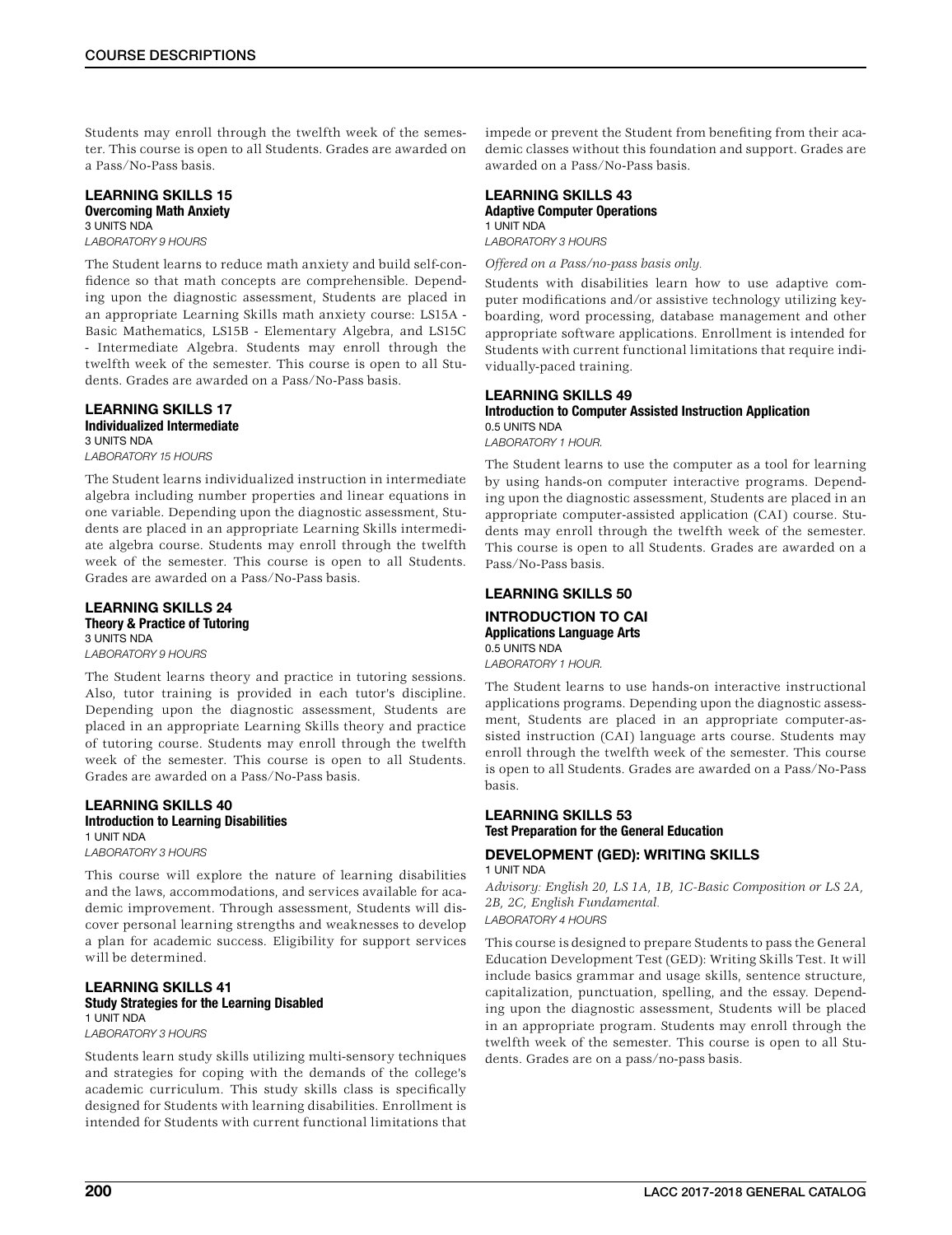# LEARNING SKILLS 56 Test Preparation for the General Education Development

# (GED): SOCIAL STUDIES

1 UNIT NDA

*Advisory: English 20 or Learning Skills 1A, 18, & 1C - Reading. Laboratory 4 hours*

The Student learns skills to pass the General Educational Development (GED): Social Studies Test. It includes the thirteen English colonies, the Revolutionary War, inflation and its effects, the various branches of government, time zones, anthropology, sociology, and psychology. Depending upon the diagnostic assessment, Students are placed in an appropriate Learning Skills GED preparatory course. Students may enroll through the twelfth week of the semester. This course is open to all Students. Grades are awarded on a Pass/Non-Pass basis. LEARNING SKILLS 485

#### LEARNING SKILLS 485 Internet Research 1 UNIT NDA

*LABORATORY 2 HOURS*

The Internet Research course teaches Students how to use search engines; basic and advanced searches with Boolean operators; how to locate, store, and retrieve materials in various content fields; how to critically evaluate these sources; and how to use cite electronic resources. Depending upon the diagnostic assessment, Students will be placed in an appropriate program. Students may enroll through the twelfth week of the semester. Grades are on a pass/no-pass basis.

# LIBERAL ARTS

# TRANSFER MAJOR

*See a Counselor for Information Interdisciplinary Program)*

The Library department is designed to help Students succeed in their college classes. The course gives Students confidence in doing research using standard library resources as well as the Internet.

# LIBRARY SCIENCE (LIB SCI)

### LIBRARY SCIENCE 101 Library Research Methods

1 UNIT (UC: CSU)

*LECTURE 1 HOUR.*

# *Advisory: CAOT 1*

Students conduct research using the library's electronic and print resources, evaluate the differences between academic and popular sources, develop search strategies, apply citation rules, and analyze the basic requirements of academic integrity.

# LINGUISTICS (LING)

### LINGUISTICS 1

# Introduction to Language and Linguistics

3 UNITS (UC: CSU) *LECTURE 3 HOURS*

*Prerequisite: English 28 and 67 or or ESL 8 equivalent.*

Students are introduced to the scientific study of language to gain an understanding of language structures, functions, linguistic universals, and the relationship between language and cognition.

# LINGUISTICS 2

Introduction to Sociolinguistics 3 UNITS (UC: CSU)

*LECTURE 3 HOURS*

*Prerequisite: English 28 and 67 or ESL 8 or equivalent.*

*Advisory: Linguistics 1*

Students study the processes of linguistic variation and its relationship to geography and socio-cultural identity in both monolingual and multilingual settings. Students gain an understanding of language as a communicative, semiotic, and cognitive tool in society.

# LINGUISTICS 3

### Introduction to Psycholinguistics 3 UNITS (UC: CSU)

*LECTURE 3 HOURS*

*Prerequisite: English 28 and 67 or ESL 8*

*Advisory: Linguistics 1*

In this general introduction to psycholinguistics course, Students focus on speech, perception, language processing, language production, and language acquisition. Students study the relationship between the theories proposed by linguistics and data as observed in everyday life. Students also review related areas such as processes of reading, language and the brain, and language and thought.

# MANAGEMENT (MGMT)

MANAGEMENT 2 Organization and Management Theory 3 UNITS (CSU) *LECTURE 3 HOURS*

Students learn the basic process of the management of an organization. The course presents the process of achieving set goals and objectives in a formal organization. The course objectives include : (a) To provide the Student with a basic framework of the subject matter through an overview of how an enterprise is organized and managed. (2) To develop Student sensitivity to the four key tools of management - planning, organizing, influencing, controlling. (3) To introduce learning tracks by which Students will appreciate the essence of management activities throughout the process and activities related to production, distribution, finance and administration, and decision-making.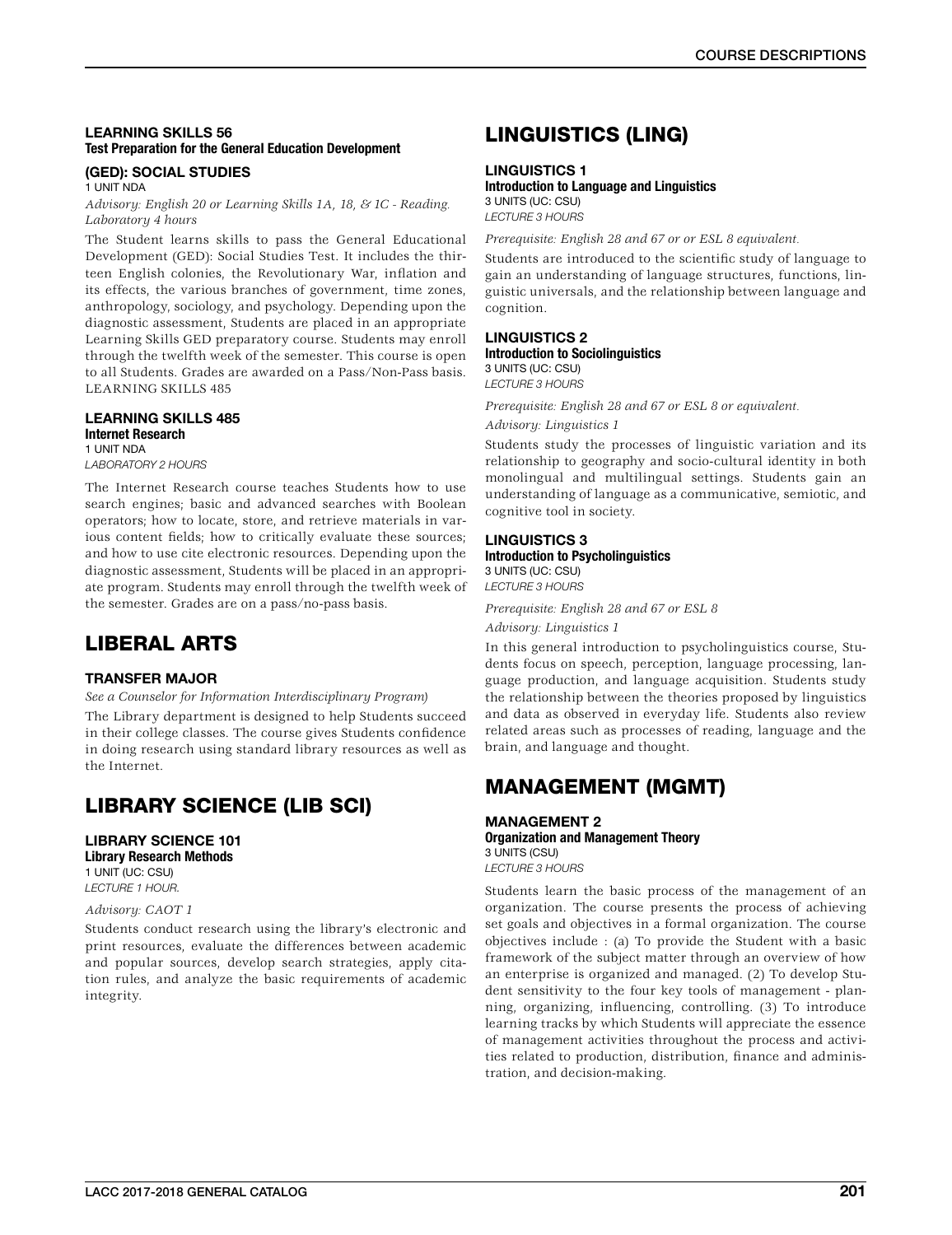### MANAGEMENT 13 Small Business Entrepreneurship 3 UNITS (CSU)

*LECTURE 3 HOURS*

Students receive the fundamentals of how to organize and operate a small business.

# MANAGEMENT 31 Human Relations for Employees

3 UNITS (CSU) *LECTURE 3 HOURS*

### *Advisory: English 28 and 67 or equivalent.*

The Students learns to recognize and develop those traits necessary for good relations with fellow workers, supervisors, subordinates, customers, and other business associates.

# MANAGEMENT 33

# Personnel Management

3 UNITS (CSU) *LECTURE 3 HOURS*

The Student will learn the essentials of human resource management. Topics include recruitment, selection, training, appraisals, compensations, benefits, labor relations and collective bargaining.

# MARKETING (MARKET)

MARKETING 1 Principles of Selling 3 UNITS (CSU) *LECTURE 3 HOURS*

### *Advisory: English 28 and 67 or equivalent.*

Students learn about careers in selling, ethics in selling, the psychology of selling and benefit selling. They learn prospecting methods, the approaches to customers, using questions in selling, techniques for meeting objections to buying and techniques for closing the sale. This course is one of a series of classes which lead to the Marketing Certificate and the AA Degree with a major in marketing.

### MARKETING 11 Fundamentals of Advertising 3 UNITS (CSU)

*LECTURE 3 HOURS* 

# *Advisory: English 28 and 67 or equivalent.*

Students have an opportunity to explore the planning process, the strategies and the techniques used by corporations and small businesses to stimulate sales.

MARKETING 21 Principles of Marketing 3 UNITS (CSU) *LECTURE 3 HOURS*

*Advisory: English 28 and 67 or equivalent.*

Students learn the importance of making decisions with the customer in mind and the need to select target markets for products and services. The course covers decision making relative to product development and management, trademarks, wholesaling, retailing, selling, sales promotion, advertising

and pricing. It is the first in a series of courses which lead to the Certificate in Marketing and the AA Degree with a major in marketing.

# MARKETING 31

Retail Merchandising 3 UNITS (CSU)

*LECTURE 3 HOURS*

The Student will learn the principles and procedures in retailing, including a study of store location, store layout, store organization, buying, pricing, stock planning, and retail sales promotion.

# MATHEMATICS (MATH)

### Placement Information

High school courses are not accepted as equivalent to college courses. Every new incoming Student will be required to take the math assessment unless he/she has satisfied the Prerequisite by a college level course or a comparable assessment process from another college (must not be based on high school transcripts). The result of the assessment test is valid for one year. The Student is encouraged to start his or her mathematics sequence as soon as possible after the assessment is taken.

If you place In a 200 level math course, you should review the Mathematics Course Sequence flowchart to determine which track best fits your circumstance and discuss your choice with a counselor. UC maximum limit: Refer to *www.assist.org*

#### MATHEMATICS 10 Math as a Second Language (MSL) 1 UNIT

*LECTURE 1 HOUR.*

Students study the basic mathematics sequence. The course introduces mathematical language and notation, along with fundamental concepts necessary for successful completion of the mathematics sequence. Topics include writing and speaking mathematical language, understanding how to determine what a problem is asking, and a multi-step program for solving problems. Also included are techniques that will enable Students to have a positive outlook toward future mathematics classes.

### MATHEMATICS 100 Mathematics Workshop 1 UNIT NDA

*LABORATORY 3 HOURS*

*Co-requisite: MATH 105 or 111 or 113 or 114 or 115 or 124, or 215 or 216 or 227 or 230 or 236 or 240 or 245 or 260.*

Students can supplement and enhance learning in mathematics through tutorial and self-help assistance, calculators, computers, programmed texts and other learning aids.

#### MATHEMATICS 105 **Arithmetic** 3 UNITS

*LECTURE 3 HOURS*

Students learn to perform arithmetic operations with whole numbers, fractions, and decimals. Students learn to solve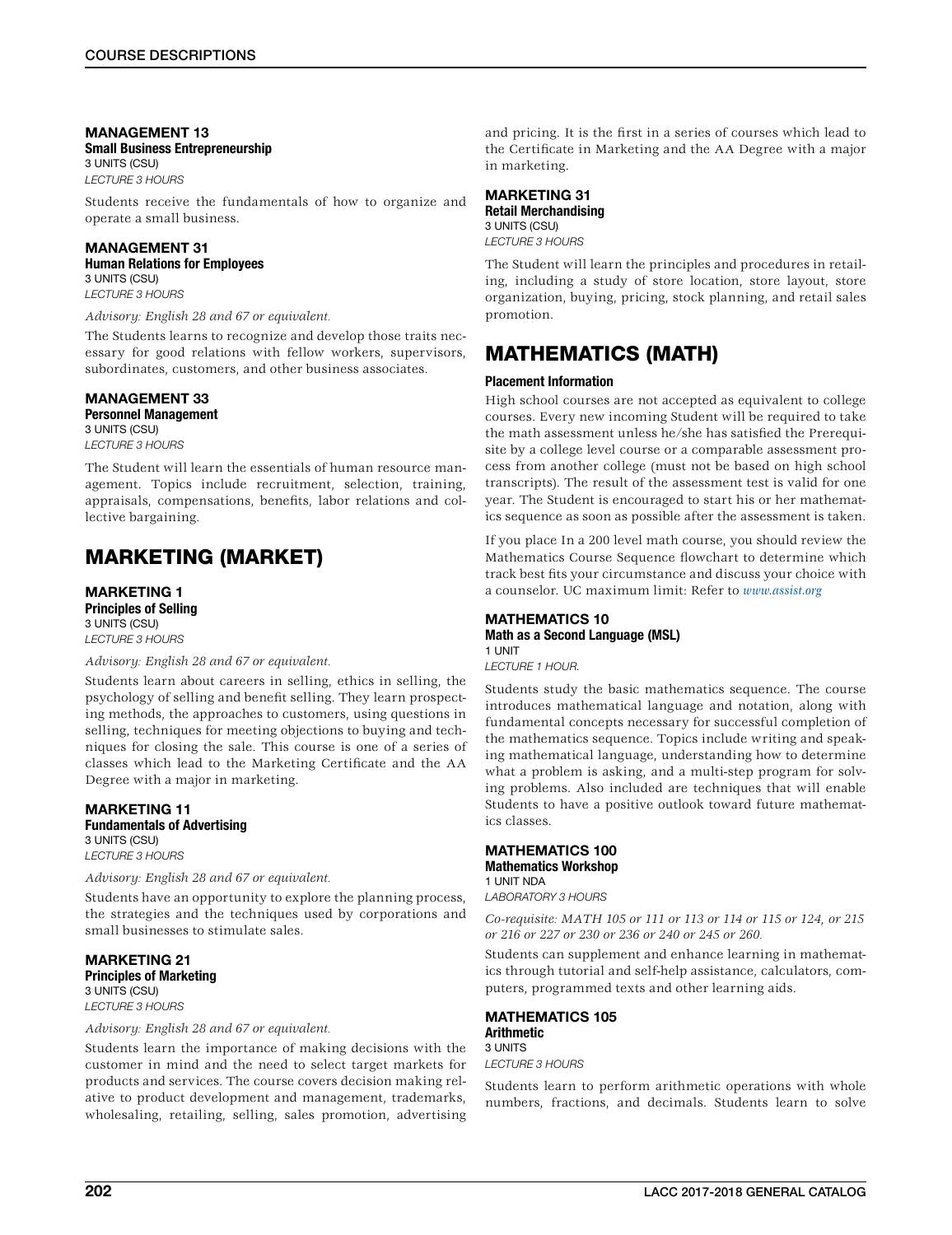word problems including whole numbers, fractions, decimals, and percents. Students learn ratios, rates, proportions and everyday life application.

# MATHEMATICS 110 Introduction to Algebraic Concepts 5 UNITS

*LECTURE 5 HOURS*

## *Prerequisite: Math 105 with a satisfactory grade or better.*

This course reviews topics in arithmetic relevant to algebra and introduces ideas necessary for understanding algebra. Students discuss fundamental notions of algebra including the arithmetic of signed numbers and solving first degree equations using properties of equality.

### MATHEMATICS 112 Pre-Algebra 3 UNITS NDA *LECTURE 3 HOURS*

*Prerequisite: Appropriate score on the math placement test.*

The Student can, In this course, bridge the gap between arithmetic and algebra. Topics include operations with signed numbers, order of operations, evaluating expressions and formulas, rules of integer exponents, distributive property, working with polynomials, solving simple equations, working with graphs, linear equations, word problems, and basic geometry.

### MATHEMATICS 113 Elementary Algebra A 3 UNITS

*LECTURE 3 HOURS*

*Prerequisite: Mathematics 112 with a satisfactory grade or equivalent.*

This is the first half of Mathematics 115. This course is for those who have had no algebra or whose preparation in algebra is deficient. Topics include inequalities, an introduction to polynomials and their operations, equations, factoring, and graphs of two variables.

#### MATHEMATICS 114 Elementary Algebra B 3 UNITS

*LECTURE 3 HOURS*

*Prerequisite: Mathematics 113 with a satisfactory grade or equivalent.*

This Is the second half of Mathematics 115. Mathematics 113 and Mathematics 114 together are equivalent to Mathematics 115 (see course description for Mathematics 115). Credit Is allowed In only one Mathematics 115, or Mathematics 113 and 114 combination. Simultaneous enrollment In Mathematics 113 and Mathematics 114 Is not permitted. Topics Include factoring polynomials, manipulating rational expressions and equations, manipulating roots and radicals, solving and graphing quadratic equations.

# MATHEMATICS 115

Elementary Algebra 5 UNITS *LECTURE 5 HOURS*

*Prerequisite: Mathematics 112 with a satisfactory grade or equivalent.*

This course covers operations on real numbers and algebraic expressions, solving linear equations and inequalities in one variable, graphing linear equations and inequalities in two variables, solving systems of linear equations in two variables, exponents, operations on polynomials, factoring polynomials, operations on rational expressions, solving rational equations, simplifying radical expressions, solving radical equations, solving quadratic equations, and graphing quadratic equations.

### MATHEMATICS 121 Elementary Geometry for College Students 3 UNITS (A)

*LECTURE 3 HOURS*

*Prerequisite: Mathematics 115 with a satisfactory grade or equivalent.*

The Student learns the definitions, axioms and theorems of geometry relating to angles, lines, circles and polygons. Basic constructions are introduced. The meaning and techniques of logical proofs are heavily emphasized.

### MATHEMATICS 124A

Intermediate Algebra - A 2.5 UNITS

*LECTURE 2 HOURS. LABORATORY 1 HOUR*

*Prerequisite: Mathematics 115 with satisfactory grade or equivalent.*

The Student learns the first part of Mathematics 125. Mathematics 124A and 124B together are equivalent to Mathematics 125. Topics include linear functions, systems of linear equations, inequalities, polynomials, rational expressions and rational functions. Credit is allowed in only one Mathematics 125, or the Mathematics 124A and 124B combination. Simultaneous enrollment in Math 124A and 124B is not permitted.

### MATHEMATICS 124 B Intermediate Algebra - B 2.5 UNITS

*LECTURE 2 HOURS. LABORATORY 1 HOUR*

*Prerequisite: Mathematics 124A with satisfactory grade or equivalent.*

The Student learns the second part of Mathematics 125. Mathematics 124A and 124B together are equivalent to Mathematics 125. Topics include quadratic functions and equations; composite, inverse exponential and logarithmic functions; circles; and sequences, series, and binomial theorem. Credit is allowed in only one Mathematics 125, or the Mathematics 124A and 124B combination. Simultaneous enrollment in Math 124A and 124B is not permitted.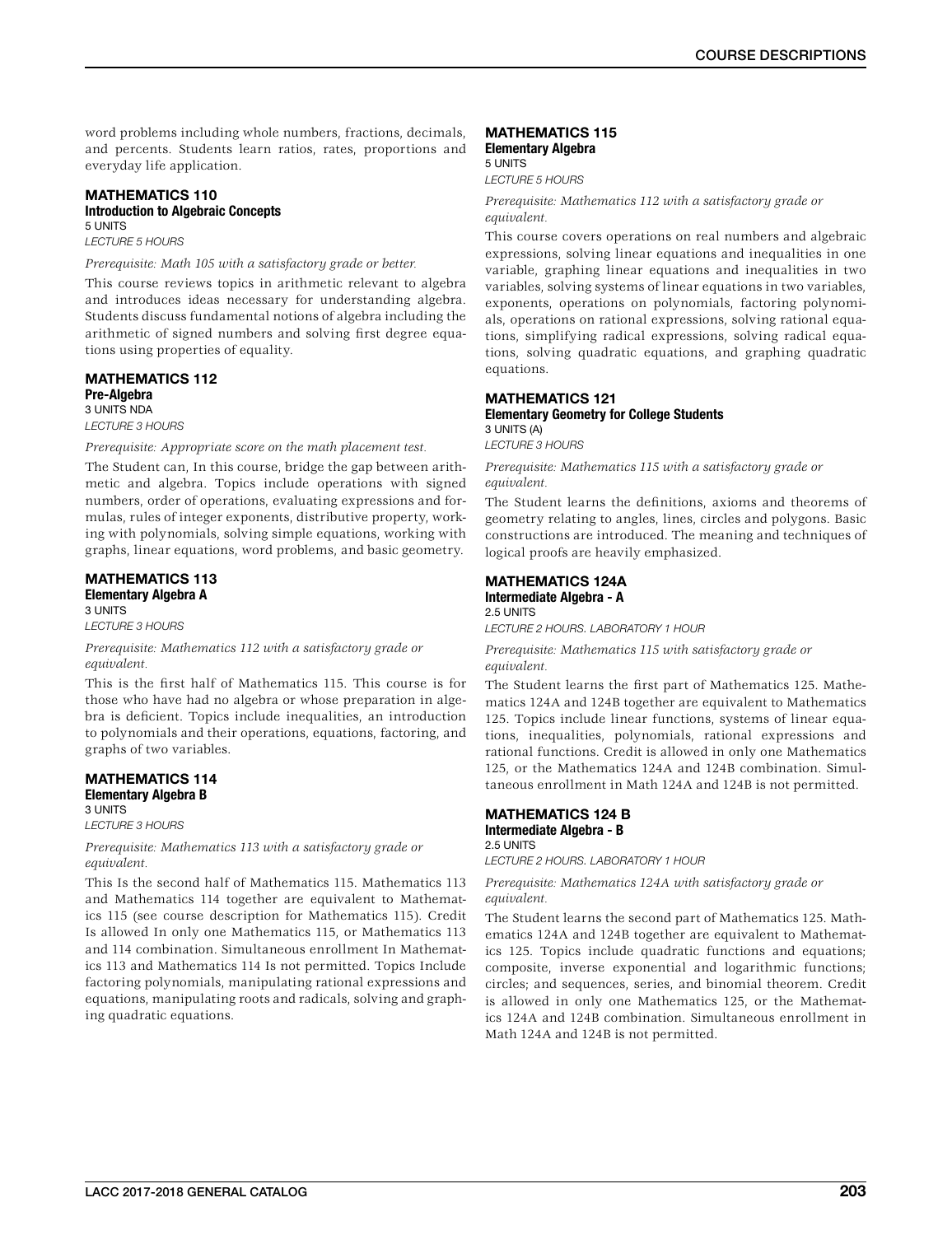### MATHEMATICS 125 Intermediate Algebra 5 UNITS

*LECTURE 5 HOURS*

*Prerequisite: Mathematics 115 with a satisfactory grade or equivalent.*

*Note: A maximum of 8 UNITS may be earned by any combination of Mathematics 125, 240, and 245.*

Students learn techniques for solving compound linear inequalities as well as absolute value equations and inequalities, solving systems of linear equations in two and three variables, simplifying non-linear expressions and solving non-linear equations such as polynomial, rational, radical, exponential, and logarithmic. Students learn techniques for rewriting the equation in the standard form for parabola and circle, and graph. Students learn how to compute terms and sums of arithmetic and geometric series. Students will apply the binomial theorem to expand the binomial with given power. Applications are included in a wide variety of word problems.

### MATHEMATICS 167 Pre-Statistics 5 UNITS

*LECTURE 5 HOURS*

*Prerequisite: Mathematics 110 or Math 112 with a satisfactory grade or equivalent; or Placement.*

Students learn key concepts of descriptive statistics such as observational and experimental design, graphical and tabular displays of data, measures of center and spread, probability, the normal distribution, and regression. This course is designed as a Prerequisite solely for Statistics(Math 227). Students will not get math competency credit for taking This course towards an AA/AS degree. If Students wish to proceed to another course other than Math 227, they would need to go back and take Math 125.

#### MATHEMATICS 190 Algebra for STEM Majors 6 UNITS

*LECTURE 4 HOURS. LABORATORY 4 HOURS*

*Prerequisite: Mathematics 110 or Math 112 with a satisfactory grade or equivalent.*

An accelerated course covering the topic of Elementary and Intermediate Algebra. Topics Include the real number system, rules of exponents, linear equations and Inequality In one variable, linear equations and Inequality In two variables, systems of linear equations and Inequalities, nonlinear systems of equations, polynomial operations, factoring polynomials, rational expressions, rational equations and Inequalities, radical expressions and rational exponents, radical equations and Inequalities, quadratics equations and Inequalities, functions and their graphs, exponential and logarithmic functions, the conic sections, and sequences and series.

### MATHEMATICS 202 Mathematics Workshop II 1 UNIT (CSU)

*LABORATORY 3 HOURS*

*Co-requisite: One of the following Co-req: Math 215, 216, 230, 236, 240, 245, 260, 261, 262, 263, 270, or 275.*

Students supplement and enhance their learning in mathematics by providing tutorial and self-help assistance, calculators, computers, programmed text, and other learning aids for baccalaureate level mathematics courses.

### MATHEMATICS 215 Principles of Mathematics I

3 UNITS (UC: CSU) *LECTURE 3 HOURS*

*Prerequisite: Mathematics 125 with a satisfactory grade or equivalent.*

This course is the first of two in a sequence designed for prospective elementary school teachers. The Student will learn topics including sets and relations, numbering systems, and elementary number theory. The main emphasis, however, will be understanding the structure of systems of whole numbers, integers, and rational numbers.

### MATHEMATICS 216 Principles of Mathematics II

3 UNITS (UC: CSU) *LECTURE 3 HOURS*

*Prerequisite: Mathematics 215 with a satisfactory grade or equivalent.*

This course is the second of two in a sequence for prospective elementary school teachers. Topics include decimal and real numbers, rational numbers, abstract mathematical systems, geometry and the metric system.

#### MATHEMATICS 227 **Statistics**

4 UNITS (UC: CSU) *LECTURE 4 HOURS*

*Prerequisite: Mathematics 125 with a satisfactory grade or equivalent.*

This course is an introduction to probability, descriptive and inferential statistics including measures of central tendency and dispersion, sampling, and estimation. Hypothesis testing, analysis of variance, test of independence, linear correlation and regression analysis also are covered.

# MATHEMATICS 230

Mathematics for Liberal Arts Students 3 UNITS (UC: CSU) *LECTURE 3 HOURS*

### *Prerequisite: Mathematics 125 with a satisfactory grade or equivalent.*

Students receive instruction in topics which include linear equations and functions, applications of linear functions, systems of linear equations, matrices, system of linear inequalities, linear programming using the graphical method, mathematics of finance, logic, set theory, probability, basic counting, and statistics.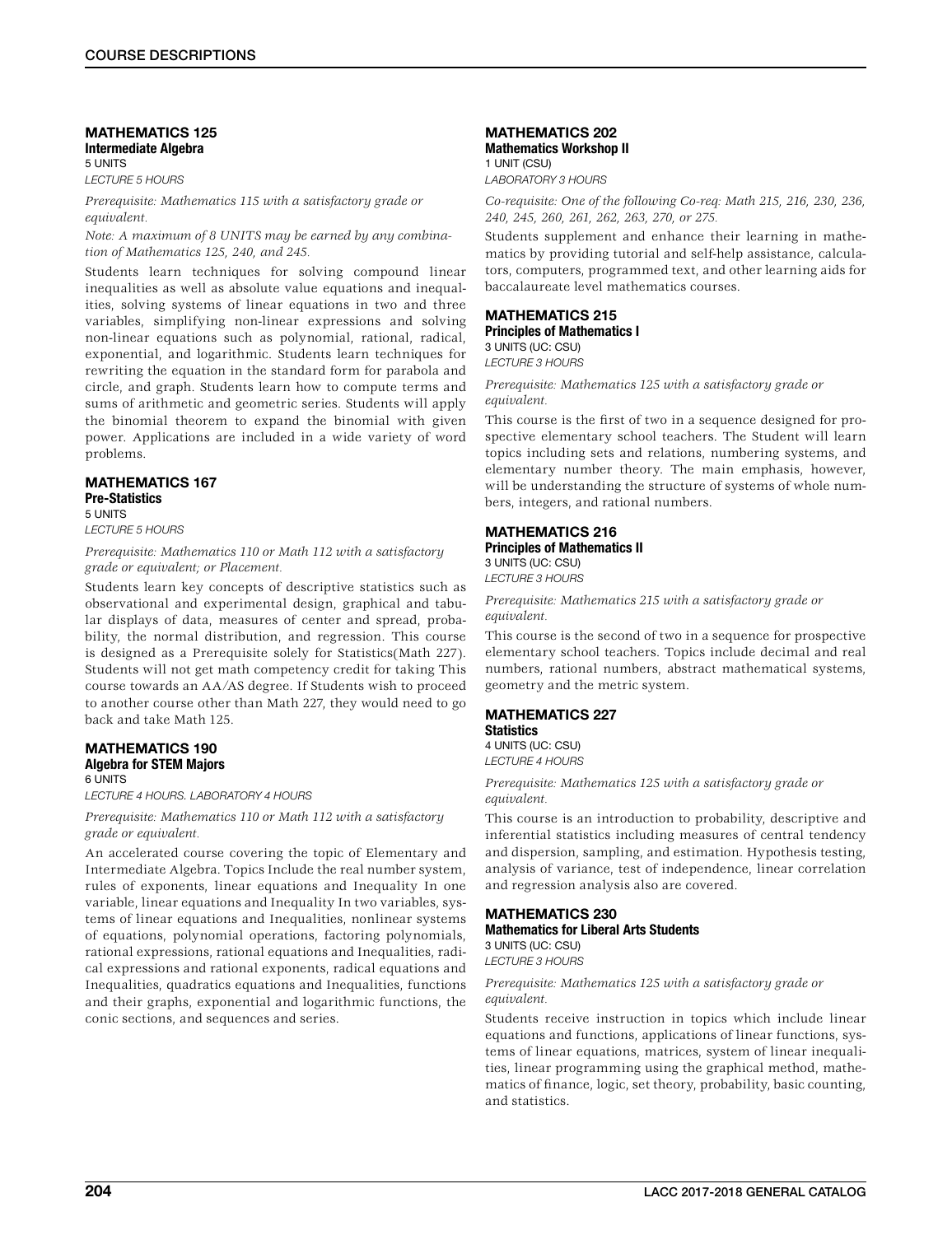### MATHEMATICS 236 Calculus for Business and Social Sciences 5 UNITS (UC: CSU)

*LECTURE 5 HOURS*

*Prerequisite: Mathematics 125 with a satisfactory grade or equivalent.*

This course consists of elementary differential and integral calculus of algebraic, exponential and logarithmic functions, as well as derivatives and the method of Lagrange multipliers. Applications to business and the social sciences are emphasized.

### MATHEMATICS 240 **Trigonometry** 3 UNITS (CSU)

*LECTURE 3 HOURS*

*Prerequisite: Both Mathematics 125 and 121 with satisfactory grades or equivalent.*

*A maximum of 8 UNITS of credit may be earned by any combination of Mathematics 125, 240 and 245.*

Students in Math 240 study the sine, cosine, and tangent functions, including a study of their graphs, inverses of the functions, solution of triangles, models for periodic phenomena, identities, conditional equations, and polar coordinates. Students also learn the basic properties of the cotangent, secant, and cosecant funcitons.

# MATHEMATICS 245

College Algebra 3 UNITS (UC: CSU) *LECTURE 3 HOURS*

*Prerequisite: Mathematics 125 with a satisfactory grade or equivalent.*

Students receive instruction to solve linear, rational, polynomial, exponential, and logarithmic equations; graph linear, rational, polynomial, exponential, and logarithmic functions; solve linear and nonlinear systems of equations and inequalities; sequences and series.

### MATHEMATICS 260 Pre-calculus

5 UNITS (UC: CSU) *LECTURE 5 HOURS*

*Prerequisite: Mathematics 240 with a satisfactory grade or equivalent.*

Students prepare for calculus, which covers the properties of polynomial, rational, algebraic, trigonometric, inverse trigonometric, exponential and logarithmic identities and equations, trigonometric form of complex numbers and DeMoivre's Theorem, conic sections with translation and rotation of axes, nonlinear systems of equations and inequalities, vector algebra with dot and cross products, polar coordinates and graphs of polar functions, partial fractions and mathematical induction.

# MATHEMATICS 261

Calculus I 5 UNITS (UC: CSU) *LECTURE 5 HOURS*

*Prerequisite: Mathematics 260 with a satisfactory grade or equivalent.*

This Is the first of a three-course sequence In calculus. Topics Include limits and continuity, rates of change, derivatives, applications of differentiation, Integrals, the Fundamental Theorem of Calculus, and applications of Integration.

# MATHEMATICS 262

Calculus II 5 UNITS (UC: CSU)

*LECTURE 5 HOURS*

*Prerequisite: Mathematics 261 with a satisfactory grade or equivalent.*

This Is the second In a three-course sequence In calculus. Topics Include differentiation and Integration of logarithmic, exponential, circular and hyperbolic functions and their Inverses, Indeterminate forms, Improper Integrals, standard techniques of Integration, applications of Integration to problems from economics, biology and probability, parametric equations and polar coordinates, Infinite sequences and series, and representation of functions as power series.

#### MATHEMATICS 263 Calculus III

5 UNITS (UC: CSU) *LECTURE 5 HOURS*

*Prerequisite: Mathematics 262 with a satisfactory grade or equivalent.*

Students solve problems from vectors calculus, parametric equations, surfaces, partial differentiation, gradient, maxima and minima for functions of several variables, multiple integrals, surface integrals, and line integrals. Students consider physical and mechanical applications of Green's Theorem, Divergence Theorem, and Stokes' Theorem.

### MATHEMATICS 270 Linear Algebra

3 UNITS (UC: CSU) *LECTURE 3 HOURS*

*Prerequisite: Mathematics 261 with a satisfactory grade or equivalent.*

This course develops the techniques and theory needed to solve and classify systems of linear equations. Solution techniques include row operations, Gaussian elimination, and matrix algebra. Investigates the properties of vectors in two and three dimensions, leading to the notion of an abstract vector space. Vector space and matrix theory are presented including topics such as inner products, norms, orthogonality, eigenvalues, eigenspaces, and linear transformations. Selected applications of linear algebra are included.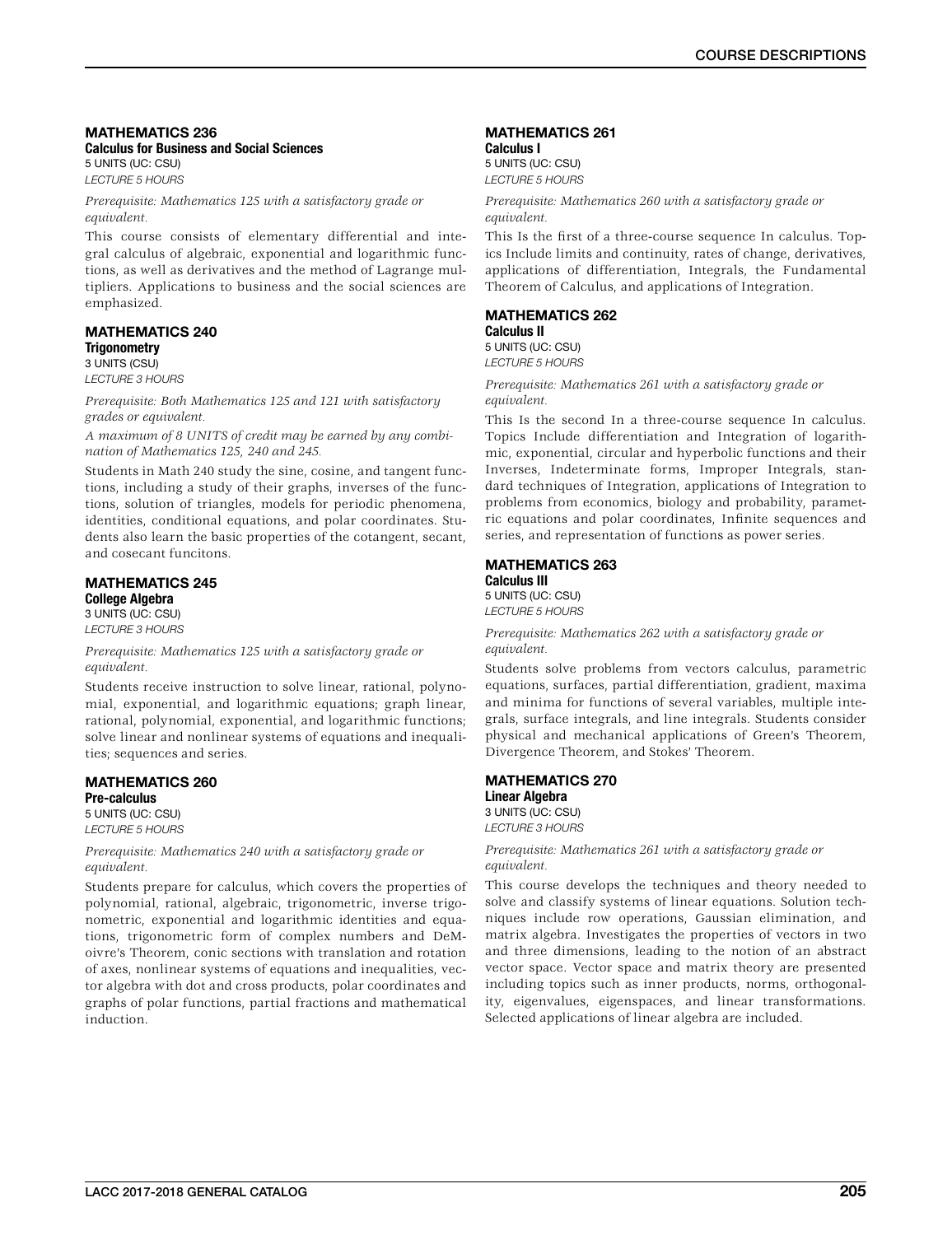### MATHEMATICS 272 Methods of Discrete Mathematics 5 UNITS (UC: CSU) *LECTURE 5 HOURS*

*Prerequisite: Mathematics 262 with a satisfactory grade or equivalent.*

Students study logic, algorithms, number systems, mathematical induction, sets, counting principles, probability, Boolean algebra, logic network, Pigeonhole principle, cardinality and computability, recurrence relations and recursion, graph theory, switching circuits, trees.

### MATHEMATICS 275 Ordinary Differential Equations 3 UNITS (UC: CSU)

*LECTURE 3 HOURS*

*Prerequisite: Mathematics 262 with a satisfactory grade or equivalent.*

Students learn to categorize different types of differential equations. Students learn to use techniques such as separation of variables, exact differentials, homogeneity, and change-ofvariable (substitution) to solve first-order equations as well as first-order Initial Value Problems (IVPs). Students apply this knowledge to solve real-world problems such as population growth and mixture problems. Students learn to solve higher-order linear differential equations using constant coefficient technique, the method of undetermined coefficients and variation of parameters. Students apply this knowledge to physics applications such as simple harmonic motion. Students solve equations of higher-order with variable coefficients applying specific techniques based on the type of the given equations. Topics Include: Cauchy-Euler Equations, Power Series solutions, Bessel's Equations, and Legendre's Equation. Students learn the Laplace transform and its properties and apply this knowledge to solving various differential equations as well as IVPs. Students use techniques for solving Systems of Linear Differential Equations.

# MICRIOBIOLOGY (MICRO)

### MICROBIOLOGY 1 Introductory Microbiology

5 UNITS (UC: CSU) *LECTURE 3 HOURS. LABORATORY 6 HOURS*

*Prerequisite: Biology 3 or Physiology 1; and Chemistry 60 or ANY Chemistry and AND Biology with a satisfactory grade of better or equivalent.*

*Advisory: Eligibility for English 21 or equivalent.*

*Prerequisite: Biology 3 or Physiology 1, and Chemistry 60. Advisories: English 21.*

Students examine and learn: bacterial physiology, cytology, genetics, growth and reproduction, and the effects of physical and chemical agents on the bacterial cell. Applied fields covered are food, water, milk, air, soil and industrial microbiology. The immune response, diseases and bacteriologic techniques are stressed.

# MICROBIOLOGY 20

General Microbiology 4 UNITS (UC: CSU) *LECTURE 3 HOURS. LABORATORY 3 HOURS*

*Advisory: English 21 or equivalent and Chemistry 60.*

Students examine diseases produced by microorganisms including an introduction to bacterial classification, cytology, physiology, growth, reproduction, sterilization, disinfection and the applied fields of bacteriology. Bacteriological techniques are emphasized in the laboratory.

MICROBIOLOGY 40 Microbiology Laboratory Preparations 1 UNIT (CSU) *LABORATORY 3 HOURS*

*Co-requisite: Microbiology 1 or Microbiology 20*

Students prepare media and reagents normally used in a bacteriological Laboratory with emphasis on safety and proper use and care of Laboratory equipment and supplies.

# MUSIC (MUSIC)

# MUSIC 101 Fundamentals of Music 3 UNITS (UC: CSU)

*LECTURE 3 HOURS*

*(For the non-Music major)*

A study of the fundamentals of music Including notation, meter signatures and rhythms, major and minor scales and key signatures, Intervals, triads, terms and symbols. Some sight reading and ear training Is Included. Satisfies Humanities requirement.

### MUSIC 111 Music Appreciation I 3 UNITS (UC: CSU)

*LECTURE 3 HOURS*

Required of all Music majors. Open to all Students.

The Student learns about masterpieces of western music from the Middle Ages to the present day with an emphasis on perceptive listening. Topics include the elements of music, musical forms, music periods, styles, and the role of music and musicians in the western world. Fulfills humanities requirements for graduation.

### MUSIC 116 Survey and History of Rock, Pop, and Soul Music 3 UNITS (UC: CSU) *LECTURE 3 HOURS*

Introduction to rock, pop, and soul music styles covering their origins, stylistic development and cultural impact. This course is designed to increase Student awareness of the relationship between popular music and society.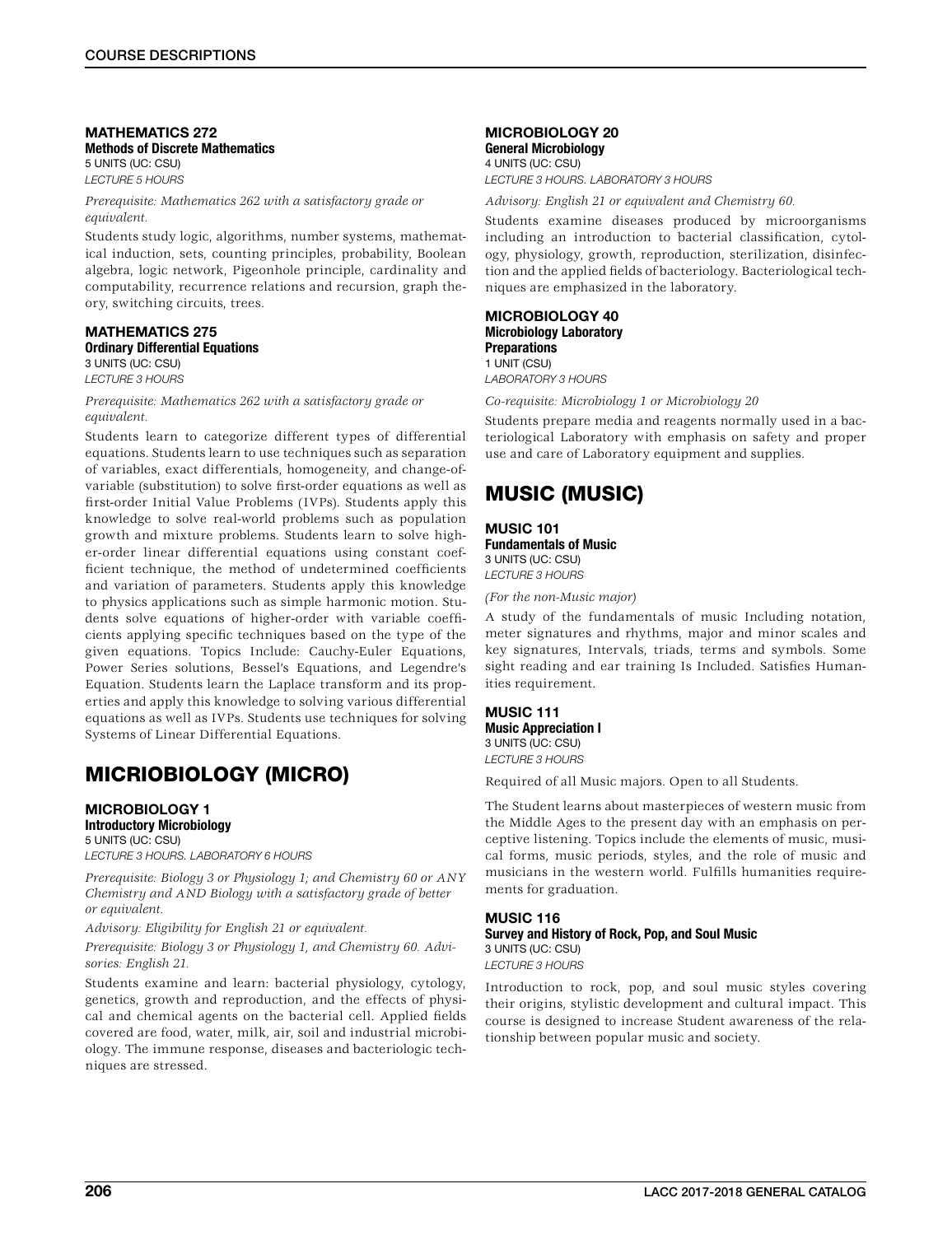### MUSIC 121 Music History and Literature I 3 UNITS (UC: CSU) *LECTURE 3 HOURS*

*Advisories: Music 111 and Music 202.*

The Student studies music history and literature from earliest times to 1750, including music of the ancient Greeks, early Christians, Middle Ages, Renaissance and Baroque periods, through the music of Bach and Handel.

### MUSIC 122 Music History and Literature II 3 UNITS (UC: CSU) *LECTURE 3 HOURS*

*Advisory: Music 111 and Music 202*

A survey of music history and music literature from 1750 to the present time, Including music of the pre-Classic, Classic and Romantic periods, as well as Contemporary classical music.

## MUSIC 135 African-American Music 3 UNITS (UC: CSU)

*LECTURE 3 HOURS*

A study of African and African-American music and their Influence on folk, spirituals, gospels, concert music, opera, ballet, blues and jazz underscoring styles, characteristics, origin and contributions by African-American artists. (Credit allowed for only one of Music 135 and African-American Studies 60.) Satisfies Humanities requirement for graduation.

### MUSIC 136 Music In American Culture 3 UNITS - *LEC 3 (UC:CSU)*

A comparative and Integrative study of the multi-cultural music styles of the United States. Emphasis Is given to the music of Native Americans, European Americans, African Americans, Chicano/Latino Americans, and Asian Americans, tracing the development of these various musical traditions from their historical roots to their Influence on contemporary American music.

### MUSIC 137 Music as a Business 3 UNITS (A) *LECTURE 3 HOURS*

The Student learns the skills and knowledge necessary for success in the many careers available in the music industry. Covers the roles of personal managers, agents and attorneys; the process of producing, publishing and copyrighting songs; and record production and marketing.

MUSIC 141 Jazz Appreciation 3 UNITS (UC[PENDING]:CSU) *LECTURE 3 HOURS*

An introduction to American jazz music including its origins, stylistic development and cultural impact. This course is designed to increase Student awareness of the relationship between jazz music and American society.

# MUSIC 152-1 (FORMERLY MUSIC 152)

Current Musical Events I 1 UNIT - (CSU) *LABORATORY 2 HOURS*

The Student observes live concert performances, developing an understanding of the basic elements of music and acceptable audience behavior.

# MUSIC 152-2

Current Musical Events II 1 UNIT (CSU) *LABORATORY 2 HOURS*

*Prerequisite: Music 152-1*

The Student observes and critiques live concert performances, developing an understanding of more advanced elements, styles and forms of music.

# MUSIC 161

#### Introduction to Electronic Music 3 UNITS (CSU)

*LECTURE 2 HOURS. LABORATORY 2 HOURS*

The Student learns electro-acoustic, MIDI and computer assisted music techniques for both the MAC and PC platforms. Emphasis is in computer-assisted sequencing, digital and MIDI recording, mixing, sound reinforcement and CD production.

### MUSIC 180-1 (FORMERLY MUSIC 180) Applied Muzsic Laboratory I

1.5 UNITS

*LABORATORY 5 HOURS*

*Co-requisite: Music 181*

The Student uses departmental practice rooms to enhance appropriate techniques and repertoire for the specific instrument or voice being studied in the co-requisite music course, with an emphasis on the progressive development of skills needed for solo performance. The focus is on playing or singing with precise rhythms, correct pitches and accurate intonation.

### MUSIC 180-2 Applied Music Laboratory II 1.5 UNITS (CSU) *LABORATORY 5 HOURS*

*Prerequisite: Music 180-1*

*Co-requisite: Music 182*

The Student uses departmental practice rooms to further enhance appropriate techniques and repertoire for the specific instrument or voice being studied in the co-requisite music course, with an emphasis on the progressive development of skills needed for solo performance. The focus is on playing or singing with the articulation, dynamics, phrasing, and expression appropriate to the literature being studied, and if singing, diction appropriate to texts of the literature.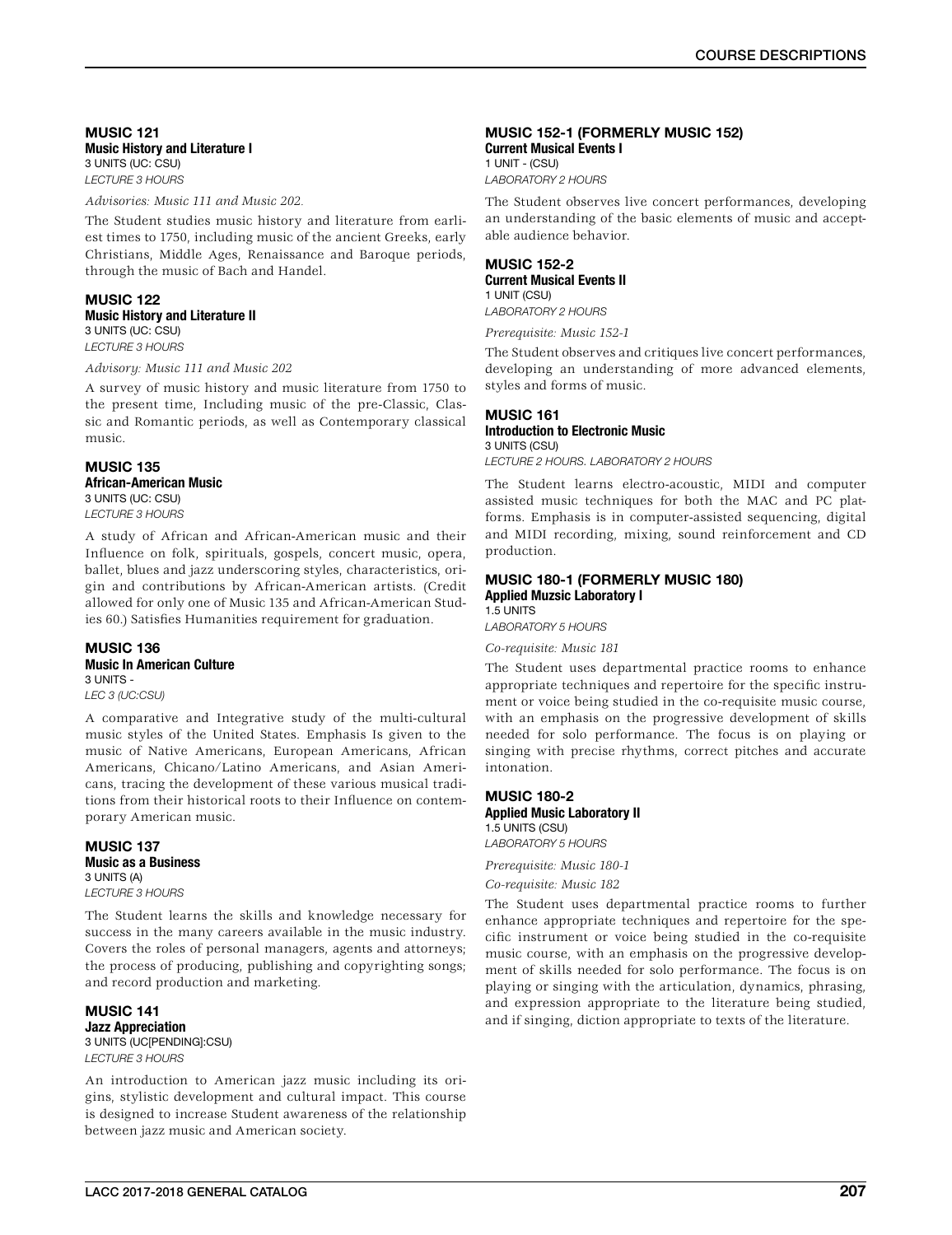### MUSIC 180-3 Applied Music Laboratory III 1.5 UNITS (CSU) *LABORATORY 5 HOURS*

*Prerequisite: Music 180-2*

*Co-requisite: Music 183*

The Student uses departmental practice rooms to further enhance appropriate techniques and repertoire for the specific instrument or voice being studied in the co-requisite music course, with an emphasis on the progressive development of skills needed for solo performance. The focus is on demonstrating appropriate blend and balance when performing with an accompanist, and playing or singing in a manner suitable to the genre, period, and style of the literature.

### MUSIC 180-4 Applied Music Laboratory IV 1.5 UNITS (CSU)

*LABORATORY 5 HOURS*

*Prerequisite: Music 180-3*

### *Co-requisite: Music 184*

The Student uses departmental practice rooms to further enhance appropriate techniques and repertoire for the specific instrument or voice being studied in the co-requisite music course, with an emphasis on the progressive development of skills needed for solo performance. The focus is on memorizing performance literature and development of repertoire for exit recital and auditions for transfer.

### MUSIC 181 Applied Music I 0.5 UNIT (UC: CSU)

*LABORATORY 1 HOUR.*

### *Co-requisite: Music 180-1.*

The Student studies appropriate techniques and repertoire for the specific instrument or voice being studied, with an emphasis on the progressive development of skills needed for solo performance. The focus is on playing or singing with precise rhythms, correct pitches and accurate intonation. Achievement is evaluated through a juried performance. For transfer-oriented music majors as determined by the Music Department. (Confirmation of enrollment subject to audition.)

# MUSIC 182 Applied Music II 0.5 UNIT (UC: CSU)

# *LABORATORY 1 HOUR. Prerequisite: Music 181 with a satisfactory grade or equivalent.*

*Co-requisite: Music 180-2.*

The Student studies appropriate techniques and repertoire for the specific instrument or voice being studied, with an emphasis on the progressive development of skills needed for solo performance. The focus is on playing or singing with the articulation, dynamics, phrasing, and expression appropriate to the literature being studied, and if singing, diction appropriate to texts of the literature. Achievement is evaluated through a juried performance. For transfer-oriented music majors as determined by the Music Department. (Confirmation of enrollment subject to audition.)

MUSIC 183 Applied Music III 0.5 UNIT (UC: CSU) *LABORATORY 1 HOUR.*

### *Prerequisite: Music 182 with a satisfactory grade or equivalent. Co-requisite: Music 180-3.*

The Student studies appropriate techniques and repertoire for the specific instrument or voice being studied, with an emphasis on the progressive development of skills needed for solo performance. The focus is on demonstrating appropriate blend and balance when performing with an accompanist, and playing or singing in a stylistically appropriate manner suitable to the genre, period, and style of the literature. Achievement is evaluated through a juried performance. For transfer-oriented music majors as determined by the Music Department. (Confirmation of enrollment subject to audition).

### MUSIC 184 Applied Music IV

0.5 UNIT (UC: CSU) *LABORATORY 1 HOUR.*

*Prerequisite: Music 183 with a satisfactory grade or equivalent. Co-requisite: Music 180-4.*

The Student studies appropriate techniques and repertoire for the specific instrument or voice being studied, with an emphasis on the progressive development of skills needed for solo performance. The focus is on memorizing performance literature and development of repertoire for exit recital and auditions for transfer. Achievement is evaluated through a juried performance. For transfer-oriented music majors as determined by the Music Department. (Confirmation of enrollment subject to audition.)

### MUSIC 185 Directed Study 1 UNIT (CSU)

*LECTURE 1 HOUR.*

Vocal and instrumental Students pursue directed study on a contract basis under the direction of a supervising instructor.

### MUSIC 200 Introduction to Music Theory 4 UNITS (UC: CSU)

*LECTURE 2 HOURS. LABORATORY 4 HOURS*

The Student writes and recognizes rhythm and meter, basic properties of sound, intervals, diatonic scales and triads, diatonic chords, basic cadential formulas and phrase structure, dominant seventh chords, figured bass symbols, and non-harmonic tones. The Student applies and develops these materials through ear training, sight singing, analysis, and dictation. The Student also develops skills in handwritten notation.

### MUSIC 201 Harmony I 3 UNITS (UC: CSU) *LECTURE 3 HOURS*

*Prerequisite: Music 200 with a satisfactory grade or equivalent.*

*Co-requisite: Music 217-2*

The Student writes and analyzes diatonic harmony including primary and secondary triads and the dominant seventh chord. Also includes figured bass and non-harmonic tones, as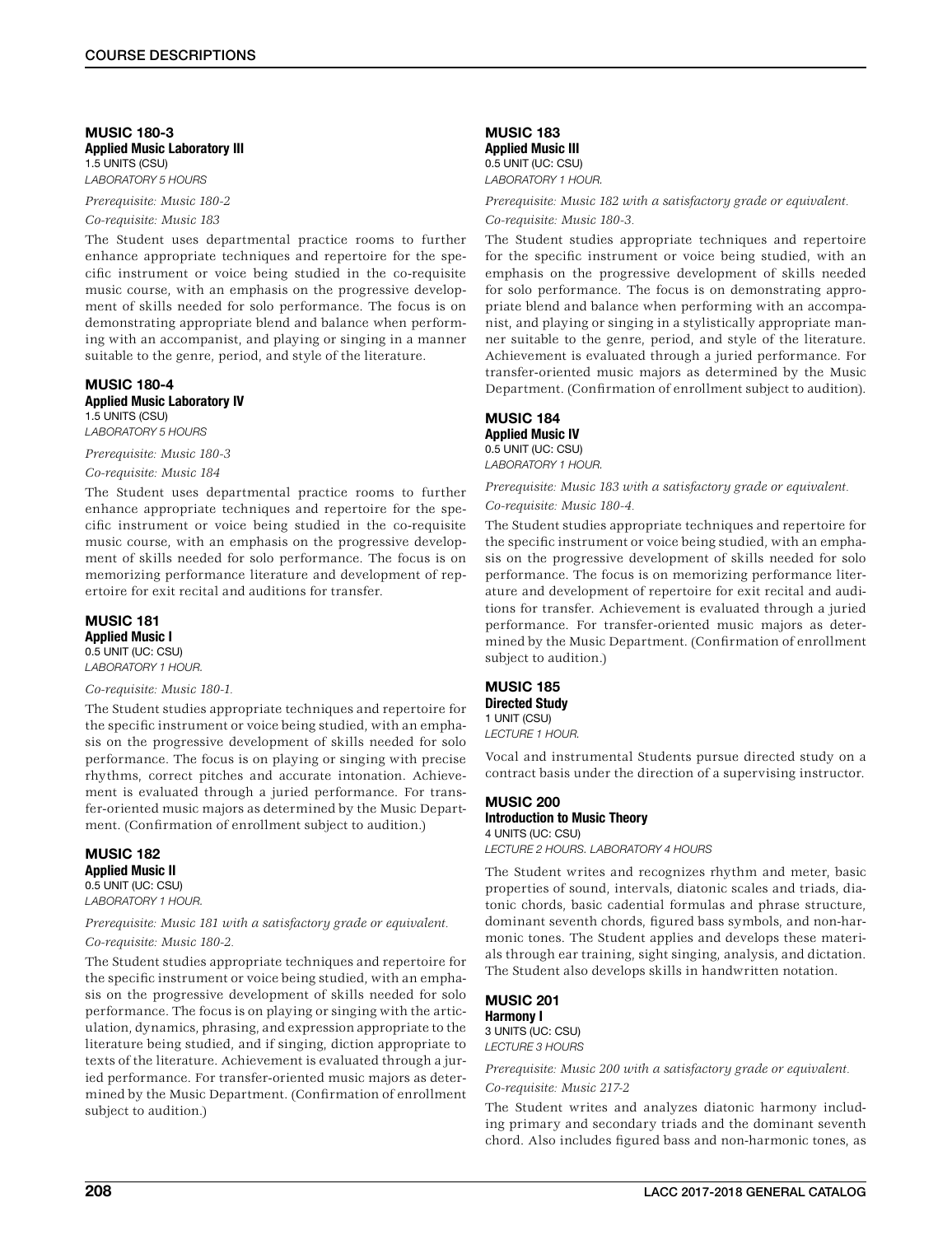well as introducing two-part counterpoint, non-dominant seventh chords, secondary dominants and modulation. Students taking this class should also enroll in Music 217-2.

### MUSIC 202 Harmony II

3 UNITS (UC: CSU) *LECTURE 3 HOURS*

### *Prerequisite: Music 201 with a satisfactory grade or equivalent. Co-requisite: Music 218-2*

The Student writes and analyzes advanced diatonic and beginning chromatic harmony using seventh chords, modally borrowed chords, sequences, secondary dominants, simple modulations, basic musical forms, and the writing of original compositions. Students enrolling in this class should also enroll in Music 218-2.

# MUSIC 203

Harmony III 3 UNITS (UC: CSU) *LECTURE 3 HOURS*

*Prerequisite: Music 202 with a satisfactory grade or equivalent. Co-requisite: Music 219-2*

The Student writes and analyzes advanced chromatic harmony using augmented chords, linear chromatic chords, Neapolitan chords, augmented-sixth chords, chromatic mediants, tall chords, altered chords, and enharmonic and chromatic modulation. The Student also writes and analyzes jazz and modal harmony as well as twentieth century techniques including Impressionism, tone rows, set theory, polytonality/pandiatonicism, and advanced meter/rhythm. Students enrolling in this class should also enroll in Music 219-2.

MUSIC 205 Commercial Harmony I 3 UNITS *LECTURE 3 HOURS*

Students learn harmonic chord progressions used in popular music including rock, jazz, Latin, funk and fusion, among others. Students are introduced to song writing by adding a melody over given harmonic structures.

# MUSIC 211

Musicianship I 1 UNIT (UC:CSU) *LABORATORY 3 HOURS*

The student applies and develops the rhythmic, melodic, and harmonic materials of Harmony I through ear training, sight singing, analysis, and dictation.

MUSIC 212 Musicianship II 1 UNIT (UC:CSU) *LABORATORY 3 HOURS*

The student applies and develops the rhythmic, melodic, and harmonic materials of Harmony II (advanced diatonic and beginning chromatic harmony) through ear training, sight singing, analysis, and dictation.

# MUSIC 213

Musicianship III 1 UNIT (UC:CSU) *LABORATORY 3 HOURS*

The student applies and develops the rhythmic, melodic, and harmonic materials of Harmony III (advanced chromatic harmony, jazz and modal harmony, and twentieth century techniques) through ear training, sight singing, analysis, and dictation.

### MUSIC 217-2 Musicianship 2 1 UNIT (CSU)

*LABORATORY 3 HOURS*

*Prerequisite: Music 200 with a satisfactory grade or equivalent. Co-requisite: Music 201*

The Student applies and develops the rhythmic, melodic, and harmonic materials of Harmony I (diatonic harmony) through ear training, sight singing, analysis, and dictation.

# MUSIC 218

Sight Reading I 1 UNIT *LECTURE 1 HOUR.*

*Prerequisite: Music 200 with a satisfactory grade or equivalent.*

The Student will acquire basic skills in sight reading rhythms and melodies. The goal is to acquire sight reading skills necessary for reading, performing, composing and producing music.

### MUSIC 218-2 Musicianship 3

1 UNIT (CSU) *LABORATORY 3 HOURS*

*Prerequisite: Music 217-2 with a satisfactory grade or equivalent. Co-requisite: Music 202*

The Student applies and develops the rhythmic, melodic, and harmonic materials of Harmony II (advanced diatonic and beginning chromatic harmony) through ear training, sight singing, analysis, and dictation.

### MUSIC<sub>219</sub> Sight Reading II 1 UNIT (CSU)

*LECTURE 1 HOUR*

*Prerequisite: Music 218 with a satisfactory grade or equivalent.*

*Co-requisite: Music 203*

The Student will acquire skills in sight reading more advanced rhythms and melodies. The goal is to acquire sight reading skills necessary for reading, performing, composing and producing music.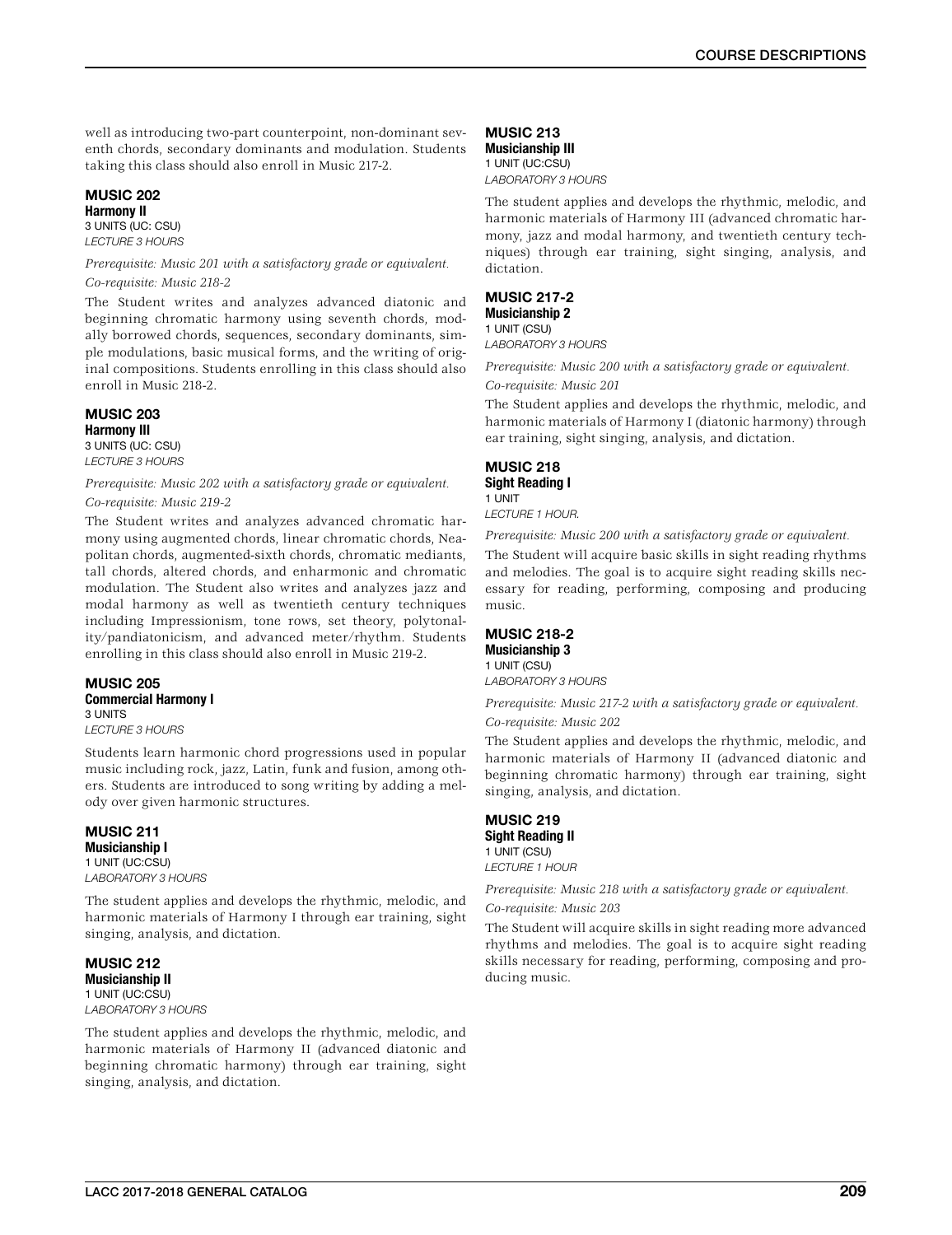### MUSIC 219-2 Musicianship 4 1 UNIT (CSU) *LABORATORY 3 HOURS*

*Prerequisite: Music 218-2 with a satisfactory grade or equivalent. Co-requisite: Music 203*

The Student applies and develops the rhythmic, melodic, and harmonic materials of Harmony III (advanced chromatic harmony and twentieth century techniques) through ear training, sight singing, analysis, and dictation.

### MUSIC 221 Counterpoint I 3 UNITS (UC: CSU)

*LECTURE 3 HOURS*

*Prerequisite: Music 202 with a satisfactory grade or equivalent.*

The Student studies 18th-century contrapuntal techniques in two, three and four voices, including species counterpoint, invertible counterpoint, motive development and canon and resulting in analysis and composition of two-part inventions, binary dance forms and three and four-part fugue expositions.

# MUSIC 223

### Twentieth Century Compositional Techniques 3 UNITS (UC: CSU) *LECTURE 3 HOURS*

*Prerequisite: Music 202 with a satisfactory grade or equivalent.*

The Student learns melodic, harmonic and rhythmic techniques of the Twentieth Century, resulting in the writing of original compositions.

#### MUSIC 224 **Composition** 3 UNITS (UC: CSU)

*LECTURE 3 HOURS*

*Prerequisite: Music 201 with a satisfactory grade or equivalent.*

The Student composes instrumental works based on specific compositional techniques. The Student will establish a solid technique in counterpoint, harmony, and instrumentation, resulting in a greater awareness of new compositional ideas and aesthetics. The goal is to apply those techniques and ideas to the development of a personal approach to composition.

# MUSIC 231 Orchestration and Arranging I

3 UNITS (UC: CSU) *LECTURE 3 HOURS*

*Prerequisite: Music 202 with a satisfactory grade or equivalent. Advisory: Music 241.*

The Student studies instrumentation and beginning orchestration, including writing for various instrumental groups.

### MUSIC 250 Music Performance Workshop 1 UNIT (CSU) *LABORATORY 3 HOURS*

The Student prepares, rehearses, and performs selected musical works for small ensemble, focusing on rhythm, articulation, expression, blend and balance, appropriate performance practice, and professional standards of conduct. (Confirmation of enrollment is subject to audition.)

### MUSIC 251-1 (FORMERLY MUSIC 251) Jazz Improvisation Workshop I

1 UNIT (UC: CSU) *LABORATORY 3 HOURS*

*Prerequisite: Music 101*

The Student improvises and performs level one standard repertoire in a jazz combo setting. Focus is on swing, bebop and blues. For intermediate to advanced jazz instrumentalists only. (Confirmation of enrollment is subject to audition).

### MUSIC 251-2 Jazz Improvisation Workshop II

1 UNIT (UC: CSU) *LABORATORY 3 HOURS*

*Prerequisite: Music 251-1*

The Student improvises and performs level two standard repertoire in a jazz combo setting. Focus is on modal and pentatonic scales and hard bop style. For intermediate to advanced jazz instrumentalists only. (Confirmation of enrollment is subject to audition).

### MUSIC 251-3 Jazz Improvisation Workshop III 1 UNIT (UC: CSU) *LABORATORY 3 HOURS*

*Prerequisite: Music 251-2*

The Student improvises and performs level three standard repertoire in a jazz combo setting. Focus is on modern jazz style. For intermediate to advanced jazz instrumentalists only. (Confirmation of enrollment is subject to audition).

### MUSIC 251-4 Jazz Improvisation Workshop IV 1 UNIT (UC: CSU)

*LABORATORY 3 HOURS*

*Prerequisite: Music 251-3*

The Student improvises and performs level four standard repertoire in a jazz combo setting. Focus is on Afro-Cuban and Brazilian jazz styles. For intermediate to advanced jazz instrumentalists only. (Confirmation of enrollment is subject to audition).

### MUSIC 261-1 (FORMERLY MUSIC 261) Electronic Music Workshop I 3 UNITS (CSU)

*LECTURE 2 HOURS. LABORATORY 2 HOURS*

*Prerequisite: Music 161 with a satisfactory grade or equivalent.*

The Student learns the fundamentals of music production, including contemporary techniques for recording and editing digital audio and MIDI, and the fundamentals of mixing and mastering.

### MUSIC 271 Songwriter's Workshop 3 UNITS (CSU) *LECTURE 3 HOURS*

*Prerequisites: Music 201 and Music 312 or Music 651*

Students learn the conventions of songwriting including lyrics, melody the relationship of lyrics and music, harmony, and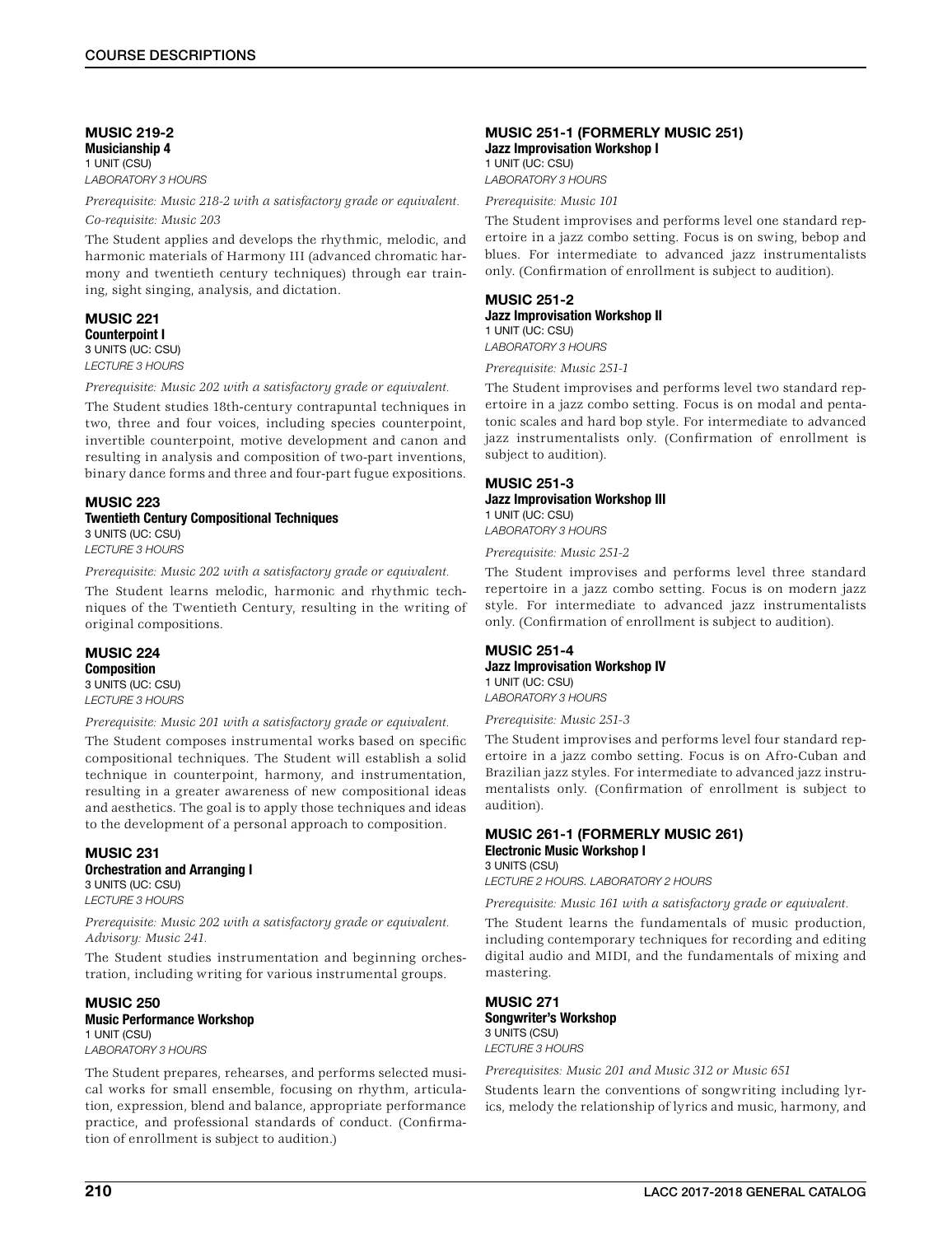song structure. Students analyze a wide variety of songs and apply the conventions of songwriting in the composition and performance of original songs.

# MUSIC<sub>281</sub>

### Commercial Music Techniques I 3 UNITS (CSU)

*LECTURE 2 HOURS. LABORATORY 2 HOURS*

*Prerequisite: Music 261-1 with a satisfactory grade or equivalent.*

The Student learns recording and production techniques for commercial applications, including scoring for TV and film, songwriting and arranging, and working with live musicians in the studio.

### MUSIC 282 Commercial Music Techniques II 3 UNITS (CSU)

*LECTURE 2 HOURS. LABORATORY 2 HOURS*

*Prerequisite: Music 281 with a satisfactory grade or equivalent.*

The Student learns advanced recording and production techniques for commercial applications, including advanced audio production, score realization, and studio workflow.

MUSIC 285 Directed Study 3 UNITS (CSU) *LECTURE 2 HOUR*

Vocal and instrumental Students pursue directed study on a contract basis under the direction of a supervising instructor.

### MUSIC 291

### MUSIC PRODUCTION FOR MULTIMEDIA 1 2 UNITS (CSU)

*LECTURE 1 HOUR. LABORATORY 2 HOURS*

*Prerequisite: Music 261-1 with a satisfactory grade or equivalent.* 

The Student learns digital recording, MIDI, and music production techniques. Students gain hands on experience in LACC's electronic music Laboratory and state-of-the-art recording studio.

### MUSIC 292 MIDI Instrument Instruction II 2 UNITS (CSU) *LECTURE 1 HOUR. LABORATORY 2 HOURS*

*Prerequisite: Music 291 with a satisfactory grade or equivalent.*

The Student learns advanced music production techniques, including mixing, editing, and automation. Students gain hands on experience in LACC's electronic music Laboratory and state-of-the-art recording studio.

MUSIC 311 Piano I 1 UNIT (UC: CSU) *LABORATORY 2 HOURS*

Open to all Students.

The Student receives instruction in basic piano skills with an emphasis on learning to read music, play finger-patterns, scales, chords, and beginning pieces. Students are required to furnish their own headphones.

# MUSIC 312

Piano II 1 UNIT (UC: CSU) *LABORATORY 2 HOURS*

*Prerequisite: Music 311 with a satisfactory grade or equivalent.*

The Student receives continued instruction in basic piano skills emphasizing Note reading, simpler major and minor scales in quarter and eighth Note patterns, triads, repertoire and memorization. (If Prerequisite is not met, enrollment is subject to audition.)

# MUSIC 313

Piano III 1 UNIT (UC: CSU)

*LABORATORY 2 HOURS*

*Prerequisite: Music 312 with a satisfactory grade or equivalent.*

The Student receives continued instruction in developing piano skills with increasing emphasis on Note reading, major and minor scale techniques, cadences, triads, repertoire from major historical periods, and memorization. (If Prerequisite is not met, enrollment is subject to audition.)

# MUSIC 314

#### Piano IV 1 UNIT (UC: CSU)

*LABORATORY 2 HOURS*

*Prerequisite: Music 313 with a satisfactory grade or equivalent.*

The Student receives instruction in piano skills emphasizing major and minor scales; major and minor arpeggios; repertoire from the Baroque, Classical, Romantic, and 20th Century; and memorization. (If Prerequisite is not met, enrollment is subject to audition.)

# MUSIC 341-1 (FORMERLY MUSIC 341) Intermediate Piano I

2 UNITS (UC: CSU) *LECTURE 1 HOUR. LABORATORY 2 HOURS*

*Prerequisite: Music 314 with a satisfactory grade or equivalent.*

The Student studies, practices, and performs level one intermediate piano repertoire from the Baroque, Classical, Romantic, and Twentieth Century periods selected by the instructor. Repertoire to include the equivalent of Bach inventions, Diabelli sonatinas, Schumann Kinderszenen, and Kabalevsky Op. 27. Technique to include the equivalent of Hanon 60 exercises #1-19, Czerny Op. 100 #10-20, and all melodic minor scales in four octaves with cadences. Public performances are required. For the piano Student who has studied for two or more years of private or class piano. (If Prerequisite is not met, enrollment is subject to audition.)

# MUSIC 341-2 Intermediate Piano II

2 UNITS (UC: CSU) *LECTURE 1 HOUR. LABORATORY 2 HOURS*

*Prerequisite: Music 341-1*

The Student studies, practices, and performs level two intermediate piano repertoire from the Baroque, Classical, Romantic, and Twentieth Century periods selected by the instructor. Repertoire to include the equivalent of Bach sinfonias, Haydn early sonatas, Chopin mazurkas and Bartok Mikrokosmos Book #3. Technique to include the equivalent of Hanon 60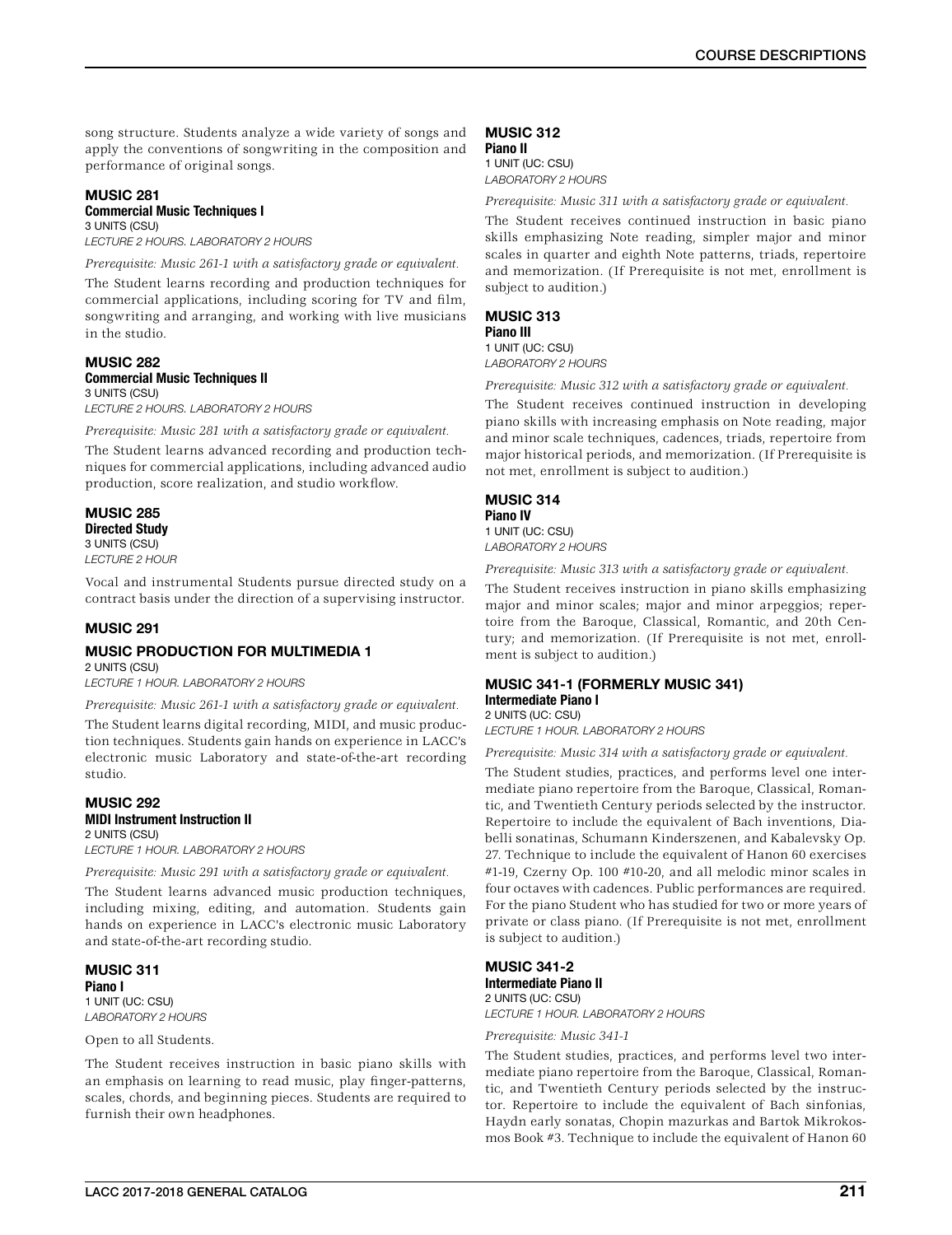exercises #20-29, Czerny Op. 100 #20-30, and all major scales in thirds in four octaves with cadences. Public performances are required. For the piano Student who has studied for two or more years of private or class piano.(If Prerequisite is not met, enrollment is subject to audition).

### MUSIC 341-3 Intermediate Piano III 2 UNITS (UC: CSU)

*LECTURE 1 HOUR. LABORATORY 2 HOURS*

### *Prerequisite: Music 341-2*

The Student studies, practices, and performs level three intermediate piano repertoire from the Baroque, Classical, Romantic, and Twentieth Century periods selected by the instructor. Repertoire to include the equivalent of Bach Well Tempered Clavier Book 1, Mozart early sonatas, Mendelssohn Songs without Words Book 1, Shostakovich Preludes, Op. 34. Technique to include the equivalent of Hanon 60 exercises #30-39, Czerny Op. 299 #1-9, and all harmonic minor scales in thirds and arpeggios in four octaves with cadences. Public performances are required. For the piano Student who has studied for two or more years of private or class piano. (If Prerequisite is not met, enrollment is subject to audition).

### MUSIC 341-4 Intermediate Piano IV 2 UNITS (UC: CSU)  *LECTURE 1 HOUR. LABORATORY 2 HOURS*

*Prerequisite: Music 341-3.*

The Student studies, practices, and performs level four intermediate piano repertoire from the Baroque, Classical, Romantic, and Twentieth Century periods selected by the instructor. Repertoire to include the equivalent of Bach French Suites, Beethoven early sonatas, Schubert impromptus and Prokofiev Visions Fugitives. Technique to include the equivalent of Hanon 60 exercises #40-60, Czerny, Op. 299 #10-20, all melodic minor scales in thirds and arpeggios in four octaves with cadences. Public performances are required. For the piano Student who has studied for two or more years of private or class piano. (If Prerequisite is not met, enrollment is subject to audition.)

# MUSIC 361-1 (FORMERLY MUSIC 361) Commercial Piano Techniques Workshop

2 UNITS (CSU)

*LECTURE 1 HOUR. LABORATORY 2 HOURS*

*Prerequisite: Music 201 and 313 with a satisfactory grade or equivalent.*

The Student learns chords and chord progressions used in jazz and popular music styles as applied to the keyboard, focusing on ii7-V7-I progressions and diatonic seventh chords, as well as their applicable commercial chord symbols. (If Prerequisites are not met, enrollment is subject to audition.)

### MUSIC 361-2 Commercial Piano Techniques Workshop II 2 UNITS (CSU)

*LECTURE 1 HOUR. LABORATORY 2 HOURS*

### *Prerequisite: Music 361-1*

The Student learns chords and chord progressions used in jazz and popular music styles as applied to the keyboard, focusing

on chromatic seventh chords and sequences, chord extensions and the blues scale. (If Prerequisites are not met, enrollment is subject to audition.)

### MUSIC 361-3 Commercial Piano Techniques Workshop III 2 UNITS (CSU)

*LECTURE 1 HOUR. LABORATORY 2 HOURS*

### *Prerequisite: Music 361-2*

The Student learns chords and chord progressions used in jazz and popular music styles as applied to the keyboard, focusing on comping chords and rhythms, walking bass lines, chord substitutions, and various song forms. (If Prerequisite is not met, enrollment is subject to audition.)

### MUSIC 361-4 Commercial Piano Techniques Workshop IV 2 UNITS (CSU)

*LECTURE 1 HOUR. LABORATORY 2 HOURS*

### *Prerequisite: Music 361-3*

The Student learns chords and chord progressions used in jazz and popular music styles as applied to the keyboard, focusing on comping chords and rhythms, walking bass lines, chord substitutions, and various song forms. (If Prerequisite is not met, enrollment is subject to audition.)

### MUSIC 385 Directed Study 3 UNITS (CSU)

*LECTURE 1 HOUR.*

Vocal and instrumental Students pursue directed study on a contract basis under the direction of a supervising instructor.

### MUSIC 400 Voice Fundamentals

1 UNIT (UC: CSU) *LABORATORY 2 HOURS*

This course concentrates on general, basic fundamentals of singing, using vocal exercises and simple songs. Emphasis is placed on developing an understanding of the singing voice, the body as a musical instrument, and the vocal potential of each student.

### MUSIC 401 Classical Voice I 1 UNIT (UC: CSU) *LABORATORY 2 HOURS*

*Prerequisite: Music 400 with a satisfactory grade or equivalent.*

The Student concentrates on general basic fundamentals of singing using vocal exercises and simple arias and art songs in Italian. Italian pronunciation and vocal style will be studied. (If Prerequisite is not met, enrollment is subject to audition.)

### MUSIC 402 Classical Voice II 1 UNIT (UC: CSU) *LABORATORY 2 HOURS*

*Prerequisite: Music 401 with a satisfactory grade or equivalent.*

The Student learns the basic fundamentals of singing using vocal exercises, simple arias and art songs in German. German pronunciation and vocal style are studied. (If Prerequisite is not met, enrollment is subject to audition.)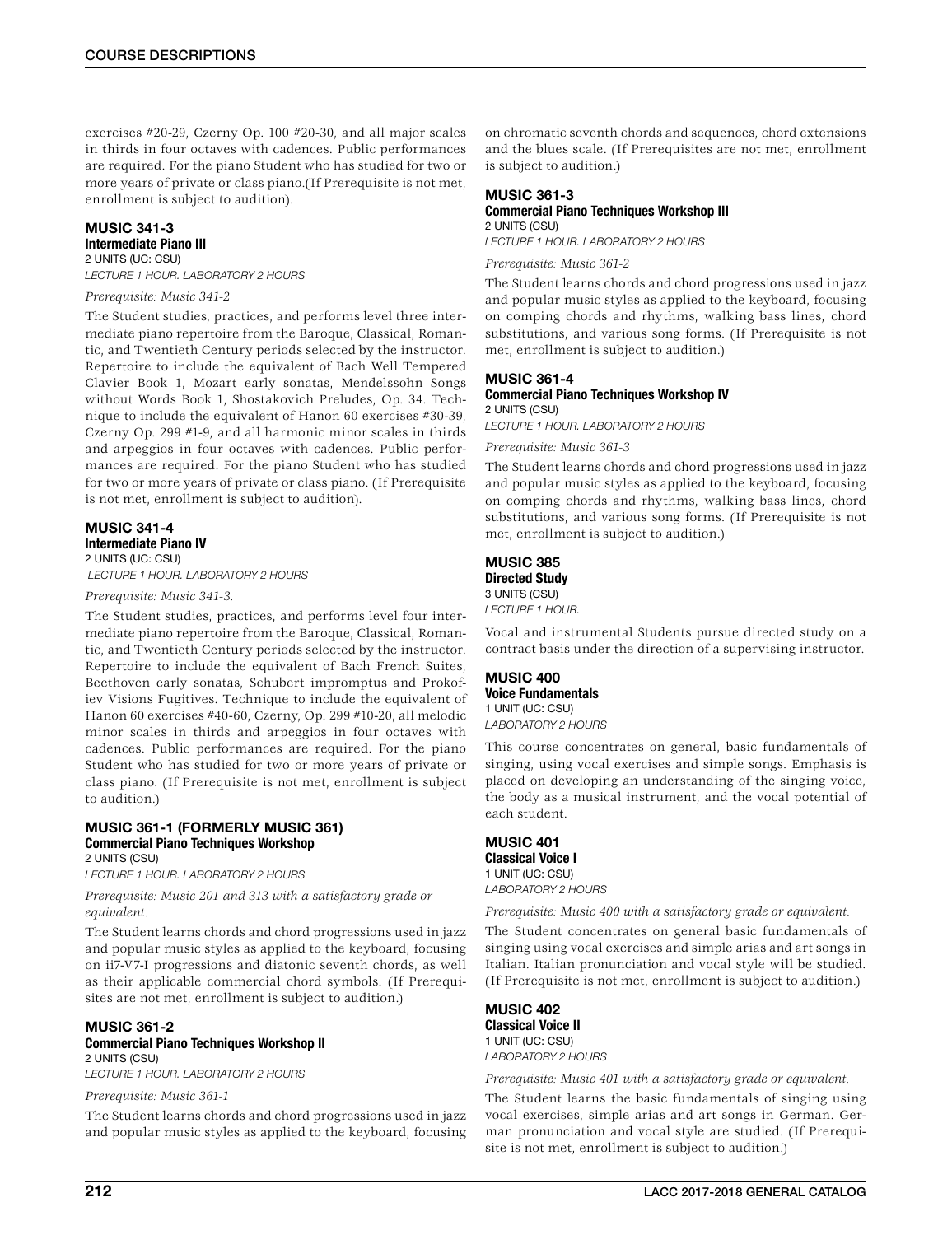MUSIC 403 Classical Voice III 1 UNIT (UC: CSU) *LABORATORY 2 HOURS*

*Prerequisite: Music 402 with a satisfactory grade or equivalent.*

The Student learns the basic fundamentals of singing using vocal exercises, simple arias and art songs in French. French pronunciation and vocal style are studied. (If Prerequisite is not met, enrollment is subject to audition.)

### MUSIC 404 CLASSICAL VOICE IV 1 UNIT (UC: CSU)

*LABORATORY 2 HOURS*

*Prerequisite: Music 403 with a satisfactory grade or equivalent.*

The Student learns the fundamentals of singing using more advanced vocal exercises, arias and art songs in French, German and Italian. Focus is on interpretation and pronunciation. (If Prerequisite is not met, enrollment is subject to audition.)

### MUSIC 431 Commercial Voice I 1 UNIT (CSU)

*LABORATORY 2 HOURS*

*Prerequisite: Music 400 with a satisfactory grade or equivalent.*

The Student concentrates on the basic fundamentals of singing using vocal exercises and songs selected from the commercial song literature. Course includes coaching sessions with class accompanist. (If Prerequisite is not met, enrollment is subject to audition.)

### MUSIC 432 Commercial Voice II 1 UNIT – (CSU) *LABORATORY 2 HOURS*

*Prerequisite: Music 431 with a satisfactory grade or equivalent.*

The Student concentrates on the singing voice using more difficult vocal exercises and songs from the many areas of commercial vocal music. Stylistic interpretation and performance practices are emphasized. Coaching sessions with class accompanist are included. (If Prerequisite is not met, enrollment is subject to audition.)

### MUSIC 433 Commercial Voice III 1 UNIT (CSU) *LABORATORY 2 HOURS*

*Prerequisite: Music 432 with a satisfactory grade or equivalent.*

The more advanced singer concentrates on the study through performance of the stylistic interpretations and performances practices of the many areas of commercial vocal music. Course includes coaching sessions with class accompanist. (If Prerequisite is not met, enrollment is subject to audition.)

MUSIC 434 Commercial Voice IV 1 UNIT (CSU) *LABORATORY 2 HOURS*

*Prerequisite: Music 433 with a satisfactory grade or equivalent.* The advanced singer concentrates on the stylistic interpretations and performance practice of commercial vocal music,

focusing on mic technique and the development of a unique personal style. Course includes coaching sessions with class accompanist. (If Prerequisite is not met, enrollment is subject to audition.)

# MUSIC 501

College Choir 1 UNIT (RPT 3) (UC: CSU) *LABORATORY 3 HOURS*

The Student prepares, rehearses and performs selected musical works for beginning choir, focusing on rhythm, intonation, articulation, expression, blend and balance, following the conductor, appropriate performance practice, and professional standards of conduct.

*(Confirmation of enrollment subject to audition.)*

# MUSIC 531 Philharmonic Choir

1 UNIT (RPT 3) (UC: CSU) *LABORATORY 3 HOURS*

The Student prepares, rehearses and performs selected musical works for a large intermediate choir, focusing on rhythm, intonation, articulation, expression, blend and balance, following the conductor, appropriate performance practice, and professional standards of conduct. (Confirmation of enrollment subject to audition.)

### MUSIC 561 Chamber Chorale

1 UNIT (RPT 3) (UC: CSU) *LABORATORY 3 HOURS*

The Student prepares, rehearses and performs selected musical works for a small advanced choir, focusing on rhythm, intonation, articulation, expression, blend and balance, following the conductor, appropriate performance practice, and professional standards of conduct. (Confirmation of enrollment subject to audition.)

### MUSIC 601 Brass Instrument Instruction I 2 UNITS (UC: CSU)

*LECTURE 1 HOUR. LABORATORY 2 HOURS*

The Student receives basic instruction on the brass instruments, including trumpet, French horn, trombone and tuba. Some instruments available to loan to enrolled Students. Open to all Students.

# MUSIC 602 Brass Instrument Instruction II 2 UNITS (UC: CSU)

*LECTURE 1 HOUR. LABORATORY 2 HOURS*

*Prerequisite: Music 601 with a satisfactory grade or equivalent.*

The Student continues brass instrument instruction with emphasis on the development of embouchure, range, endurance and music reading skills. Some instruments available to loan enrolled Students. (If Prerequisite is not met, enrollment is subject to audition.)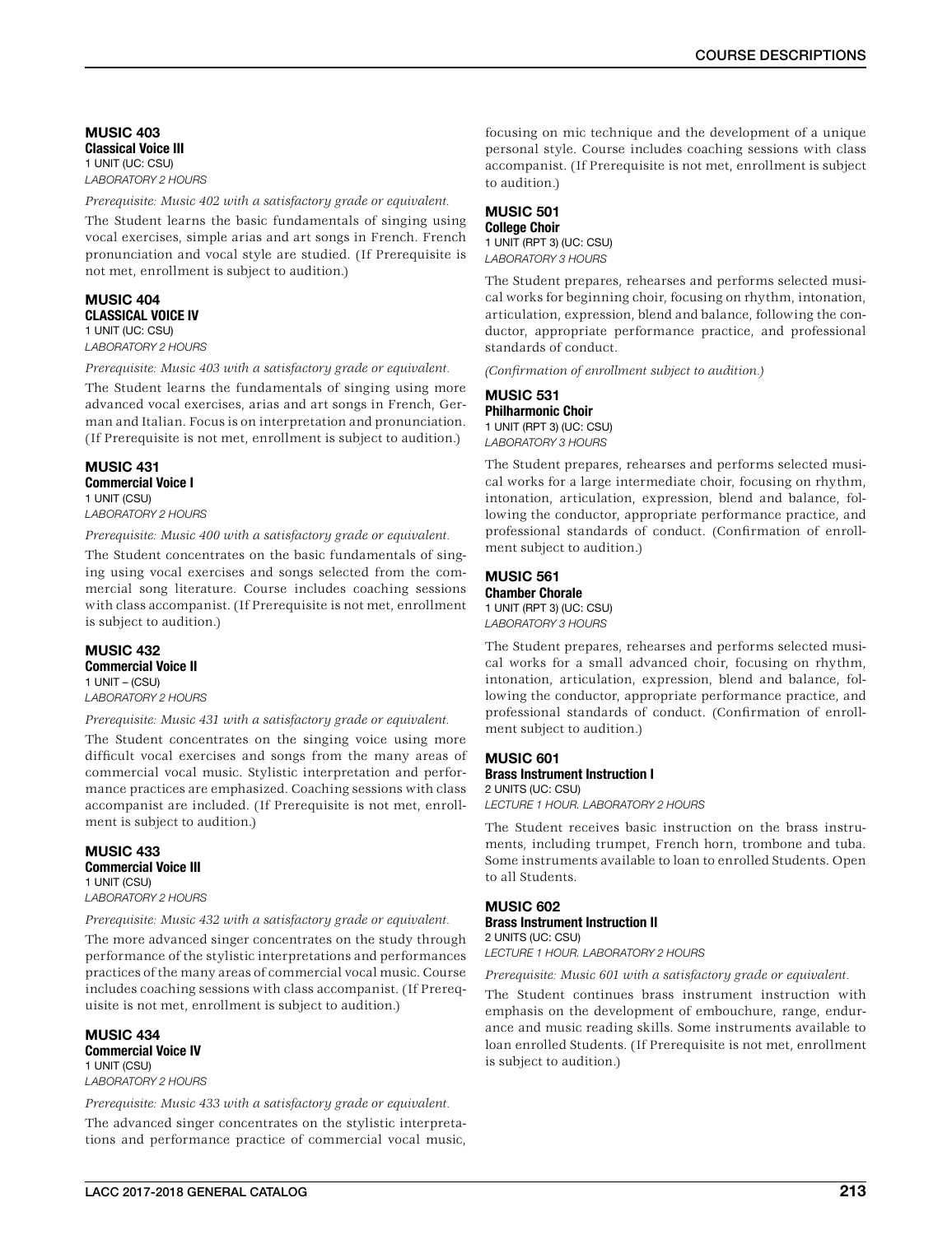#### MUSIC 603 Brass Instrument Instruction III 2 UNITS (UC: CSU) *LECTURE 1 HOUR. LABORATORY 2 HOURS*

*Prerequisite: Music 602 with a satisfactory grade or equivalent.*

The Student continues brass instrument instruction with increased emphasis in all areas covered. Primary emphasis is on interpretation of more complex rhythmic notation and performance skills. Some instruments available to loan to enrolled Students. (If Prerequisite is not met, enrollment is subject to audition.)

## MUSIC 604 Brass Instrument Instruction IV 2 UNITS (UC: CSU)

*LECTURE 1 HOUR. LABORATORY 2 HOURS*

*Prerequisite: Music 603 with a satisfactory grade or equivalent.*

The Student continued brass instrument instruction with increased emphasis in all areas covered. Primary emphasis is on interpretation of solo and small ensemble literature. Some instruments available to loan to enrolled Students. (If Prerequisite is not met, enrollment is subject to audition).

## MUSIC 611 String Instrument Instruction I 2 UNITS (UC: CSU)

*LECTURE 1 HOUR. LABORATORY 2 HOURS*

The Student receives basic instruction on the string instruments, either violin, viola, cello or bass. Some instruments available to loan to enrolled Students. Open to all Students.

## MUSIC 612 String Instrument Instruction II 2 UNITS (UC: CSU)

*LECTURE 1 HOUR. LABORATORY 2 HOURS*

*Prerequisite: Music 611 with a satisfactory grade or equivalent.*

The Student learns more advanced string instrument techniques with increased emphasis in all areas covered. Primary emphasis is on development of bow and fingering techniques and music reading skills. Some instruments available to loan to enrolled Students. (If Prerequisite is not met, enrollment is subject to audition.)

## MUSIC 613 String Instrument Instruction III 2 UNITS (UC: CSU)

*LECTURE 1 HOUR. LABORATORY 2 HOURS*

*Prerequisite: Music 612 with a satisfactory grade or equivalent.*

The Student learns more advanced string instrument techniques with increased emphasis in all areas covered. Primary emphasis is on development of bow and fingering technique in third position and music reading skills. Some instruments available to loan to enrolled Students. (If Prerequisite is not met, enrollment is subject to audition.)

## MUSIC 614 String Instrument Instruction IV 2 UNITS (UC: CSU) *LECTURE 1 HOUR. LABORATORY 2 HOURS*

*Prerequisite: Music 613 with a satisfactory grade or equivalent.*

The Student learns more advanced string instrument techniques with increased emphasis in all areas covered. Primary emphasis is on interpretation of advanced solo and small ensemble literature. Some instruments available to loan to enrolled Students. (If Prerequisite is not met, enrollment is subject to audition.)

## MUSIC 621 Woodwind Instrument Instruction I 2 UNITS (UC: CSU) *LECTURE 1 HOUR. LABORATORY 2 HOURS*

The Student learns basic woodwind instrument techniques. Includes flute, oboe, clarinet, bassoon and saxophone. Some instruments available to loan to enrolled Students. Open to all Students.

## MUSIC 622 Woodwind Instrument Instruction II 2 UNITS (UC: CSU)

*LECTURE 1 HOUR. LABORATORY 2 HOURS*

*Prerequisite: Music 621 with a satisfactory grade or equivalent.*

The Student learns more advanced woodwind instrument techniques with increased emphasis in all areas covered. Primary emphasis is on embouchure development, range, endurance and music reading skills. Some instruments available to loan to enrolled Students. (If Prerequisite is not met, enrollment is subject to audition.)

### MUSIC 623 Woodwind Instrument Instruction III 2 UNITS (UC: CSU)

*LECTURE 1 HOUR. LABORATORY 2 HOURS*

*Prerequisite: Music 622 with a satisfactory grade or equivalent.*

The Student learns more advanced woodwind instrument techniques with increased emphasis in all areas covered. Primary emphasis is on interpretation of more complex rhythmic notation and performance skills. Some instruments available to loan to enrolled Students. (If Prerequisite is not met, enrollment is subject to audition.)

# MUSIC 624

#### Woodwind Instrument Instruction IV 2 UNITS (UC: CSU)

*LECTURE 1 HOUR. LABORATORY 2 HOURS*

*Prerequisite: Music 623 with a satisfactory grade or equivalent.*

The Student learns more advanced woodwind instrument techniques with increased emphasis in all areas covered. Primary emphasis is on interpretation of advanced solo and small ensemble literature. Some instruments available to loan to enrolled Students. (If Prerequisite is not met, enrollment is subject to audition.)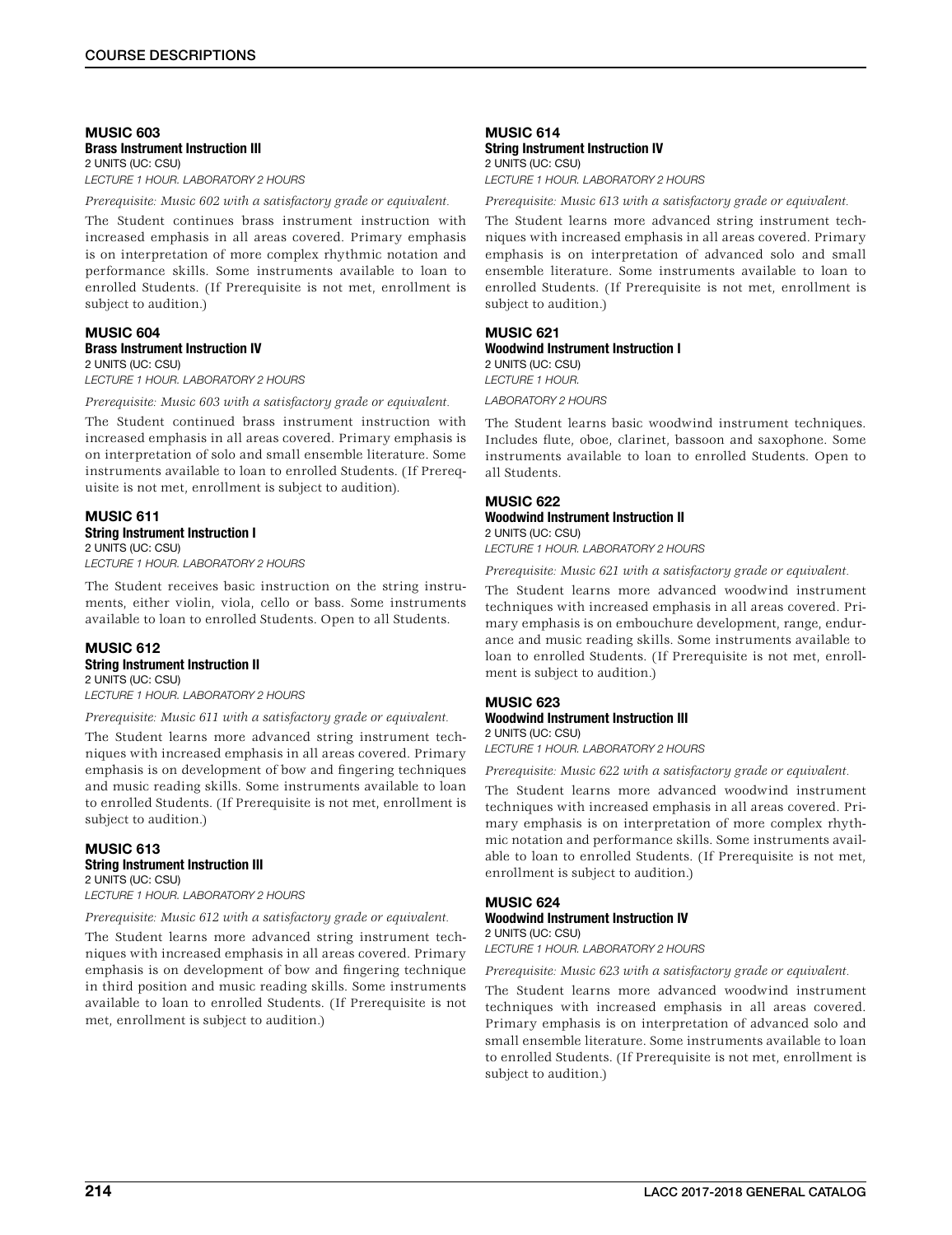#### MUSIC 631 Percussion Instrument Instruction I 2 UNITS (UC: CSU)

*LECTURE 1 HOUR. LABORATORY 2 HOURS*

The Student learns basic rhythms, rudiments, beginning notation and meters as applied to the snare drum and related percussion instruments.

## MUSIC 632 Percussion Instrument Instruction II 2 UNITS (UC: CSU)

*LECTURE 1 HOUR. LABORATORY 2 HOURS*

*Prerequisite: Music 631 with a satisfactory grade or equivalent.*

The Student continues with basic rhythms, rudiments, beginning notation and meters as applied to the snare drum and related percussion instruments. (If Prerequisite is not met, enrollment is subject to audition.)

## MUSIC 633 Percussion Instrument Instruction III

2 UNITS (UC: CSU) *LECTURE 1 HOUR. LABORATORY 2 HOURS*

*Prerequisite: Music 632 with a satisfactory grade or equivalent.*

The Student receives intermediate instruction on percussion instruments and develop greater skill in the reading of percussion notation and in the playing of drum set. (If Prerequisite is not met, enrollment is subject to audition.)

### MUSIC 634 Percussion Instrument Instruction IV 2 UNITS (UC: CSU)

*LECTURE 1 HOUR. LABORATORY 2 HOURS*

*Prerequisite: Music 633 with a satisfactory grade or equivalent.*

The advanced Student develops greater skill in the reading of percussion notation and in the playing of drum set as it relates to contemporary funk styles. (If Prerequisite is not met, enrollment is subject to audition.)

## MUSIC 635 Drum Set I

2 UNITS ( CSU) *LECTURE 1 HOUR. LABORATORY 2 HOURS*

*Prerequisite: Music 631 with a satisfactory grade or equivalent. Advisory: Music 101 or Music 200.*

The Student learns beginning drum set techniques with an emphasis on popular musical styles, the role of the drum set in contemporary music, and drum set arranging for music production.

## MUSIC 650 Beginning Guitar 2 UNITS (UC: CSU)

*LECTURE 1 HOUR. LABORATORY 2 HOURS*

(Student must provide own guitar.)

The Student learns basic positioning of body and hands, music notation and reading, finger picking and chord accompaniment. Designed for Students with no previous musical training. Student must provide own guitar.

## MUSIC 651 Classical Guitar I

2 UNITS (UC: CSU) *LECTURE 1 HOUR. LABORATORY 2 HOURS*

*Prerequisite: Music 650 with a satisfactory grade or equivalent.*

(Student must provide own guitar.)

The Student reinforces fundamental music reading, right and left hand playing techniques and performance of elementary solo guitar compositions. For Students who wish to continue beyond the beginning level. Student must provide own guitar. (If Prerequisite is not met, enrollment is subject to audition.)

## MUSIC 652 Classical Guitar II

2 UNITS (UC: CSU) *LECTURE 1 HOUR. LABORATORY 2 HOURS*

*Prerequisite: Music 651 with a satisfactory grade or equivalent.*

(Student must provide own guitar.)

The Student performs intermediate level exercises and solos. For Students who want to progress further into more technically demanding compositions. Student must provide own guitar. (If Prerequisite is not met, enrollment is subject to audition.)

## MUSIC 653

Classical Guitar III 2 UNITS (UC: CSU) *LECTURE 1 HOUR. LABORATORY 2 HOURS*

*Prerequisite: Music 652 with a satisfactory grade or equivalent.*

(Student must provide own guitar.)

The Student performs compositions of greater harmonic and technical complexity. For intermediate to advanced Students who wish to probe deeper into analysis and performance practices of the classical guitarist. Student must provide own guitar. (If Prerequisite is not met, enrollment is subject to audition.)

## MUSIC 654 Classical Guitar IV

2 UNITS (UC: CSU) *LECTURE 1 HOUR. LABORATORY 2 HOURS*

*Prerequisite: Music 653 with a satisfactory grade or equivalent.*

(Student must provide own guitar.)

The Student analyzes, prepares and performs advanced compositions for classical guitar, incorporating the full range of classical guitar techniques. Musicianship and aesthetics of music are considered in depth. Ensembles of various sizes prepare and perform music from all eras.

## MUSIC 661 Commercial Guitar I 2 UNITS (CSU) Lec 1 Laboratory 2

Students interested in popular and jazz guitar techniques explore topics such as Chords, Scales, Blues and Swing patterns. Students also practice soloing styles and accompaniment techniques as well as ensemble playing in jazz bands and combos.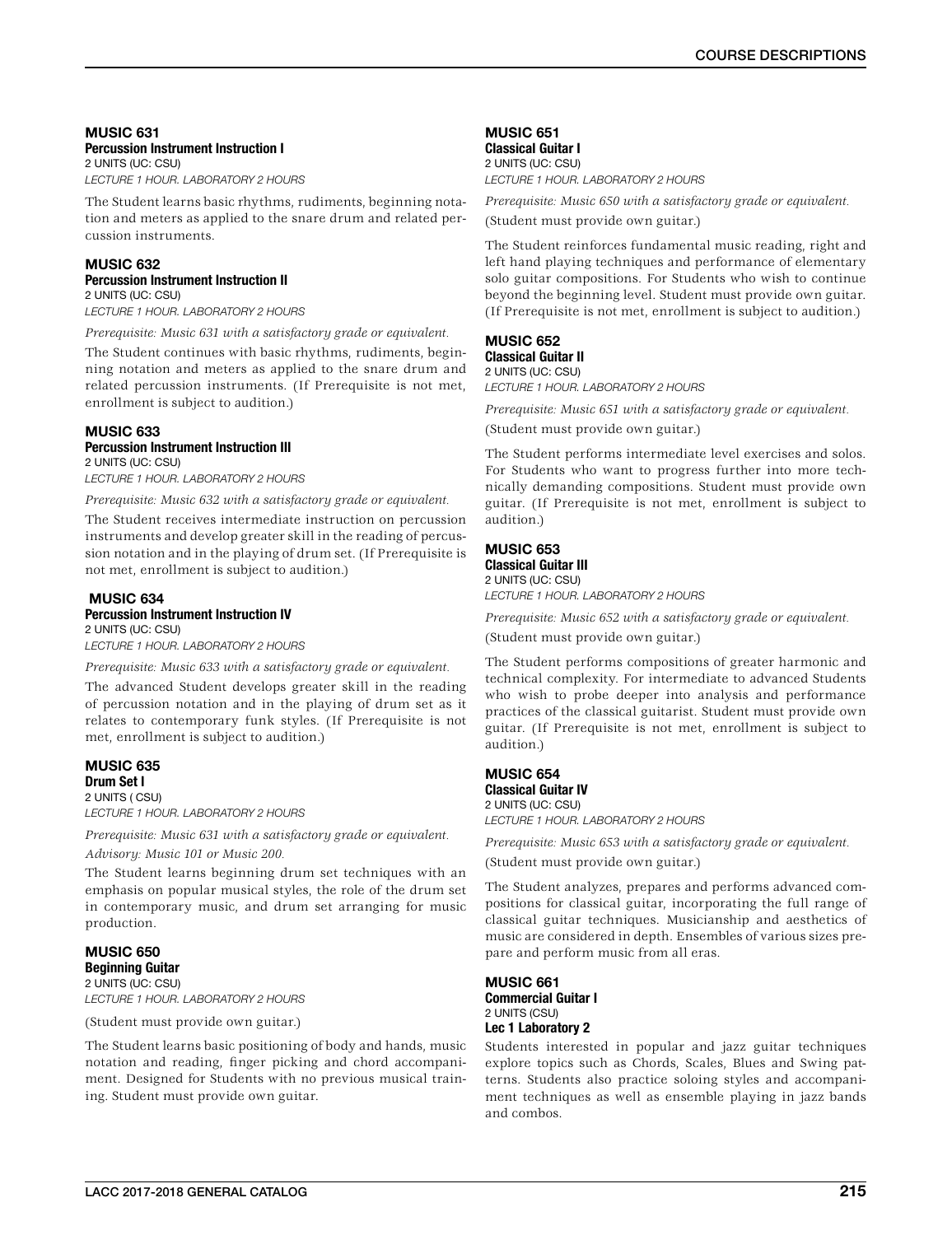## MUSIC 662 Commercial Guitar II 2 UNITS (CSU) Lec 1 Laboratory 2

*Prerequisite: Music 661*

This course is designed for Students interested in more advanced popular and jazz guitar techniques not covered in Mus 661. Topics include major, minor and blues chords and associated scales. More advanced blues and swing style rhythmic patterns, soloing styles and accompaniment technique will be learned as well as ensemble playing in jazz bands and combos.

### MUSIC 663 Commercial Guitar III 2 UNITS (CSU)

## Lec 1 Laboratory 2

*Prerequisite: Music 662*

This course is designed for Students interested in more advanced popular and jazz guitar techniques. Topics include Jazz chords, chord substitution, and associated scales. More advanced blues and swing style rhythmic patterns, soloing styles and accompaniment technique will be learned as well as techniques for ensemble playing in jazz bands and combos.

## MUSIC 664 Commercial Guitar IV 2 UNITS (CSU) Lec 1 Laboratory 2

*Prerequisite: Music 663*

In this course, a continuation of mus 663, the Student will learn more advanced sight-reading and improvisation skills, advanced Jazz chords and chord substitutions with associated scales, comping styles, as well as the application of more advanced technical skills necessary for the performing amateur and professional guitarist. Jazz and popular music literature is used as a basis for study.

#### MUSIC 670 Fingerboard Harmony 2 UNITS (CSU) *LABORATORY 2 HOURS*

Students further their understanding of chord construction and progressions on the guitar. (If Prerequisite is not met, enrollment is subject to audition.)

## MUSIC 705 Chamber Music 1 UNIT (RPT 3) (UC: CSU)

*LABORATORY 3 HOURS*

The Student prepares, rehearses, and performs selected musical works for chamber ensemble, focusing on rhythm, articulation, expression, blend and balance, appropriate performance practice, and professional standards of conduct.(Confirmation of enrollment subject to audition.)

MUSIC 711 Rehearsal Orchestra 1 UNIT (RPT 3) (UC: CSU) *LABORATORY 3 HOURS*

The Student prepares, rehearses and performs selected musical works for orchestra, focusing on rhythm, intonation,

articulation, expression, blend and balance, following the conductor, appropriate performance practice, and professional standards of conduct. (Confirmation of enrollment subject to audition.)

# MUSIC 725 Community Orchestra

1 UNIT (RPT 3) (UC: CSU) *LABORATORY 3 HOURS*

The Student prepares, rehearses and performs selected large musical works for orchestra, focusing on rhythm, intonation, articulation, expression, blend and balance, following the conductor, appropriate performance practice, and professional standards of conduct. (Confirmation of enrollment subject to audition.)

#### MUSIC 751 Wind Ensemble

1 UNIT (RPT 3) (UC: CSU) *LABORATORY 3 HOURS*

The Student prepares, rehearses and performs selected musical works for wind ensemble, focusing on rhythm, intonation, articulation, expression, blend and balance, following the conductor, appropriate performance practice, and professional standards of conduct. (Confirmation of enrollment subject to audition.)

## MUSIC 765 Percussion Ensemble

1 UNIT (RPT 3) (UC: CSU) *LABORATORY 3 HOURS*

The Student prepares, rehearses and performs selected musical works for percussion ensemble, focusing on rhythm, articulation, expression, blend and balance, following the conductor, appropriate performance practice, and professional standards of conduct.(Confirmation of enrollment subject to audition.)

## MUSIC 771 Guitar Ensemble 1 UNIT (RPT 3) (UC: CSU) *LABORATORY 3 HOURS*

The Student prepares, rehearses and performs selected musical works for guitar ensemble, focusing on rhythm, intonation, articulation, expression, blend and balance, following the conductor, appropriate performance practice, and professional standards of conduct. (Confirmation of enrollment subject to audition.)

## MUSIC 781 Studio Jazz Band

1 UNIT (RPT 3) (UC: CSU) *LABORATORY 4 HOURS*

The Student prepares, rehearses and performs selected musical works for jazz band, focusing on rhythm, intonation, articulation, expression, blend and balance, following the conductor, improvisation of solos, and professional standards of conduct. (Confirmation of enrollment subject to audition.)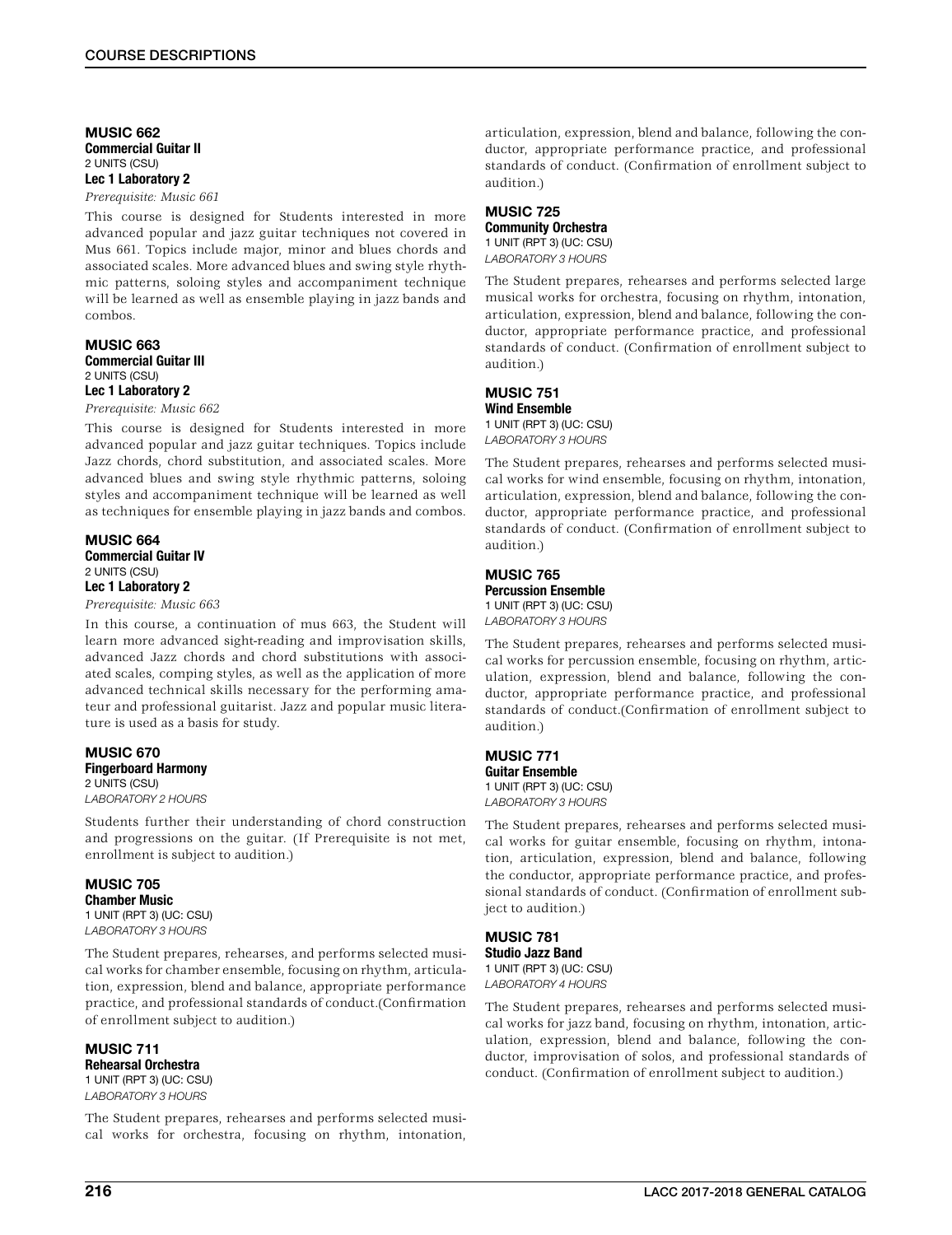MUSIC 782 Jazz Combos 1 UNIT (CSU) *LABORATORY 3*

The Student rehearses and performs selected musical works for small jazz ensembles with an emphasis on improvisation skills, group interplay, arranging, and rehearsal techniques. This course is designed for intermediate to advanced instrumentalists. (Confirmation of enrollment subject to audition.)

## MUSIC 911 Cooperative Education - Music 1 UNIT (CSU)

*LECTURE 1 HOUR*

## *Advisories: Music 101 and 161*

Students receive credit for approved internships with an employer in the music industry. The work site must be approved by the Department Chair.

## MUSIC 921

Cooperative Education - Music 2 UNITS (CSU) *LECTURE 2 HOURS*

## *Advisories: Music 101 and 161*

Students receive credit for approved internships with an employer in the music industry. The work site must be approved by the Department Chair.

# MUSIC 931

Cooperative Education - Music 3 UNITS (CSU) *LECTURE 3 HOURS*

## *Advisories: Music 101 and 161*

Students receive credit for approved internships with an employer in the music industry. The work site must be approved by the Department Chair.

#### MUSIC 941 Cooperative Education - Music 1 UNIT (CSU) *LECTURE 4 HOURS*

*Advisories: Music 101 and 161*

Students receive credit for approved internships with an employer in the music industry. The work site must be approved by the Department Chair.

# NURSING SCIENCE (NRSCE)

## NURSING SCIENCE 100

## TRANSITION FROM LVN TO RN

2 UNITS

## *LECTURE 2 HOURS*

Eligible Licensed Vocational Nurses (LVN) participate in this bridge course to prepare for transition to the Registered Nurse (RN) program. Students learn and apply theory and skills in the following areas; role transition from LVN to RN, Professional Nursing, Nursing Process, Roy Adaptation Model and Maslow's Hierarchy of Needs, communication skills, ethical and legal issues affecting nursing practice, cultural assessment techniques, pharmacology, and dosage calculation.

# NURSING (NURSING)

## NURSING 100 Certified Nursing Assistant 5 UNITS

*LECTURE 2 HOURS. LABORATORY 6 HOURS.*

This course is approved by the State of California. Students will be prepared to perform basic nursing tasks and educated about the roles and responsibilities of the Certified Nurse Assistant. Students perform skill that include principles of safety, infection control and basic patient care practices. Students who successfully complete the course are eligible to take the State Certification Examination.

## NURSING 101

Home Health Aide 2 UNITS *LECTURE 1.5 HOURS. LABORATORY 1.25 HOURS.*

Students learn to provide comfort, hygiene, nutrition, elimination, sleep and rest care activities to clients. Emphasis is on the role of the home health aide, interpretation of client needs, personal-care services, nutrition and cleaning and care tasks in the home. The Certified Nursing Assistant (CNA) will be prepared as a Home Health Aide (HHA) to perform in-home care to patients and assist them with activities of daily living. This course is approved by the State of California.

# NURSING, REGISTERED (REGNRSG)

## NURSING, REGISTERED 103

Nursing Pharmacology 1 UNIT (CSU) *LECTURE 1 HOUR.*

*Prerequisite: Admission to Nursing program. Co-requisite: Nursing, Registered 104.*

First semester nursing Students acquire introductory knowledge about the most frequently prescribed medications, their side effects, and possible interactions that are used in health care setting today.

#### NURSING, REGISTERED 104 Nursing Foundations 4 UNITS (CSU)

*LECTURE 2 HOURS. LABORATORY 6 HOURS*

*Prerequisite: Math 115, English 101, Sociology 1, Communication Studies 101, Psych 1, 41, Physiology 1, Anatomy 1 and Microbiology 20.*

Students acquire introductory knowledge about theoretical concepts and fundamental skills in nursing that are required for safe patient care. Students also learn and apply the Roy Adaptation Model nursing process as the conceptual framework for practice. Then Students develop enhanced critical thinking and psychomotor skills during the clinical component.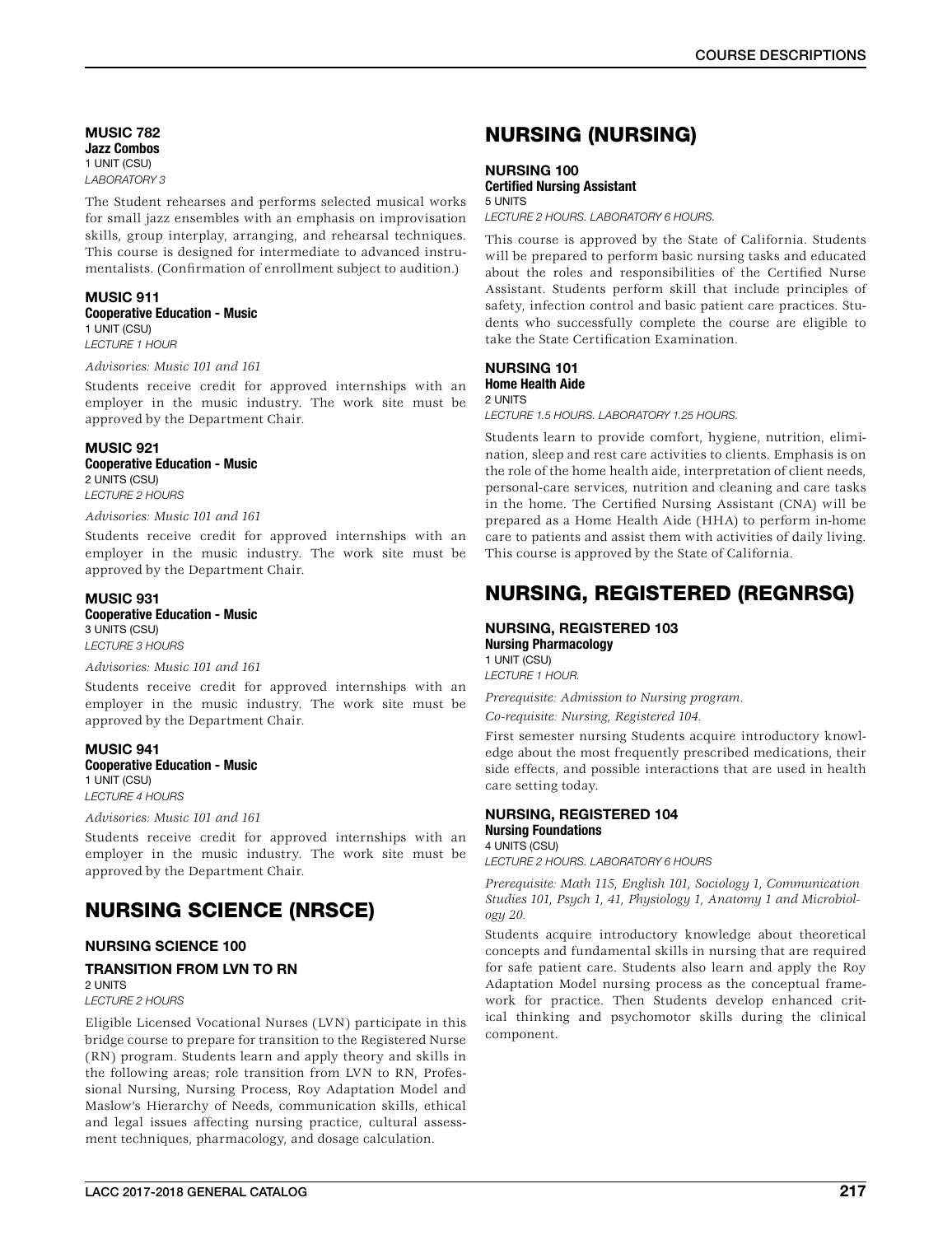## NURSING, REGISTERED 105 Beginning Medical-Surgical Nursing 5 UNITS (CSU)

*LECTURE 2.5 HOURS. LABORATORY 7.5 HOURS*

*Prerequisite: Nursing, Registered 104 with a satisfactory grade.*

Students will develop introductory knowledge and understanding of common medical-surgical health problems, using knowledge about the Roy Adaptation Model nursing process. This framework will be used for implementing nursing care. Theoretical concepts and nursing skills will be applied by the Students in a clinical setting.

#### NURSING, REGISTERED 106 Nursing Care of the Childbearing Family 4 UNITS (CSU)

*LECTURE 2 HOURS. LABORATORY 6 HOURS*

*Prerequisite: Nursing, Registered 105 with a satisfactory grade.*

Students learn to asses and care for women through the lifespan and newborns, with emphasis on reproductive health and the childbearing years, healthy neonates, and women's health. Utilizing the Roy Adaptation model, the nursing process, and QSEN competencies, family-centered care is emphasized, including identification of the bio-psycho-social needs, as well as cultural diversity, of patients and families. Students will apply concepts that include the disease process, medical treatments, nursing responsibilities, and interventions, cultural, ethical, and legal issues to the childbearing family.

# NURSING, REGISTERED 107

Nursing Care of the Pediatric Client 4 UNITS (CSU) (RPT 1) *LECTURE 2 HOURS. LABORATORY 6 HOURS*

*Prerequisite: Nursing, Registered 105 with a satisfactory grade.*

Utilizing the Roy Adaptation Model and the nursing process, Students in pediatric nursing focus on the nursing care of children of various ages and their families. The Student applies concepts that include disease process, medical treatments, nursing responsibilities, interventions, cultural, ethical, and legal issues to the pediatric population.

## NURSING, REGISTERED 108 Nursing Care of the Client with Psychosocial Needs 4 UNITS (CSU)

*LECTURE 2 HOURS. LABORATORY 6 HOURS*

*Prerequisite: Nursing, Registered 107 with a satisfactory grade and approved second year status in RN program.*

The Student correlates theoretical knowledge and clinical experience in the care of the psychiatric patient in the acute care facility. Emphasis will be on the holistic care of clients with mental health problems, cognitive disorders, and/or difficulties in coping with problems of daily living.

## NURSING, REGISTERED 109 Intermediate Medial - Surgical Nursing 5 UNITS (CSU)

*LECTURE 2.5 HOURS. LABORATORY 7.5 HOURS*

*Prerequisite: Nursing, Registered 106 and Nursing, Registered 107 with a satisfactory grade and approved second year status in RN program.*

Students identify and manage the needs of the older adult client possessing complex medical-surgical health problems. Students focus on the bio-psycho-social impact of illness across the life span and nursing interventions to promote client adaptation. Students also apply theoretical concepts during concurrent clinical experience.

#### NURSING, REGISTERED 110 Advanced Medical-Surgical Nursing 5 UNITS (CSU)

*LECTURE 2.5 HOURS. LABORATORY 7.5 HOURS*

*Prerequisite: Nursing, Registered 108 and Nursing, Registered 109 with a satisfactory grade.*

In this advanced nursing course, Students will learn to understand and apply advanced theoretical and clinical concepts in the care of critically ill adult, older adult, and pediatric medical-surgical patients with complex problems. Student acquires translational knowledge about complex concepts that include ECG monitoring, beginning ventilator management, hemodynamic monitoring, care of the client with multisystem failure, and nursing care in emergency situations. Students will apply theoretical knowledge across all specialty care settings.

#### NURSING, REGISTERED 111 Nursing Leadership and Management 4 UNITS (CSU)

*LECTURE 2 HOURS. LABORATORY 6 HOURS*

*Prerequisite: Nursing, Registered 110 with a satisfactory grade.*

Nursing Students will explore, apply the legal, ethical and current issues and trends that affect the Registered Nurse today within the context of the Roles of Practice. Students will complete a 96 hours of clinical preceptorship and 12 hours of community home health.

## NURSING, REGISTERED 115 Nursing Skills Competency I

1 UNIT – (CSU) *LABORATORY 3 HOURS*

*Co-requisite: Nursing, Registered 104.*

Updated - the Students will participate in this weekly threehour adjunct Laboratory course to practice procedures and skills learned in concurrent Fundamentals and Beginning Medical-Surgical Nursing theory and clinical Laboratory courses.

## NURSING, REGISTERED 116 Nursing Skills Competency II

1 UNIT (CSU) *LABORATORY 3 HOURS*

*Prerequisite: Nursing, Registered 105 with a satisfactory grade.*

The Student participates in this weekly 3 hour adjunct, Laboratory course to practice procedures and skills learned in concurrent Maternal/Newborn and Pediatrics Nursing theory and clinical courses.

## NURSING, REGISTERED 117 Nursing Skills Competency III 1 UNIT (CSU) *LABORATORY 3 HOURS*

*Prerequisite: Nursing, Registered 107 with a satisfactory grade and approved second year status in RN program.*

Third semester nursing Students practice and enhance both mental health and medical-surgical nursing skills.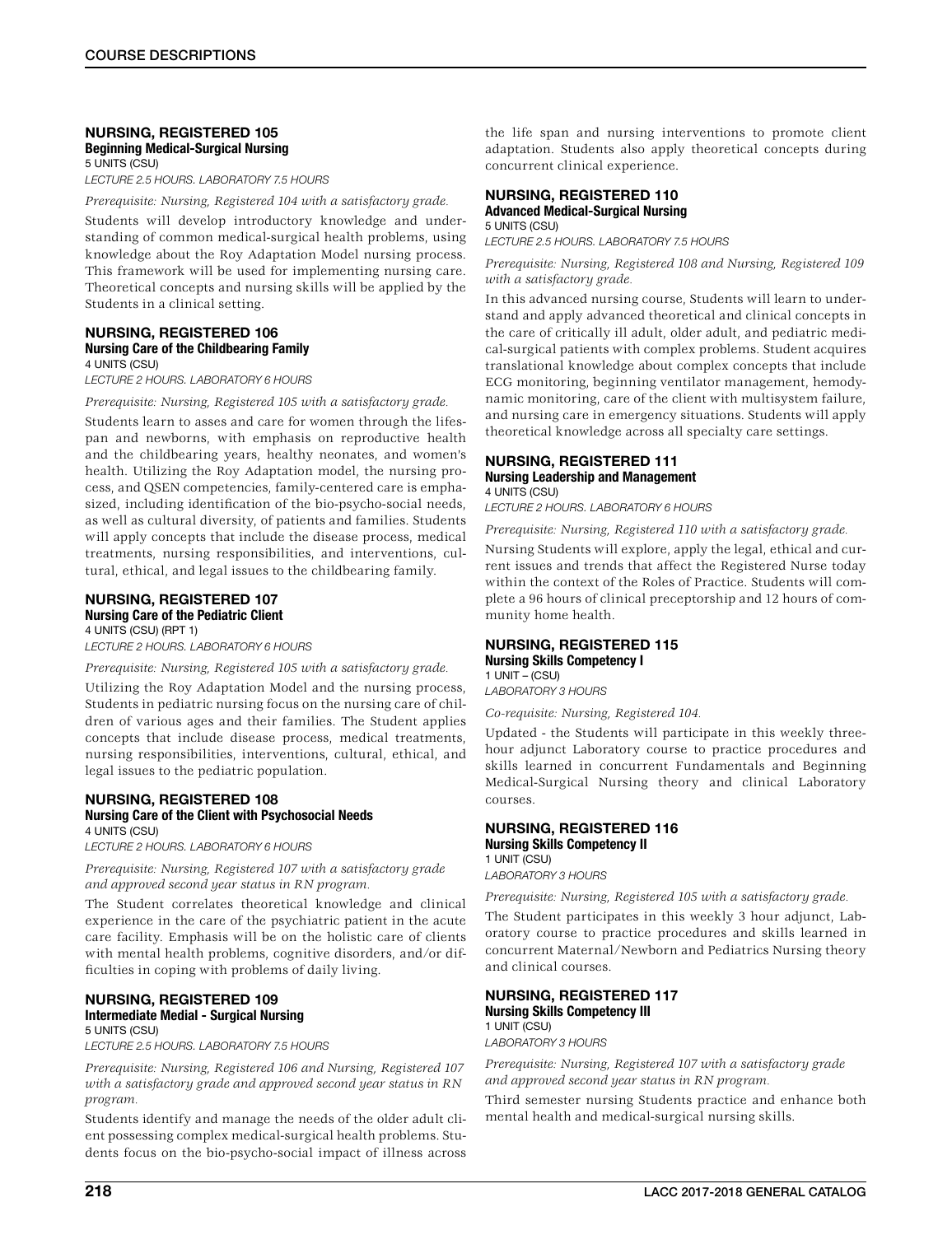The Student will participate in competency assessment in the progression from novice graduate to Registered Nurse in the Pediatric Nursing specialty.

# OCEANOGRAPHY(OCEANO)

## OCEANOGRAPHY 1 Introduction To Oceanography

3 UNITS (UC: CSU) *LECTURE 3 HOURS*

*Advisory: English 28 and 67 or equivalent.*

The Student receives a general introduction to the origin of the universe, plate tectonics, ocean basins, water, beaches, tides, and the overall uses and abuses of the ocean by human beings.

# PHILOSOPHY (PHILOS)

PHILOSOPHY 1 Introduction to Philosophy I 3 UNITS (UC: CSU) *LECTURE 3 HOURS*

*Advisories: English 28 and 67 or equivalent*

This introductory course is open to all Students. The following questions will be discussed: Does life have meaning? Does God exist? Do we have free will? Can we trust our senses?

### PHILOSOPHY 5 Critical Thinking and Composition 3 UNITS (UC: CSU) *LECTURE 3 HOURS*

*Prerequisite: ENGLISH 101 with a satisfactory grade or better or equivalent.*

The Student develops critical thinking skills necessary for evaluating and formulating argumentative/persuasive essays. Instruction in writing is a central focus of this course.

PHILOSOPHY 6 Logic In Practice 3 UNITS (UC: CSU) *LECTURE 3 HOURS*

*Advisories: English 28 and 67 or equivalent*

Students apply logical principles and critical thinking to everyday life in such areas as advertising, news reports, and editorials.

## PHILOSOPHY 8 Deductive Logic 3 UNITS (UC: CSU) *LECTURE 3 HOURS*

This introductory logic class, which is open to all Students, is designed to develop the student's ability to think critically and to reason correctly. Attention will be given to both formal and informal logic.

## PHILOSOPHY 9

Symbolic Logic I 3 UNITS (UC: CSU) *LECTURE 3 HOURS*

*Advisories: English 28 and 67 or equivalent*

The Student learns to translate, analyze and evaluate arguments in modern symbolic logic by employing the principles and methods of propositional and predicate logic.

## PHILOSOPHY 14 History of Modern European Philosophy 3 UNITS (UC: CSU)

*LECTURE 3 HOURS*

*Advisory: Eligibility for English 28 and 67 or equivalent*

This class traces the development of the Ideas which shape the modern mind. The Individual's relationship to the state, to his fellow human beings and to the universe will be explored In the works of modern philosophers.

## PHILOSOPHY 20

**Ethics** 3 UNITS (UC: CSU) *LECTURE 3 HOURS*

*Advisory: Eligibility for English 28 and 67 or equivalent*

The Student learns the major historical and contemporary ethical theories, as well as a discussion and analysis of current moral issues.

## PHILOSOPHY 30

Asian Philosophy 3 UNITS (UC: CSU) *LECTURE 3 HOURS*

*Advisory: Eligibility for English 28 and 67 or equivalent*

This course explores the major philosophies of India, China and Japan, including Hinduism, Buddhism, Confucianism, Taoism and Zen Buddhism. Consideration is given to the differences between Eastern and Western thought.

## PHILOSOPHY 32 Philosophy of Religion (formerly Philosophy 27) 3 UNITS (UC: CSU) *LECTURE 3 HOURS*

*Advisory: Eligibility for English 28 and 67 or equivalent*

Offers an exposition, discussion and analysis of significant philosophical questions which have been directed at religious beliefs.

## PHILOSOPHY 40 Introduction To the Philosophy of Art 3 UNITS (UC: CSU) *LECTURE 3 HOURS*

*Advisory: Eligibility for English 28 and 67 or equivalent.*

Students learn various philosophical theories regarding the nature of art, 'beauty' and the aesthetic experience.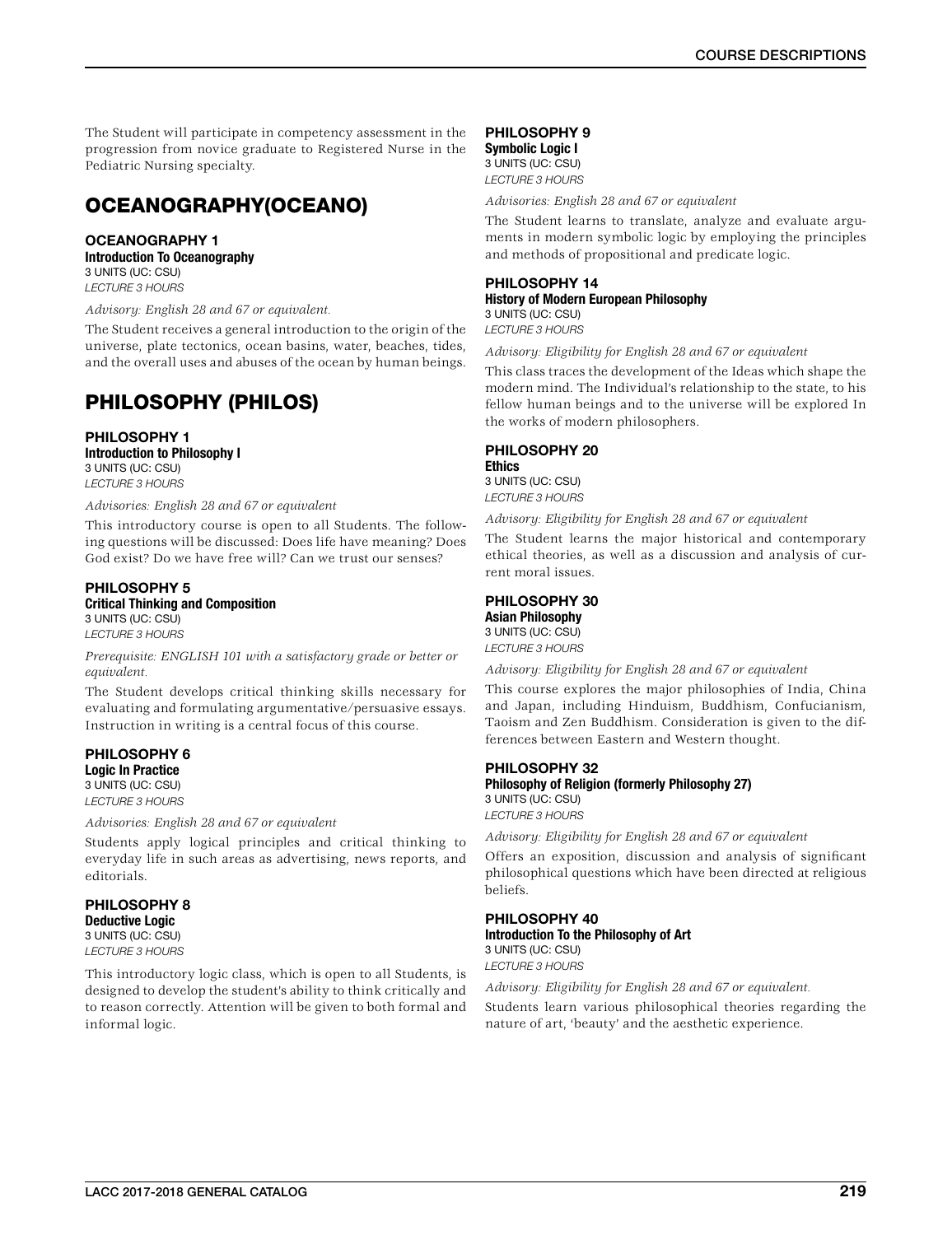# PHOTOGRAPHY (PHOTO)

## PHOTOGRAPHY 1 Elementary Photography

6 UNITS (CSU) *LECTURE 3 HOURS. LABORATORY 9 HOURS*

## *Prerequisite: Photography 10 with a satisfactory grade.*

The Student learns all phases of professional techniques, emphasizing view camera operation, exposure and development control of film, printing for optimum technical and aesthetic values, basic lighting techniques, theory of photographic processes, and basic sensitometry. Estimated material cost is approximately \$300. Owning a professional quality light meter is recommended. Owning medium format or 4x5 camera equipment is not essential. This is a required course for photography majors.

## PHOTOGRAPHY 7 Exploring Digital Photography 3 UNITS (CSU)

*LECTURE 2 HOURS. LABORATORY 3 HOURS*

The Student learns the uses and applications of professional digital SLR cameras in this introductory course. Camera controls, elements of composition, and photographing with natural light will be stressed. Professional digital cameras may be provided by the department for Student usage. Students may use their own cameras to supplement assignments. Owning a digital camera is not a requirement but is highly recommended.

## PHOTOGRAPHY 10 Beginning Photography

3 UNITS (UC: CSU) *LECTURE 2 HOURS. LABORATORY 3 HOURS*

The Student learns the basic principles of black and white analog photography from the mechanical creation of the image with camera and film to enlarging the photograph for display, while applying the guidelines of composition, communication and self-expression. 35mm single lens camera required. Automatic cameras are OK, but they must have manual shutter speed and lens opening capability. An approximate supply cost is \$175. Student must attend the first Lecture meeting, or be replaced by Students wishing to add. The first scheduled class is the first Lecture meeting. Labs will meet only after announced in Lecture class. This is a traditional darkroom class.

## PHOTOGRAPHY 15 Fundamentals of Portraiture

3 UNITS (CSU) *LECTURE 2 HOURS. LABORATORY 3 HOURS*

## *Prerequisite: Photography 1 or Photography 107 with a satisfactory grade.*

Students learn to create individualized portraits utilizing a wide variety of traditional lighting styles both on location with available light, and in the studio with professional tungsten lighting and electronic strobes. Students learn how model selection, posing techniques, wardrobe, props, locations and other factors contribute to the total professional portrait. Students will make portraits of individuals, couples and groups. Students learn to make decisions regarding camera format including digital and film, printing and presentation.

## PHOTOGRAPHY 20 Beginning Photojournalism

4 UNITS (CSU) *LECTURE 2 HOURS. LABORATORY 6 HOURS.*

*Advisory: Photography 7.*

Students learn photography for publications, including magazines, wire services, print and online newspapers and campus publications. The primary emphasis is on digital photography and its use in the journalism and publication worlds. Students practice using cameras and computers, correctly applying the techniques of instruction to photo journalistic methods and visual news gathering.

#### PHOTOGRAPHY 22 Creative Photo-Vision 3 UNITS (A)

*LECTURE 2 HOURS. LABORATORY 3 HOURS*

*Prerequisite: Photography 1 with a satisfactory grade. Advisory: Photography 107*

The Student learns sensitive seeing through avenues of self-expression in nontraditional photographic techniques including non-silver processes, collage, hand-coloring, serial imagery and other alternative processes. The Student explores the creative and artistic applications of the materials and processes of silver and non-silver photography. Emphasis is placed on the combining of technical skill with the aesthetic and expressive use of the media.

## PHOTOGRAPHY 34

History of Photography 3 UNITS (UC: CSU) *LECTURE 3 HOURS*

*Advisory: English 28 and 67 or equivalent*

Students recognize and identify the major historical developments of in photography including major technological inventions and advancements, styles and movements, and important photographers from 1826 through 1960. Special attention is paid to the impact of the photographic image and how it has shaped modern art and culture worldwide.

## PHOTOGRAPHY 46 Photographic Digital Imaging 3 UNITS (CSU)

*LECTURE 2 HOURS. LABORATORY 3 HOURS*

In this beginning course, Students will utilize Adobe Photoshop tools to solve practical photographic problems such as color and tonal correction and retouching. Students will also learn non-destructive image editing techniques to maintain the highest quality images possible and will correctly prepare files for both print and web output.

#### PHOTOGRAPHY 49 Advanced Photographic Digital Imaging 6 UNITS (CSU)

*LECTURE 3 HOURS. LABORATORY 9 HOURS*

*Prerequisite: Photography 46 with a satisfactory grade. (see "Health Advisory" under Certificate Programs)*

Students learn advanced digital imaging/Photoshop techniques which will incorporate the use of computers and photographic digital software to alter, enhance, and create new images that can be output to print and digital media. Detailed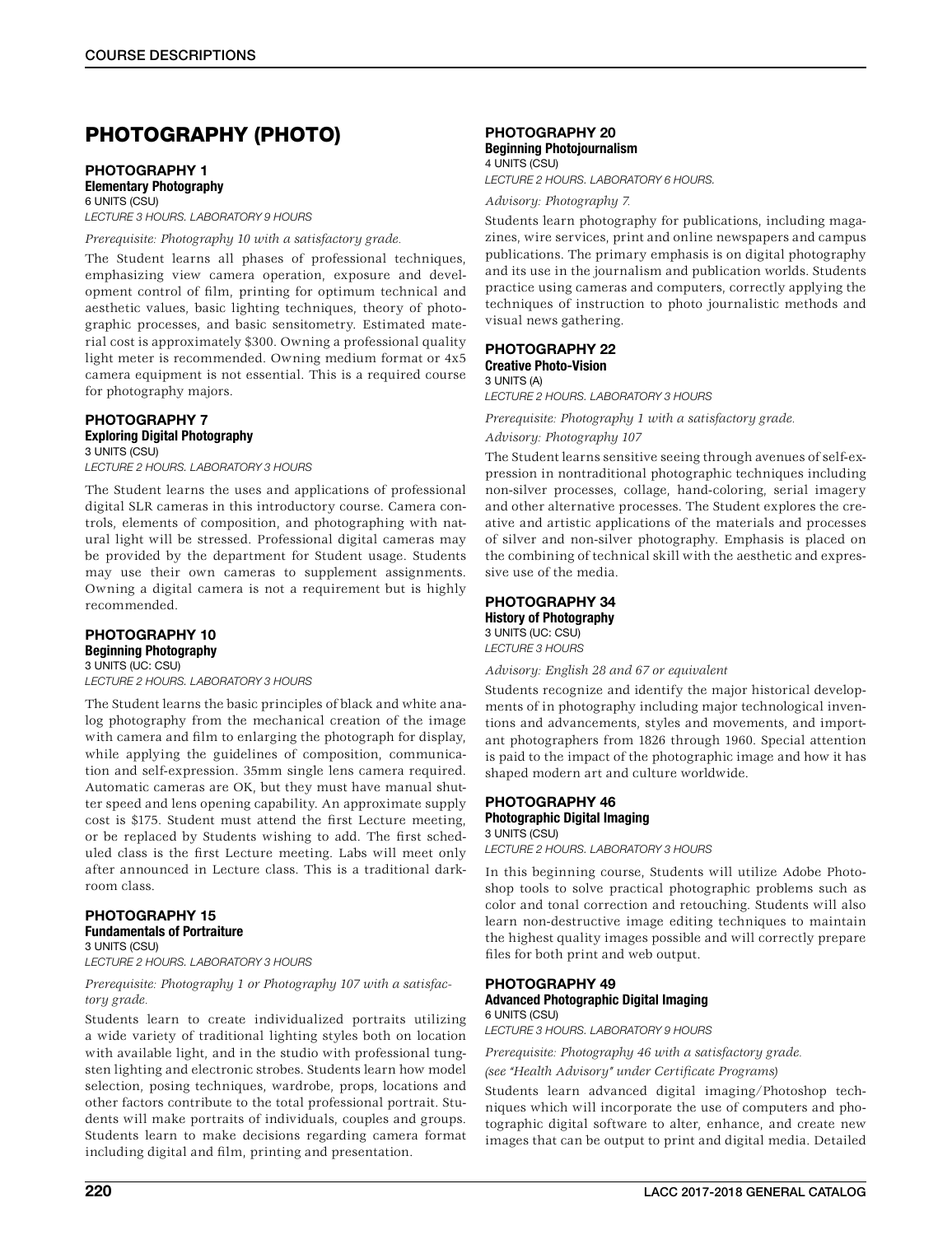instruction in the application of Adobe Photoshop will be covered. Development of concept and design, and the use of photographic images are emphasized. Creation of specialized projects will integrate digital image manipulation, compositing/ collaging, retouching, editing and other specialized Photoshop techniques.

## PHOTOGRAPHY 50 Specialty Fields

#### 3 UNITS (A) *LABORATORY 9 HOURS*

*Prerequisite: Photography 1 or 107 with a satisfactory grade or instructor's approval of advanced level portfolio.*

The advanced Student contracts with the instructor to produce an independent study photography project that is the basis of a free-lance, photojournalistic, commercial or fine art photographic portfolio. The Student designs a portfolio based on individual concepts and goals under the guidance of the instructor.

#### PHOTOGRAPHY 107 Intermediate Digital Photography 3.00 UNITS (CSU)

*LECTURE 2 HOURS. LABORATORY 3 HOURS*

*Prerequisite: Photo 7 and Photo 46.*

The Student learns all levels of digital imagery workflow, from image ingestion through pre-production, production, delivery and archiving while working on course projects. Prerequisites: Photo 7 and Photo 46 with a grade of C or better.

## PHOTOGRAPHY 501 Media Aesthetics and Design for Film and Digital Media 3.00 UNITS (UC[PENDING]:CSU)

*LECTURE 2 HOURS. LABORATORY 2 HOURS*

The Student learns the analysis of film and modern visual media, including the cinema, television, the internet, advertising, social networking and fine art. The Student learns to examine the broad questions of form and content, aesthetics and meaning, and history and culture, exploring the diverse possibilities presented by the cinematic art form through an examination of a wide variety of productions, national cinemas, and film movements. Topics include modes of production, narrative and non-narrative forms, visual design, editing, sound, genre, ideology and critical analysis. This course is recommended for all cinema and photography majors, and is open to graphic artists as well as the general public.

# PHYSICAL SCIENCE ( PHYS SC)

# PHYSICAL SCIENCE 10

Physics and the Movies 3 UNITS (UC[PENDING]:CSU) *LECTURE 3*

The Student learns the basic principles of physics: mechanics, forces, Newton's laws, fluids, oscillations, heat, optics, sound, electricity  $\&$  magnetism and relativity, by applying them to analyses of popular movie scenes to gauge their level of physical plausibility and realism.

# PHYSICS (PHYSICS)

## PHYSICS 6

General Physics I

4 UNITS (UC: CSU) *LECTURE 3 HOURS. LABORATORY 3 HOURS*

*Prerequisite: Math 240*

Students learn the fundamentals of Newtonian physics, such as mechanics, heat and sound. This course is designed for majors in Health and Life Sciences, Architecture, and all those needing a one-year course in college physics requiring trigonometry but not calculus.

## PHYSICS 7 General Physics II

4 UNITS (UC: CSU) *LECTURE 3 HOURS. LABORATORY 3 HOURS*

*Prerequisite: Physics 6 with a satisfactory grade or equivalent.*

Students learn the later developments of physics leading through electricity and magnetism to optics, relativity and quantum theory, atomic and nuclear physics. This course is designed for majors in Health and Life Sciences, Architecture, and all those needing a one-year course in college physics requiring trigonometry but not calculus.

## PHYSICS 11 Introductory Physics

4 UNITS (UC: CSU)

*LECTURE 3 HOURS. LABORATORY 3 HOURS*

*Prerequisite: Mathematics 240 with a satisfactory grade or equivalent.*

*Advisory: English 28 and 67.*

*Credit allowed for only one of Physics 11 or 12.*

This general introductory course with Laboratory serves as the Prerequisite for Physics 101, 6, 21, and for the health career programs. It is aimed at developing physical intuition, problem solving techniques and Laboratory procedures. It is not open to Students who have had a college course in physics. Those needing only one semester of Laboratory science should consider enrolling in Physics 12.

## PHYSICS 12 Physics Fundamentals

3 UNITS (UC: CSU) *LECTURE 3 HOURS*

*Advisory: English 28 and 67 or equivalent.*

Students learn a practical and historical overview of basic physics, including laws of motion, properties of matter, heat, sound, electricity and magnetism, light, atomic and nuclear physics, and relativity, and is reminded of their role in technology and culture today. No mathematical preparation is needed. If a Student wishes to transfer this as a Laboratory science course, the Student must also complete Physics 14.

## PHYSICS 14

Physics 14 Laboratory 1 UNIT (UC: CSU) *LABORATORY 3 HOURS*

*Co-requisite: Physics 12. Advisory: English 21*

The Student will learn to use basic Laboratory techniques to understand and apply simple physical laws and concepts,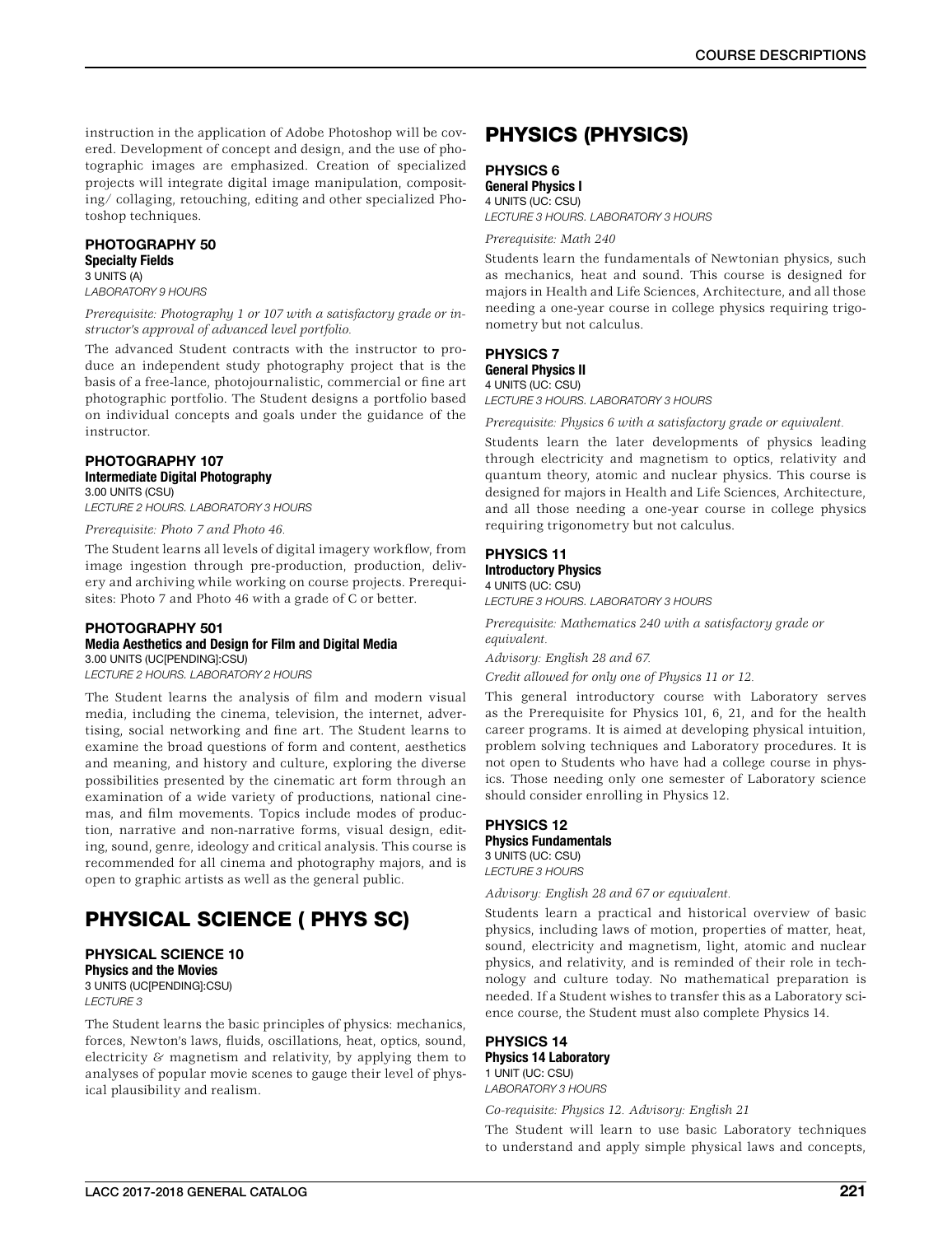including the use of graphs, calculators and simple measurements to understand and measure the speed of sound, forces, densities, velocities, indexes of refraction, specific heats, and verify Hooke's Law, Boyle's law, and Ohm's Law. When taken with or after Physics 12, it completes the UNITS requirement for a Natural Science course with laboratory.

## PHYSICS 21

## General Physics I with Calculus

4 UNITS (UC: CSU) *LECTURE 3 HOURS. LABORATORY 3 HOURS*

*Prerequisite: Physics 11 with a satisfactory*

*Co-requisite: Mathematics 261.*

Physics 21 is the first of a two-semester, calculus-based, sequence of general physics courses. (Physics 22 completes the sequence.) This sequence is recommended and designed for Pre-medical Students, Life Science Students and other Students that require a two-semester, calculus-based, sequence of physics courses. Topics covered in Physics 21 include mechanics, waves and fluids, with an emphasis on applications to the life sciences.

### PHYSICS 22 General Physics II with Calculus 4 UNITS (UC: CSU)

*Prerequisites: Physics 21 with a satisfactory grade or equivalent. Co-requisite: Mathematics 262.*

*LECTURE 3 HOURS. LABORATORY 3 HOURS*

Life-sciences Students, premedical Students, and other Students that require a two-semester calculus-based sequence of physics courses can benefit from this course. Topics covered in Physics 22 include thermodynamics, electricity and magnetism, optics, and atomic and nuclear physics. There is an emphasis on applications to the life sciences.

## PHYSICS 101

Physics for Engineers and Scientists I 5 UNITS (UC: CSU)

*LECTURE 3 HOURS. LABORATORY 6 HOURS*

*Prerequisite: Physics 11 with a satisfactory grade or high school physics; and Mathematics 261.*

*Co-requisite: appropriate score on Math Placement test.*

The Student learns the fundamental principles and applications of Newton's Laws in classical mechanics, including motion in one and two dimensions, gravitation, rotation, energy, momentum, periodic motion, and fluid mechanics at the beginning calculus level of mathematics. The Laboratory includes both quantitative and qualitative experiments that permit Students to verify, illustrate, and deduce various laws of physics.

### PHYSICS 102 Physics for Engineers and Scientists II 5 UNITS (UC: CSU)

*LECTURE 3 HOURS. LABORATORY 6 HOURS*

*Prerequisite: Physics 101 with a satisfactory grade or equivalent. Co-requisite: Concurrent enrollment in Mathematics 262, unless taken previously.*

Physics 102 continues the study of physics begun in PHYSICS 101. In PHYSICS 102 Students learn the topics of introductory thermodynamics (temperature, heat, heat engines, entropy

and other topics), and electricity and magnetism (electric forces, electric fields, potential, magnetism, magnetic forces and fields, capacitance, resistance, inductance, DC and AC circuits and other topics). The Laboratory includes both quantitative and qualitative experiments which permit Students to verify, illustrate and deduce the laws of physics related to the topics discussed.

## PHYSICS 103

#### Physics for Engineers and Scientists III 5 UNITS (UC: CSU)

*LECTURE 3 HOURS. LABORATORY 6 HOURS*

*Prerequisite: Physics 102 with a satisfactory grade or equivalent. Co-requisite: Concurrent enrollment in Mathematics 263, unless taken previously.*

Students learn the topics of mechanical waves, electromagnetic waves, light and optics, relativity, introductory quantum mechanics, atomic and nuclear physics. Topics in molecular physics and condensed matter as well as particle physics may also be included. The Laboratory includes both quantitative and qualitative experiments which enable Students to verify, illustrate, and deduce some of the laws of physics that apply to the topics covered.

### PHYSICS 161 Astrophysics and Cosmology 3 UNITS (UC: CSU) *LECTURE 3 HOURS*

*Prerequisite: Physics 101 with a satisfactory grade or equivalent. Co-requisite: Concurrent enrollment in Physics 102.*

Students learn various aspects of astrophysics and cosmology, including elements of general relativity, the physics of pulsars, cosmic rays, and black holes. Topics include the cosmological distance scale, elementary cosmological models, and the mass density and age of the universe. Evidence for dark matter and concepts of the early universe and of galaxy formation are also presented. The Student reflects on astrophysics as a probe of the extremes of physics.

## PHYSICS 185 DIRECTED STUDY 1 UNIT (CSU)

PHYSICS 285 DIRECTED STUDY 2 UNITS (CSU)

## PHYSICS 385 DIRECTED STUDY 3 UNITS (CSU)

*Prerequisite: Signature of Instructor and Science and Mathematics classes appropriate to the research to be undertaken. LECTURE 1 HOUR PER UNIT.*

Allow Students to pursue Directed Study on a contract basis under the direction of a supervising instructor. Refer to the "Directed Study" section of this catalog for additional information.

*Credit Limit: A maximum of 3 UNITS in Directed Study may be taken for credit.*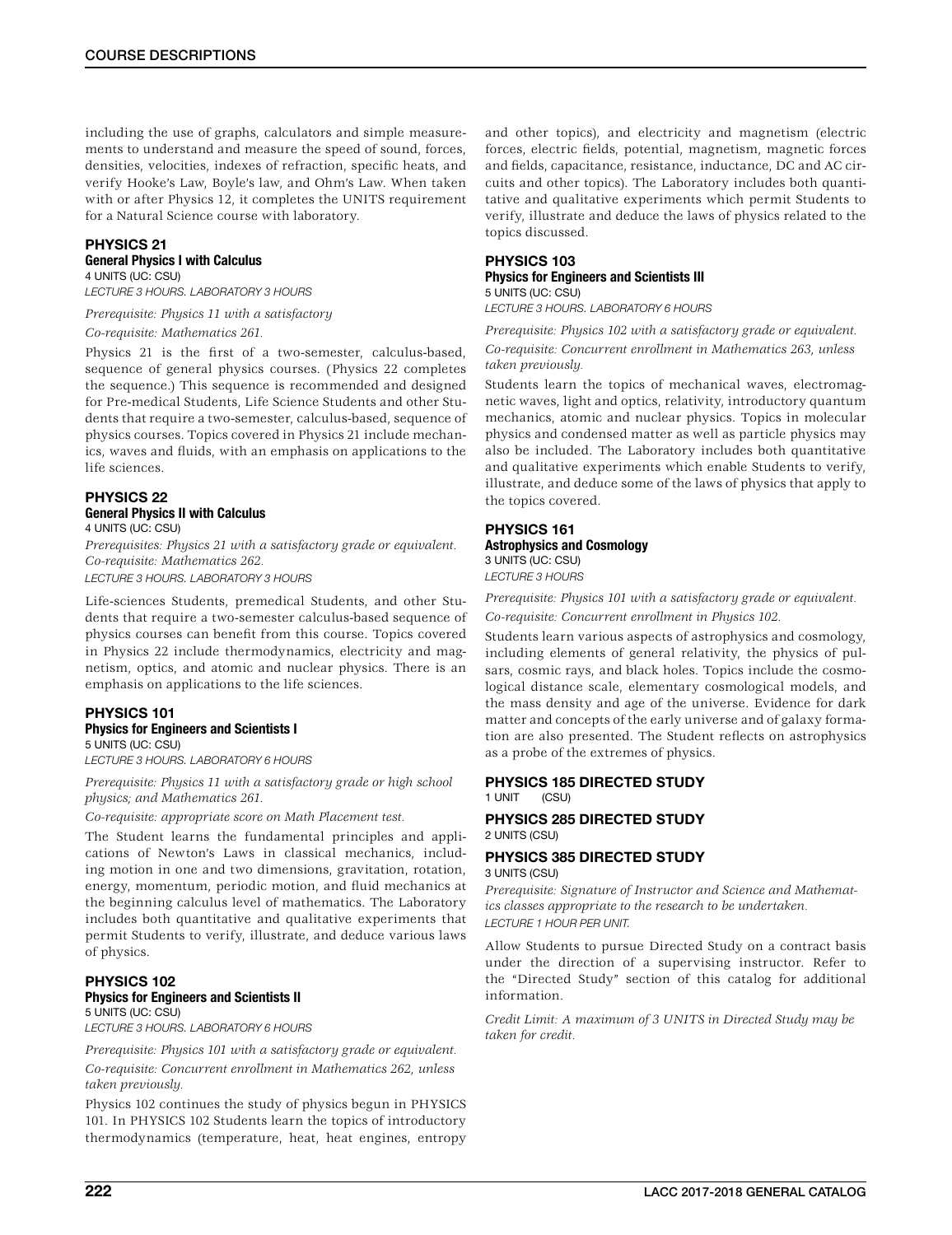# PHYSIOLOGY (PHYSIOL)

## PHYSIOLOGY 1

## Introduction to Human Physiology

4 UNITS (UC: CSU) *LECTURE 3 HOURS. LABORATORY 3 HOURS*

*Prerequisite: Anatomy 1 with a satisfactory grade or equivalent. Advisory: English 21*

Students examine and learn the general principles of physiology with special emphasis upon the human body.

# POLITICAL SCIENCE (POL SCI)

## POLITICAL SCIENCE 1 The Government of the United States

3 UNITS (UC: CSU) *LECTURE 3 HOURS*

An Introduction to United States and California government and politics, Including their constitutions, political Institutions and processes, and political actors. Examination of political behavior, political Issues, and public policy.

## POLITICAL SCIENCE 2

Modern World Governments 3 UNITS (UC: CSU) *LECTURE 3 HOURS*

Students survey several countries around the world and major concepts in comparative politics, focusing on the 'Developing World' and questions of globalization, democracy, political and economic development and major theories and concepts in comparative politics.

## POLITICAL SCIENCE 5 The History of Western Political Thought 3 UNITS (UC: CSU)

*LECTURE 3 HOURS*

Examination of various theoretical approaches to politics and of basic political problems and proposed solutions: Analysis of selected political theories, relevance of theory to contemporary problems, and new approaches to political thought.

# POLITICAL SCIENCE 7

Contemporary World Affairs 3 UNITS (UC: CSU) *LECTURE 3 HOURS*

*Advisory: Political Science 1 or equivalent.*

Students learn the major aspects and important issues of international relations and global politics, including but not limited to the study of war and conflict, international organizations and actors, and development and globalization.

#### POLITICAL SCIENCE 14 Government and Politics In the Middle East 3 UNITS (UC: CSU) *LECTURE 3 HOURS*

Students survey the domestic, regional, and international factors which shape the political landscape of the Middle East. They identify and explain sources of instability and violence in the region by focusing on the processes of state building and state disintegration. In addition, in a comparative context, they investigate particular experiences of Middle Eastern

countries concerning the nature, roots, and historical evolution of the region's regimes, nationalism, leadership, and institutions. The approach is thematic, not chronological.

## POLITICAL SCIENCE 19 Women In Politics 3 UNITS (UC: CSU) *LECTURE 3 HOURS*

Students learn political theories and public policies which shape the various possibilities and strategies for women's political participation in the United States and elsewhere. They also examine the political institutions, processes, and problems of the national, state, and local government.

# PSYCHOLOGY (PSYCH)

PSYCHOLOGY 1 General Psychology I 3 UNITS (UC: CSU) *LECTURE 3 HOURS*

Students learn the psychological principles behind behaviors such as learning, motivation, intelligence, feelings and emotions, personality, abnormal behavior and methods of adjustment. Different psychological perspectives such as psychoanalysis, neuroscience, cognitive, behaviorism and humanism will be emphasized.

## PSYCHOLOGY 2 Biological Psychology 3 UNITS (UC: CSU)

*LECTURE 3 HOURS*

*Prerequisite: Psychology 1 with a satisfactory grade or equivalent.* Students learn to explain psychological behavior as a result and cause of events taking place in the brain, nervous systems, and genes. Students learn to explain the relationship of biological events to psychopathology, sexuality, motivation, sleep, stress, emotions, perception, and learning.

## PSYCHOLOGY 3 Personality and Social Development

3 UNITS (CSU) *LECTURE 3 HOURS*

*Prerequisite: Psychology 1 with a satisfactory grade or equivalent.*

The Student focuses on self-awareness and personality development. Topics considered include love, work, loneliness, death and loss, intimate relationships, sex roles and sexuality, and values in life.

PSYCHOLOGY 13 Social Psychology 3 UNITS (UC: CSU) *LECTURE 3 HOURS*

*Prerequisite: Psychology 1 with a satisfactory grade or equivalent.* Students learn how we are influenced by our society in the areas of persuasion, propaganda and brain washing, obedience and conformity, aggression and prejudice, sexism and interpersonal relationships.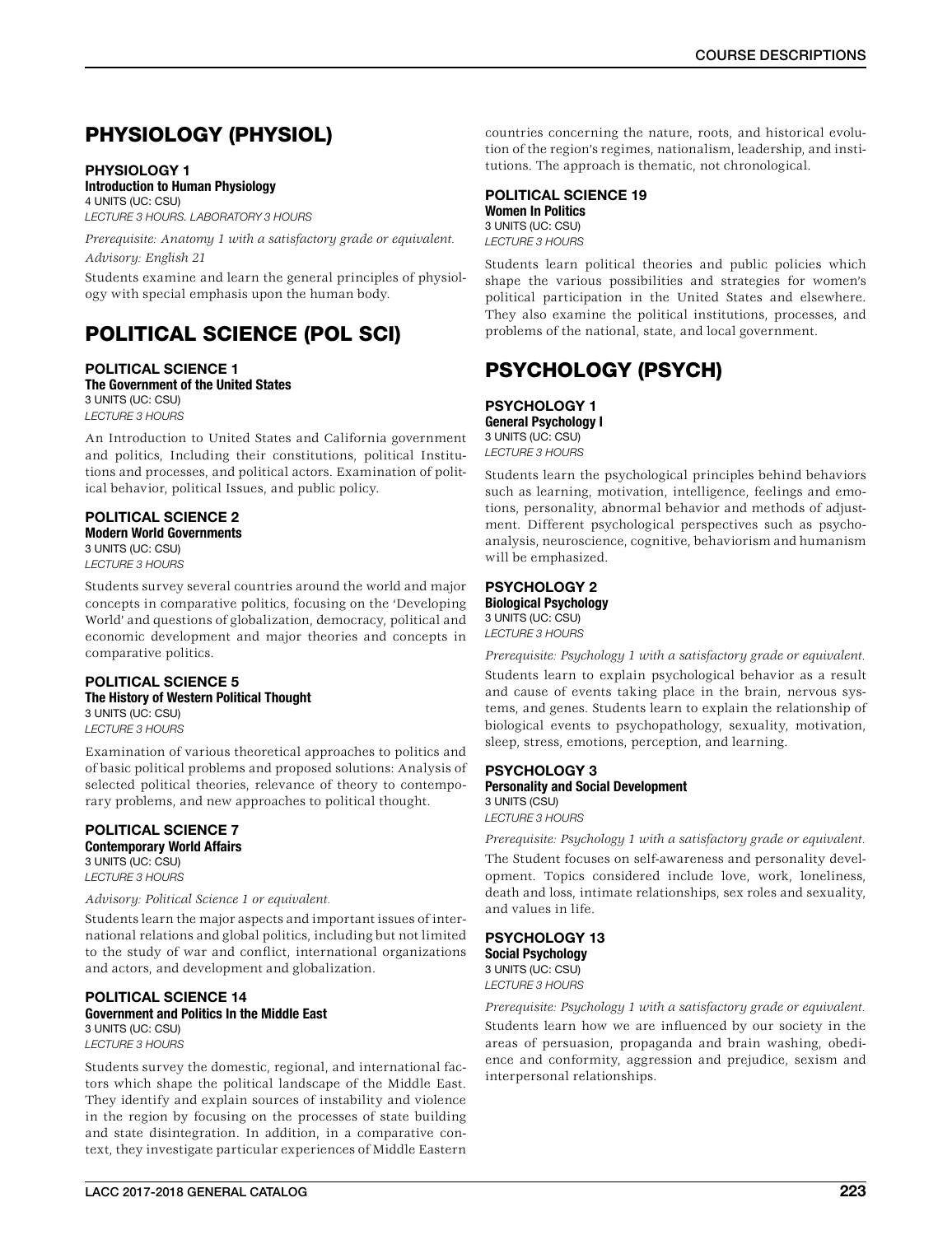## PSYCHOLOGY 14 Abnormal Psychology 3 UNITS (UC: CSU) *LECTURE 3 HOURS*

*Prerequisite: Psychology 1 with a satisfactory grade or equivalent.*

An overview of abnormal behavior from the perspective of contemporary medical, psychosocial, and socio-cultural approaches. Abnormal disorders are described, and their major causes and treatment are reviewed.

#### PSYCHOLOGY 27 Online and Software Resources for Human Services 1 UNIT

*LECTURE 1 HOUR.*

Human Services majors receive a basic introduction to pertinent computer resources currently being utilized by human services professionals. Hands-on training will allow Students to become familiar with software and online resources commonly being used.

# PSYCHOLOGY 41

#### Life Span Psychology: From Infancy to Old Age 3 UNITS (UC: CSU)

*LECTURE 3 HOURS*

*Prerequisite: Psychology 1 with a satisfactory grade.*

Students learn about physical, emotional, cognitive and social growth and change affecting individuals across the lifespan. Students follow the development of humans from conception to death, examining theories and research in the fields of personality, social, emotional, and cognitive psychology. This course will also investigates problems of development.

## PSYCHOLOGY 43 Principles of Group Dynamics I 3 UNITS (CSU)

*LECTURE 3 HOURS*

Students learn group dynamics principles including active listening, communication models, body language principles and factors that influence group cohesion.

### PSYCHOLOGY 44 Principles of Group Dynamics II 3 UNITS (CSU)

*LECTURE 3 HOURS*

*Prerequisite: Psychology 43 with a satisfactory grade or equivalent.*

Students learn the role of group processes in changing behavior, the principal modes of counseling and therapy, principles of verbal and nonverbal communication, and modes of learning.

#### PSYCHOLOGY 45 Issues In Human Service Careers 3 UNITS (CSU)

*LECTURE 3 HOURS*

*Prerequisite: Psychology 81 or Psychology 84 with satisfactory grades or equivalent.*

Students learn how to survive in the real world of work in Human Services. This course integrates psychological theory learned in previous classes with practice. The course covers specialized areas of psychology such as crisis intervention,

psychopharmacology, counseling ethics, and interviewing. Included are techniques for agency survival such as job interviewing, report writing and resource referral.

## PSYCHOLOGY 52 Psychological Aspects of Human Sexuality

3 UNITS (UC: CSU) *LECTURE 3 HOURS*

Students learn information about different psychological aspects of sexual expression such as the biochemical factors, childhood experiences, gender influences and societal influences. Topics include attraction, love, marriage, the sexual response cycle, sexual orientation, paraphilias, prostitution, rape and pornography.

#### PSYCHOLOGY 60 Stress Management 3 UNITS (CSU)

*LECTURE 3 HOURS*

Students learn to explain stress as a result of biological, interpersonal, environmental, and everyday life events. Students learn effective stress management techniques.

#### PSYCHOLOGY 63 Alcohol/Drug Studies: Prevention and Education 3 UNITS (CSU)

*LECTURE 3 HOURS*

Students learn the strategies of prevention and education necessary to work with various populations dealing with alcohol, drug, and STI (Sexually Transmitted Infection) related problems.

## PSYCHOLOGY 64

## Introduction to Alcohol and Drug Abuse and Physiological Effects 3 UNITS (CSU)

*LECTURE 3 HOURS*

The Student learns the physiology and psychopharmacology of drugs and alcohol, theories of addiction, historical overview of treatment, drug classification, social policy and drug abuse, and the issues of relapse, rehabilitation and recovery.

## PSYCHOLOGY 65

Chemical Dependency, Intervention, Treatment and Recovery 3 UNITS (CSU)

*LECTURE 3 HOURS*

Students learn the processes of treatment and recovery of alcohol and drug abuse among various populations. An overview of the causes, treatment, models, and recovery, relapse, rehabilitation, and aftercare is emphasized.

## PSYCHOLOGY 66

Introduction to Critical Thinking 3 UNITS (CSU)

*LECTURE 3 HOURS*

*Advisory: Eligibility for English 28 and 67.*

Students apply the theories and research evidence in cognitive psychology to enhance the ability to effectively solve problems, make decisions and think creatively. Practice with a variety of problems and simulations take place to ensure these critical thinking skills.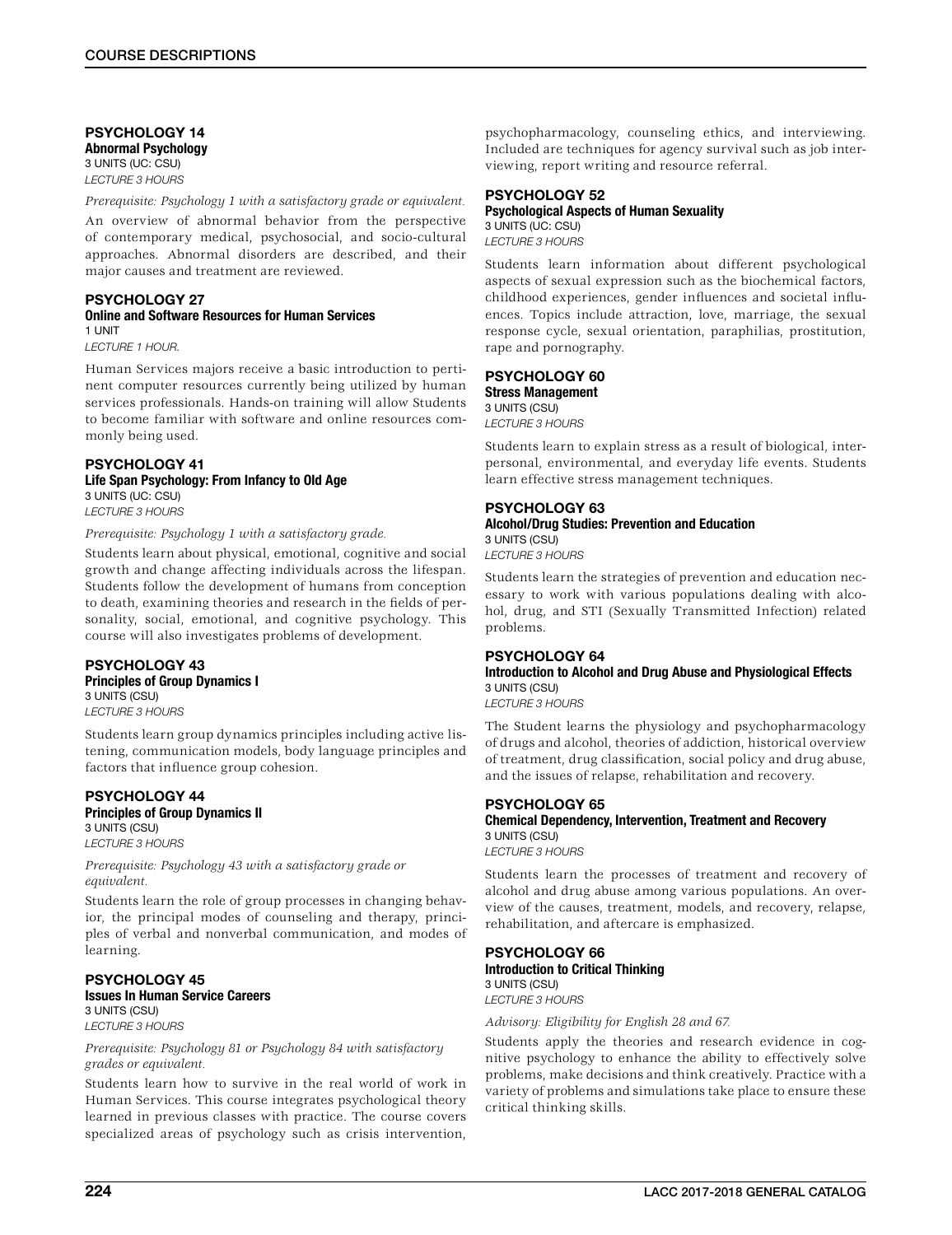## PSYCHOLOGY 67 Counseling Techniques for Chemically Addicted 3 UNITS (CSU)

*LECTURE 3 HOURS*

This course will focus on the environment of chemical dependency counseling and the issues of the paraprofessional in alcohol and drug abuse treatment facilities. Case management in a multi-discipline team will be emphasized. All aspects of modern treatment techniques will be covered in class.

### PSYCHOLOGY 68 Biopsychology of Chemical Dependency: Drugs, behavior, and health 3 UNITS (CSU)

*LECTURE 3 HOURS*

The Student learns pharmacological and behavioral effects of all major categories of both legal and illegal psychoactive substances, including an overview of contemporary and historical drug regulation and abuse, and a detailed review of the nervous system.

# PSYCHOLOGY 74

Research Methods In the Behavioral Sciences 3 UNITS (UC: CSU) *LECTURE 3 HOURS*

*Prerequisites: Psych 1, Math 227 and English 101.*

The Student surveys various research methods with an emphasis on research design, experimental procedures, instrumentation, and the collection, analysis, interpretation, and reporting of research data. Research design and methodology will be illustrated through a selected review of research in the field of psychology.

#### PSYCHOLOGY 81 Field Work I 3 UNITS (CSU)

*LECTURE 1 HOUR. LABORATORY 6 HOURS*

*Co-requisite: Psychology 1 and Psychology 43.*

The Student is introduced to the field of Human Services.

Students will achieve basic counseling and communication skills and be able to apply these skills in diverse human services organizations. Students learn the 12 core functions of the human services career, and apply these skills, at a beginning level, in diverse human services organizations. Fieldwork internships at human services organizations are required.

## PSYCHOLOGY 82 Field Work II 3 UNITS (CSU)

*LECTURE 1 HOUR. LABORATORY 6 HOURS*

*Prerequisite: Psychology 81 with a satisfactory grade or equivalent.*

Students build on the skills they learned in Field Work I by participating, under supervision, at various facilities in the community that offer Human Services. Students will achieve intermediate counseling and communication skills and be able to apply these skills in diverse human service organizations. Students continue to develop their knowledge of the 12 core functions of the human services career, and apply these

skills, at an intermediate level, in diverse human services organizations. Fieldwork internships at human services organizations are required.

### PSYCHOLOGY 83 Field Work III 3 UNITS (CSU)

*LECTURE 1 HOUR. LABORATORY 6 HOURS*

*Prerequisite: Psychology 82 with a satisfactory grade or equivalent.*

Students learn more specialized skills in Human Services. This class is intended for the advanced Student of the generalist option of Human Services. Students build on the skills they learned in Field Work I, and Field Work II by participating, under supervision, at various facilities in the community that offer Human Services. Students will achieve advanced counseling and communication skills and be able to apply these skills in diverse human service organizations. Students continue to develop their knowledge of the 12 core functions of the human services career, and apply these skills, at an advanced level, in diverse human services organizations. Fieldwork internships at human services organizations are required.

## PSYCHOLOGY 84 Fieldwork I – Drug/Alcohol 3 UNITS (CSU)

*LECTURE 1 HOUR. LABORATORY 6 HOURS*

*Co-requisite: Psychology 1 and Psychology 43.*

The Student is introduced to the field of Drug and Alcohol Studies.

Students will achieve basic counseling and communication skills and be able to apply these skills in diverse drug and alcohol treatment programs. Students learn the 12 core functions of the human services career, and apply these skills, at a beginning level, in diverse drug and alcohol treatment programs. Fieldwork internships at drug and alcohol treatment programs are required.

## PSYCHOLOGY 85 Field Work II: Drug/Alcohol 3 UNITS (CSU)

*LECTURE 1 HOUR. LABORATORY 6 HOURS*

*Prerequisite: Psychology 84 with a satisfactory grade or equivalent.*

Students build on the skills they learned in Field Work I by participating, under supervision, at various facilities in the community that offer Drug and Alcohol Treatment programs. Students will achieve intermediate counseling and communication skills and be able to apply these skills in diverse drug and alcohol treatment settings. Students continue to develop their knowledge of the 12 core functions of drug and alcohol treatment, and apply these skills, at an intermediate level, in drug and alcohol treatment programs. Fieldwork internships at drug and alcohol treatment programs are required.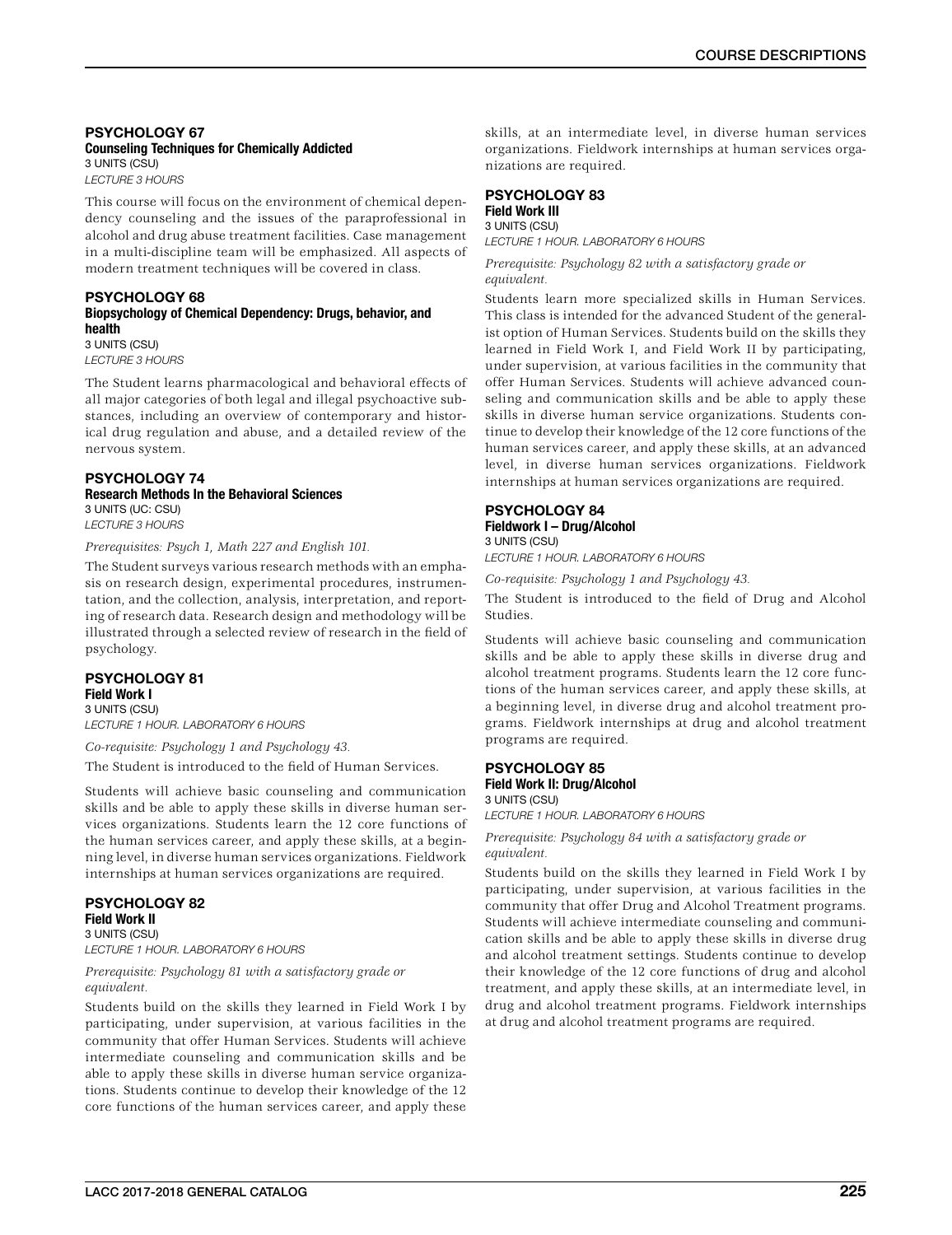## PSYCHOLOGY 86 Field Work III: Drug/Alcohol 3 UNITS (CSU)

*LECTURE 1 HOUR. LABORATORY 6 HOURS*

*Prereqiuisite: Psychology 85 with a satisfactory grade or equivalent.*

This course is designed to orient the Student to the field Students learn more specialized skills in Human Services. This class is intended for the advanced Student of the Drug/Alcohol option of Human

Services. Students build on the skills they learned in Field Work I, and Field Work II by participating, under supervision, at various facilities in the community that offer Drug and Alcohol treatment programs. Students will achieve advanced counseling and communication skills and be able to apply these skills in diverse drug and alcohol treatment programs. Students continue to develop their knowledge of the 12 core functions of the human services career, and apply these skills, at an advanced level, in diverse drug and alcohol treatment programs. Fieldwork internships at drug and alcohol treatment programs are required.

#### PSYCHOLOGY 385 Directed Study 3 UNITS (CSU)

*Prerequisite: Psychology 1 with a satisfactory grade plus one additional course in Psychology and signature of instructor. LECTURE 1 HOUR PER UNIT.*

Allows Students to pursue Directed Study on a contract basis under the direction of a supervising instructor. Refer to the "Directed Study" section of this catalog for additional information.

Credit Limit: A maximum of 3 UNITSin Directed Study may be taken for credit.

# RADIOLOGIC TECHNOLOGY (RAD TEC)

## RADIOLOGIC TECHNOLOGY 103 Radiographic Anatomy and Positioning - Skeletal System 4 UNITS (CSU)

*LECTURE 3 HOURS. LABORATORY 2 HOURS*

*Prerequisite: Admission to the Radiologic Technology Program.*

Students learn radiographic anatomy, positioning and selected pathology of the musculoskeletal system. Laboratory experience is included.

## RADIOLOGIC TECHNOLOGY 104 Radiographic Anatomy and Positioning - Cranium and Visceral **Organs** 4 UNITS (CSU)

*LECTURE 3 HOURS. LABORATORY 2 HOURS*

Students learn radiographic anatomy, positioning and selected pathology of the visceral organs and cranium. Laboratory experience is included.

## RADIOLOGIC TECHNOLOGY 180 Clinical Education In Radiologic Technology I 12 UNITS (CSU)

*LABORATORY 18 HOURS*

*Prerequisite: Radiologic Technology 160. Enrolled in the Radiologic Technology program.*

Students apply radiographic theory in their clinical training site under direct supervision of qualified clinical personnel and college instructors. Emphasis is on completing the 58 imaging competencies that include: chest, upper and lower extremities and abdominal imaging. The LACC Clinical Coordinator will serve as a resource for hospital based preceptor experience.

## RADIOLOGIC TECHNOLOGY 200 (FORMERLY RAD TEC 100)

Introduction to Radiologic Technology 3 UNITS (CSU) *LECTURE 3 HOURS*

Students learn the history of radiography, organization of the hospital, the medical practitioner's who work in medical facilities, and careers in the radiological sciences.

## RADIOLOGIC TECHNOLOGY 201 (FORMERLY RAD TEC 101)

## Medical Terminology For Radiologic Technology 3 UNITS (CSU)

*LECTURE 3 HOURS*

Students learn the origins of medical terminology, word-building systems, abbreviations, symbols, diagnostic and therapeutic terms. Students review simulated patient charts in order to understand radiographic orders and diagnostic report interpretation.

## RADIOLOGIC TECHNOLOGY 202 (FORMERLY RAD TEC 102)

## Introduction to Electromagnetic Radiation Image Recording and **Processing**

4 UNITS (CSU)

*LECTURE 3 HOURS. LABORATORY 2 HOURS*

*Prerequisite: English 28 and 67, Radiologic Technology 200 and 201, and Math 115*

Students learn atomic structure, characteristics of radiation, x-ray production, radiation protection and photon interaction with matter.

## RADIOLOGIC TECHNOLOGY 205 (FORMERLY RAD TEC 105)

Fundamentals of X-Ray Physics 4 UNITS (CSU)

*LECTURE 3 HOURS. LABORATORY 2 HOURS*

*Prerequisite: Radiologic Technology 202.*

Students learn the physical principles of x-ray generation, Electrostatics, Electromagnetism, Electrodynamics, electrical circuitry of radiographic equipment, interactions of X-ray radiation and matter.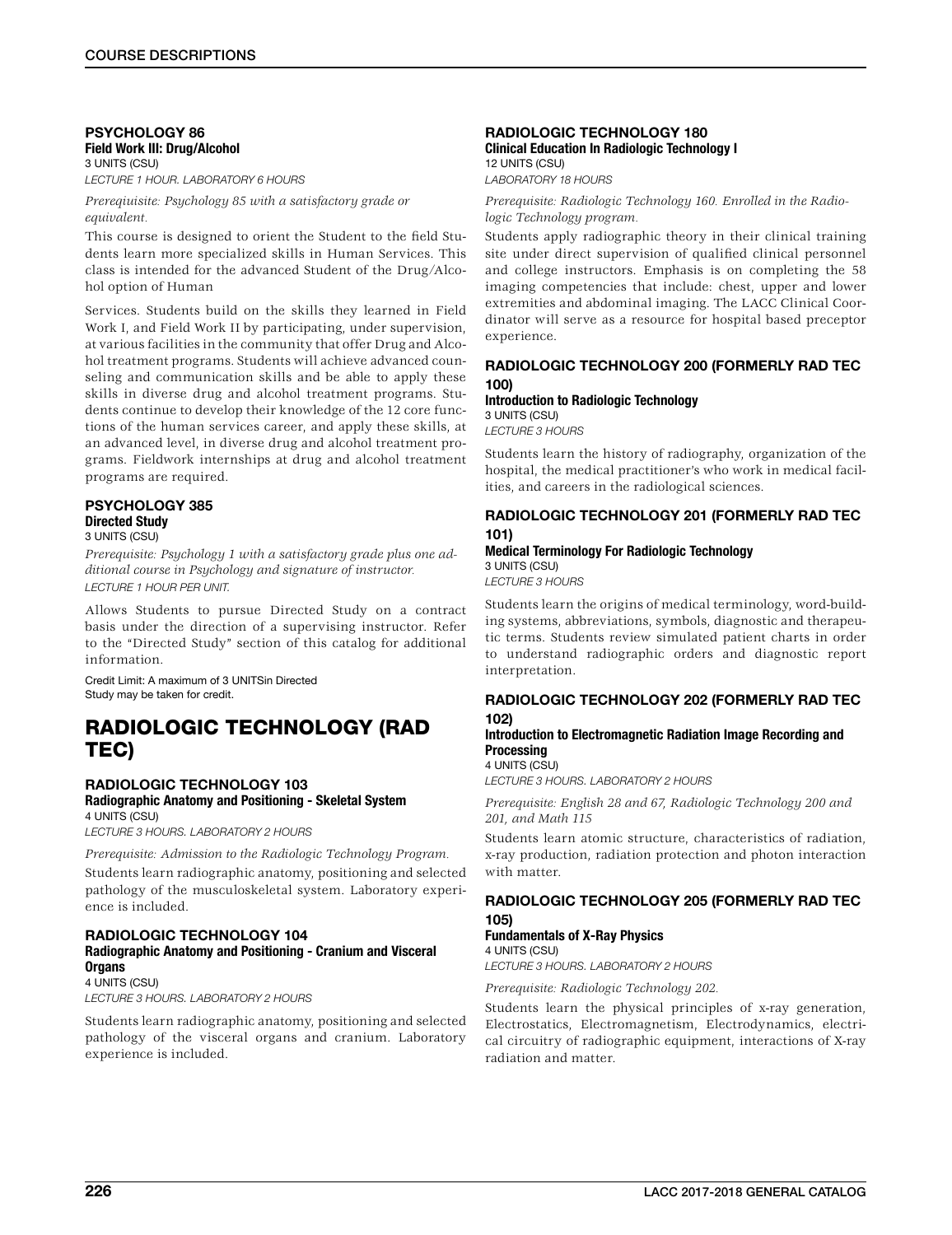## RADIOLOGIC TECHNOLOGY 206 (FORMERLY RAD TEC 106)

Radiographic Exposure 4 UNITS (CSU)

*LECTURE 3 HOURS. LABORATORY 2 HOURS*

*Prerequisite: Radiologic Technology 205.*

Students learn the factors that affect radiographic exposure and the basic principles and components of digital imaging. Laboratory experience is provided including: Computer applications in diagnostic medical imaging.

## RADIOLOGIC TECHNOLOGY 207 (FORMERLY RAD TEC 107) Patient Care Management

4 UNITS (CSU) *LECTURE 3 HOURS. LABORATORY 2 HOURS*

*Prerequisite: Radiologic Technology 202.*

Students learn the principles of patient care management for radiographers. Routine and emergency care procedures are discussed. The role of the Radiographer in patient education will also be explained. Laboratory experience is included.

## RADIOLOGIC TECHNOLOGY 208 Cross Sectional Anatomy and Pathology

3 UNITS (CSU) *LECTURE 3 HOURS*

## *Prerequisite: Radiologic Technology 201.*

Students learn to identify normal anatomy through a variety of imaging formats. Students learn how to identify normal and pathologic organ structures.

## RADIOLOGIC TECHNOLOGY 209 Pharmacology and Venipuncture with Basic Life Support (BLS) 3 UNITS (CSU)

*LECTURE 1 HOUR. LABORATORY 1 HOUR.*

#### *Prerequisite: Radiologic Technology 207.*

Students learn the concepts of pharmacology, venipuncture, contrast administration and intravenous medications used in the treatment of adverse effects from contrast agents.

#### RADIOLOGIC TECHNOLOGY 210 Quality Management 3 UNITS (CSU)

*LECTURE 1 HOUR. LABORATORY 4 HOURS*

*Prerequisite: Radiologic Technology 202.*

Students learn the responsibilities of quality management which entails performing quality control tests, assessing film density, monitoring accuracy, and identifying and solving issues associated with producing medical images.

## RADIOLOGIC TECHNOLOGY 211 Computed Tomography 3 UNITS (CSU)

*LECTURE 3 HOURS*

*Prerequisite: Radiologic Technology 205 with satisfactory grade.* Students learn the principles and operation of CT Instrumentation, procedures, ancillary devices and radiation protection.

## RADIOLOGIC TECHNOLOGY 240 (FORMERLY RAD TEC 140)

Radiation Protection and Biology 4 UNITS (CSU)

*LECTURE 3 HOURS. LABORATORY 2 HOURS*

*Prerequisite: Radiologic Technology 202.*

Students learn the principles of radiation protection and federal and state laws pertaining to radiography.

## RADIOLOGIC TECHNOLOGY 243 Principles and Practices of Fluoroscopy 3 UNITS (CSU)

*LECTURE 3 HOURS*

Students learn the factors that influence patient and operator radiation dose during fluoroscopic procedures, fluoroscopic equipment, components and ancillary equipment.

## RADIOLOGIC TECHNOLOGY 260

#### Introduction to Clinical Education 3 UNITS (CSU)

*LECTURE 1 HOUR. LABORATORY 9 HOURS*

Students are oriented to the hospital environment which includes the: reception area, surgery, general radiography, emergency room, and diagnostic imaging areas. Student interns are assigned 16 hours per week in a Clinical Education Center.

## RADIOLOGIC TECHNOLOGY 280 (FORMERLY RAD TEC 180)

## Clinical Education In Radiologic Technology 6 UNITS (CSU)

*LABORATORY 18 HOURS*

*Prerequisite: Radiologic Technology 260. Enrolled in the Radiologic Technology program.*

Students apply radiographic theory in their clinical training site under direct supervision of qualified clinical personnel and college instructors. Emphasis is on completing the 58 imaging competencies that include: chest, upper and lower extremities and abdominal imaging. The LACC Clinical Coordinator will serve as a resource for hospital based preceptor experience.

## RADIOLOGIC TECHNOLOGY 281 Clinical Education In Radiologic Technology II 12 UNITS (CSU)

*LABORATORY 36 HOURS*

## *Prerequisite: Radiologic Technology 280. Enrolled in the Radiologic Technology program.*

Students apply radiographic theory in their clinical training site under direct supervision of qualified clinical personnel and college instructors. Emphasis is on completing the 58 imaging competencies that include: abdominal, thoracic viscera, spine, common contrast exams, and generalized skull radiography. The LACC Clinical Coordinator will serve as a resource for hospital based preceptor experience.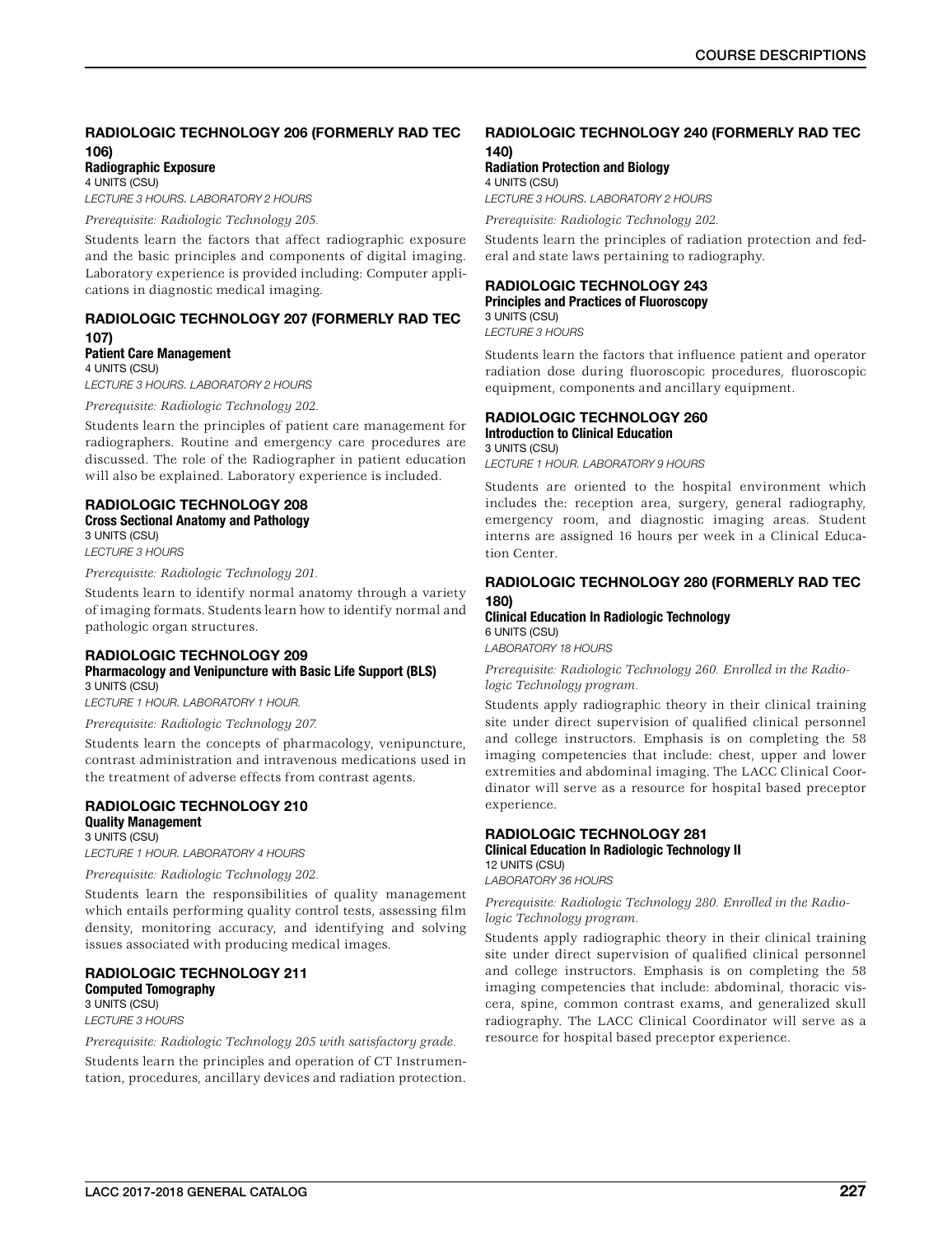#### RADIOLOGIC TECHNOLOGY 282 Clinical Education in Radiologic Technology III 4 UNITS (CSU)

*LABORATORY 12 HOURS*

*Prerequisite: Radiologic Technology 281. Enrolled in the Radiologic Technology program.*

Students apply radiographic theory in their clinical training site under direct supervision of qualified clinical personnel and college instructors. Emphasis is on completing the 58 imaging competencies that include: basic vascular procedures (angiograms), PICC and tunnel catheter line placement, pacemakers, lithotripsy, tube placement, myelograms, arthrograms, hysterosalpingograms, E.R.C.P., sialogram, retrograde and advanced procedures. The LACC Clinical Coordinator will serve as a resource for hospital based preceptor experience.

#### RADIOLOGIC TECHNOLOGY 283 Clinical Education In Radiologic Technology IV 12 UNITS (CSU)

*LABORATORY 36 HOURS*

*Prerequisite: Radiologic Technology 282. Enrolled in the Radiologic Technology program.*

Students apply radiographic theory in their clinical training site under direct supervision of qualified clinical personnel and college instructors. Emphasis is on completing the 58 imaging competencies that include: other imaging modalities, therapeutic application of radiation, tomosynthesis, mammograms, bone density, magnetic resonance imaging, computed tomography, nuclear medicine, ultrasound, and radiation therapy. The LACC Clinical Coordinator will serve as a resource for hospital based preceptor experience.

# REAL ESTATE (REAL ES)

REAL ESTATE REAL ESTATE 1 Real Estate Principles 3 UNITS (CSU)

*LECTURE 3 HOURS*

Open to all Students.

*Advisory: English 28 and 67 or equivalent.*

Students study the principles, economic aspects, and laws of real estate, including the information needed to obtain a real estate sales/brokers license and/or for better management of personal real estate investments. Topics include legal descriptions and estates, encumbrances, agencies, contracts, financing, appraisal, escrow and title, leases, urban economics, taxation, and vocational careers.

## REAL ESTATE 3 Real Estate Practices

3 UNITS (CSU) *LECTURE 3 HOURS*

Open to all Students.

*Advisory: English 28 and 67 or equivalent.*

Students solve the problems of establishing and conducting a real estate business, including establishing the office, securing listing and prospects, showing properties and closing sales, ethics and professional relationships, rentals and leases,

appraising, and the California Real Estate Act. Preparation of documents used in real estate transactions, property transfers, and exchanges is included.

## REAL ESTATE 5 Legal Aspects of Real Estate I3 UNITS (CSU) *LECTURE 3 HOURS*

Open to all Students.

*Advisory: English 28 and 67 or equivalent.*

Students who plan to take the state examination, which is required in order to obtain a broker license (meets optional requirements for sales license), can receive the appropriate legal background, including principles of property ownership and management in their business aspects, with special reference to law of California as it applies to community property, deeds,trust deeds, mortgages, leases, brokerage, mechanic's liens, homesteads, wills, and estates.

### REAL ESTATE 6 Legal Aspects of Real Estate II 3 UNITS (CSU) *LECTURE 3 HOURS*

*Advisory: English 28 and 67.*

The Students learn advanced issues involving real estate legal matters, including an advanced and in depth study of agency and sub-agency law, civil rights and fair housing laws in real estate practice, and real estate escrow and title insurance laws. Also included are the introductory studies of wills, trusts, and probate administration as they apply to real estate broker's practice.

# REAL ESTATE 7

Real Estate Finance I 3 UNITS (CSU) *LECTURE 3 HOURS*

Open to all Students.

*Advisory: English 28 and 67 or equivalent.*

Students study the forms, and sources of financing real property, including purchase, construction, refinance, and other creative permanent financing approaches. Also included is an assessment of the procedures for obtaining government - sponsored financing through FHA, DVA, and Cal-Vet. The various loan sources currently being used in the marketplace will be evaluated including banks, savings and loans, insurance companies, mortgage brokers/bankers, pensions, credit unions, and private parties.

REAL ESTATE 9 Real Estate Appraisal I 3 UNITS (CSU) *LECTURE 3 HOURS*

*Advisory: English 28 and 67 or equivalent.*

The Student learns the purpose of appraisals, the appraisal process, and the different approaches of valuation. Additionally, the Student learns methods and techniques used to determine the value of various types of properties. The market comparison and cost approaches are emphasized, plus an introduction to investment property valuation by the income approach.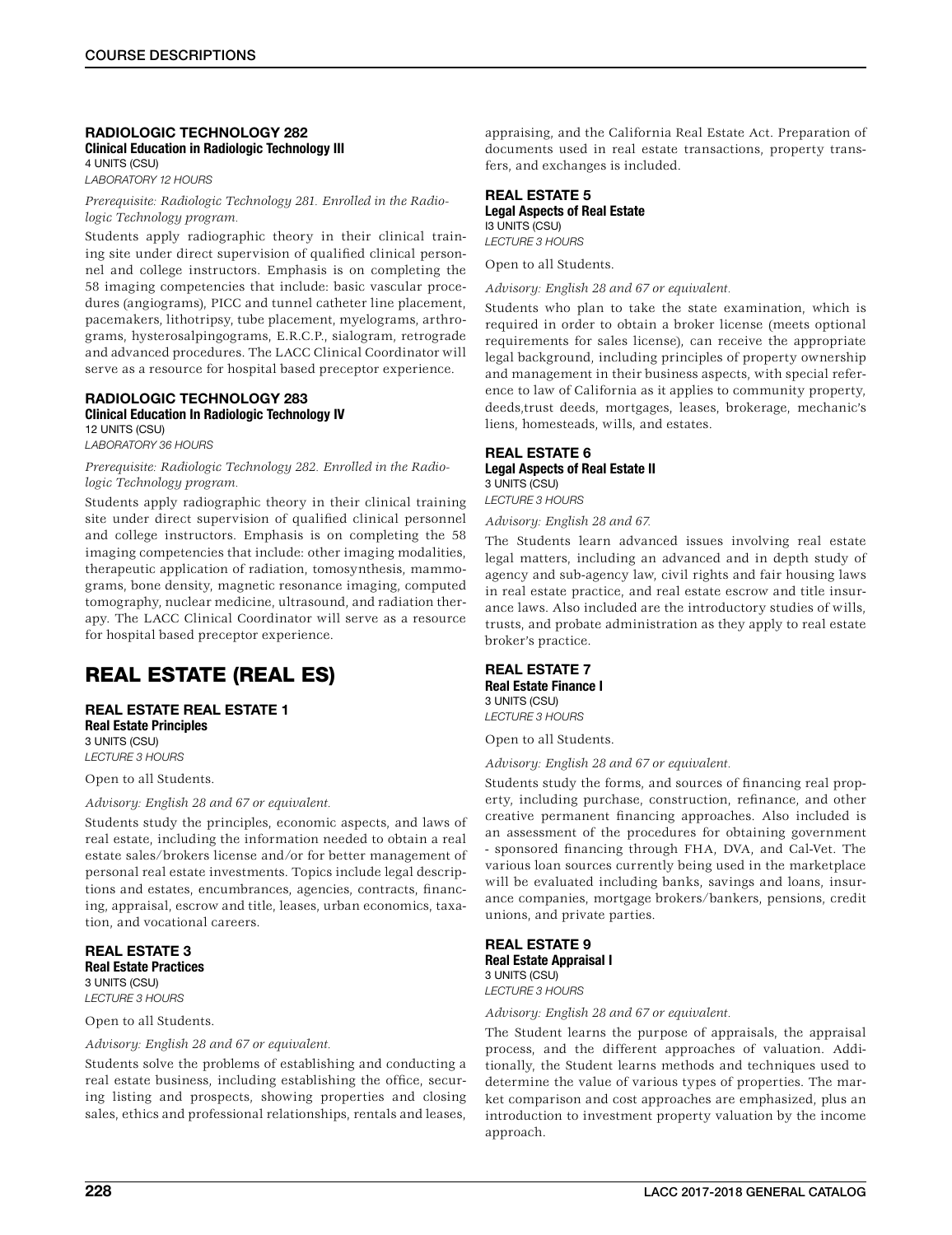REAL ESTATE 11 Escrow Principles 3 UNITS (CSU) *LECTURE 3 HOURS*

*Advisory: English 28 and 67 or equivalent.*

Students study real estate escrow responsibilities, procedures and management, such as preparing escrow instructions, loan documentation, and closing statements. Topics covered In This course also include the basics of escrow accounting, financing procedures for real property and title transfer and title insurance procedures.

## REAL ESTATE 14 Property Management

3 UNITS (CSU) *LECTURE 3 HOURS*

Open to all Students.

*Advisory: English 28 and 67 or equivalent.*

Students study the nature and types of property management, leases and contracts, rent scheduling, selling of space and techniques of renting, tenant selection and supervision, relations with owners and budgets, purchasing and accounts, reporting, ethics, and legal and professional relationships.

### REAL ESTATE 18 Real Estate Investments I 3 UNITS (CSU)

*LECTURE 3 HOURS*

*Advisory: English 28 and 67 or equivalent.*

Students study the principles of real estate investment with respect to identifying and understanding the language, basic procedures, financing, and facts essential to ownership, conveyance, environment problems, business organization involvement, and evaluation with other investments. A comparison and assessment of commercial, industrial, and residential projects, including location, feasibility studies, zoning restrictions, financing options, sale and leaseback, and preferential tax benefits.

## REAL ESTATE 21 Real Estate Economics 3 UNITS (CSU)

*LECTURE 3 HOURS*

*Advisory: English 28 and 67 or equivalent.*

The Student learns fundamentals of economic trends and factors which affect the real estate market. Topics include urban structural relationships, real estate market analysis, supply and demand, economic forecasting, land use theory and problems of sub-division. Additionally, the Student learns the government's role in the economy and its influence upon the real estate market including the federal reserve system, taxation and land use controls including zoning, planning and fair housing legislation.

REAL ESTATE 60 Real Estate Mathematics 3 UNITS (CSU) *LECTURE 3 HOURS*

*Advisory: English 28 and 67 or equivalent.*

Students study typical real estate mathematics problems which are most common in actual practice, as well as those necessary for other real estate courses and for those found in the California Real Estate Licensing examinations.

# RUSSIAN (RUSSIAN)

RUSSIAN 1 Elementary Russian I 5 UNITS (UC: CSU) *LECTURE 5 HOURS*

*Advisory: English 28 and 67.*

Students study the fundamentals of Russian pronunciation, grammar, practical vocabulary, and sentence structure. Basic facts on the geography, customs and the culture of Russia are also covered.

RUSSIAN 2 Elementary Russian II 5 UNITS (UC: CSU) *LECTURE 5 HOURS*

*Prerequisite: Russian 1 with a satisfactory grade or equivalent.* Completes elementary Russian I. Emphasis on reading and spoken language.

RUSSIAN 3 Intermediate Russian I 5 UNITS (UC: CSU) *LECTURE 5 HOURS. LABORATORY 1 HOUR.*

*Prerequisite: Russian 2 with a satisfactory grade or equivalent.*

Students continue their study of Russian grammar and vocabulary, advancing their conversation and writing skills. Reading of selected texts in Russian is also included.

## RUSSIAN 4 Intermediate Russian II 5 UNITS (UC: CSU) *LECTURE 5 HOURS*

*Prerequisite: Russian 3 with a satisfactory grade or equivalent.*

This course continues the review of grammar and vocabulary build-up. It continues to introduce Students to Russian life through the reading of selected Russian authors.

## RUSSIAN 8 Conversational Russian 2 UNITS (UC: CSU)

*LECTURE 2 HOURS*

*Prerequisites: Russian 2 with a satisfactory grade or equivalent.*

Students develop and practice conversational skills in Russian pertaining to typical situations and topics a person may encounter when traveling or living among a Russian-speaking community. UC maximum credit: 4 UNITS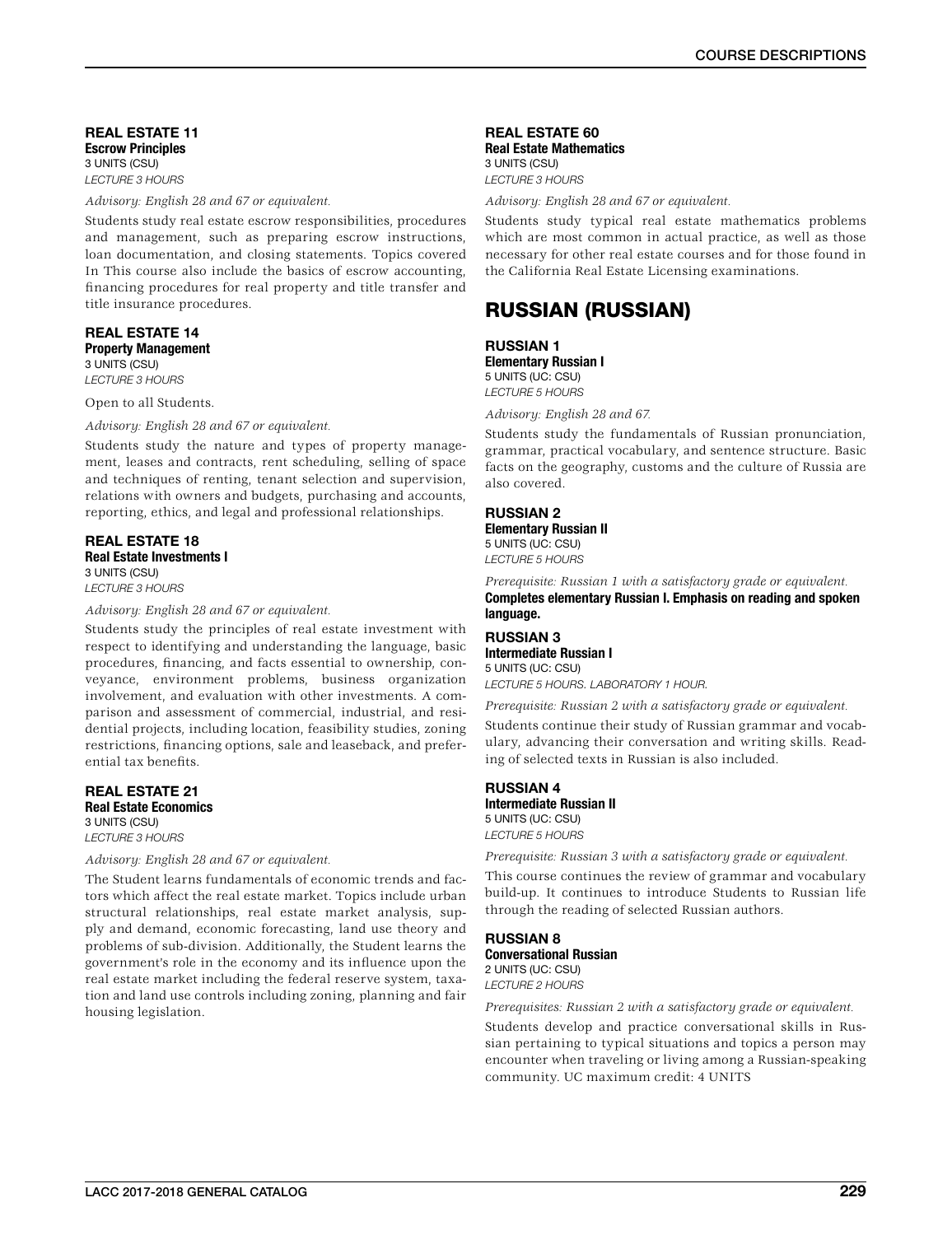RUSSIAN 10 Russian Civilization 3 UNITS (UC: CSU) *LECTURE 3 HOURS*

*Advisory: English 28 and 67.*

Students learn various aspects of Russian Civilization, including historical, social and cultural developments from the early stages to the present, and Russia's contribution to the world.

# SOCIOLOGY (SOC)

#### SOCIOLOGY 1 Introduction to Sociology 3 UNITS (UC: CSU) *LECTURE 3 HOURS*

*Advisory: English 28 and 67 or equivalent.*

The Students learn the major principles of sociology as they are applied to contemporary social issues. With the use of several theoretical perspectives it examines social structures within American society and other cultures from macro and micro perspectives. There are extensive references to contemporary research findings on social structure, group dynamics, social stratification, and social institutions.

## SOCIOLOGY 2 American Social Problems 3 UNITS (UC: CSU) *LECTURE 3 HOURS*

*Advisory: English 28 and 67 or equivalent.*

The Student applies sociological perspectives and concepts in analyzing contemporary social problems in the United States. Problems associated with drug abuse, poverty, racial, ethnic, and gender inequality, crime and violence, and the environment are some of the topics addressed.

## SOCIOLOGY 11 Ethnic and Racial Minorities In the United States 3 UNITS (UC: CSU)

*LECTURE 3 HOURS*

*Advisory: English 28 and 67 or equivalent.*

Examines global racial and ethnic relations with an Students examine global racial and ethnic relations with an emphasis on the United States. There will be extensive use of several theoretical perspectives and an analysis of historical records in explaining minority/majority relations, prejudice and discrimination, and the political and economic status of various racial and ethnic groups. There will be extensive references to contemporary research findings on majority/minority group relations.

## SOCIOLOGY 12 Marriage and Family Life

3 UNITS (UC: CSU) *LECTURE 3 HOURS*

#### *Advisory: ENGLISH 28 and 67.*

Students learn to use theory and research to examine the family and other forms of intimate-partner relationships that exist within a diverse, multicultural society. The Students analyze these structures and their functions along with historical changes, emerging variant patterns, and the influence of contemporary society on the family.

SOCIOLOGY 31 Sociology of Gender 3 UNITS (UC[PENDING]:CSU) *LECTURE 3 HOURS*

Sociological analysis of the social construction of gender, masculinity, and femininity historically and cross-culturally. It examines the debates on sex and gender. It analyzes the Impact of economic and political change on gender expectations and practices. It focuses on macro-analyses of how Institutions shape gender and microanalyses of how Individuals are socialized and how they "do" and practice gender.

#### SOCIOLOGY 32 Introduction to Criminology 3 UNITS (UC: CSU)

*LECTURE 3 HOURS*

*Advisories: ENGLISH 28 and 67; and Sociology 1*

Students examine the basic elements of criminology - the scientific study of crime and criminal behavior. This will include, but not limited to, an analysis of the following concepts; social deviance, crime, delinquency, victimization, the criminal justice system, social control, and terrorism. There is an extensive review of the major sociological explanations on the causes of crime and criminality in addition to a consideration of the biological and psychological perspectives. An examination of the research methods employed by criminologists in the collection and analysis of data will also be undertaken

# SPANISH (SPANISH)

## SPANISH 1

Elementary Spanish I 5 UNITS (UC: CSU) *LECTURE 5 HOURS*

*Advisory: English 28 and 67.*

Student receives practice in the pronunciation, grammar, practical vocabulary, and useful phrases in Spanish. In addition, basic facts of the geography, customs and culture of the Spanish speaking world are presented.

## SPANISH 2 Elementary Spanish II 5 UNITS (UC: CSU) *LECTURE 5 HOURS*

*Prerequisite: Spanish 1 with a satisfactory grade or equivalent* Students complete Elementary Spanish I emphasizing reading of elementary texts and the spoken language.

## SPANISH 3

Intermediate Spanish I 5 UNITS (UC: CSU) *LECTURE 5 HOURS*

*Prerequisite: Spanish 2 with a satisfactory grade or equivalent*

Students receive review of grammar, composition and vocabulary building. Introduction to Spanish and Latin-American authors.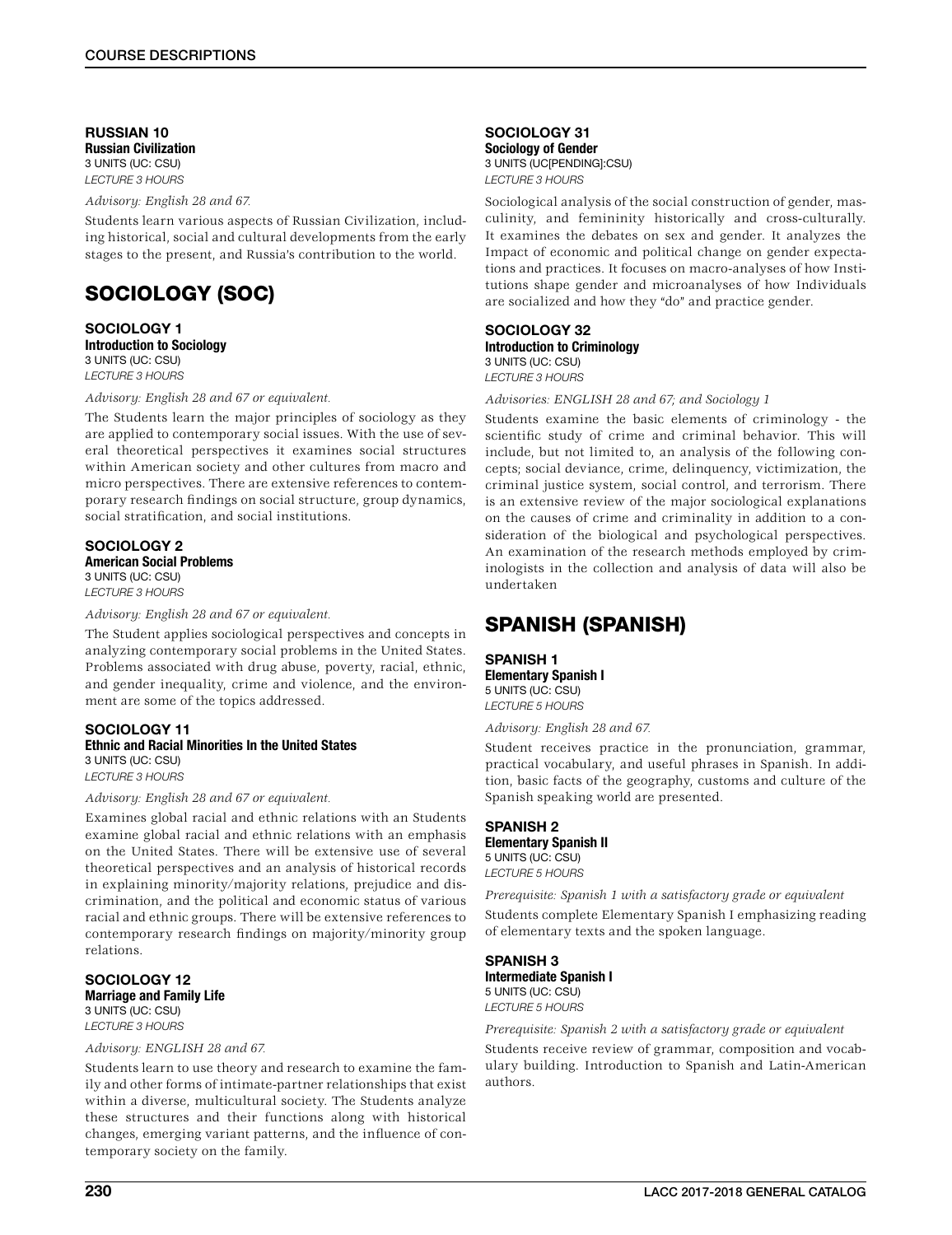SPANISH 4 Intermediate Spanish II 5 UNITS (UC: CSU) *LECTURE 5 HOURS*

*Prerequisite: Spanish 3 with a satisfactory grade or equivalent.*

Students review grammar and composition while they build their vocabulary.

# SPANISH 5

Advanced Spanish I 5 UNITS (UC: CSU) *LECTURE 5 HOURS*

*Prerequisite: Spanish 4 with a satisfactory grade or equivalent.*

The Student participates in an overall examination of the arts and the concept of aesthetics in preparation for the study of literature. The focus is on the narrative (short story and novel) and poetry in Spanish and Latin American literary traditions. The course also examines the translation to film of some of the works studied. Discussions generated by lectures and readings provide oral practice in the target language. Written expression and review of grammatical structures, orthography and punctuation is done through essays on selected themes.

## SPANISH 6 Advanced Spanish II 5 UNITS (UC: CSU) *LECTURE 5 HOURS*

*Prerequisite: Spanish 5 with a satisfactory grade or equivalent.*

The Student studies the theater as a literary and performing art, and the essay as a non-fictional form of expression. Through lectures and readings, Students will learn about the trajectory of the theater and the essay in Spanish and Latin-American literary traditions. Discussions generated by lectures and reading provide for oral practice in the target language. Written expression and review of grammatical structures, orthography and punctuation is done through essays on selected themes.

## SPANISH 8 Conversational Spanish 2 UNITS (UC: CSU)

*LECTURE 2 HOURS*

*Prerequisite: Spanish 2 with a satisfactory grade or equivalent.*

The Student practices the oral expression in Spanish as the main thrust of the course. The focus is on conversational skills revolving around everyday situations that a person may encounter when traveling or living in Spanish-speaking countries, or when interacting with Spanish-speaking people in the United States.

SPANISH 9 Civilization of Spain 3 UNITS (UC: CSU) *LECTURE 3 HOURS*

## *Advisory: English 28 and 67.*

The Student learns the history, cultures, traditions and arts of Spain. Beginning with prehistory and progressing through the different epochs to the present day, an overview of the identity of Spain and its peoples will be the focus. Furthermore,

comparisons to the histories and cultures of other European countries will clarify Spain's similarities to them as well as highlight its stark uniqueness. The course is taught in English.

#### SPANISH 10 Latin American Civilization

3 UNITS (UC: CSU) *LECTURE 3 HOURS*

## *Advisory: English 28 and 67*

The Student learns the history, cultures and arts of Latin America. The focus of the course is to study the differences and similarities between the countries that comprise Latin America, noting the unifying forces as well as those that divide. The course also explores the relationship between Latin America and the United States throughout their histories.

## SPANISH 15 Great Books of Latin American Literature 3 UNITS (UC[PENDING]:CSU)

*LECTURE 3 HOURS*

*Prerequisite: Spanish 4 Advisory: English 28*

Students explore the major authors and works of Latin American literature from the Pre-columbian Times to the 20th Century. Students will analyze the literary history of Latin America, examining the literary genres, themes and movements in cultural, social, and historical context. Conducted in Spanish. Readings are in Spanish.

## SPANISH 21 Fundamentals of Spanish I 3 UNITS (UC:CSU)

*ADVISORIES: ENGLISH 28 AND 67.*

Student receives practice in the pronunciation, grammar, practical vocabulary,and useful phrases in Spanish. In addition, basic facts of the geography, customs and culture of the Spanish speaking world are presented. Spanish 21 and Spanish 22 together are equivalent to Spanish 1. Advisory: English 28 or equivalent.

## SPANISH 22 Fundamentals of Spanish II 3 UNITS (UC:CSU) *LECTURE 3 HOURS*

*Prerequisite: Spanish 21*

*Student receives practice in the pronunciation, grammar, practical vocabulary,and useful phrases in Spanish. In addition, basic facts of the geography, customs and culture of the Spanish speaking world are presented. Spanish 21 and Spanish 22 together are equivalent to Spanish 1. Prerequisite: Spanish 21 with a satisfactory grade or equivalent.*

## SPANISH 35 Spanish for Spanish Speakers I 5 UNITS (UC: CSU) *LECTURE 5 HOURS*

#### *Advisory: English 28 and 67*

The bilingual Student practices written Spanish with an emphasis on the acquisition of a solid grammatical base, vocabulary enrichment, and spelling. Addresses all four skills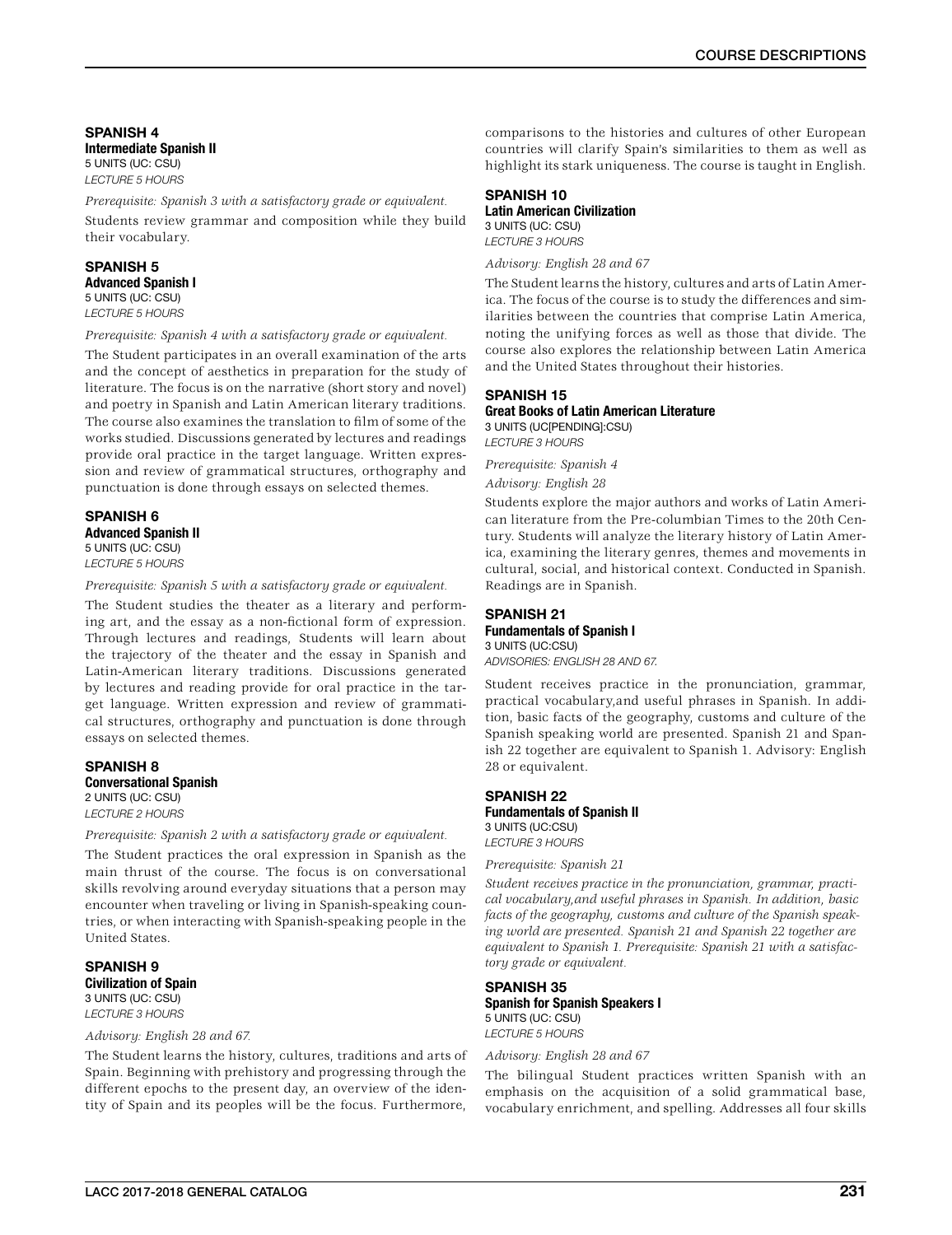in Spanish, but focuses on reading and writing. Includes readings on the geography, customs and culture of Spain and Latin America.

## SPANISH 36 Spanish for Spanish Speakers II

5 UNITS (UC: CSU)

*LECTURE 5 HOURS*

## *Prerequisite: Spanish 35.*

The Student completes the study of grammar and continues the development of reading and writing skills. Further study of Spanish and Latin American culture and civilization is included.

# SUPERVISION (SUPV)

## SUPERVISION 1 Elements of Supervision 3 UNITS (CSU)

Lecture 3 hours Open to all Students.

*Advisories: English 28 and 67 or equivalent.*

Students develop leadership abilities used in supervisory positions in business and industry.

## SUPERVISION 12 Written Communications for Supervisors 3 UNITS

*LECTURE 3 HOURS*

## *Advisory: English 28 and 67 or equivalent.*

Students learn to improve their writing ability and write professional email messages, memorandums and a wide range of business letters, including direct requests for information, replies to information requests, direct claims, adjustment Ietters, Ietters of recommendation, persuasive requests, refusing routine requests and breaking bad news to customers and to employees. This course is one in a series that applies to the college's Certificates in Business Administration, Marketing and Management, and the Western Association of Food Chains' Marketing Management Certificate.

# TELEVISION (T V)

## TELEVISION 1 Introduction to Television 3 UNITS (CSU)

Lecture 3 hours Open to all Students.

Students study what's on television and why, including the history of radio and television broadcasting. They also learn costs, ratings, profits, the FCC rules, cable and pay television. Recommended elective for Journalism, Theatre and Public Relations.

## TELEVISION 4 Television Camera Lighting and Sound 3 UNITS (A)

*LECTURE 3 HOURS*

Students learn the basic techniques, aesthetic conventions and practical use of lighting and sound equipment in a multi-camera television production environment.

## TELEVISION 6

#### Studio and Remote Production 3 UNITS (A)

*LECTURE 2 HOURS. LABORATORY 3 HOURS*

*Prerequisite: Television 46 with a satisfactory grade or better Advisory: Cinema 2*

Students light and shoot remote setups then edit those pieces for inclusion into a half-hour live-to-tape production in the studio.

# TELEVISION 7

Television Announcing I 3 UNITS (CSU)

*LECTURE 2 HOURS. LABORATORY 3 HOURS*

Students produce news packages and interviews and perform the role of reporter as part of training in television announcing for broadcast news, sports, weather, and entertainment. They participate as on-camera talent and writers for the production of a half hour in-studio live-to-tape production of a local news broadcast.

## TELEVISION 9 TV Equipment 3 UNITS (CSU)

*Lecture 3 hours Advisory: Television 4*

Students learn the principles and operation of a multi-camera television control room and studio equipment leading to the production of their own live-switched one-minute public service announcement. Sound control, studio lighting, control room procedures, camera operation, directing, script writing, storyboarding, and production design are emphasized.

## TELEVISION 25-1 Television and Film Dramatic Writing I 3 UNITS (CSU)

*LECTURE 2 HOURS. LABORATORY 2 HOURS*

Students learn professional methods and techniques of creating charac-ters and stories to develop into film and TV scripts, including drama and comedy, in both the single-and multicamera for-mats. Class also deals with getting an agent and how scripts are sold.

## TELEVISION 25-2 Television and Film Dramatic Writing II 3 UNITS (CSU)

*LECTURE 2 HOURS. LABORATORY 2 HOURS*

*Prerequisite: TV 25-1 with a satisfactory grade or better*

Students learn professional methods and techniques of advanced television and film writing for drama and comedy for single- and multiple-camera. Scripts begun in TV 25-1 may be worked on for completion and/or revision.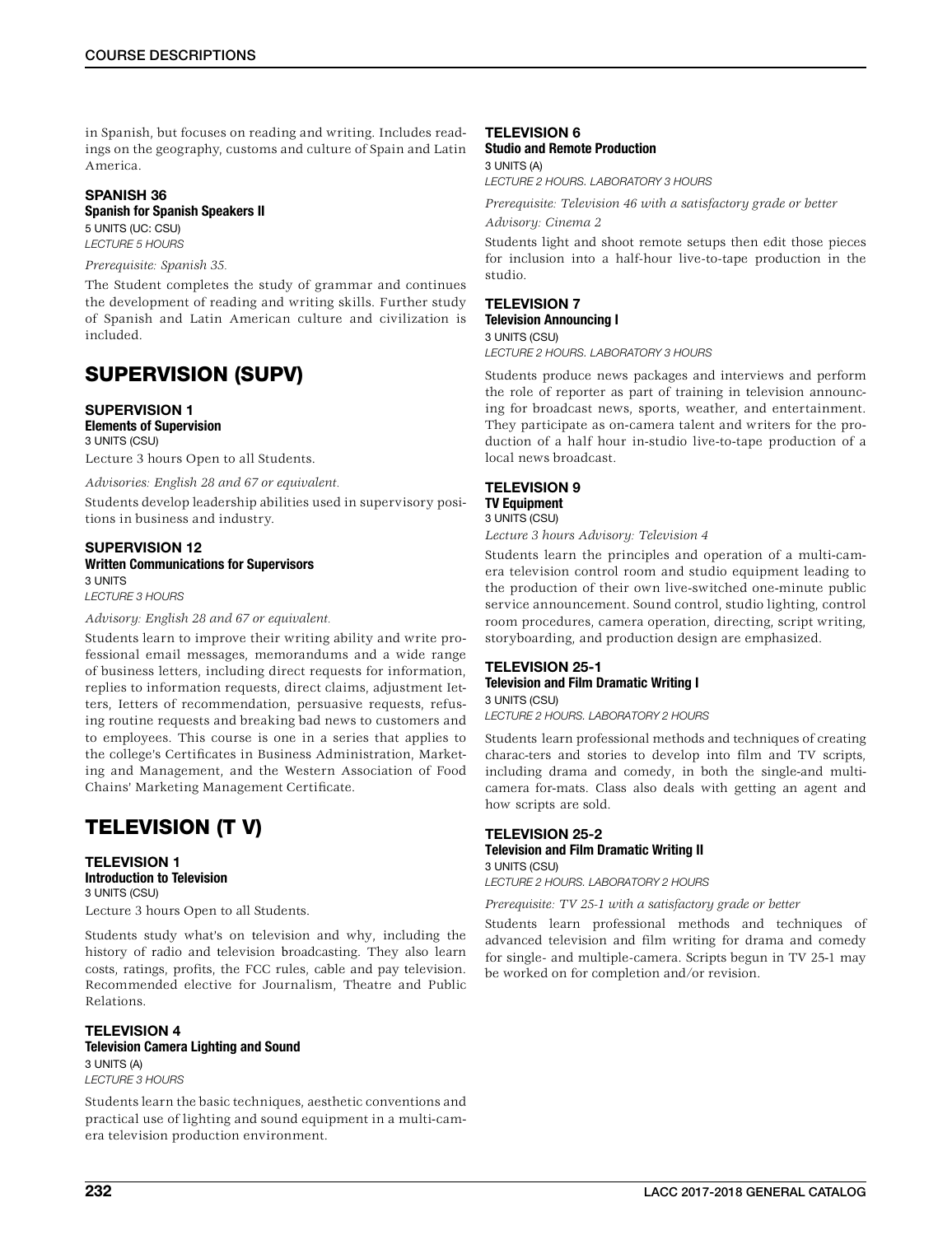## TELEVISION 46 Television Production 3 UNITS (CSU)

*LECTURE 2 HOUR. LABORATORY 2 HOURS*

*Prerequisite: Television 9 or 4 with a satisfactory grade.*

Students write, produce, and direct a series of live-switched video productions. Each Student functions as talent or crew in productions produced by classmates. Production protocol learned will include: operation of studio cameras; lighting instruments and control; and operation of control room equipment including switcher, audio mixer, video recording, and character generator as well as directing, writing and producing.

## TELEVISION 48

## Television Programming and Video Tape Production Workshop 3 UNITS (CSU)

 *LECTURE 1 HOUR. LABORATORY 3 HOURS*

*Prerequisite: Television 46 with a satisfactory grade.*

Students learn professional methods and techniques of creating characters and stories to develop. Film and TV scripts are studied, including drama and comedy, in both the single- and multi-camera formats. Class also deals with getting an agent Students are required to attend live events outside campus and how scripts are sold.

## TELEVISION 49 TV Production Workshop

#### 3 UNITS (A)

*LECTURE 2 HOURS. LABORATORY 2 HOURS*

*Prerequisites: Television 46 with a satisfactory grade.*

Advanced television production course that focuses on below the line production responsibilities for live-to-tape multi-camera television productions. Production positions for This course include: Camera Operator, Lighting Director, Set Designer, Graphics, Audio Engineer, Technical Director, Floor Director, Field Shooter, Segment Editor. There is no Producing or Directing In this course. TV 48&49 meet together at the same time. You can not take both classes in the same semester.

## TELEVISION 55

## Digital Video Production Workshop I

3 UNITS (A) *LECTURE 1 HOUR. LABORATORY 4 HOURS* 

*Prerequisite: Cinema 1, 2, and Television 4, 9.*

Intermediate cinema and television students produce short video projects using digital video cameras and editing systems.

## TELEVISION 185 Directed Study Television

1 UNIT (CSU) *LECTURE 1 HOUR PER UNIT.*

*Prerequisite: Television 46 with satisfactory grades or better Note: Courses limited to advanced LACC Television Students.*

Allows students to pursue directed study in television on a contract basis under the direction of a supervising instructor.

# THEATER (THEATER)

## THEATER 100

Introduction to the Theatre 3 UNITS (UC: CSU) *LECTURE 3 HOURS*

*Advisory: or equivalent.*

A survey study and analysis of the various elements that make up the Institution called the Theatre. Subjects range from origins of primitive drama to contemporary structure and direction of our modern Theatre.

## THEATER 105-1 (FORMERLY THEATER 105) Theater Survey, Literature

1 UNITS (CSU) *LECTURE 1 HOUR*

Enrollment required of Theater majors each semester of attendance. The Student is introduced to theater literature and is enriched through the survey and observation of regularly scheduled programs consisting of acting scenes and exercises from the various theater classes. The basic program is augmented by the appearance of guest artists and theater groups. and report on their observations of theater literature through journal and essay writing assignments.

## THEATER 105 - 2 Theater Survey, Performance 1 UNITS (CSU) *LECTURE 1 HOUR*

Enrollment required of Theater majors each semester of attendance. The Student is introduced to theater performance by the actor and is enriched through the survey and observation of regularly scheduled programs consisting of acting scenes and exercises from various theater classes. The basic program is augmented by the appearance of guest artists and theater groups. Students are required to attend live events outside campus and report on their observations of acting performance through journal and essay writing assignments.

## THEATER 105-3 Theater Survey, Design 1 UNITS (CSU) *LECTURE 1 HOUR*

Enrollment required of Theater majors each semester of attendance. The Student is introduced to theater design and is enriched through the survey and observation of regularly scheduled programs consisting of acting scenes and exercises from the various theater classes. The basic program is augmented by the appearance of guest artists and theater groups. Students are required to attend live events outside campus and report on their observations of theater design through journal and essay writing assignments.

## THEATER 105-4 Theater Survey, Audience Experience

1 UNITS (CSU) *LECTURE 1 HOUR*

Enrollment required of Theater majors each semester of attendance. The Student is introduced to the audience experience and is enriched through the survey and observation of regularly scheduled programs consisting of acting scenes and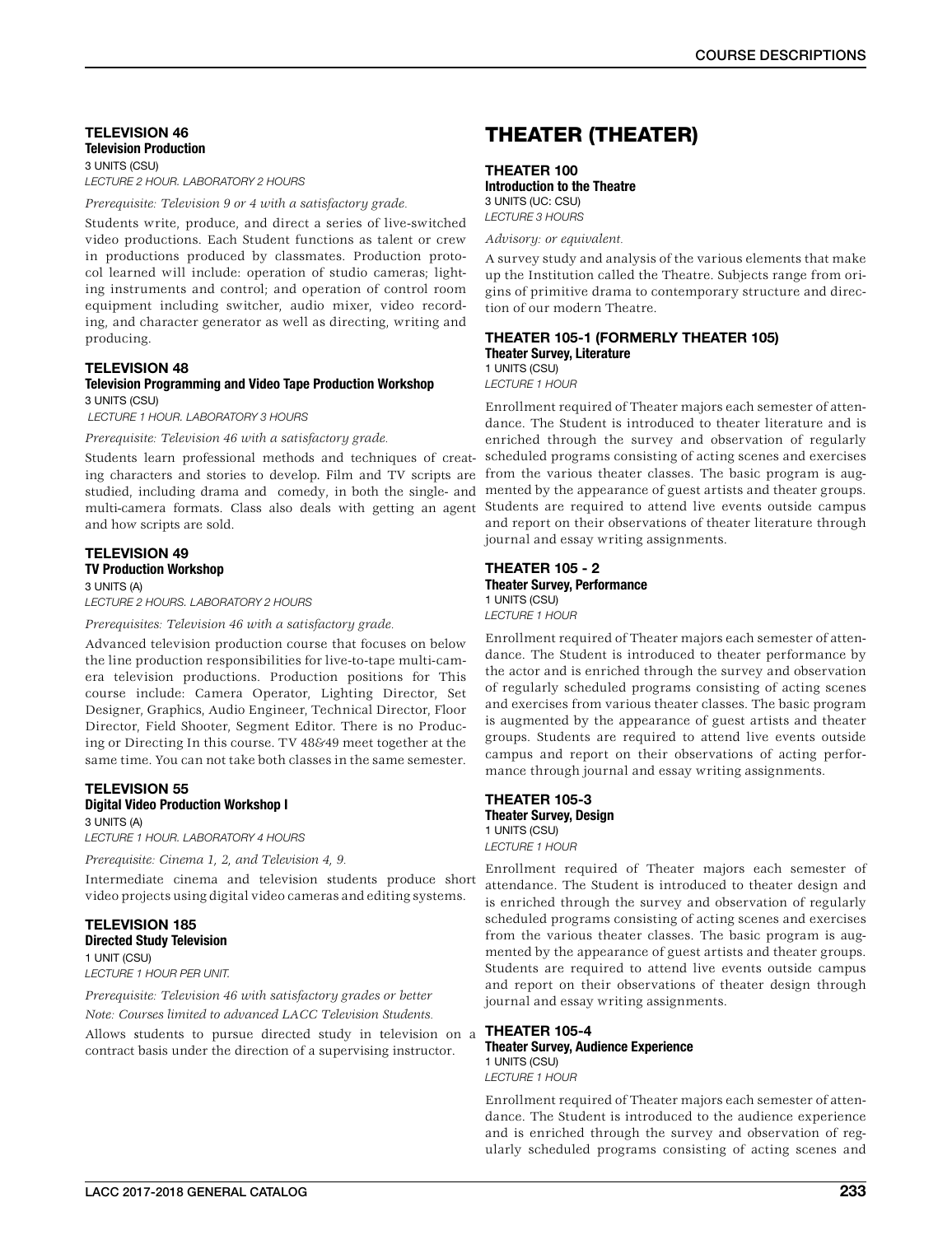exercises from the various theater classes. The basic program is augmented by the appearance of guest artists and theater groups. Students are required to attend live events outside campus and report on their observations of their audience experience in journal and essay writing assignments.

## THEATER 110 History of the World Theater 3 UNITS (UC: CSU)

*LECTURE 3 HOURS*

## *Advisory: English 101 or equivalent.*

Students read, discuss and analyze major works of dramatic literature from the Golden Age of Greece through contemporary. They develop an understanding and appreciation of the dramatic form in, story arc, character development throughout major artistic movements in dramatic literature and within the social and political context they were written and to express that appreciation in reasoned analyses.

## THEATER 114

Script Study for Theatre Performance, Production and Appreciation 3 UNITS (CSU)

*LECTURE 3 HOURS*

The Student studies and learns principles, theories, and techniques of play script analysis for theatrical production. Topics covered will include the exploration of social and political context of the literature, character development, story arc, and theatrical conceits used in live productions.

## THEATER 185 Directed Study 1 UNITS (CSU)

Allows Students to pursue Directed Study on a contract basis under the supervision of a instructor. Please refer to the "Directed Study" section of this catalog for additional information.

## THEATER 200 Introduction to Acting

3 UNITS (UC: CSU) *LECTURE 3 HOURS*

Through lecture, discussion, demonstration, and various participation exercises, the Student is introduced to the art and craft of acting.

## THEATER 205

Actor's Orientation to Professional Theatre 2 UNITS (CSU) *LECTURE 1 HOUR. LABORATORY 2 HOURS*

#### *Prerequisite: Theater 270.*

The Student learns about a career as a professional actor in the American entertainment industry including methodology and techniques for seeking and gaining employment in Theater, Film, Television, Commercials, and New Media, which includes all forms of electronic performance.

## THEATER 210

Introduction to Oral Interpretation of Dramatic Literature 3 UNITS (UC: CSU) *LECTURE 3 HOURS*

A study of the techniques of oral Interpretation Including phrasing, Inflection, work relish, verse scansion, tempo and rhythm-designed to develop the actor's Interpretive skills.

## THEATER 212

## Introduction to Oral Interpretation of Shakespearean Literature 3 UNITS (UC: CSU)

Students study and practice techniques of oral interpretation - including phrasing, inflection, word relish, verse scansion, tempo and rhythm - designed to develop the actor's interpretative skills of Shakespearean text at an introductory level.

# THEATER 225

Beginning Direction 3 UNITS (UC: CSU) *LECTURE 3 HOURS*

*Prerequisite: Theater 274 with a satisfactory grade.*

The Student learns fundamental concepts in stage direction as explored through lecture, exercise and demonstration. Beginning with play analysis from a director's point of view to creating a directorial vision, the course includes an introduction to the basic principles of stage directing and the fundamental working techniques for the realization of the values of a play onstage.

## THEATER 232 Play Production

2 UNITS (RPT 3) (UC: CSU) *LABORATORY 6 HOURS*

The Student is given the opportunity to work intensely in one or more areas associated with production: acting, voice, movement, management, costuming or technical theatre. Students must be prepared to work irregular hours

## THEATER 235

## Play Production and Company Performance

5 UNITS (UC:CSU) (RPT 3) *LABORATORY 10 HOURS*

Theater Students study the rehearsal and performance practices of performing in theater productions assigned as lead actors, character actors, or bit parts. Theater Students study the real practices ofmanagerial and technical theater while participating in college public performances, technical shops and theater spaces. Production work may consist of the following: Acting, carpentry, costumes, painting, lighting, sound, props and stage management.

Study culminates In a college public performance entered In the American College Theater Festival.

## THEATER 240 Voice and Articulation for the Theatre 3 UNITS (UC: CSU) *LECTURE 3 HOURS*

Developing voice and speech skills, emphasizing clarity, precision, tone, dynamics and imaginative use of language. Individual goals will be set for performance and standards of improvement to help the Student acquire the basics of good theatre speech.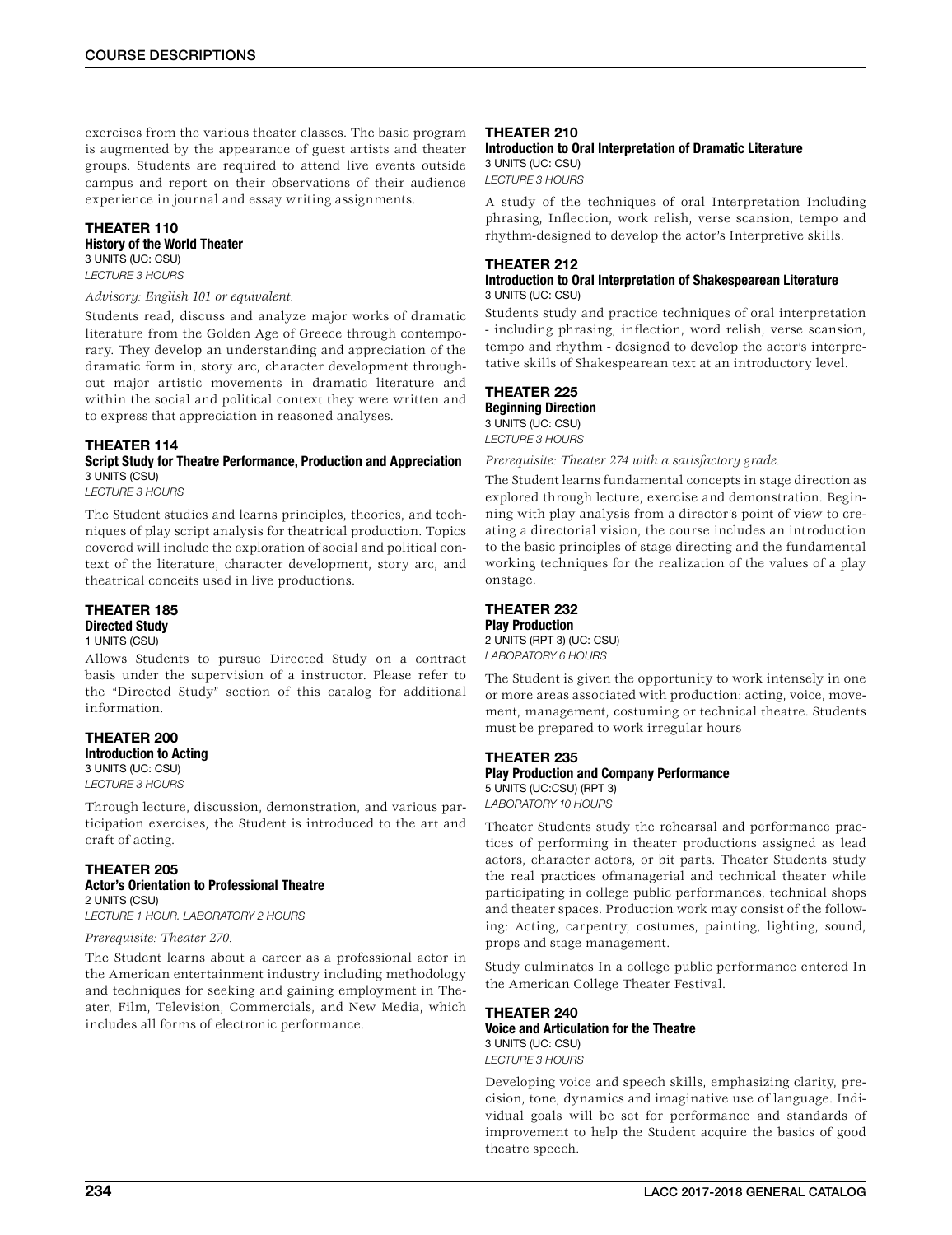## THEATER 242 - 1 (FORMERLY THEATER 242) Voice Development Workshop - Level1 3 UNITS (CSU)

*LABORATORY 6 HOURS*

The Student actor studies, practices, and demonstrates knowledge and skill in vocal and physical development at an introductory level with specific emphasis on proper breath support, alignment, and vocal & physical clarity, freedom, and strength.

## THEATER 242 - 2 Voice Development Workshop - Level 2 3 UNITS (CSU)

*LABORATORY 6 HOURS*

The Student actor studies, practices, and demonstrates knowledge and skill in vocal and physical development at a beginning level with specific emphasis on resonance, precision & dynamics, and enhanced expressiveness

# THEATER 242 - 3

Voice Development Workshop - Level 3 3 UNITS (CSU) *LABORATORY 6 HOURS*

The Student actor studies, practices, and demonstrates knowledge and skill in vocal and physical development at an intermediate level with specific emphasis on diction, International Phonetic Alphabet (IPA), and dance choreographed movement.

### THEATER 242 - 4 Voice Development Workshop - Level 4 3 UNITS (CSU) *LABORATORY 6 HOURS*

The Student actor studies, practices, and demonstrates knowledge and skill in vocal and physical development at an advanced level with specific emphasis on elevated speech  $&$  language, rhythm  $&$  gestural expressiveness, and stage combat.

#### THEATER 246-1 (FORMERLY THEATER 246) Vocal Performance Workshop - Level l 2 UNITS (CSU)

*LABORATORY 6 HOURS*

The Student actor learns and applies correct vocal performance skills to the acting of a role(s) in a Theatre Academy production with special focus on landing the specific meaning of the text with precision and clarity - through varied introductory vocal exercises, techniques, warm-ups, and coaching sessions.

## THEATER 246-2 Vocal Performance Workshop - Level 2 2 UNITS (CSU)

*LABORATORY 6 HOURS*

Through detailed vocal exercises, techniques, warm-ups, and coaching sessions the Student actor learns and applies correct beginning vocal performance skills to the acting of a role(s) in a Theatre Academy production with special focus on building & sustaining powerful breath support which creates rich resonance and extended range for speaking and singing on stage

## THEATER 246-3

## Vocal Performance Workshop - Level 4 2 UNITS (CSU)

The pre-professional Student actor learns and demonstrates advanced application of vocal performance skills to the acting of role(s) in a Theatre Academy production from contemporary/modern literature such as Becket - with focus on advanced vocal exercises, techniques, and coaching sessions that create authentic 'character' voices through pitch variation, inflection, placement, physicality, tempo, and subtext

# THEATER 246-4

### Vocal Performance Workshop - Level 4 2 UNITS (CSU)

Through advanced vocal exercises, techniques, warm-ups, and coaching sessions the pre-professional Student actor learns and demonstrates advanced application of vocal performance skills to the acting of a role(s) in a Theatre Academy production from classical literature such as Shakespeare - with detailed focus on the unique challenge of authentically speaking heightened text with powerful, meaningful, dynamic vocal expressiveness and subtlety.

## THEATER 262

## Special Projects

2 UNITS (CSU)(RPT 3) *LABORATORY 4 HOURS*

*Prerequisite: Theater 270 with a satisfactory grade.*

Advanced Students are given the opportunity to plan, rehearse, stage and produce approved all Student projects for presentation before an audience.

## THEATER 270 Beginning Acting

## 3 UNITS (UC: CSU)

*LECTURE 2 HOURS. LABORATORY 4 HOURS*

The Students receive an introduction to the art and craft of acting. This class is the first level of the Theater Academy's Professional Training Program's acting option.

Students perform on stage using the physical body and voice to experience the process of the actor. Topics covered include: basic stage technique, movement values, relaxation, body awareness, physical limbering and alignment, pantomimic dramatization, pay and scene study. Students receive an introductory appreciation of how an actor trains for a career in theater, film and television as they develop their own skills of physical, verbal and emotional communication.

## THEATER 271 Intermediate Acting 2 UNITS (UC: CSU)

*LECTURE 1 HOUR. LABORATORY 2 HOURS*

*Prerequisite: Theater 200*

Acting principles are expanded and applied In staged scenes. The emphasis Is on comprehension, translation Into meaningful dramatic action, and creation. The actor's self-awareness Is explored and developed before a classroom audience.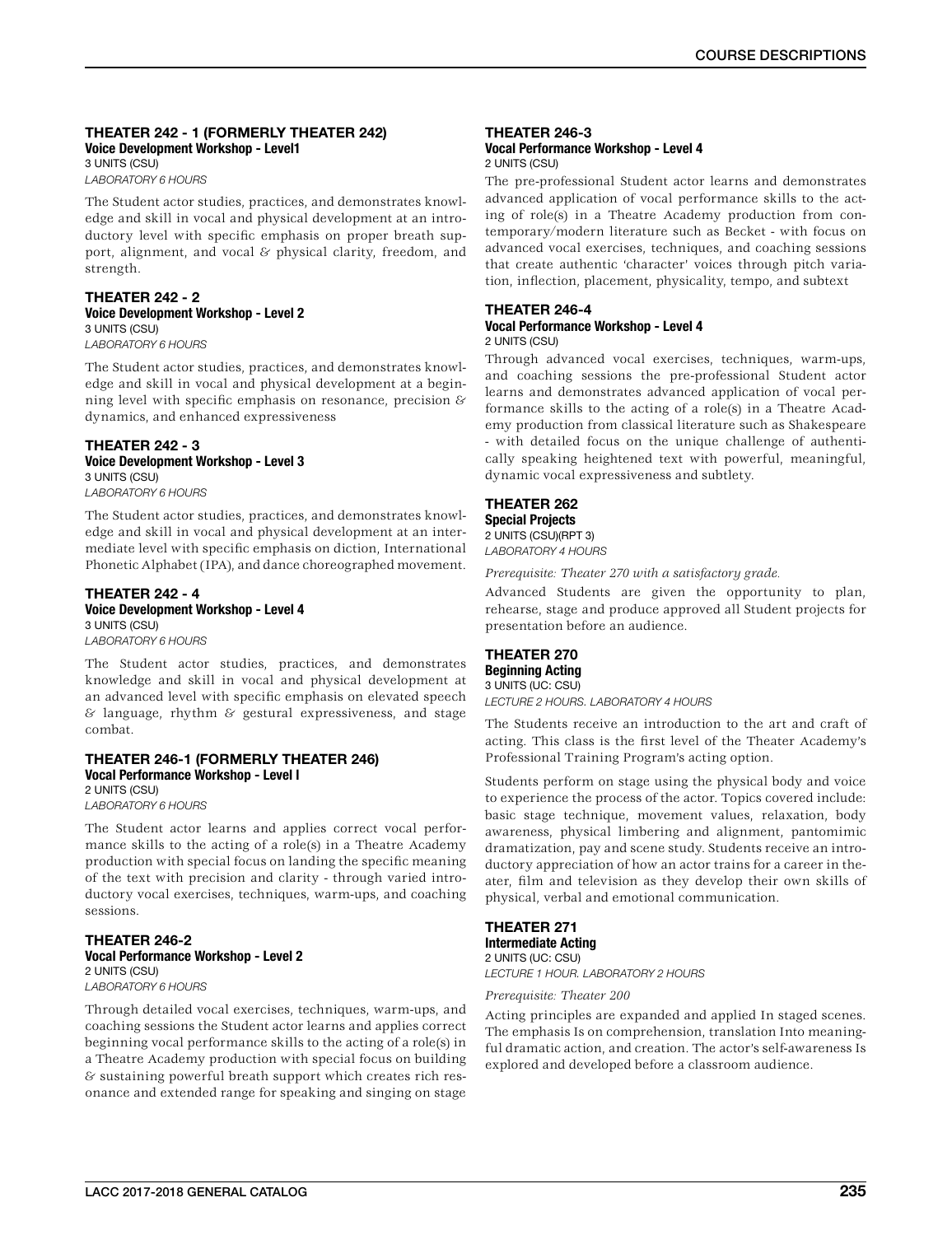

THEATER 272 Intermediate Applied Acting 3 UNITS (UC: CSU) *LECTURE 2 HOURS. LABORATORY 4 HOURS*

*Prerequisite: Theater 270 and 100.*

The Student learns to apply the acting principles introduced in Theatre 270 in staged scenes. The Student incorporates fundamental and basic techniques of acting into meaningful dramatic action on stage. The actor's self-awareness is explored and developed before a classroom audience in scenes and exercises.

## THEATER 274-1 (FORMERLY THEATER 274) Advanced Applied Acting - Level 1

3 UNITS (UC: CSU) *LECTURE 2 HOURS. LABORATORY 4 HOURS*

*Prerequisite: Theater 2 72 with a satisfactory grade.*

The Student is engaged in greater in-depth analysis of staged scenes. Emphasis is placed upon the rehearsal process and rehearsal techniques.

THEATER 274-2 Advanced Applied Acting - Level 2 3 UNITS (UC: CSU) *LECTURE 2 HOURS. LABORATORY 4 HOURS*

*Prerequisite: Theater 2 72 with a satisfactory grade.*

The Student is engaged in character and text analysis of rdes in staged scenes at an advanced level. Emphasis is paced upon the student's demonstration of advanced rehearsal processes and techniques.

## THEATER 275

Scene Study 2 UNITS (CSU) *LECTURE 1 HOUR. LABORATORY 2 HOURS*

*Prerequisite: Theater 270 with a satisfactory grade.*

The Student is engaged in greater in-depth analysis of staged scenes. Emphasis is placed upon the rehearsal process and techniques.

## THEATER 276-1 (FORMERLY THEATER 276) Actor's Workshop - Level 1

3 UNITS (CSU) *LECTURE 2 HOURS. LABORATORY 4 HOURS*

*Prerequisite: Theater 2 70.*

The Student demonstrates the ability to to analyze scenes and speeches from selected plays at an advanced level. Content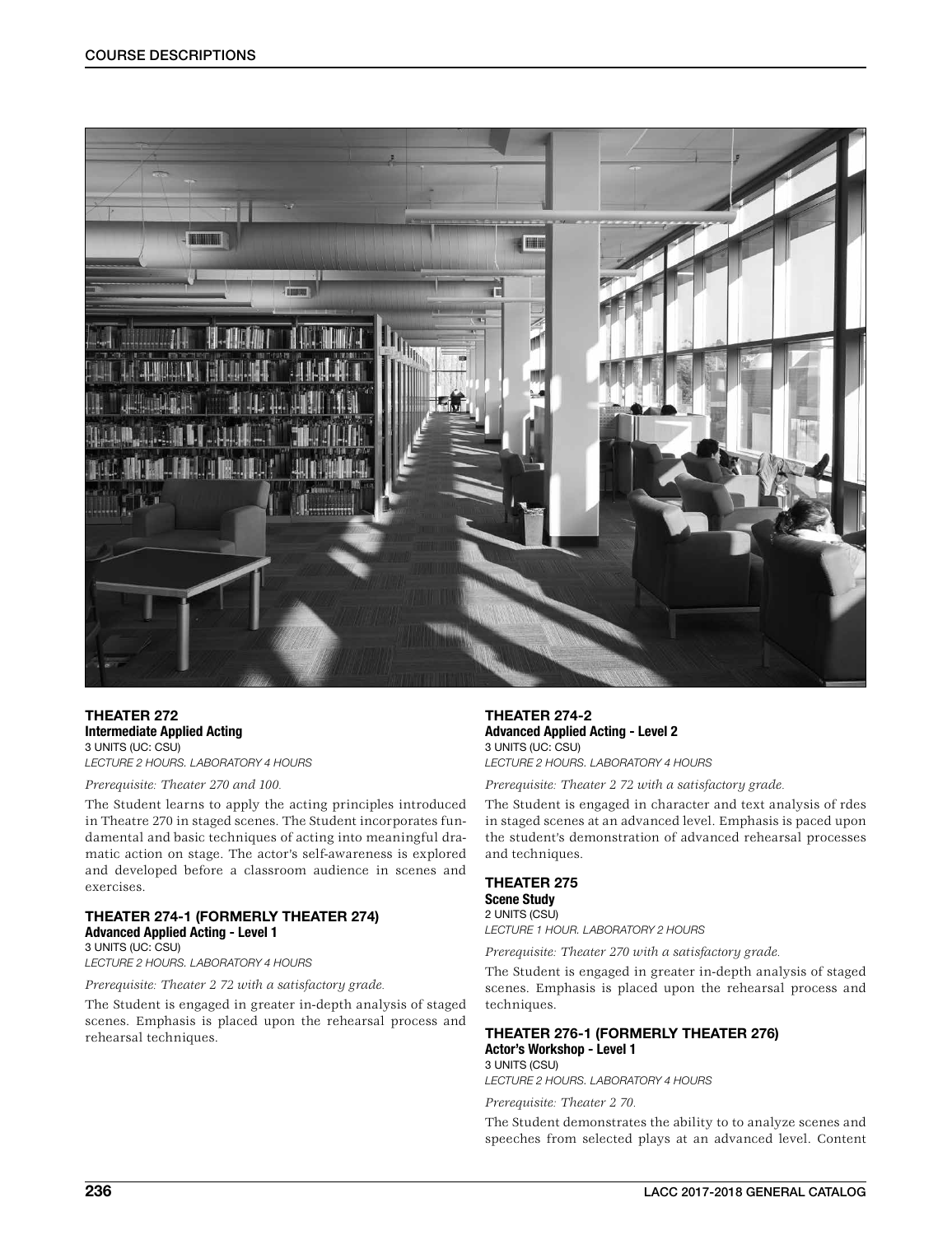emphasizes research, characterization, playing actions/reactions, vocal development, emotional centering, discoveries, release, control and physical expressiveness.

# THEATER 276-2

#### Actor's Workshop - Level 2 3 UNITS (CSU)

*LECTURE 2 HOURS. LABORATORY 4 HOURS*

## *Prerequisite: Theater 276-1.*

The Student demonstrates the ability to to analyze scenes and speeches from selected plays at an advanced level. Content emphasizes research, characterization, playing actions/reactions, vocal development, emotional centering, discoveries, release, control and physical expressiveness.

## THEATER 277 Character Analysis

3 UNITS (UC: CSU) *Lecture 3 hours*

## *Prerequisite: Theater 270.*

The course covers the analytical steps Involved In the study of a play and the development of a character preparatory to rehearsals and performances.

#### THEATER 285 Directed Study 2 UNITS (CSU) *LECTURE 2 HOURS*

TA 285 allows Students to pursue Directed Study on a contract basis under the supervision of a supervising instructor. Please refer to the 'Directed Study' section of this catalog for additional information.

## THEATER 294 Rehearsals and Performances IV 4 UNITS (RPT 3) *LABORATORY 12 HOURS*

Students perform a role (or roles) in a public performance of a play in the Theatre Academy season integrating principles and techniques of acting, character analysis, voice and movement. Students will be introduced to rehearsal disciplines and professional work habits during the preparation for public performance and will experience audience response to their acting skills.

## THEATER 300 Introduction to Stagecraft 3 UNITS (UC: CSU)

*LECTURE 3 HOURS*

The Student studies the theory and professional practices of design and technical play production for;:scenery, properties, lighting, sound, costuming, and stage management.

## THEATER 302 Introduction To Stage Management

3 UNITS (UC: CSU) *LECTURE 3 HOURS*

## *Advisory: English 28 and 67 or equivalent.*

Students learn the function of stage managers in professional theater productions.

## THEATER 311 Theatrical Lighting 3 UNITS (UC: CSU) *LECTURE 2 HOURS*

*LABORATORY 2 HOURS*

Students develop skills used in theatrical lighting including use of lighting instruments, accessories, control systems, as well as safety proceedures. Students will light projects that develop foundational skills placement of appropriate lights, magic sheets, patching as well as accuracy in the reproduction of light plots.

# THEATER 313

#### Scenic Painting for the Theatre 3 UNITS (CSU)

*LECTURE 2 HOURS. LABORATORY 2 HOURS*

Students develop skills used in theatre scene painting, including--use of equipment and materials, preparation of paint surfaces, paint application techniques as well as safety practices. Students will paint projects that develop foundational skills- cartooning and layout, color theory, paint mixing, brushwork (lining, lay-in, wet blend) as well as accuracy in the reproduction of paint elevations.

## THEATER 314

## Theatrical Sound Design: Fundamentals, Procedures and Operation 3 UNITS (CSU)

*LECTURE 2 HOURS. LABORATORY 2 HOURS*

Students interested in the study of theory and practices used to setup production and sound equipment related materials utilized in a professional sound design for the theater. Students will practice professional sound

#### THEATER 315 Introduction to Theatrical Scenic Design 3 UNITS (UC: CSU)

*LECTURE 2 HOURS. LABORATORY 2 HOURS*

Students study and develop a graphic vocabulary in order to express design concepts for scenic environments. Students analyze specific text or events and create design documentation in order to communicate ideas and visual concepts. Class projects focus on specific skills and forms of design presentations; script analysis, ground plan and section, elevations, details, model building and computer pre-visualization of virtual environments.

## THEATER 321 Computer Aided Drafting and Design III 3 UNITS (RPT 3) (CSU)

Students create design plans for theatre disciplines on various computer applications including Auto CAD, Sketchup, and Sketcbook. The design Student will be introduced to the necessary skills to create professional design documentation and

paperwork for scenic, lighting, and costume design.

## THEATER 325

### Stage Management and advanced Stagecraft 3 UNITS (RPT 3) (UC: CSU)

*Advisory: English 28 and 67 or equivalent.*

This course will provide the Student with instruction in advanced methods, physical techniques, and crew responsibilities of the theatre technician in all the specialty areas. The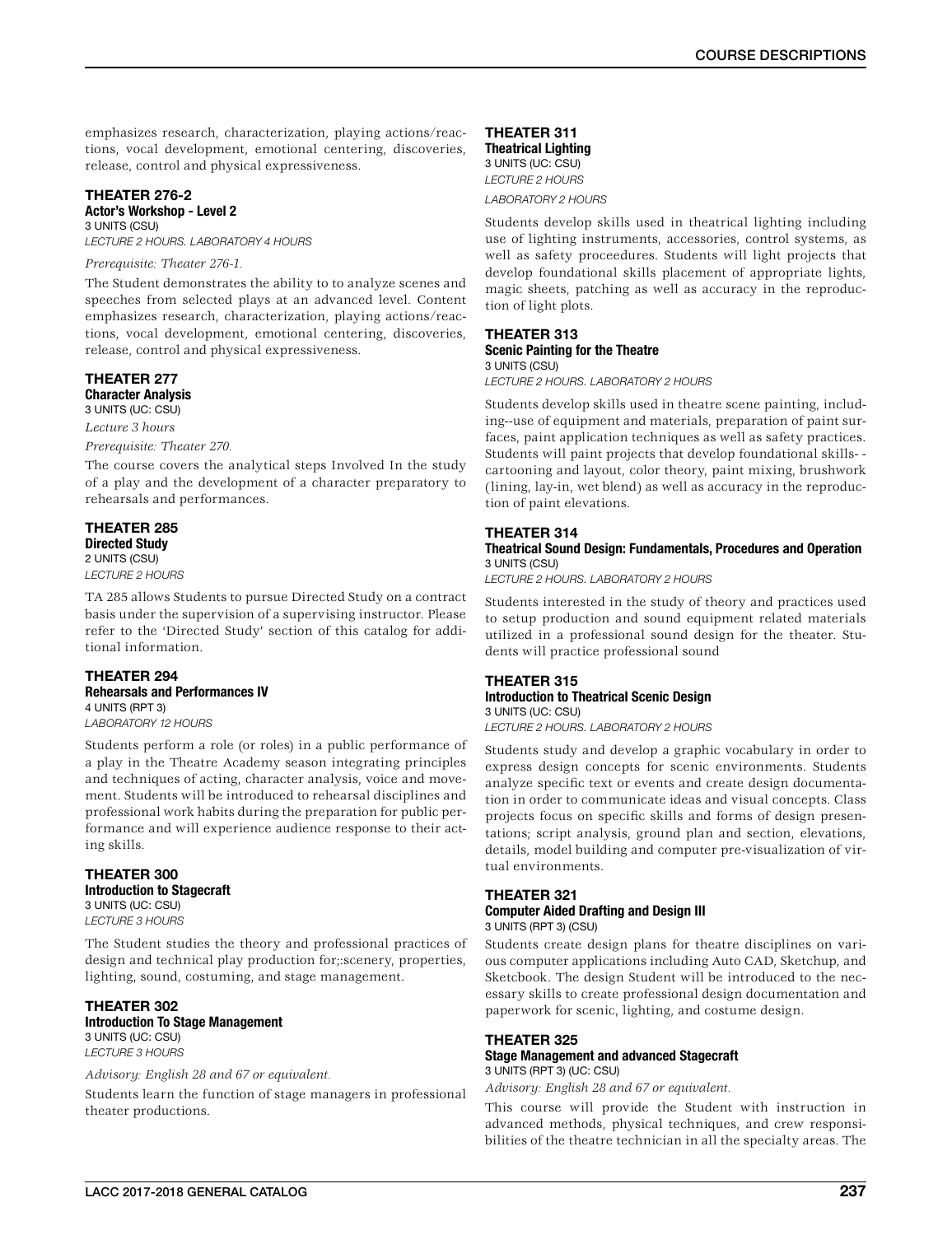process will include emphasis on practical solutions and leadership in crew and equipment management. Use of state-ofthe-art stage equipment and show operation forms to execute a production in multiple entertainment medias is covered. The direct outcome is to prepare the Student for work in the behind the scenes of the entertainment industry.

## THEATER 335

## Applied Stage Management and Production

4 UNITS (RPT 3) (UC: CSU) *LABORATORY 12 HOURS*

Technical Theatre Students study the real and theoretical practices of managerial and technical theatre while constructing an actual production in college shops. Production work will consist of; carpentry, painting, lighting, sound editing and or stage management.

#### THEATER 336 Applied Stage Management and Production Lab 1 UNIT

*LABORATORY 3 HOURS*

Technical Theater Students study the real and theoretical practices of theater production while mounting an actual production in a college theater venue. Production crew work will consist of the collaborative synthesis of multiple departments in the creation of a theatrical performance and the techniques necessary in the management of resources towards a successful entertainment event.

## THEATER 338

#### Introduction to Design: Theatre, Film, and Television 3 UNITS (UC: CSU)

*LECTURE 3 HOURS*

An Introduction to the design process for theatre, film, and television. Exploration of; the relationship between text and esthetic design choices, the recognition of basic compositional elements; color, mass, line, texture, rhythm, balance as used In storytelling, and the creation of design presentations through collage as well as studying the architectural spaces of storytelling, from the proscenium arch to the sound stage.

## THEATER 345 Technical Stage Production 4 UNITS (RPT 3) (UC: CSU) *LABORATORY 12 HOURS*

## *Co-requisite: Theater 346 and 270 or 2 72*

Theatre Academy advanced Acting Students study the real and theoretical practices of managerial and technical theatre while mounting an actual production in a college theater venue. Production work will consist of the collaborative synthesis of multiple departments in the creation of a theatrical performance and the techniques necessary in the management of resources towards a successful entertainment event.

## THEATER 385

#### Directed Study-Theater 3 UNITS

Theater Students pursue on their own an in-depth study of a subject of special interest in the field of theater. Consultation with the instructor on a weekly basis, plus independent work is required.

## THEATER 400

Costume Periods and Styles 3UNITS (UC: CSU) *LECTURE 3 HOURS*

The Student studies the changes in dress from ancient to modern times, relating social and political forces influencing costuming for stage, film, and television.

# THEATER 411

Costuming For the Theatre 3 UNITS (CSU)

*LECTURE 2 HOURS. LABORATORY 2 HOURS*

Students study the techniques and practices of theatrical costuming. Topics include: choice, use, and manipulation of patterns, textiles, jewelry and accessories to imitate historical appearances meeting the needs of performance costume rather than clothing. Practical solutions to budget limits and camera media.

## THEATER 413

#### Costume Dyeing and Painting 3 UNITS CSU

*LECTURE 2 HOURS. LABORATORY 2 HOURS*

The Student learns techniques of dyeing and surface design of fabric for theater and film and practices dyeing, tie dye, batik, stencil, screening, heat transfer, aging, antiquing and distressing.

## THEATER 414

Costume Draping and Accessories 3 UNITS *LECTURE 2 HOURS. LABORATORY 2 HOURS*

Students study the theory and practice of creating stage and film costumes and costume accessories through draping.

## THEATER 415 Costume Design for the Theater 3 UNITS CSU

*LECTURE 2 HOURS. LABORATORY 2 HOURS*

Students study the techniques and practices of theatrical costume design and illustration. Topics include: analyzing the play script, research techniques, creating the costume plot, choice and use of media, illustrating costume design for needs of theatrical performance.

### THEATER 416 Materials and Methods for the Costumer 3 UNITS (CSU)

## *LECTURE 2 HOURS. LABORATORY 2 HOURS*

*Advisory: English 28 and 67131 or equivalent.*

Lecture and Laboratory study of the properties of various non textile materials used by the costumer including latex, leather, plastics, dyes, glues, foam, rubber and molds.

## THEATER 417 Costuming for Film 3 UNITS (CSU)

*LECTURE 2 HOURS. LABORATORY 2 HOURS*

Techniques and practices of costuming for film; analyzing and breaking down the script using computer spreadsheet, creating character boards, design conferences, budgeting, preproduction planning and resourcing.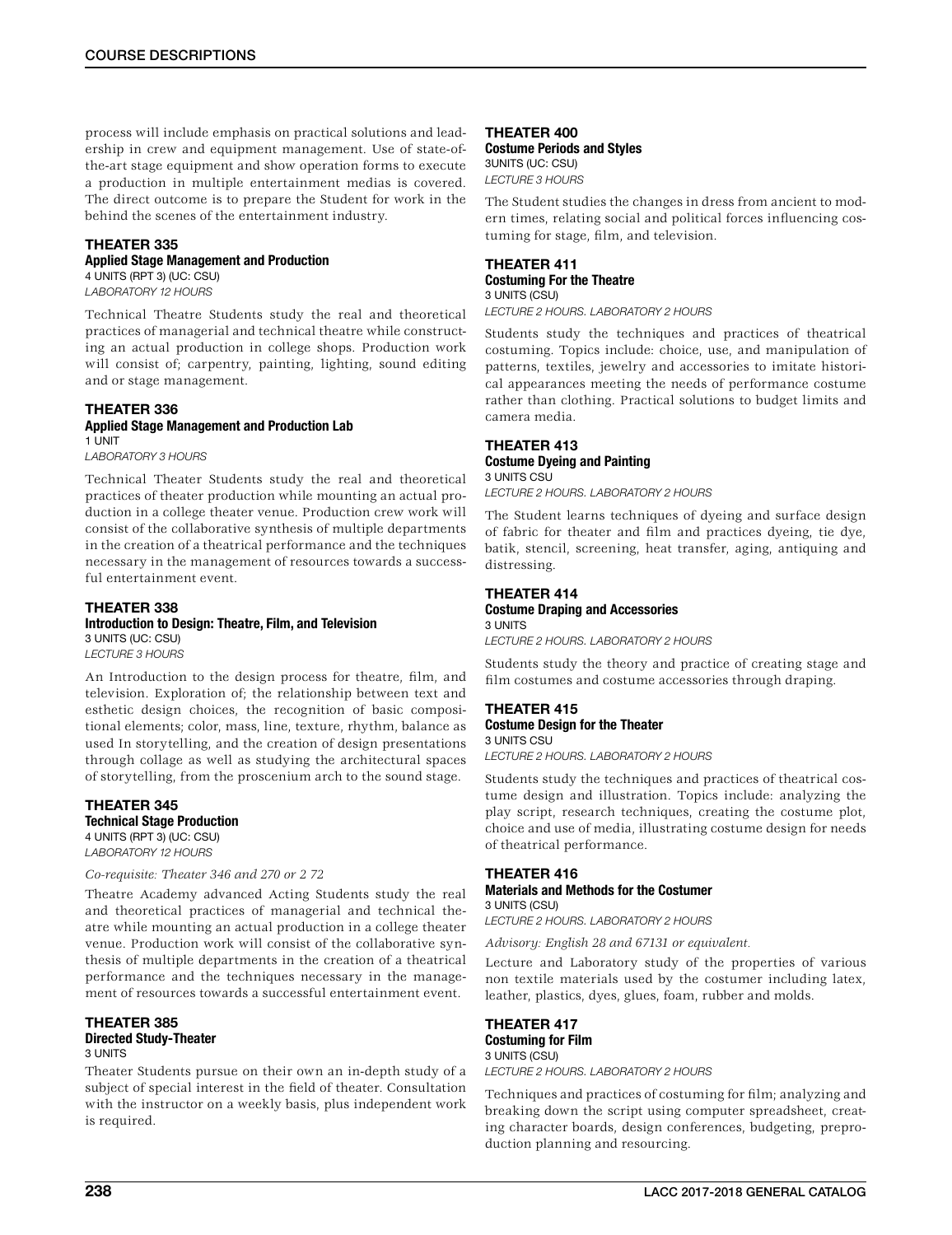## THEATER 418 Communicating Theatrical Design 3 UNITS

*LECTURE 2 HOURS. LABORATORY 2 HOURS*

Students explore basic methods and techniques for the theatrical designer to communicate both scenic and costume design. Includes perspective drawing, ground plans, shading, textures, character bodies and illustration techniques using pencil and colored pencil.

## THEATER 419 Advanced Costume Illustration

3 UNITS (RPT 1) (A) *LECTURE 2 HOURS. LABORATORY 2 HOURS*

The Student studies advanced costume illustration for theatre and film, including; advanced figure drawing, sketch artist techniques, computer illustration, rendering textures and creating finished costume plates.

## THEATER 420

#### Costuming on Set 3 UNITS

*LECTURE 2 HOURS. LABORATORY 2 HOURS*

Students study and practice techniques of on set costuming. Instructional activities include: interview with Student directors, prepare for design conferences, prepare costumes, and work as an on-set costumer for a Student film project. Completed film project will be viewed as part of final evaluation.

#### THEATER 425 Applied Costuming for the Theatre 4 UNITS (RPT 3) (CSU)

*LABORATORY 12 HOURS*

Students receive practical experience in construction and maintenance of costumes for public theatrical presentation. Emphasis on professional wardrobe/dressing room practices, construction, alteration, maintenance, repair, cleaning and storage of costumes. Students must be available for rehearsals and performances.

### THEATER 450 Beginning Stage Make Up 3 UNITS (UC: CSU) *LECTURE 2 HOUR. LABORATORY 2 HOURS*

The Student learns techniques and practices of theatrical makeup design and application. The Student analyzes faces and designs and performs makeups including; glamor, aging, beards, stylized, and impersonations on their own face. Topics include the use of makeup for film and television.

THEATER 941 Cooperative Education - Theater 4 UNITS (UC: CSU) *LECTURE 4 HOURS*

# NON-CREDIT

NON-CREDIT SUCCESS ACADEMIES

DEAN/CHAIR: ANGELICA RAMIREZ *[ramirea@lacitycollege.edu](http://ramirea@lacitycollege.edu)* (323) 953-4000 ext. 2230, EWD-100

## Programs Offered

The Los Angeles City College (LACC) Noncredit Success Academies prepares Basic Skills learners, English as a Second language learners, economically disadvantaged, and other non-traditional college Students to attain the essential knowledge, skills and abilities to successfully acquire and retain employment, transition to College, and/or effectively explore, plan and establish career pathways leading to growth opportunities in high demand occupations.

The focus of the Academies Is to designate participation In workforce education programs as the first step In the career pathway of success towards attaining economic self-sufficiency, with subsequent career pathway progression to credit, vocational education skills certificates, certificated programs, and associate degree programs.

The Academy's education and training programs encompass valuable Noncredit Skills Certificates and over 50 courses In Basic Education, Computing skills, English as a Second Language (ESL), Vocational ESL (VESL), Citizenship/English Literacy, Workforce Literacy, Entrepreneurship, and Job Readiness skills. We also offer associated Short-Term Vocational Training for high demand jobs In high-growth Industries such as healthcare, child development, hospitality and retailing. All courses can be offered on a "Stand-Alone" basis.

All noncredit courses and certificate programs are FREE to all program participants. Training opportunities will help participants advance In their career. The tuition–free noncredit classes listed In this catalog are held at various locations within the district to make classes more accessible to community members. Courses are taught at the LACC Main Campus 855 N. Vermont Avenue, Los Angeles, CA 90029, (For other off-campus locations, please visit the Noncredit Education website).

#### BASIC SKILLS 006CE Review of Basic English 0 UNITS

This course is designed for Students who need an overview of high school level English. Students review: grammar, reading comprehension, literary responses and writing skills. This course is modifiable for the LEP student.

*Class Hours: 36 hours*

#### BASIC SKILLS 007CE Review of Basic Math 0 UNITS

This course is a review of High School Level Math. The curriculum is designed to assist a variety of Students i.e., including those still in High School, in transition from high school to employment and dislocated workers returning back to school. The curriculum is also modifiable for the LEP student.

*Class Hours: 36 hours*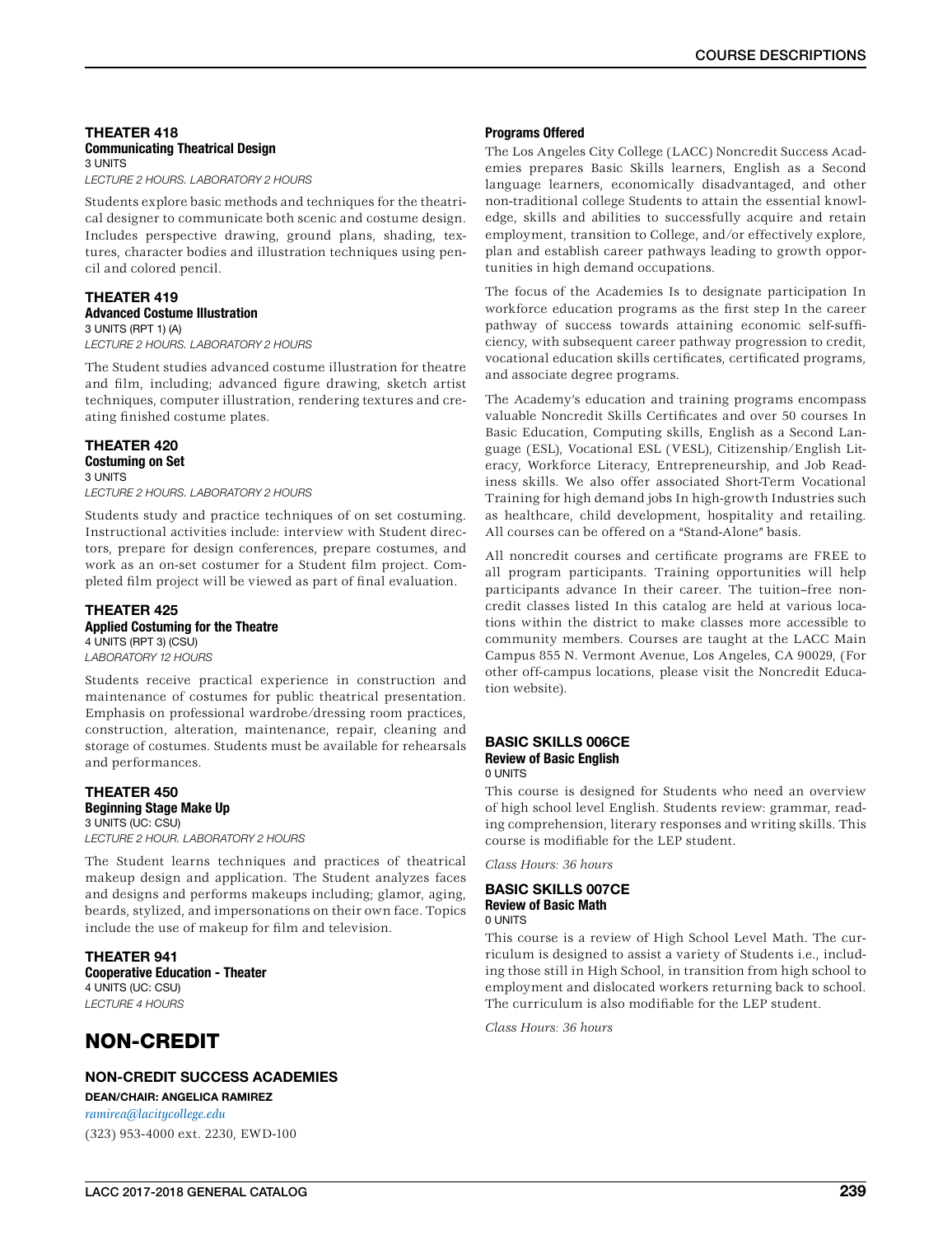#### BASICSKILLS 023CE College And Scholastic Assessment Preparation 0 UNITS

This course is designed to review test-taking, math, reading and writing skills to prepare Students for college assessment tests as well as orient Students in note-taking, study, and organizational skills required for college success.

*Class Hours: 36 hours*

### BASICSKILLS 034CE High School Equivalency Test Preparation 0 UNITS

This course is designed to review test taking, math, reading, writing, science and social studies skills to prepare Students to pass a California approved High School equivalency test.

*Class Hours: 117 hours*

### BASICSKILLS 035CE Basic Math Skills 0 UNITS

This course is designed to help build confidence and prepare individuals who are transitioning into a new career or need to brush up his/her skills. Upon successful completion of this class, Students will be ableto perform basic computations and solve relevant mathematical problems in a variety of occupations.

*Class Hours: 54 hours*

#### BASIC SKILLS 052CE College Preparatory English A 0 UNITS

Students review material designed to prepare for a high school equivalency exam. Students review standards of reading comprehension, word analysis, literary response and analysis and language used at the High School English Level. The curriculum is modifiable to meet the needs of Limited English Proficient (LEP). Class Hours: 36 hours

## BASIC SKILLS 053CE College Preparatory English B 0 UNITS

This scholastic assessment preparation course is designed to prepare Students for any High School Equivalency exam such as the CAHSEE, HiSET, or the General Educational Development (GED): Literature and the Arts Test. The class will include critical thinking skills - reading comprehension skills, interpreting graphs, analyzing literature and the arts including tone and style/prose fiction, interpreting poetry, drama, plays, non-fiction and commentaries. The curriculum is modifiable to meet the needs of Limited English Proficient (LEP) populations.

*Class Hours: 36 hours*

## BASIC SKILLS 070CE Post - Secondary Strategies for Academic Success

*\*pending approval* 0 UNITS

An introduction to Los Angeles City College that includes assessment for Math, English/ESL, counseling, development of an educational plan, programs, services, policies, degrees, certificates, transfer requirements, and college culture. Focus

will be on the completion of the SSSP requirements and strategies needed for academic success as well as the development of a Student Educational Plan.

*Class Hours: 36 hours*

## BASICSKILLS 075CE Introduction to Post Secondary Education 0 UNITS

This course introduces Students to the opportunities and benefits of post-secondary education. This course provides Students with essential information, strategies and tools that will help overcome real and perceived obstacles and successfully navigate their transition to college.

*Class Hours: 9 Hours*

## BASICSKILLS 083CE GED Preparation: Literature And the Arts 0 UNITS

Students prepare for the General Educational Development(GED): Literature and the Arts Test, Hi-SET or any high school equivalencyexam. The class includes critical thinking, reading comprehension, interpreting graphs, analyzing literature and the arts, tone and style/prose fiction, interpreting poetry, drama, plays, non-fiction and commentaries. This course isalso modifiable for the LEP population.

*Class Hours: 54 hours*

## BASICSKILLS 084CE GED Preparation: Mathematics 0 UNITS

Students prepare for the General Educational Development(GED): Mathematics Test. This class includes arithmetic, the metric system,algebra, geometry, statistics and probability problems. Depending upon thediagnostic assessment, Students will be directed to an appropriate plan of study. This course is also modifiablefor the LEP population.

*Class Hours: 54 hours*

## BASICSKILLS 085CE GED Preparation: Science 0 UNITS

Students prepare for the General Education Development(GED): Science Test. This class includes biology, earth science, astronomy,geology, meteorology, chemistry and physics.This course is also modifiable for the LEP population.

*Class Hours: 54 hours*

# BASICSKILLS 086CE GED Preparation: Social Studies

0 UNITS

Students prepare for the General Education Development(GED): Social Studies Test. This class enhances student's ability to read, understand, and use information in the context of social studies. Students focus on the five basic social studies content areas: United States history,civics and government, economics, and geography. This course is also modifiable for the LEP population.

*Class Hours: 54 hours*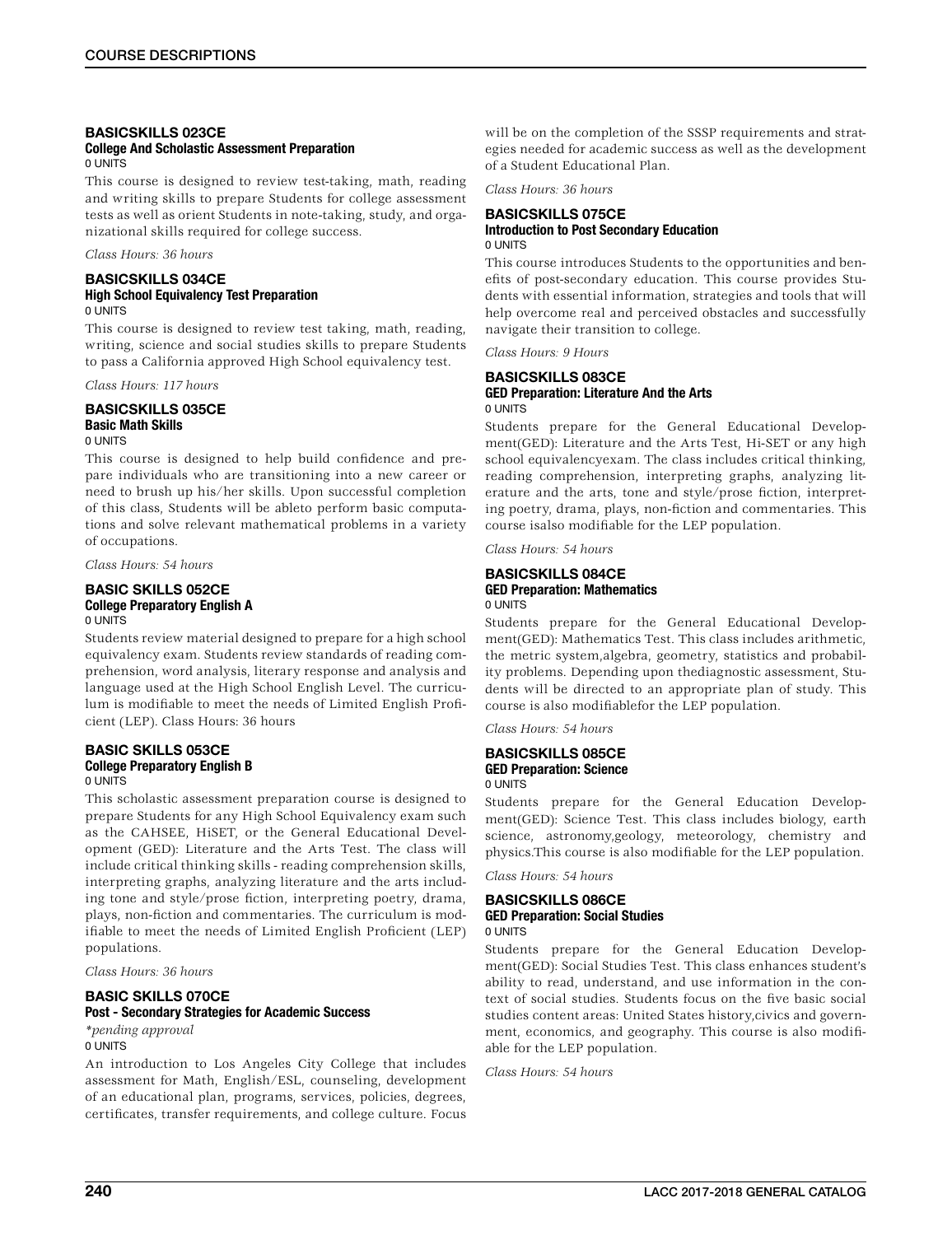## ESL 001CE English as a Second Language Beginning I 0 UNITS

*Prerequisite: None*

Designed for LEP Students to identify time phrases in sentences demonstrating the correct use of verb tenses. Students follow this task by locating and recognizing the parts of speech including nouns, verbs and adjectives.

*Class Hours: 54 hours*

#### ESL 002CE English as a Second Language Beginning II 0 UNITS

Students participate in basic communication and conversation exercises, providing the appropriate response to routine social situations. Students read simple passages, and formulate and write sentences describing transportation, employment, community resources, clothing, and interpersonal communication.

*Class Hours: 54 hours*

## ESL AND CIVICS 010CE ESL And Civics 1 0 UNITS

*Prerequisite: None*

Students learn civic content and practice oral/aural skills necessary to begin the process of becoming a United States citizen. Students develop beginning listening, speaking, reading and writing skills at an introductory English as a Second Language (ESL) level.

*Class Hours: 18 hours*

## ESL AND CIVICS 011CE ESL And Civics 2

0 UNITS

## *Prerequisite: None*

Students learn civic content and practice oral/aural skills necessary to begin the process of becoming a United States citizen. Students continue to develop listening, speaking, reading and writing skills in preparation to take the United States Citizenship and Immigration interview at a beginning English as a Second Language (ESL) Level.

*Class Hours: 18 hours*

#### ESL AND CIVICS 012CE ESL And Civics 3 0 UNITS

## *Prerequisite: None*

This competency-based, open-entry citizenship course introduces U.S. History and government with appropriate English vocabulary and grammar structure for low intermediate level English as a Second Language (ESL) Students who are preparing to take the U.S. citizenship examination.

*Class Hours: 54 hours*

#### ESL AND CIVICS 013CE ESL And Civics 4 0 UNITS

### *Prerequisite: None*

In this open-entry, noncredit course Students will learn about integrated topics of Civics and Citizenship preparation. Students will prepare for the Citizenship test and interview. They will also learn skills to assist them with their immersion into a predominately-English speaking society at an intermediate English (ESL) level.

*Class Hours: 54 hours*

## ESL AND CIVICS 014CE ESL And Civics 5 0 UNITS

*Prerequisite: None*

This competency-based, open-entry citizenship course introduces U.S. history and government with the appropriate English vocabulary and grammar structure for high intermediate English as a Second Language (ESL) Students who are preparing to take the U.S. Citizenship examination.

*Class Hours: 54 hours*

## ESL AND CIVICS 015CE ESL And Civics 6 0 UNITS

*Prerequisite: None*

Students discuss civics, U.S. history and government at an advanced English as a Second Language (ESL) level. Students prepare for the Citizenship test and interview. Students apply skills to assist them in their immersion into a predominately English speaking society by using advanced vocabulary.

*Class Hours: 54 hours*

## ESL AND CIVICS 030 CE English Literacy and Civics 0 UNITS

Students apply the content necessary to have a functioningunderstanding of the English language related to the citizenship test. Students practice a variety of English andgrammar contexts to prepare them for basic survival skills in a predominately-Englishspeaking society.

*Class Hours: 108 hours*

## ESL AND CIVICS 031 CE English Literacy and Civics Level 1 0 UNITS

Students at the Beginning-Low Level apply the content necessary to have a functioning understanding of the English language related to the citizenship test and similar civics objectives. Students practice a variety of English and grammar contexts to prepare them for basic life skills in a predominately-English speaking society.

*Class Hours: 108 hours*

#### ESL AND CIVICS 032 CE English Literacy and Civics Level 2 0 UNITS

This is an open-entry/open-exit course for ESL Students at the Beginning High Level. The skills of listening, speaking, reading, writing, and grammar are integrated and taught through the content of basic life, community, job and citizenship skills.

*Class Hours: 108 hours*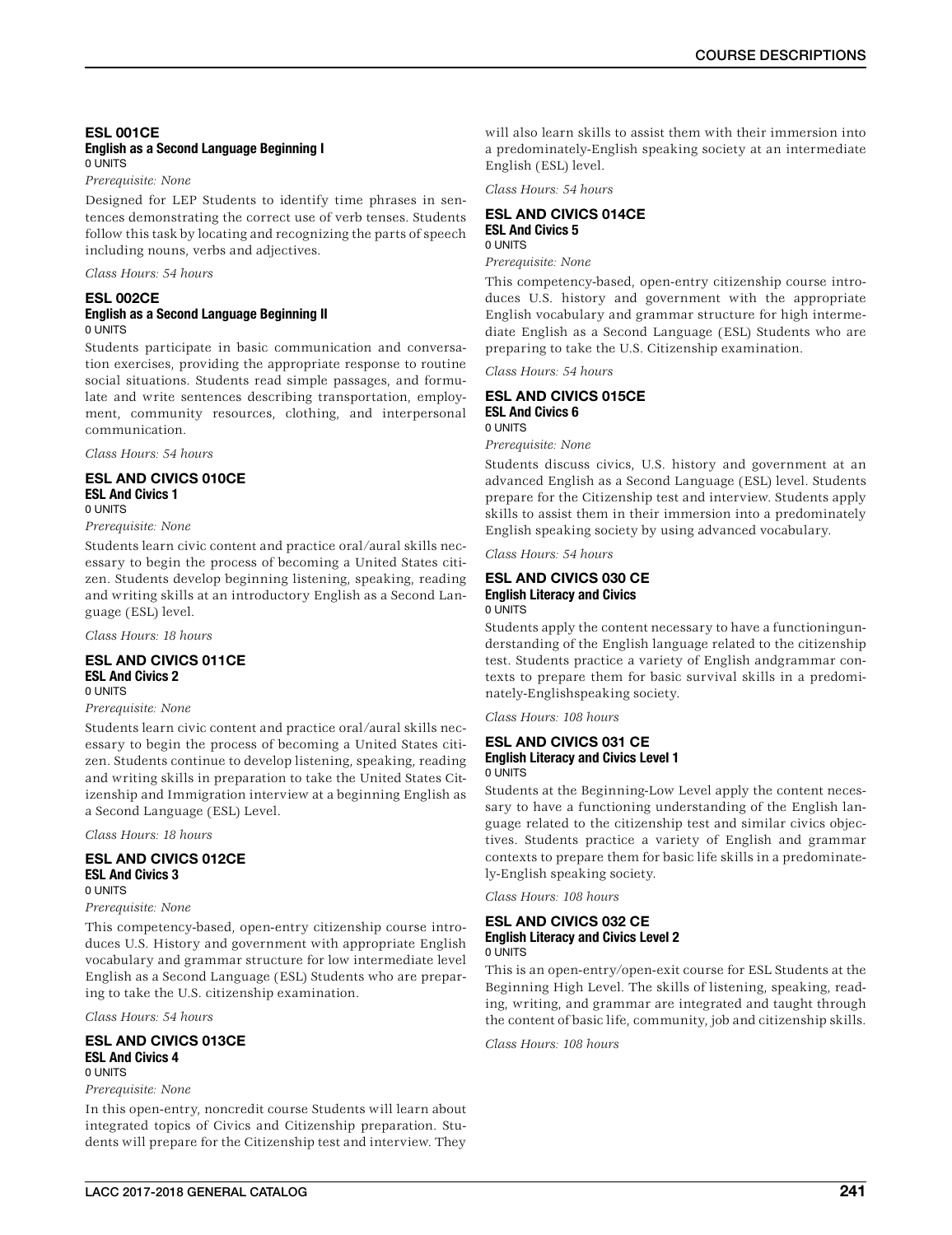### ESL AND CIVICS 033CE English Literacy & Civics Level 3 0 UNITS

Students apply the content necessary to have an understanding of the United States Citizenshipinterview and test. Students practice avariety of advanced English and grammar contexts.

### *Class Hours: 108 hours*

## VOCATIONAL EDUCATION 002CE In-Home Supportive Service Providers 0 UNITS

## *Prerequisite: None*

Students gain the skills required to be an In-Home Supportive Services (IHSS) Provider so that they can promote health and independence for an IHSS client, thus enabling the client to live at home without danger to their health and safety. This training meets the State of California's Home Care Services Consumer Protection Act.

#### *Class Hours:90 hours*

### VOCATIONAL EDUCATION 003CE Workplace Computing for Limited English Populations 0 UNITS

The objective of This course is to provide Students with hands-on experience using a computer for use in society, classroom, and the workplace. Fundamentals of computer hardware, software, and the internet for computer novices at the workplace, introducing basic computer components and functions, including hardware, operating systems, office applications, and web browsers. This course is modifiable for the Limited English Proficient (LEP) student.

#### *Class Hours: 54 hours*

## VOCATIONAL EDUCATION 054CE Vesl For Child Development 1: Specialized Vocabulary In Developmental Theories 0 UNITS

This course is specifically designed for limited Englishproficient Students who are interested in taking Child Development courses, butneed additional assistance with language before and during the course. In addition, Students will be taught studyskill strategies, reading strategies and test-taking tools contextualized forthe Child Development I credit course offering.

*Class Hours: 54 hours*

## VOCATIONAL EDUCATION 055CE Vocational English as a Second Language C 0 UNITS

A short-term vocational course designed for Limited English Proficient (LEP) Students who need help with developing basic and content skills related to the world of work. The class focus is speaking, listening, reading, writing, and arithmetic as practiced in the workforce and covers basic employee benefits and compensation; employee-centered practices and performance modes.

*Class Hours: 54 hours*

#### VOCATIONAL EDUCATION 056CE VESL For Health Careers 0 UNITS

Students learn English and acquire a general introduction to careers in the healthcare filed and common medical practices. Emphasis is placed on vocabulary, medical terminology, pronunciation, grammar and the comprehension skills necessary for successful transition to health classes. This course is

designed for Limited English Proficient (LEP) Students.

*Class Hours: 36 hours*

## VOCATIONAL EDUCATION 059CE VESL For Home-Health Aide

## 0 UNITS

This course is designed for Students who need to acquire a general introduction to careers in the healthcare field and common medical practices. Emphasis is placed on vocabulary, medical terminology, pronunciation, and comprehension skills necessary for successful transition to health classes. This class is modifiable for the Limited English Proficient (LEP) student.

*Class Hours: 18 hours*

#### VOCATIONAL EDUCATION 078CE Vocational English as a Second Language - B 0 UNITS

A short-term course designed for Limited English Proficient (LEP) Students who need help in developing their basic and content skills related to the world of work. The course focus is speaking, listening, reading, writing and arithmetic as practiced in the workplace and covers conduct, communication styles and relations; health and safety issues.

*Class Hours: 54 hours*

## VOCATIONAL EDUCATION 079CE Vocational English as a Second Language - A 0 UNITS

A short-term vocational course designed for Limited English Proficient (LEP) Students who need help with developing basic and contentskills related to the world of work.The course focus is speaking, listening, reading, writing, andarithmetic as practiced in the workforce.

*Class Hours: 54 hours*

## VOCATIONAL EDUCATION 084CE Entrepreneur Training Program

0 UNITS

This course is designed to introduce Students to basicconcepts of Entrepreneurship. Topics covered include, but are not limited to: thinking like an entrepreneur, entrepreneurship vocabulary, ways to grow abusiness, leading organizational change, managing business financials andperformance. Students learn and are informed of ways to grow a business andlead organizational change.

*Class Hours: 36 hours*

## VOCATIONAL EDUCATION 93CE

## Workplace Communication - Managing Successful Relationships 0 UNITS

This open - entry/exit course is designed forStudents to learn and make wise decisions that affect Work & Life Balance. Studentslearn the skills necessary to build and maintain healthy relationships,communication patterns, learn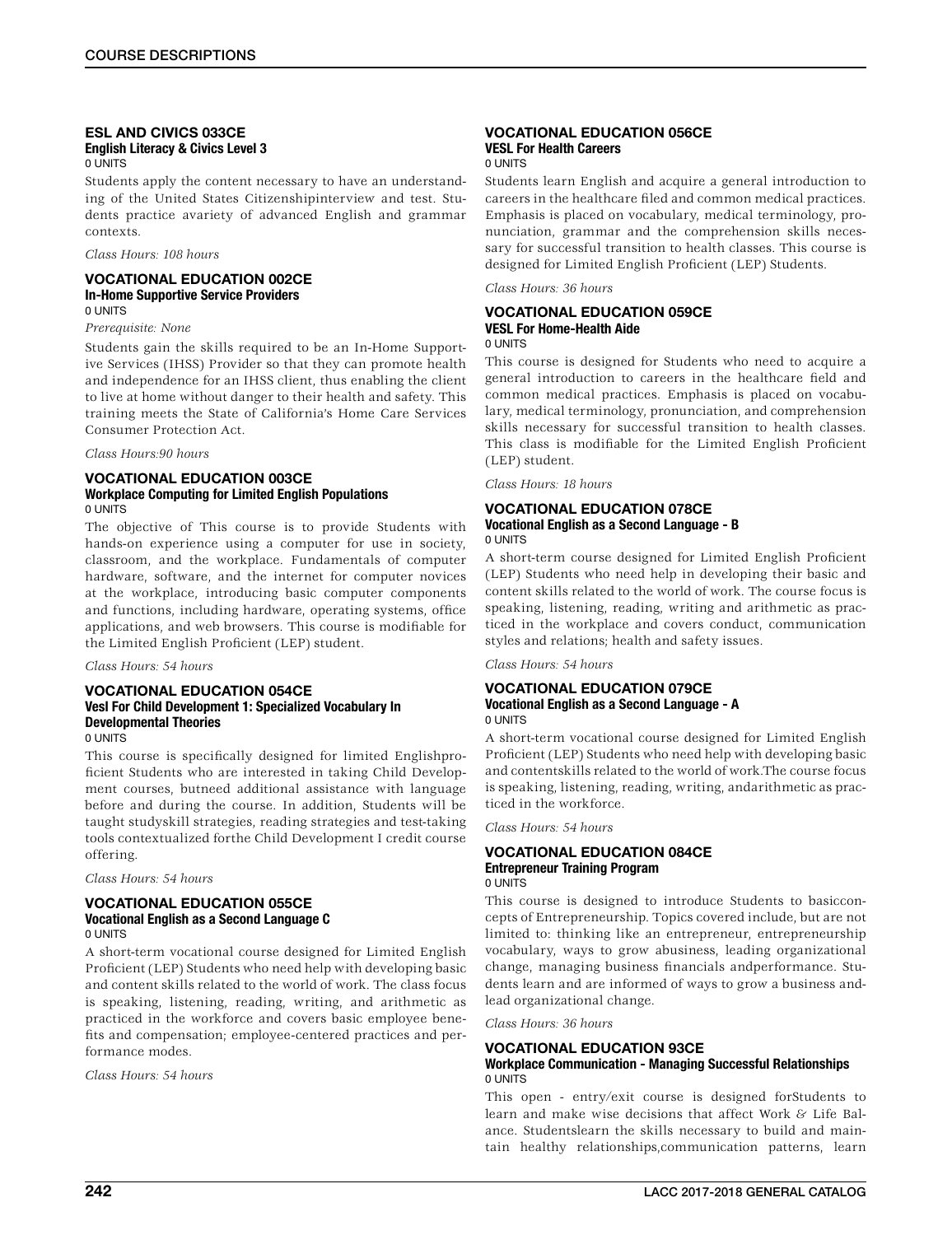effective speaking and listening techniques,workplace ethics, the importance of becoming a person of character, discussinghidden issues that hinders Students from completing their goals. This course can be contextualized and ismodifiable for the LEP population.

*Class Hours: 36 hours*

# VOCATIONAL EDUCATION 230CE 30 Ways To Shine As A New Employee

0 UNITS

Education course is designed to provide new and incumbent workers "30 Ways to Shine as a New Employee" and increase their level of customer service and colleague relations. The curriculum is modifiable for the LEP student. The topics covered but are not limited to new beginners, understanding the workplace culture and dealing with change. After competing This course the Student has an option to continue their education or become gainfully employed.

## *Class Hours: 6 hours*

## VOCATIONAL EDUCATION 231CE Retailing Smarts 6: Building Sales 0 UNITS

This short-term vocational education course is designed to provide new and incumbent workers in building sales required in getting to know their customer or client. The curriculum is modifiable for the LEP Students. The topics covered but are not limited to suggesting additional merchandise, creating special promotions, and taking the guesswork out of giftgiving. After completing This course the Student has an option to continue their education or become gainfully employed.

*Class Hours: 18 hours*

#### VOCATIONAL EDUCATION 232CE Closing the Sale 0 UNITS

This short-term vocational education course is designed to provide new and incumbent workers with the skills and strategies required in making a sale. The curriculum is modifiable for the LEP Students. The topics include recognizing buying signals, asking for the sale and suggesting helpful add-ons.

*Class Hours: 18 hours*

#### VOCATIONAL EDUCATION 233CE The Sale Transaction 0 UNITS

This short-term vocational education course is designed to provide new and incumbent workers with skills needed to efficiently complete sales transactions. The curriculum is modifiable for the LEP Students. The topics covered but are not limited to: accepting checks and credit cards, and completing sales transaction paperwork. After completing This course the Student has an option to continue their education or become gainfully employed.

*Class Hours: 18 hours*

### VOCATIONAL EDUCATION 234CE Explaining Features and Benefits 0 UNITS

This short-term vocational education course is designed to provide new and incumbent workers with strategies in order to explain features and benefits of products to customers. The curriculum is modifiable for the LEP Students. The topics covered but are not limited to: learning about the products you sell, identifying product features, and demonstrating product features. After completing This course the Student has an option to continue their education or become gainfully employed.

*Class Hours: 18 hours*

### VOCATIONAL EDUCATION 235CE Customer Service Smarts: Going the Extra Mile 0 UNITS

This short-term customer service workshop is designed to provide new and incumbent workers with the strategies required in going the extra mile for a customer. The curriculum is modifiable for the LEP Student and designed for incumbent workers and/or new employees. The topics covered but are not limited to: customer follow-up, artfully using business cards, business card etiquette, and personal services. After completion of this workshop the attendee will have two options 1) continue their education 2) become gainfully employed.

*Class Hours: 18 hours*

## VOCATIONAL EDUCATION 236CE Job Club

## 0 UNITS

This curriculum is designed to provide prospective employees with a support system that will assist them in preparation for the workforce. The curriculum is modifiable for the LEP Students. The topics covered but are not limited to: planning their job search, utilizing outside resources, the "hidden" job market, and job market research. After completing This course the Student has an option to continue their education or become gainfully employed.

*Class Hours: 6 hours*

## VOCATIONAL EDUCATION 237CE Strategies In Meeting your Customers Needs 0 UNITS

This short-term vocational education course Is designed to provide new and Incumbent workers with the strategies required In understanding their customers or client's needs. The curriculum Is modifiable for the LEP student. The topics covered but are not limited to making shopping an enjoyable experience, accommodating customers with disabilities, In-store and phone customers, keeping commitments to your customer, and special orders.

*Class Hours: 18 hours*

## VOCATIONAL EDUCATION 238CE Blueprint for Workplace Success 0 UNITS

*Prerequisite: None*

Students receive the necessary tools and skills to prepare for and achieve their career goals. The topics covered include, but are not limited to: interest and skills inventory, goal setting, career exploration, workplace etiquette and culture, workplace laws, effective communication, conflict resolution, time management, job market realities, workplace skills, contacting employers, preparing for the interview, getting hired and keeping your job. This course can be modified for Limited English Proficient (LEP) Students.

*Class Hours: 36 hours*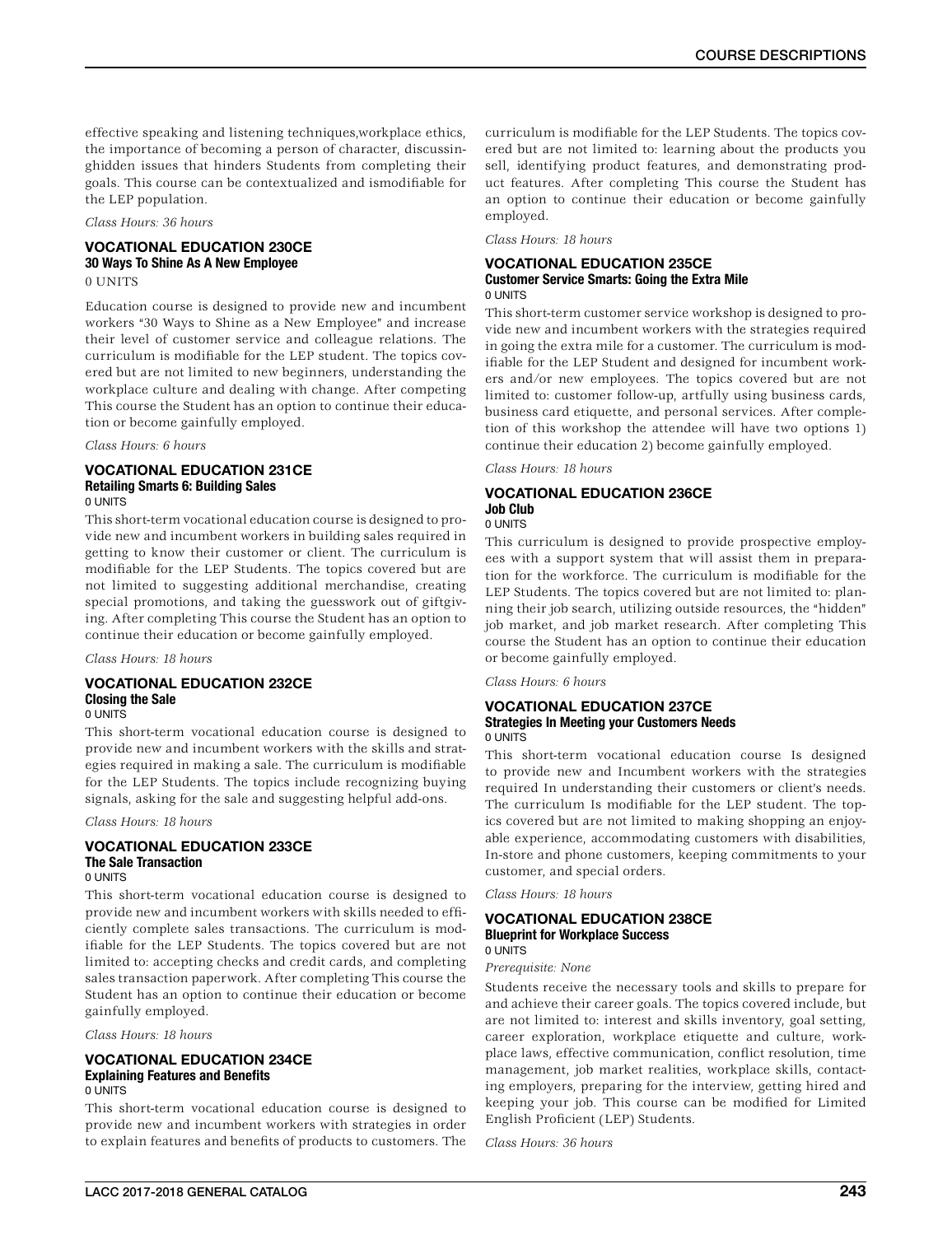

#### VOCATIONAL EDUCATION 239CE Blueprint for Customer Service 0 UNITS

This short-term vocational education course is designed to provide new and incumbent workers with the customer service skills required in getting to know their customer or client in order to increase their employability. The topics covered but are not limited to know what customers want, listening to customers, and telephone customer service. After completing this course, the Student has an option to continue their education or become gainfully employed. The curriculum is modifiable for the LEP Students.

### *Class Hours: 18 hours*

#### VOCATIONAL EDUCATION ON 240CE Strategies In Adapting to Your Customer 0 UNITS

This short-term vocational education course is designed to provide new and incumbent workers with the strategies required in getting to know their customer or client. The curriculum is modifiable for the LEP student. The topics covered but are not limited to learning how to greet customers, building relationships, determining a customer's needs. This course can be offered as a stand-alone course or coupled within the eight modules that are related to this material. After competing This course the Student has an option to continue taking classes in their field of choice, or become gainfully employed.

*Class Hours: 18 hours*

#### VOCATIONAL EDUCATION 241CE Get to Know Your Customer 0 UNITS

This short-term vocational education course is designed to provide new and incumbent workers the methods and skills in how to get to know their customer. The curriculum is modifiable for the LEP Students. The topics covered but are not limited to greeting customers in a winning way, building relationships, and determining a customer's needs. After competing This course the Student has an option to continue their education or become gratefully employed.

*Class Hours: 18 hours*

#### VOCATIONAL EDUCATION 242CE Banquet Server Skills Training 0 UNITS

New and incumbent workers learn skills to prepare them to be the best in banquet services. Some of the topics covered include, but are not limited to: setting tables for banquets, providing beverage service, taking and serving orders, maintaining buffet tables and refreshing meeting rooms. Upon completion of this workshop, Students will take a Knowledge Test with 100 multiple choice questions. Upon scoring 75% or better on this test Students will qualify for the Banquet Server Skills Certificate provided by the Educational Institute of the American Hotel & Lodging Association. Students will also be awarded a Certificate of Completion by LA City College.

*Class Hours: 18 hours*

### VOCATIONAL EDUCATION 243CE Front Desk Representative 0 UNITS

New and incumbent workers learn skills to prepare them to provide superior guest service. Students will learn, among other skills, how to use effective sales techniques, conduct guest check-ins, serve guests with special needs and turn customer complaints into opportunities to build great relationships with their guests. After completing this workshop, Students will take a Knowledge Test with 100 multiple choice questions. Upon scoring 75% or better on this test Students will qualify for the Front Desk Representative Skills Certificate provided by the Educational Institute of the American Hotel & Lodging Association. Students will also be awarded a Certificate of Completion by LA City College.

*Class Hours: 18 hours*

## VOCATIONAL EDUCATION 244CE Laundry Attendant Skills Training 0 UNITS

New and incumbent workers learn skills to provide the best in guest services. Some topics covered include, but are not limited to, using washers  $&$  dryers, sorting and ironing linens, using mechanical flat-work iron and line-folding equipment, sewing & mending, and responding to housekeeping requests Upon completion of this workshop, Students will take a Knowledge Test with 100 multiple choice questions. Upon scoring 75% or better on this test Students will qualify for the Laundry Attendant Skills Certificate provided by the Educational Institute of the American Hotel & Lodging Association. Students will also be awarded a Certificate of Completion by LA City College.

*Class Hours: 18 hours*